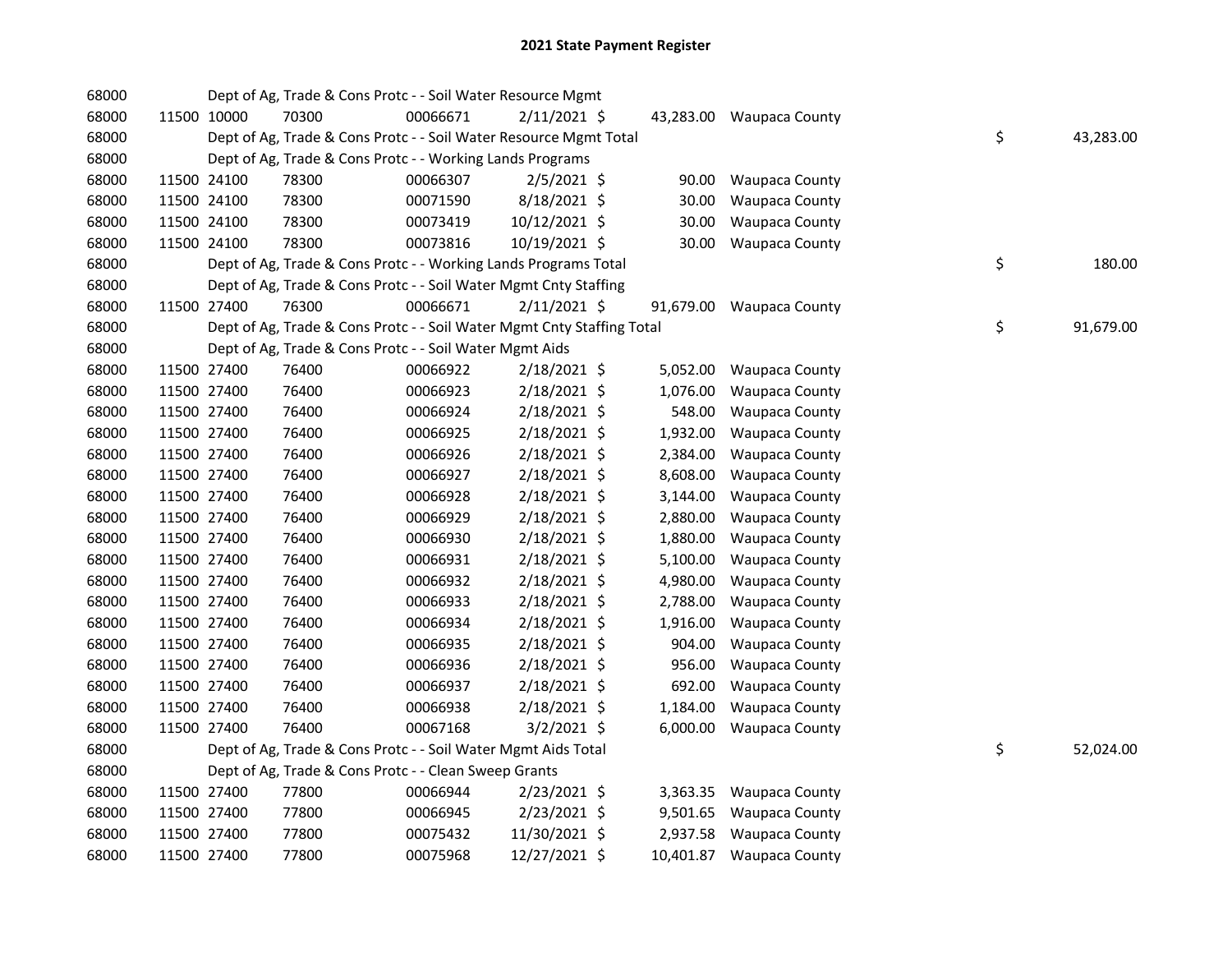| 68000 |             |                                                             | Dept of Ag, Trade & Cons Protc - - Clean Sweep Grants Total                                                |          |                |  |           |                           |  |    | 26,204.45  |  |  |
|-------|-------------|-------------------------------------------------------------|------------------------------------------------------------------------------------------------------------|----------|----------------|--|-----------|---------------------------|--|----|------------|--|--|
| 68000 |             | Dept of Ag, Trade & Cons Protc - - Agriculture-Soil & Water |                                                                                                            |          |                |  |           |                           |  |    |            |  |  |
| 68000 | 11500 36300 |                                                             | <b>WE100</b>                                                                                               | 00067545 | $3/8/2021$ \$  |  |           | 5,705.64 Waupaca County   |  |    |            |  |  |
| 68000 |             | 11500 36300                                                 | <b>WE100</b>                                                                                               | 00067546 | 3/8/2021 \$    |  | 921.52    | <b>Waupaca County</b>     |  |    |            |  |  |
| 68000 |             | 11500 36300                                                 | <b>WE100</b>                                                                                               | 00067547 | 3/8/2021 \$    |  | 2,275.00  | <b>Waupaca County</b>     |  |    |            |  |  |
| 68000 |             | 11500 36300                                                 | <b>WE100</b>                                                                                               | 00067548 | 3/8/2021 \$    |  | 49,000.00 | <b>Waupaca County</b>     |  |    |            |  |  |
| 68000 |             | 11500 36300                                                 | <b>WE100</b>                                                                                               | 00067549 | 3/8/2021 \$    |  | 1,986.38  | <b>Waupaca County</b>     |  |    |            |  |  |
| 68000 |             | 11500 36300                                                 | <b>WE100</b>                                                                                               | 00067550 | 3/8/2021 \$    |  | 1,994.17  | <b>Waupaca County</b>     |  |    |            |  |  |
| 68000 |             | 11500 36300                                                 | <b>WE100</b>                                                                                               | 00067551 | 3/8/2021 \$    |  | 2,547.41  | <b>Waupaca County</b>     |  |    |            |  |  |
| 68000 |             | 11500 36300                                                 | <b>WE100</b>                                                                                               | 00067552 | 3/8/2021 \$    |  |           | 1,668.88 Waupaca County   |  |    |            |  |  |
| 68000 |             |                                                             | Dept of Ag, Trade & Cons Protc - - Agriculture-Soil & Water Total                                          |          |                |  |           |                           |  | \$ | 66,099.00  |  |  |
| 68000 |             |                                                             | Dept of Natural Resources - - Ea - Federal Funds                                                           |          |                |  |           |                           |  |    |            |  |  |
| 68000 |             | 37000 10000                                                 | 68300                                                                                                      | 00485972 | $6/7/2021$ \$  |  |           | 137,514.13 Waupaca County |  |    |            |  |  |
| 68000 |             |                                                             | Dept of Natural Resources - - Ea - Federal Funds Total                                                     |          |                |  |           |                           |  | \$ | 137,514.13 |  |  |
| 68000 |             |                                                             | Dept of Natural Resources - - GPO - Federal Funds                                                          |          |                |  |           |                           |  |    |            |  |  |
| 68000 |             | 37000 10000                                                 | 94100                                                                                                      | 00479283 | 5/28/2021 \$   |  |           | 1,238.47 Waupaca County   |  |    |            |  |  |
| 68000 |             | 37000 10000                                                 | 94100                                                                                                      | 00498902 | $8/11/2021$ \$ |  | 14,152.23 | <b>Waupaca County</b>     |  |    |            |  |  |
| 68000 |             | 37000 10000                                                 | 94100                                                                                                      | 00517712 | 11/24/2021 \$  |  |           | 2,218.30 Waupaca County   |  |    |            |  |  |
| 68000 |             |                                                             | Dept of Natural Resources - - GPO - Federal Funds Total                                                    |          |                |  |           |                           |  | \$ | 17,609.00  |  |  |
| 68000 |             |                                                             | Dept of Natural Resources - - Gen Program Ops-State Funds                                                  |          |                |  |           |                           |  |    |            |  |  |
| 68000 |             | 37000 21200                                                 | 16100                                                                                                      | 00486000 | $6/4/2021$ \$  |  | 224.00    | <b>Waupaca County</b>     |  |    |            |  |  |
| 68000 |             | 37000 21200                                                 | 16100                                                                                                      | 00486023 | $6/8/2021$ \$  |  | 12.70     | <b>Waupaca County</b>     |  |    |            |  |  |
| 68000 |             | 37000 21200                                                 | 16100                                                                                                      | 00502789 | 8/31/2021 \$   |  | 8.80      | <b>Waupaca County</b>     |  |    |            |  |  |
| 68000 |             | 37000 21200                                                 | 16100                                                                                                      | 00509386 | 10/1/2021 \$   |  | 89.60     | <b>Waupaca County</b>     |  |    |            |  |  |
| 68000 |             | 37000 21200                                                 | 16100                                                                                                      | 00515025 | 10/29/2021 \$  |  | 54.00     | <b>Waupaca County</b>     |  |    |            |  |  |
| 68000 |             | 37000 21200                                                 | 16100                                                                                                      | 00518023 | 12/3/2021 \$   |  | 38.10     | <b>Waupaca County</b>     |  |    |            |  |  |
| 68000 |             |                                                             | Dept of Natural Resources - - Gen Program Ops-State Funds Total                                            |          |                |  |           |                           |  | \$ | 427.20     |  |  |
| 68000 |             |                                                             | Dept of Natural Resources - - Taxes & Assessmts-Conserv Fund                                               |          |                |  |           |                           |  |    |            |  |  |
| 68000 |             | 37000 21200                                                 | 16900                                                                                                      | 00459431 | $1/27/2021$ \$ |  |           | 440.57 Waupaca County     |  |    |            |  |  |
| 68000 |             |                                                             | Dept of Natural Resources - - Taxes & Assessmts-Conserv Fund Total                                         |          |                |  |           |                           |  | \$ | 440.57     |  |  |
| 68000 |             |                                                             | Dept of Natural Resources - - General Program Operations --                                                |          |                |  |           |                           |  |    |            |  |  |
| 68000 |             | 37000 21200                                                 | 25400                                                                                                      | 00478020 | $5/14/2021$ \$ |  |           | 3,500.00 Waupaca County   |  |    |            |  |  |
| 68000 |             |                                                             | Dept of Natural Resources - - General Program Operations -- Total                                          |          |                |  |           |                           |  | \$ | 3,500.00   |  |  |
| 68000 |             |                                                             | Dept of Natural Resources - - GPO -Federal Funds                                                           |          |                |  |           |                           |  |    |            |  |  |
| 68000 |             | 37000 21200                                                 | 38100                                                                                                      | 00466900 | 3/12/2021 \$   |  |           | 17,351.52 Waupaca County  |  |    |            |  |  |
| 68000 |             |                                                             |                                                                                                            |          |                |  |           |                           |  | \$ | 17,351.52  |  |  |
| 68000 |             |                                                             | Dept of Natural Resources - - GPO -Federal Funds Total<br>Dept of Natural Resources - - Venison Processing |          |                |  |           |                           |  |    |            |  |  |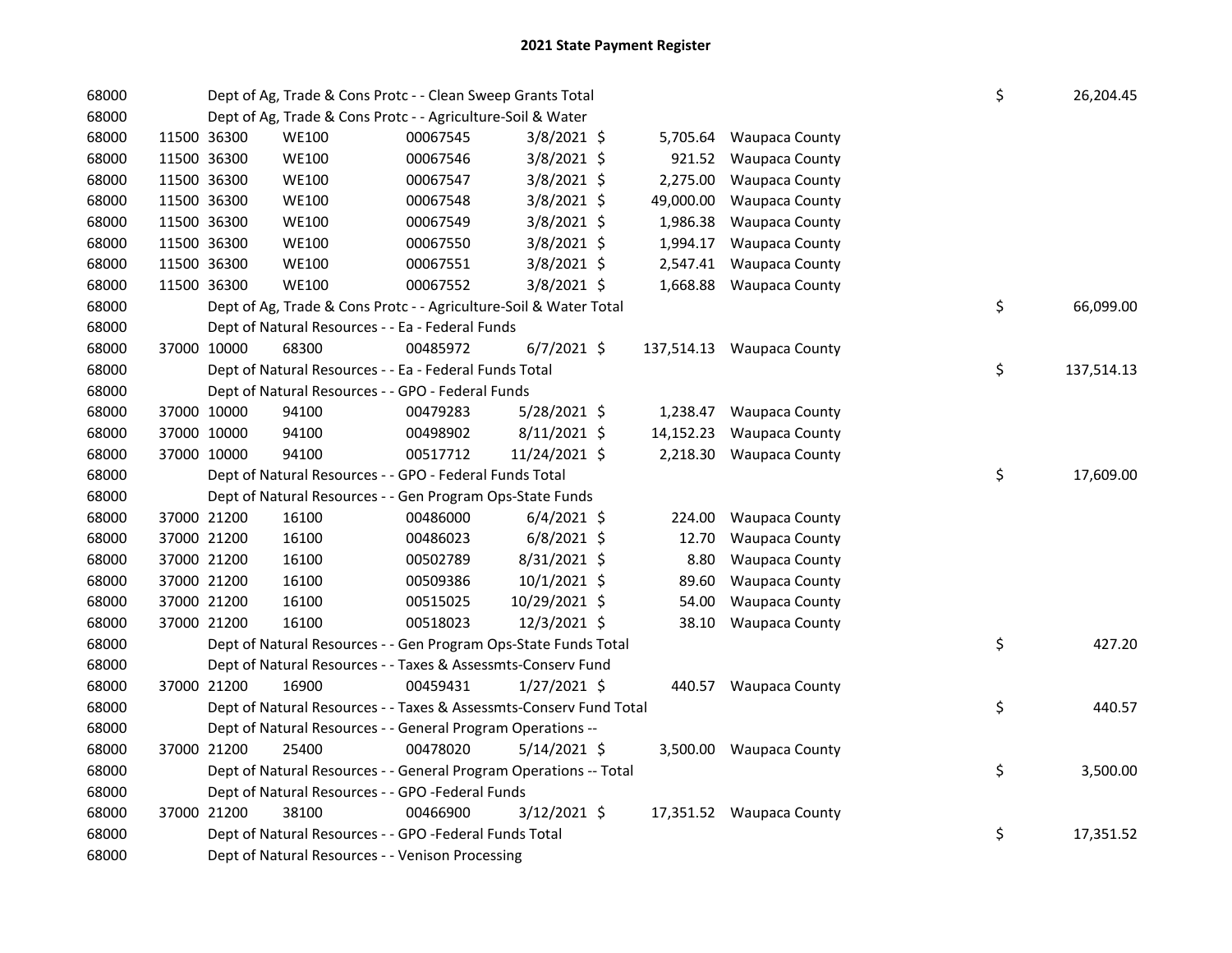| 68000 |             | 37000 21200 | 54900                                                              | 00471458 | 4/5/2021 \$    |          | 2,160.00 Waupaca County  |    |            |
|-------|-------------|-------------|--------------------------------------------------------------------|----------|----------------|----------|--------------------------|----|------------|
| 68000 |             |             | Dept of Natural Resources - - Venison Processing Total             |          |                |          |                          | \$ | 2,160.00   |
| 68000 |             |             | Dept of Natural Resources - - Enf A - Boating Enforcement          |          |                |          |                          |    |            |
| 68000 |             | 37000 21200 | 55000                                                              | 00466900 | $3/12/2021$ \$ |          | 35,745.01 Waupaca County |    |            |
| 68000 |             |             | Dept of Natural Resources - - Enf A - Boating Enforcement Total    |          |                |          |                          | \$ | 35,745.01  |
| 68000 |             |             | Dept of Natural Resources - - Enf A - Atv & Utv Enforcement        |          |                |          |                          |    |            |
| 68000 |             | 37000 21200 | 55100                                                              | 00509175 | $9/16/2021$ \$ |          | 3,439.32 Waupaca County  |    |            |
| 68000 |             |             | Dept of Natural Resources - - Enf A - Atv & Utv Enforcement Total  |          |                |          |                          | \$ | 3,439.32   |
| 68000 |             |             | Dept of Natural Resources - - Enf A - Snow Enforcement             |          |                |          |                          |    |            |
| 68000 |             | 37000 21200 | 55200                                                              | 00509640 | 9/20/2021 \$   |          | 6,080.90 Waupaca County  |    |            |
| 68000 |             |             | Dept of Natural Resources - - Enf A - Snow Enforcement Total       |          |                |          |                          | \$ | 6,080.90   |
| 68000 |             |             | Dept of Natural Resources - - Wildlife Damage Claims & Abat        |          |                |          |                          |    |            |
| 68000 |             | 37000 21200 | 55300                                                              | 00471458 | $4/5/2021$ \$  |          | 9,809.15 Waupaca County  |    |            |
| 68000 |             |             | Dept of Natural Resources - - Wildlife Damage Claims & Abat Total  |          |                |          |                          | \$ | 9,809.15   |
| 68000 |             |             | Dept of Natural Resources - - Resaids - County Cons Aids           |          |                |          |                          |    |            |
| 68000 |             | 37000 21200 | 56300                                                              | 00480538 | $5/13/2021$ \$ |          | 3,345.00 Waupaca County  |    |            |
| 68000 |             | 37000 21200 | 56300                                                              | 00480539 | $5/12/2021$ \$ | 6,076.00 | <b>Waupaca County</b>    |    |            |
| 68000 | 37000 21200 |             | 56300                                                              | 00523594 | 12/8/2021 \$   |          | 2,000.00 Waupaca County  |    |            |
| 68000 |             |             | Dept of Natural Resources - - Resaids - County Cons Aids Total     |          |                |          |                          | \$ | 11,421.00  |
| 68000 |             |             | Dept of Natural Resources - - Resaids - Forest Croplnd & Mfl       |          |                |          |                          |    |            |
| 68000 |             | 37000 21200 | 56600                                                              | 00509491 | $9/17/2021$ \$ |          | 33,885.27 Waupaca County |    |            |
| 68000 |             |             | Dept of Natural Resources - - Resaids - Forest CropInd & Mfl Total |          |                |          |                          | \$ | 33,885.27  |
| 68000 |             |             | Dept of Natural Resources - - Ra- Suppl Snow Trail Aids            |          |                |          |                          |    |            |
| 68000 |             | 37000 21200 | 56900                                                              | 00459324 | 1/28/2021 \$   |          | 4,946.17 Waupaca County  |    |            |
| 68000 |             |             | Dept of Natural Resources - - Ra- Suppl Snow Trail Aids Total      |          |                |          |                          | \$ | 4,946.17   |
| 68000 |             |             | Dept of Natural Resources - - Ra- Cnty Snow Trail & Area Aid       |          |                |          |                          |    |            |
| 68000 |             | 37000 21200 | 57400                                                              | 00499582 | 7/29/2021 \$   |          | 5,400.00 Waupaca County  |    |            |
| 68000 |             |             | Dept of Natural Resources - - Ra- Cnty Snow Trail & Area Aid Total |          |                |          |                          | \$ | 5,400.00   |
| 68000 |             |             | Dept of Natural Resources - - Ra- Snowmobile Trail Areas           |          |                |          |                          |    |            |
| 68000 |             | 37000 21200 | 57500                                                              | 00459324 | 1/28/2021 \$   |          | 24,091.29 Waupaca County |    |            |
| 68000 |             | 37000 21200 | 57500                                                              | 00499582 | 7/29/2021 \$   |          | 55,890.00 Waupaca County |    |            |
| 68000 | 37000 21200 |             | 57500                                                              | 00510022 | $9/27/2021$ \$ |          | 22,289.06 Waupaca County |    |            |
| 68000 | 37000 21200 |             | 57500                                                              | 00512976 | 10/13/2021 \$  |          | 58,590.00 Waupaca County |    |            |
| 68000 |             |             | Dept of Natural Resources - - Ra- Snowmobile Trail Areas Total     |          |                |          |                          | \$ | 160,860.35 |
| 68000 |             |             | Dept of Natural Resources - - Ra- Atv Prj Aids, Gas Tax Pymt       |          |                |          |                          |    |            |
| 68000 |             | 37000 21200 | 57600                                                              | 00511889 | 9/30/2021 \$   |          | 11,050.00 Waupaca County |    |            |
| 68000 |             |             | Dept of Natural Resources - - Ra- Atv Prj Aids, Gas Tax Pymt Total |          |                |          |                          | \$ | 11,050.00  |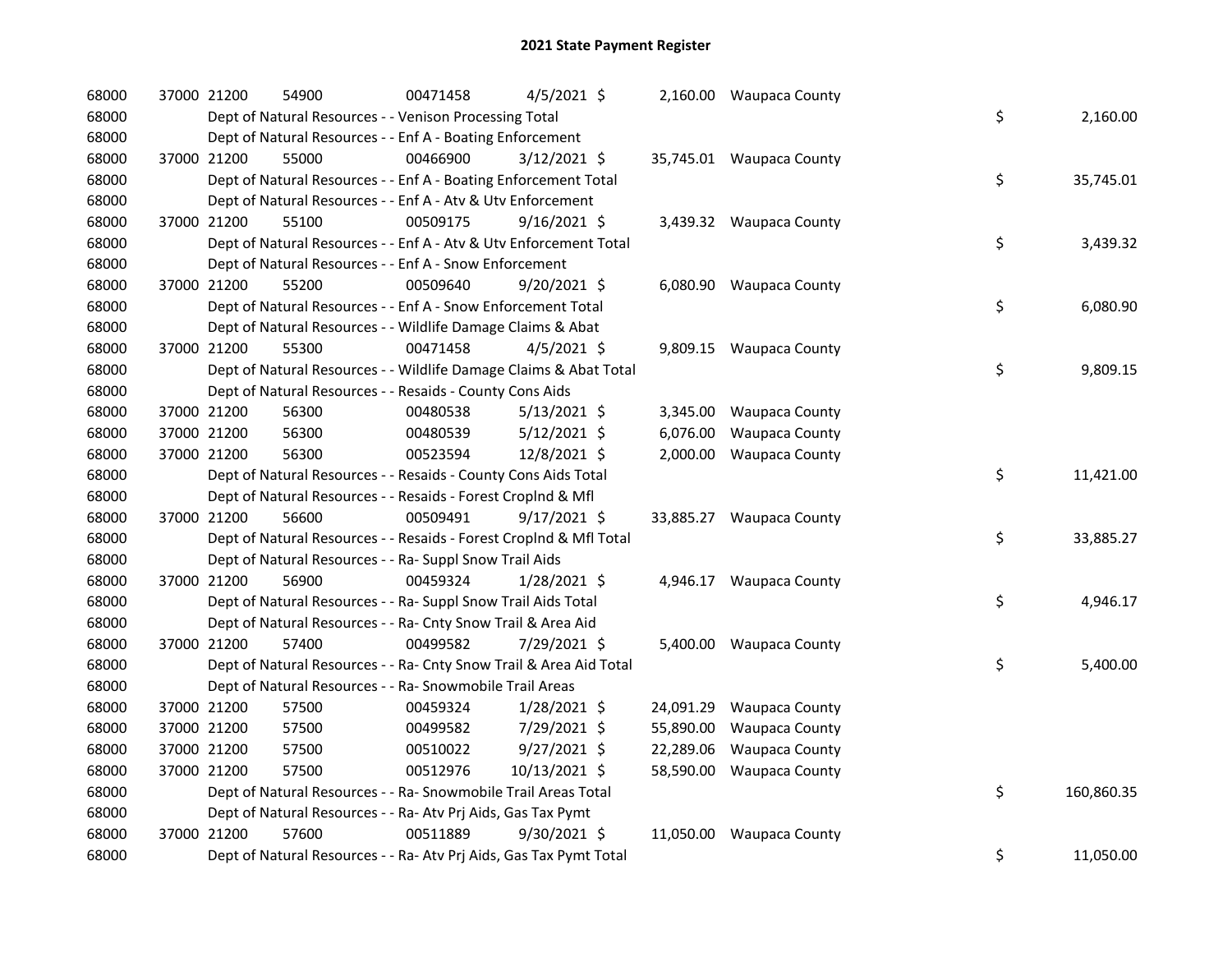| 68000 |             | Dept of Natural Resources - - Ra- Atv Project Aids                 |          |                |          |                           |    |            |
|-------|-------------|--------------------------------------------------------------------|----------|----------------|----------|---------------------------|----|------------|
| 68000 | 37000 21200 | 57700                                                              | 00524416 | 12/15/2021 \$  |          | 11,430.00 Waupaca County  |    |            |
| 68000 |             | Dept of Natural Resources - - Ra- Atv Project Aids Total           |          |                |          |                           | \$ | 11,430.00  |
| 68000 |             | Dept of Natural Resources - - Resaids - Pymt In Lieu Tax Fed       |          |                |          |                           |    |            |
| 68000 | 37000 21200 | 58400                                                              | 00510775 | $9/28/2021$ \$ |          | 138.00 Waupaca County     |    |            |
| 68000 |             | Dept of Natural Resources - - Resaids - Pymt In Lieu Tax Fed Total |          |                |          |                           | \$ | 138.00     |
| 68000 |             | Dept of Natural Resources - - Fin Asst For Responsible Units       |          |                |          |                           |    |            |
| 68000 | 37000 27400 | 67000                                                              | 00483092 | $5/21/2021$ \$ |          | 162,996.37 Waupaca County |    |            |
| 68000 |             | Dept of Natural Resources - - Fin Asst For Responsible Units Total |          |                |          |                           | \$ | 162,996.37 |
| 68000 |             | Dept of Natural Resources - - Recycling Consolidation Grants       |          |                |          |                           |    |            |
| 68000 | 37000 27400 | 67300                                                              | 00483092 | $5/21/2021$ \$ |          | 10,616.22 Waupaca County  |    |            |
| 68000 |             | Dept of Natural Resources - - Recycling Consolidation Grants Total |          |                |          |                           | \$ | 10,616.22  |
| 68000 |             | Dept of Natural Resources - - Land Acquisition                     |          |                |          |                           |    |            |
| 68000 | 37000 36300 | <b>TA100</b>                                                       | 00480528 | 5/12/2021 \$   |          | 38,950.60 Waupaca County  |    |            |
| 68000 |             | Dept of Natural Resources - - Land Acquisition Total               |          |                |          |                           | \$ | 38,950.60  |
| 68000 |             | Dept of Natural Resources - - Dnr-Nonpoint Source                  |          |                |          |                           |    |            |
| 68000 | 37000 36300 | TF100                                                              | 00467191 | 3/11/2021 \$   |          | 24,143.22 Waupaca County  |    |            |
| 68000 | 37000 36300 | <b>TF100</b>                                                       | 00485551 | $6/4/2021$ \$  |          | 26,991.76 Waupaca County  |    |            |
| 68000 |             | Dept of Natural Resources - - Dnr-Nonpoint Source Total            |          |                |          |                           | \$ | 51,134.98  |
| 68000 |             | Dept of Natural Resources - - GPO - Sd Water Loan Prog, Fed        |          |                |          |                           |    |            |
| 68000 | 37000 57300 | 48200                                                              | 00457039 | $1/21/2021$ \$ |          | 7,573.00 Waupaca County   |    |            |
| 68000 | 37000 57300 | 48200                                                              | 00468678 | $3/31/2021$ \$ | 7,265.00 | <b>Waupaca County</b>     |    |            |
| 68000 | 37000 57300 | 48200                                                              | 00491922 | 7/16/2021 \$   | 7,265.00 | <b>Waupaca County</b>     |    |            |
| 68000 | 37000 57300 | 48200                                                              | 00515600 | 11/12/2021 \$  |          | 7,265.00 Waupaca County   |    |            |
| 68000 |             | Dept of Natural Resources - - GPO - Sd Water Loan Prog, Fed Total  |          |                |          |                           | \$ | 29,368.00  |
| 68000 |             | WI Dept of Transportation - - Rpd Slvg Veh Exm Sf                  |          |                |          |                           |    |            |
| 68000 | 39500 10000 | 52300                                                              | 00635172 | $1/4/2021$ \$  | 180.00   | <b>Waupaca County</b>     |    |            |
| 68000 | 39500 10000 | 52300                                                              | 00638253 | $1/12/2021$ \$ | 360.00   | <b>Waupaca County</b>     |    |            |
| 68000 | 39500 10000 | 52300                                                              | 00642109 | 1/20/2021 \$   | 240.00   | <b>Waupaca County</b>     |    |            |
| 68000 | 39500 10000 | 52300                                                              | 00644665 | 1/26/2021 \$   | 120.00   | <b>Waupaca County</b>     |    |            |
| 68000 | 39500 10000 | 52300                                                              | 00647817 | $2/1/2021$ \$  | 120.00   | <b>Waupaca County</b>     |    |            |
| 68000 | 39500 10000 | 52300                                                              | 00651249 | 2/9/2021 \$    | 300.00   | Waupaca County            |    |            |
| 68000 | 39500 10000 | 52300                                                              | 00654292 | $2/16/2021$ \$ | 60.00    | <b>Waupaca County</b>     |    |            |
| 68000 | 39500 10000 | 52300                                                              | 00657212 | 2/23/2021 \$   | 180.00   | <b>Waupaca County</b>     |    |            |
| 68000 | 39500 10000 | 52300                                                              | 00660127 | $3/2/2021$ \$  | 240.00   | Waupaca County            |    |            |
| 68000 | 39500 10000 | 52300                                                              | 00662842 | 3/8/2021 \$    | 120.00   | <b>Waupaca County</b>     |    |            |
| 68000 | 39500 10000 | 52300                                                              | 00665335 | 3/18/2021 \$   | 300.00   | <b>Waupaca County</b>     |    |            |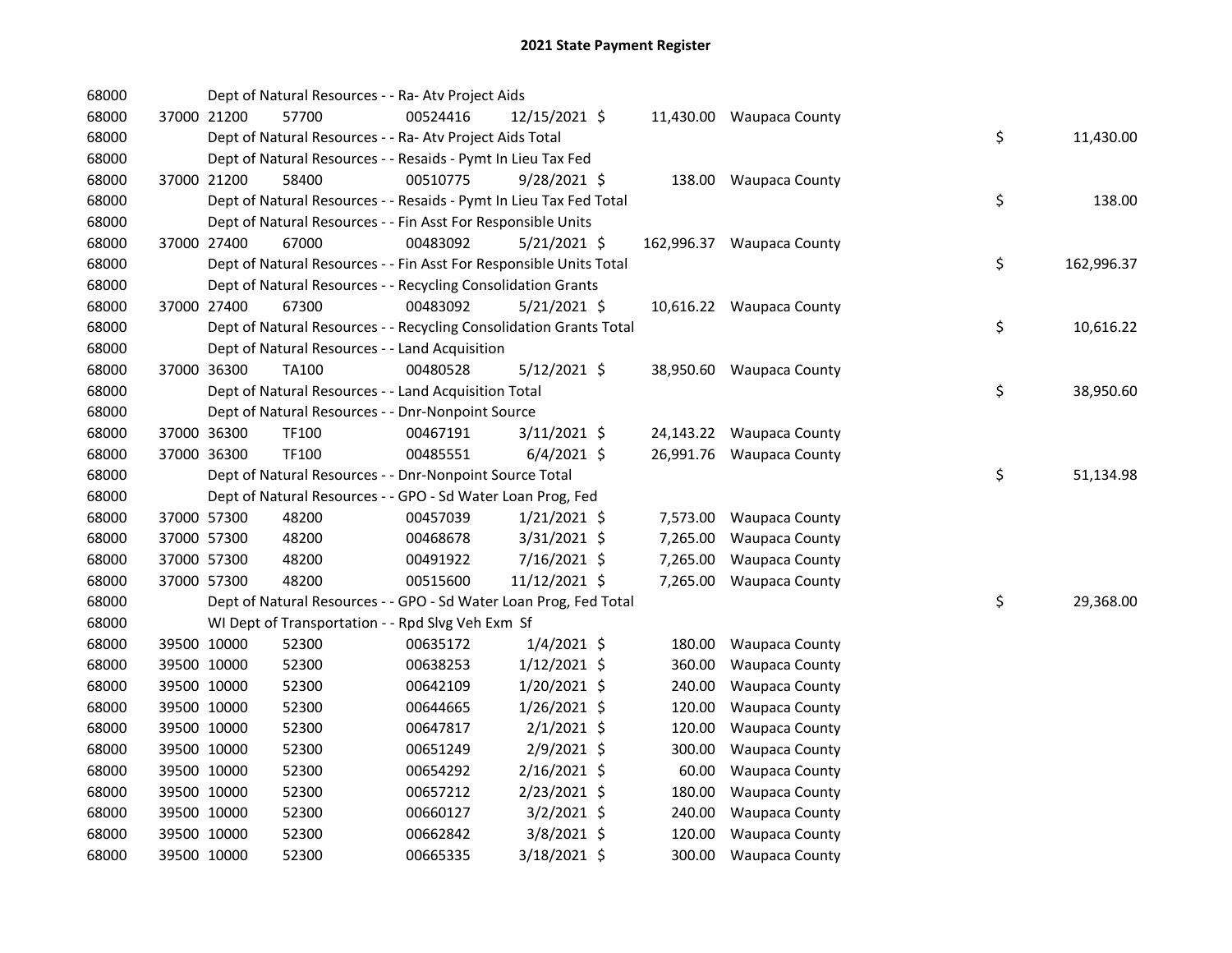| 68000 | 39500 10000 | 52300                                                    | 00670028 | $3/24/2021$ \$ | 180.00     | <b>Waupaca County</b> |    |            |
|-------|-------------|----------------------------------------------------------|----------|----------------|------------|-----------------------|----|------------|
| 68000 | 39500 10000 | 52300                                                    | 00672390 | 3/29/2021 \$   | 300.00     | <b>Waupaca County</b> |    |            |
| 68000 | 39500 10000 | 52300                                                    | 00674983 | $4/6/2021$ \$  | 180.00     | Waupaca County        |    |            |
| 68000 | 39500 10000 | 52300                                                    | 00678316 | 4/12/2021 \$   | 240.00     | Waupaca County        |    |            |
| 68000 | 39500 10000 | 52300                                                    | 00681580 | 4/20/2021 \$   | 360.00     | Waupaca County        |    |            |
| 68000 | 39500 10000 | 52300                                                    | 00685052 | 4/26/2021 \$   | 120.00     | Waupaca County        |    |            |
| 68000 | 39500 10000 | 52300                                                    | 00691825 | $5/11/2021$ \$ | 120.00     | Waupaca County        |    |            |
| 68000 | 39500 10000 | 52300                                                    | 00694683 | $5/18/2021$ \$ | 60.00      | Waupaca County        |    |            |
| 68000 | 39500 10000 | 52300                                                    | 00698161 | $5/24/2021$ \$ | 300.00     | <b>Waupaca County</b> |    |            |
| 68000 | 39500 10000 | 52300                                                    | 00701161 | $6/2/2021$ \$  | 180.00     | <b>Waupaca County</b> |    |            |
| 68000 | 39500 10000 | 52300                                                    | 00703374 | $6/7/2021$ \$  | 180.00     | Waupaca County        |    |            |
| 68000 | 39500 10000 | 52300                                                    | 00706632 | $6/14/2021$ \$ | 60.00      | <b>Waupaca County</b> |    |            |
| 68000 | 39500 10000 | 52300                                                    | 00709554 | $6/22/2021$ \$ | 240.00     | <b>Waupaca County</b> |    |            |
| 68000 | 39500 10000 | 52300                                                    | 00714576 | 6/28/2021 \$   | 60.00      | <b>Waupaca County</b> |    |            |
| 68000 | 39500 10000 | 52300                                                    | 00717400 | 7/6/2021 \$    | 240.00     | <b>Waupaca County</b> |    |            |
| 68000 | 39500 10000 | 52300                                                    | 00719529 | 7/12/2021 \$   | 60.00      | <b>Waupaca County</b> |    |            |
| 68000 | 39500 10000 | 52300                                                    | 00723538 | 7/21/2021 \$   | 360.00     | <b>Waupaca County</b> |    |            |
| 68000 | 39500 10000 | 52300                                                    | 00725557 | 7/27/2021 \$   | 60.00      | <b>Waupaca County</b> |    |            |
| 68000 | 39500 10000 | 52300                                                    | 00732102 | 8/9/2021 \$    | 180.00     | Waupaca County        |    |            |
| 68000 | 39500 10000 | 52300                                                    | 00737865 | 8/24/2021 \$   | 180.00     | <b>Waupaca County</b> |    |            |
| 68000 | 39500 10000 | 52300                                                    | 00740563 | 8/30/2021 \$   | 60.00      | <b>Waupaca County</b> |    |            |
| 68000 | 39500 10000 | 52300                                                    | 00743726 | 9/8/2021 \$    | 120.00     | <b>Waupaca County</b> |    |            |
| 68000 | 39500 10000 | 52300                                                    | 00748706 | $9/21/2021$ \$ | 300.00     | <b>Waupaca County</b> |    |            |
| 68000 | 39500 10000 | 52300                                                    | 00753940 | 9/28/2021 \$   | 180.00     | Waupaca County        |    |            |
| 68000 | 39500 10000 | 52300                                                    | 00760664 | 10/12/2021 \$  | 120.00     | Waupaca County        |    |            |
| 68000 | 39500 10000 | 52300                                                    | 00768672 | 11/1/2021 \$   | 180.00     | <b>Waupaca County</b> |    |            |
| 68000 | 39500 10000 | 52300                                                    | 00771642 | 11/8/2021 \$   | 300.00     | <b>Waupaca County</b> |    |            |
| 68000 | 39500 10000 | 52300                                                    | 00774052 | 11/16/2021 \$  | 420.00     | <b>Waupaca County</b> |    |            |
| 68000 | 39500 10000 | 52300                                                    | 00776775 | 11/22/2021 \$  | 180.00     | <b>Waupaca County</b> |    |            |
| 68000 | 39500 10000 | 52300                                                    | 00780881 | 12/6/2021 \$   | 540.00     | <b>Waupaca County</b> |    |            |
| 68000 | 39500 10000 | 52300                                                    | 00783098 | 12/13/2021 \$  | 60.00      | <b>Waupaca County</b> |    |            |
| 68000 | 39500 10000 | 52300                                                    | 00785731 | 12/20/2021 \$  | 120.00     | <b>Waupaca County</b> |    |            |
| 68000 |             | WI Dept of Transportation - - Rpd Slvg Veh Exm Sf Total  |          |                |            |                       | \$ | 8,460.00   |
| 68000 |             | WI Dept of Transportation - - Eldly&Disa Co/Aid Sf       |          |                |            |                       |    |            |
| 68000 | 39500 21100 | 16800                                                    | 00661780 | $3/8/2021$ \$  | 156,588.00 | Waupaca County        |    |            |
| 68000 |             | WI Dept of Transportation - - Eldly&Disa Co/Aid Sf Total |          |                |            |                       | \$ | 156,588.00 |
| 68000 |             | WI Dept of Transportation - - Eldly&Disa Aid Fd Fd       |          |                |            |                       |    |            |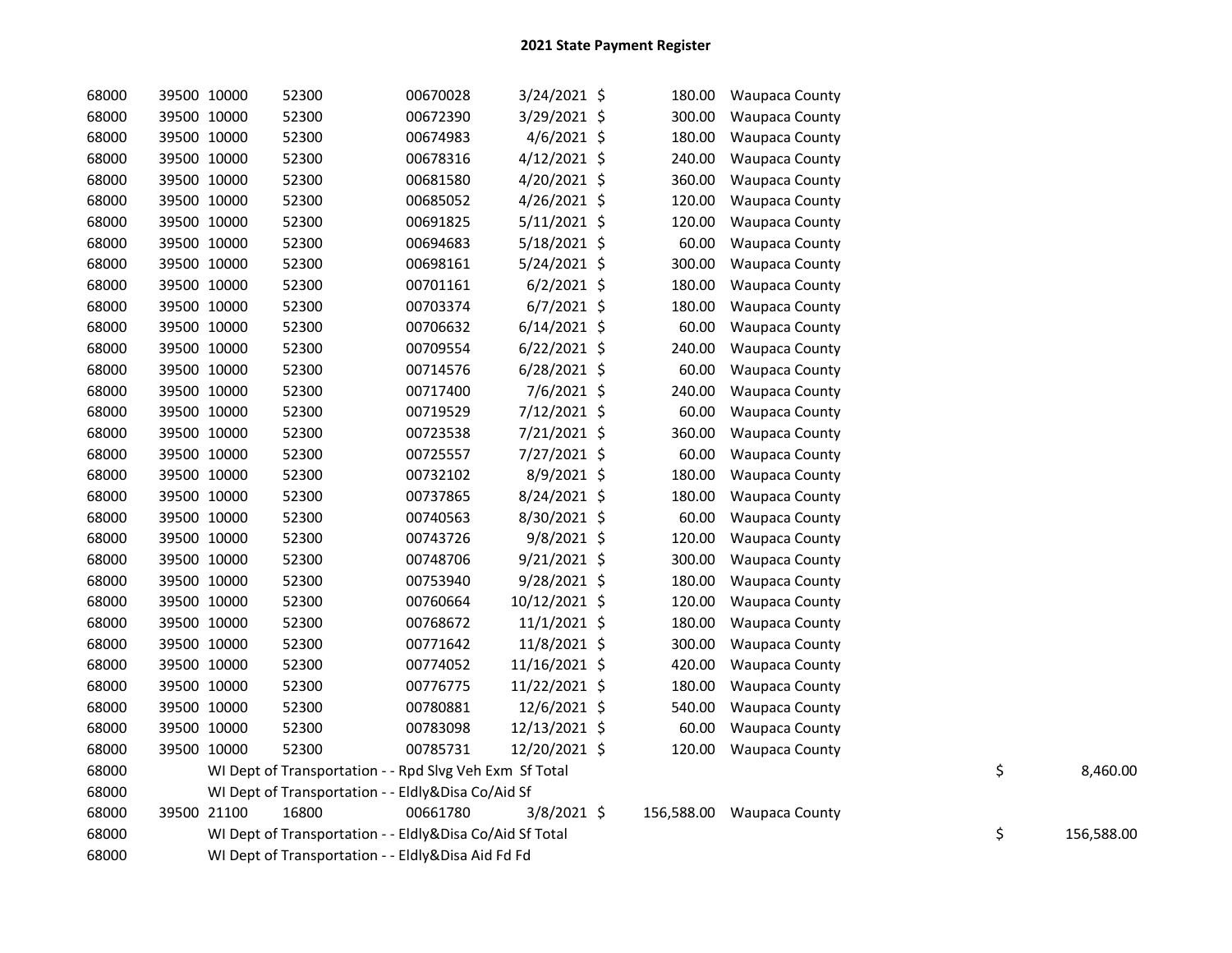| 68000 | 39500 21100 | 18300                                                    | 00743749 | 9/8/2021 \$    |              | 3,625.83 Waupaca County   |    |              |
|-------|-------------|----------------------------------------------------------|----------|----------------|--------------|---------------------------|----|--------------|
| 68000 | 39500 21100 | 18300                                                    | 00744322 | 9/10/2021 \$   |              | 5,792.94 Waupaca County   |    |              |
| 68000 | 39500 21100 | 18300                                                    | 00778799 | $12/1/2021$ \$ |              | 232.24 Waupaca County     |    |              |
| 68000 |             | WI Dept of Transportation - - Eldly&Disa Aid Fd Fd Total |          |                |              |                           | \$ | 9,651.01     |
| 68000 |             | WI Dept of Transportation - - Trans Aids To Co.-Sf       |          |                |              |                           |    |              |
| 68000 | 39500 21100 | 19000                                                    | 00631667 | $1/4/2021$ \$  | 550,789.97   | <b>Waupaca County</b>     |    |              |
| 68000 | 39500 21100 | 19000                                                    | 00710762 | 7/6/2021 \$    | 1,101,579.94 | <b>Waupaca County</b>     |    |              |
| 68000 | 39500 21100 | 19000                                                    | 00751321 | 10/4/2021 \$   | 550,789.97   | <b>Waupaca County</b>     |    |              |
| 68000 |             | WI Dept of Transportation - - Trans Aids To Co.-Sf Total |          |                |              |                           | \$ | 2,203,159.88 |
| 68000 |             | WI Dept of Transportation - - Local Rds, Grants Sf       |          |                |              |                           |    |              |
| 68000 | 39500 21100 | 27000                                                    | 00715295 | $6/30/2021$ \$ |              | 124,730.31 Waupaca County |    |              |
| 68000 |             | WI Dept of Transportation - - Local Rds, Grants Sf Total |          |                |              |                           | \$ | 124,730.31   |
| 68000 |             | WI Dept of Transportation - - Loc Rd Imp Prg St Fd       |          |                |              |                           |    |              |
| 68000 | 39500 21100 | 27800                                                    | 00726718 | 7/29/2021 \$   | 120,085.96   | <b>Waupaca County</b>     |    |              |
| 68000 | 39500 21100 | 27800                                                    | 00777783 | 12/1/2021 \$   | 5,759.86     | <b>Waupaca County</b>     |    |              |
| 68000 |             | WI Dept of Transportation - - Loc Rd Imp Prg St Fd Total |          |                |              |                           | \$ | 125,845.82   |
| 68000 |             | WI Dept of Transportation - - St Hwy Rehab, Sf           |          |                |              |                           |    |              |
| 68000 | 39500 21100 | 36300                                                    | 00744666 | $9/9/2021$ \$  | 16,889.30    | <b>Waupaca County</b>     |    |              |
| 68000 | 39500 21100 | 36300                                                    | 00761388 | 10/13/2021 \$  | 64,295.54    | <b>Waupaca County</b>     |    |              |
| 68000 | 39500 21100 | 36300                                                    | 00773528 | 11/15/2021 \$  |              | 18,527.14 Waupaca County  |    |              |
| 68000 |             | WI Dept of Transportation - - St Hwy Rehab, Sf Total     |          |                |              |                           | \$ | 99,711.98    |
| 68000 |             | WI Dept of Transportation - - Hwy Mgmt & Opers Sf        |          |                |              |                           |    |              |
| 68000 | 39500 21100 | 36500                                                    | 00646737 | 1/29/2021 \$   | 540.00       | <b>Waupaca County</b>     |    |              |
| 68000 | 39500 21100 | 36500                                                    | 00651989 | 2/10/2021 \$   | 540.00       | <b>Waupaca County</b>     |    |              |
| 68000 | 39500 21100 | 36500                                                    | 00673005 | $4/1/2021$ \$  | 540.00       | Waupaca County            |    |              |
| 68000 | 39500 21100 | 36500                                                    | 00673591 | $4/2/2021$ \$  | 1,115.57     | <b>Waupaca County</b>     |    |              |
| 68000 | 39500 21100 | 36500                                                    | 00686283 | 4/28/2021 \$   | 641.36       | <b>Waupaca County</b>     |    |              |
| 68000 | 39500 21100 | 36500                                                    | 00708222 | $6/18/2021$ \$ | 594.00       | <b>Waupaca County</b>     |    |              |
| 68000 | 39500 21100 | 36500                                                    | 00720405 | 7/14/2021 \$   | 594.00       | <b>Waupaca County</b>     |    |              |
| 68000 | 39500 21100 | 36500                                                    | 00737528 | 8/24/2021 \$   | 751.97       | <b>Waupaca County</b>     |    |              |
| 68000 | 39500 21100 | 36500                                                    | 00744666 | 9/9/2021 \$    | 641.36       | <b>Waupaca County</b>     |    |              |
| 68000 | 39500 21100 | 36500                                                    | 00761388 | 10/13/2021 \$  | 602.25       | Waupaca County            |    |              |
| 68000 | 39500 21100 | 36500                                                    | 00773528 | 11/15/2021 \$  | 594.00       | <b>Waupaca County</b>     |    |              |
| 68000 | 39500 21100 | 36500                                                    | 00783187 | 12/14/2021 \$  | 594.00       | <b>Waupaca County</b>     |    |              |
| 68000 |             | WI Dept of Transportation - - Hwy Mgmt & Opers Sf Total  |          |                |              |                           | \$ | 7,748.51     |
| 68000 |             | WI Dept of Transportation - - Routine Maint Sf           |          |                |              |                           |    |              |
| 68000 | 39500 21100 | 36800                                                    | 00641628 | $1/19/2021$ \$ | 90,983.83    | Waupaca County            |    |              |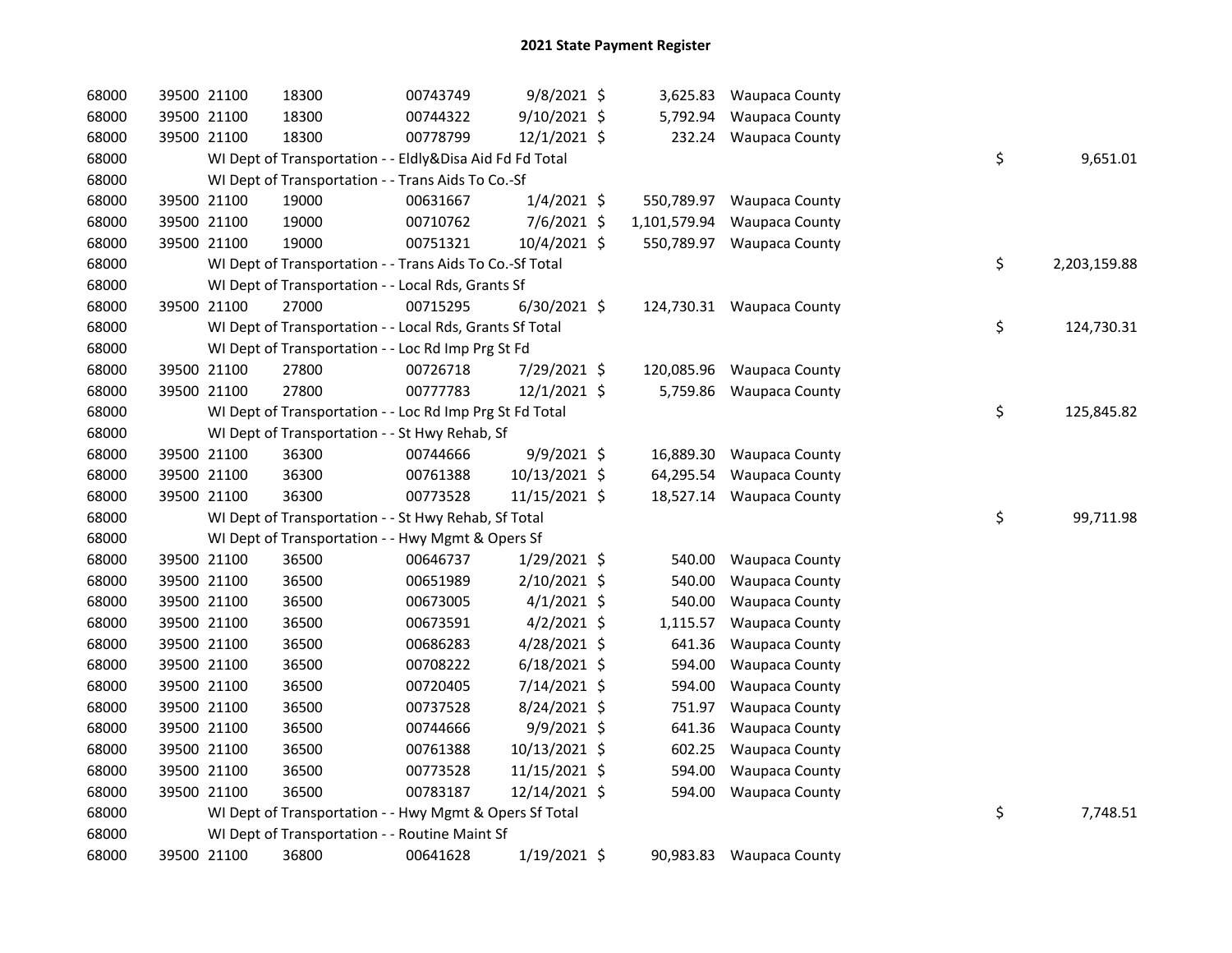| 68000 | 39500 21100 | 36800                                                        | 00641629 | $1/19/2021$ \$ |            | 38,711.44 Waupaca County |    |              |
|-------|-------------|--------------------------------------------------------------|----------|----------------|------------|--------------------------|----|--------------|
| 68000 | 39500 21100 | 36800                                                        | 00641630 | 1/19/2021 \$   | 3,741.81   | <b>Waupaca County</b>    |    |              |
| 68000 | 39500 21100 | 36800                                                        | 00641631 | 1/19/2021 \$   | 19,292.27  | <b>Waupaca County</b>    |    |              |
| 68000 | 39500 21100 | 36800                                                        | 00646737 | 1/29/2021 \$   | 4,354.73   | <b>Waupaca County</b>    |    |              |
| 68000 | 39500 21100 | 36800                                                        | 00647596 | $2/2/2021$ \$  | 40,872.00  | Waupaca County           |    |              |
| 68000 | 39500 21100 | 36800                                                        | 00647850 | $2/2/2021$ \$  | 189,229.20 | <b>Waupaca County</b>    |    |              |
| 68000 | 39500 21100 | 36800                                                        | 00651989 | 2/10/2021 \$   | 3,403.13   | <b>Waupaca County</b>    |    |              |
| 68000 | 39500 21100 | 36800                                                        | 00654914 | $2/17/2021$ \$ | 65,319.57  | <b>Waupaca County</b>    |    |              |
| 68000 | 39500 21100 | 36800                                                        | 00673005 | $4/1/2021$ \$  | 4,645.97   | <b>Waupaca County</b>    |    |              |
| 68000 | 39500 21100 | 36800                                                        | 00673044 | 3/31/2021 \$   | 272,234.42 | <b>Waupaca County</b>    |    |              |
| 68000 | 39500 21100 | 36800                                                        | 00673591 | $4/2/2021$ \$  | 8,763.11   | <b>Waupaca County</b>    |    |              |
| 68000 | 39500 21100 | 36800                                                        | 00678348 | $4/12/2021$ \$ | 202,813.67 | <b>Waupaca County</b>    |    |              |
| 68000 | 39500 21100 | 36800                                                        | 00686283 | 4/28/2021 \$   | 13,841.07  | Waupaca County           |    |              |
| 68000 | 39500 21100 | 36800                                                        | 00693171 | 5/12/2021 \$   | 175,295.44 | <b>Waupaca County</b>    |    |              |
| 68000 | 39500 21100 | 36800                                                        | 00708222 | $6/18/2021$ \$ | 4,908.19   | <b>Waupaca County</b>    |    |              |
| 68000 | 39500 21100 | 36800                                                        | 00712910 | $6/25/2021$ \$ | 115,716.27 | <b>Waupaca County</b>    |    |              |
| 68000 | 39500 21100 | 36800                                                        | 00716203 | $7/2/2021$ \$  | 74,631.50  | <b>Waupaca County</b>    |    |              |
| 68000 | 39500 21100 | 36800                                                        | 00716206 | $7/2/2021$ \$  | 54,078.72  | <b>Waupaca County</b>    |    |              |
| 68000 | 39500 21100 | 36800                                                        | 00720405 | 7/14/2021 \$   | 1,746.61   | <b>Waupaca County</b>    |    |              |
| 68000 | 39500 21100 | 36800                                                        | 00725133 | 7/26/2021 \$   | 61,609.48  | <b>Waupaca County</b>    |    |              |
| 68000 | 39500 21100 | 36800                                                        | 00737528 | 8/24/2021 \$   | 2,186.39   | <b>Waupaca County</b>    |    |              |
| 68000 | 39500 21100 | 36800                                                        | 00739546 | 8/27/2021 \$   | 71,237.79  | <b>Waupaca County</b>    |    |              |
| 68000 | 39500 21100 | 36800                                                        | 00744666 | 9/9/2021 \$    | 2,501.10   | <b>Waupaca County</b>    |    |              |
| 68000 | 39500 21100 | 36800                                                        | 00745963 | 9/14/2021 \$   | 36,728.59  | <b>Waupaca County</b>    |    |              |
| 68000 | 39500 21100 | 36800                                                        | 00746613 | $9/15/2021$ \$ | 113,531.20 | <b>Waupaca County</b>    |    |              |
| 68000 | 39500 21100 | 36800                                                        | 00761388 | 10/13/2021 \$  | 1,646.16   | Waupaca County           |    |              |
| 68000 | 39500 21100 | 36800                                                        | 00761516 | 10/13/2021 \$  | 81,604.17  | <b>Waupaca County</b>    |    |              |
| 68000 | 39500 21100 | 36800                                                        | 00770019 | $11/5/2021$ \$ | 1,764.52   | <b>Waupaca County</b>    |    |              |
| 68000 | 39500 21100 | 36800                                                        | 00773528 | 11/15/2021 \$  | 3,034.98   | <b>Waupaca County</b>    |    |              |
| 68000 | 39500 21100 | 36800                                                        | 00777445 | 11/24/2021 \$  | 213,465.03 | <b>Waupaca County</b>    |    |              |
| 68000 | 39500 21100 | 36800                                                        | 00783187 | 12/14/2021 \$  | 3,522.88   | <b>Waupaca County</b>    |    |              |
| 68000 | 39500 21100 | 36800                                                        | 00783838 | 12/15/2021 \$  | 87,580.45  | <b>Waupaca County</b>    |    |              |
| 68000 |             | WI Dept of Transportation - - Routine Maint Sf Total         |          |                |            |                          | \$ | 2,064,995.69 |
| 68000 |             | WI Dept of Transportation - - Hwy Mgmt & Opers Lf            |          |                |            |                          |    |              |
| 68000 | 39500 21100 | 37500                                                        | 00773528 | 11/15/2021 \$  |            | 105.54 Waupaca County    |    |              |
| 68000 |             | WI Dept of Transportation - - Hwy Mgmt & Opers Lf Total      |          |                |            |                          | \$ | 105.54       |
| 68000 |             | Department of Corrections - - Corrections Contracts And Agre |          |                |            |                          |    |              |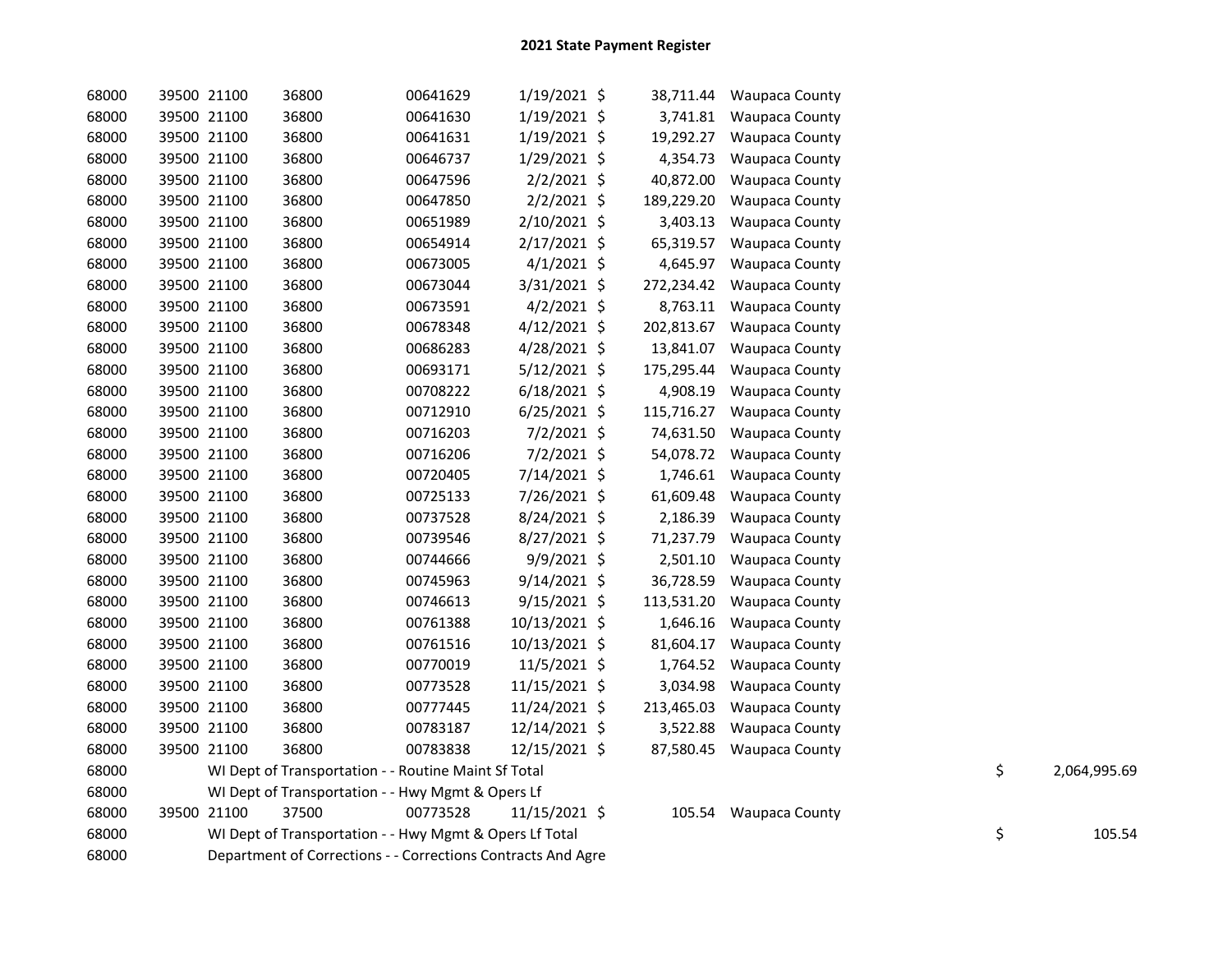| 68000 | 41000 10000 |             | 11400                                                              | 00402099 | $1/4/2021$ \$  |            | 1,595.26 Waupaca County                                                                                       |                  |
|-------|-------------|-------------|--------------------------------------------------------------------|----------|----------------|------------|---------------------------------------------------------------------------------------------------------------|------------------|
| 68000 |             | 41000 10000 | 11400                                                              | 00402100 | $1/4/2021$ \$  | 4,013.88   | <b>Waupaca County</b>                                                                                         |                  |
| 68000 |             | 41000 10000 | 11400                                                              | 00402101 | $1/4/2021$ \$  | 7,564.62   | <b>Waupaca County</b>                                                                                         |                  |
| 68000 | 41000 10000 |             | 11400                                                              | 00402102 | $1/4/2021$ \$  | 12,093.10  | <b>Waupaca County</b>                                                                                         |                  |
| 68000 | 41000 10000 |             | 11400                                                              | 00405554 | $1/21/2021$ \$ | 17,239.10  | Waupaca County                                                                                                |                  |
| 68000 | 41000 10000 |             | 11400                                                              | 00410459 | $2/17/2021$ \$ | 28,148.62  | <b>Waupaca County</b>                                                                                         |                  |
| 68000 | 41000 10000 |             | 11400                                                              | 00412244 | $2/25/2021$ \$ | 6,947.10   | <b>Waupaca County</b>                                                                                         |                  |
| 68000 |             | 41000 10000 | 11400                                                              | 00416305 | $3/18/2021$ \$ | 27,222.34  | <b>Waupaca County</b>                                                                                         |                  |
| 68000 | 41000 10000 |             | 11400                                                              | 00417561 | 3/24/2021 \$   | 15,643.84  | <b>Waupaca County</b>                                                                                         |                  |
| 68000 |             | 41000 10000 | 11400                                                              | 00417564 | 3/24/2021 \$   | 9,005.50   | <b>Waupaca County</b>                                                                                         |                  |
| 68000 |             | 41000 10000 | 11400                                                              | 00419360 | $4/6/2021$ \$  |            | 10,394.92 Waupaca County                                                                                      |                  |
| 68000 |             | 41000 10000 | 11400                                                              | 00422431 | $4/22/2021$ \$ | 16,724.50  | <b>Waupaca County</b>                                                                                         |                  |
| 68000 |             | 41000 10000 | 11400                                                              | 00422692 | 4/26/2021 \$   | 25,987.30  | Waupaca County                                                                                                |                  |
| 68000 |             | 41000 10000 | 11400                                                              | 00427398 | $5/21/2021$ \$ | 26,501.90  | <b>Waupaca County</b>                                                                                         |                  |
| 68000 |             | 41000 10000 | 11400                                                              | 00433064 | $6/17/2021$ \$ | 22,127.00  | <b>Waupaca County</b>                                                                                         |                  |
| 68000 |             | 41000 10000 | 11400                                                              | 00433190 | $6/17/2021$ \$ | 18,113.92  | <b>Waupaca County</b>                                                                                         |                  |
| 68000 |             | 41000 10000 | 11400                                                              | 00435829 | $6/30/2021$ \$ | 15,026.32  | <b>Waupaca County</b>                                                                                         |                  |
| 68000 |             | 41000 10000 | 11400                                                              | 00438970 | 7/15/2021 \$   | 15,489.46  | <b>Waupaca County</b>                                                                                         |                  |
| 68000 |             | 41000 10000 | 11400                                                              | 00439064 | 7/15/2021 \$   | 11,835.80  | <b>Waupaca County</b>                                                                                         |                  |
| 68000 |             | 41000 10000 | 11400                                                              | 00446577 | 8/26/2021 \$   | 13,379.60  | <b>Waupaca County</b>                                                                                         |                  |
| 68000 |             | 41000 10000 | 11400                                                              | 00451886 | 10/6/2021 \$   | 20,429.62  | <b>Waupaca County</b>                                                                                         |                  |
| 68000 |             | 41000 10000 | 11400                                                              | 00453379 | 9/30/2021 \$   |            | 13,482.52 Waupaca County                                                                                      |                  |
| 68000 |             | 41000 10000 | 11400                                                              | 00456385 | 10/15/2021 \$  |            | 24,649.34 Waupaca County                                                                                      |                  |
| 68000 |             | 41000 10000 | 11400                                                              | 00462793 | 11/17/2021 \$  |            | 19,863.56 Waupaca County                                                                                      |                  |
| 68000 | 41000 10000 |             | 11400                                                              | 00468478 | 12/20/2021 \$  |            | 16,415.74 Waupaca County                                                                                      |                  |
| 68000 |             |             | Department of Corrections - - Corrections Contracts And Agre Total |          |                |            |                                                                                                               | \$<br>399,894.86 |
| 68000 |             |             |                                                                    |          |                |            | Department of Corrections - - Reimbursing Counties For Probation, Extended Supervision And Parole Holds       |                  |
| 68000 |             | 41000 10000 | 11600                                                              | 00459698 | 10/29/2021 \$  |            | 14,400.00 Waupaca County                                                                                      |                  |
| 68000 |             |             |                                                                    |          |                |            | Department of Corrections - - Reimbursing Counties For Probation, Extended Supervision And Parole Holds Total | \$<br>14,400.00  |
| 68000 |             |             | Department of Health Services - - State/Federal Aids               |          |                |            |                                                                                                               |                  |
| 68000 |             | 43500 10000 | 00000                                                              | 92106    | $1/4/2021$ \$  | 104,967.00 | <b>Waupaca County</b>                                                                                         |                  |
| 68000 |             | 43500 10000 | 00000                                                              | 92107    | $2/1/2021$ \$  | 82,434.00  | <b>Waupaca County</b>                                                                                         |                  |
| 68000 |             | 43500 10000 | 00000                                                              | 92108    | $3/1/2021$ \$  |            | 123,954.00 Waupaca County                                                                                     |                  |
| 68000 | 43500 10000 |             | 00000                                                              | 92109    | $4/1/2021$ \$  |            | 281,713.00 Waupaca County                                                                                     |                  |
| 68000 | 43500 10000 |             | 00000                                                              | 92110    | $5/3/2021$ \$  | 216,352.00 | <b>Waupaca County</b>                                                                                         |                  |
| 68000 | 43500 10000 |             | 00000                                                              | 92111    | $6/1/2021$ \$  | 149,568.00 | <b>Waupaca County</b>                                                                                         |                  |
| 68000 | 43500 10000 |             | 00000                                                              | 92200    | $7/1/2021$ \$  |            | 149,770.00 Waupaca County                                                                                     |                  |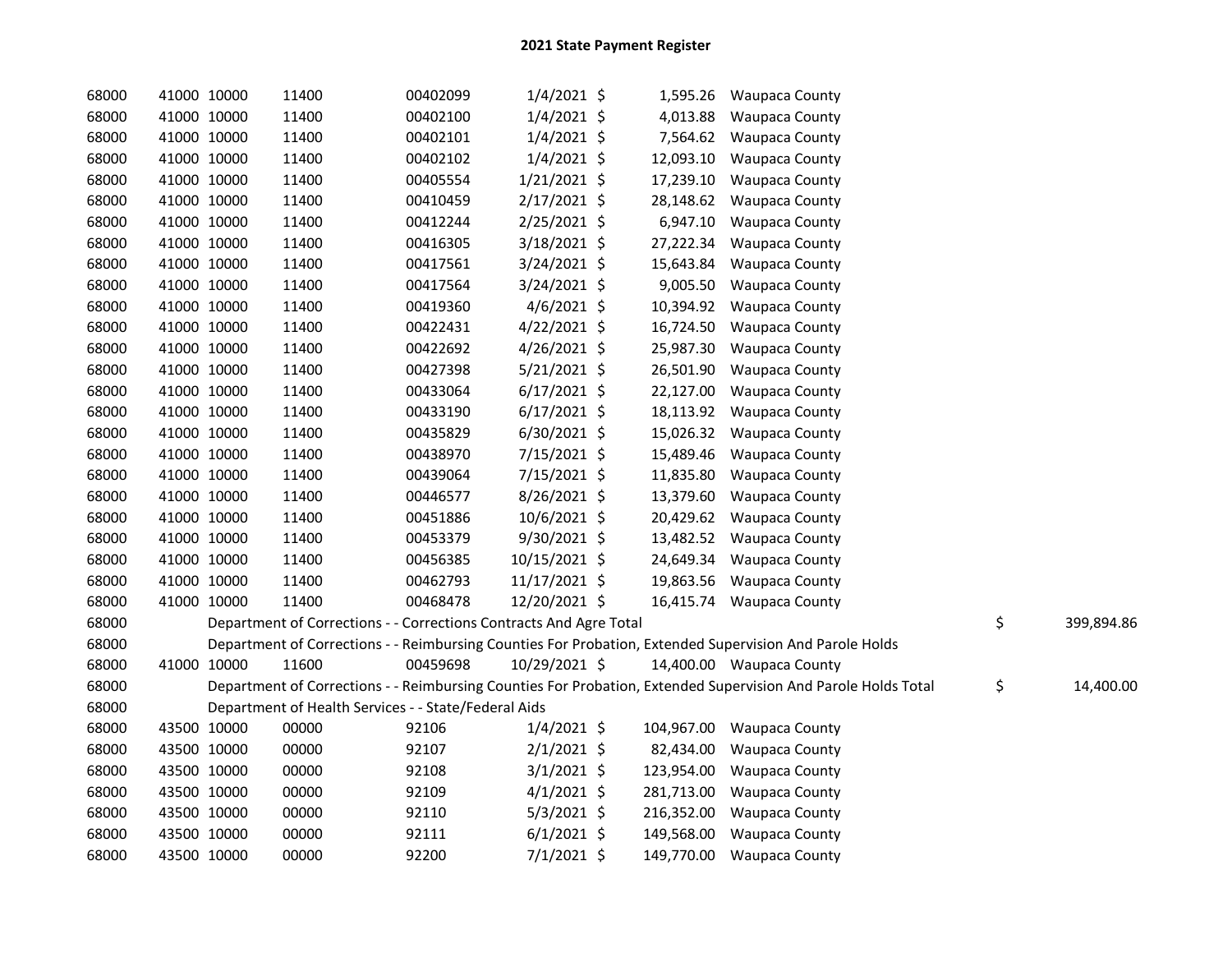| 68000 | 43500 10000 | 00000                                                                  | 92201    | $8/2/2021$ \$  |            | 910,619.00 Waupaca County |                    |
|-------|-------------|------------------------------------------------------------------------|----------|----------------|------------|---------------------------|--------------------|
| 68000 | 43500 10000 | 00000                                                                  | 92202    | $9/1/2021$ \$  | 51,915.00  | <b>Waupaca County</b>     |                    |
| 68000 | 43500 10000 | 00000                                                                  | 92204    | 10/1/2021 \$   | 63,843.00  | <b>Waupaca County</b>     |                    |
| 68000 | 43500 10000 | 00000                                                                  | 92206    | $11/1/2021$ \$ | 99,442.00  | <b>Waupaca County</b>     |                    |
| 68000 | 43500 10000 | 00000                                                                  | 92207    | $12/1/2021$ \$ | 158,530.00 | <b>Waupaca County</b>     |                    |
| 68000 |             | Department of Health Services - - State/Federal Aids Total             |          |                |            |                           | \$<br>2,393,107.00 |
| 68000 |             | Department of Health Services - - Federal Wic Operations               |          |                |            |                           |                    |
| 68000 | 43500 10000 | 14800                                                                  | 00402317 | $1/21/2021$ \$ | 940.70     | Waupaca County            |                    |
| 68000 | 43500 10000 | 14800                                                                  | 00411032 | 2/23/2021 \$   | 684.95     | <b>Waupaca County</b>     |                    |
| 68000 | 43500 10000 | 14800                                                                  | 00423222 | 4/30/2021 \$   | 49.60      | Waupaca County            |                    |
| 68000 | 43500 10000 | 14800                                                                  | 00431477 | $6/9/2021$ \$  | 1,072.50   | Waupaca County            |                    |
| 68000 | 43500 10000 | 14800                                                                  | 00442285 | $8/5/2021$ \$  | 693.50     | Waupaca County            |                    |
| 68000 | 43500 10000 | 14800                                                                  | 00450328 | 9/20/2021 \$   | 384.00     | Waupaca County            |                    |
| 68000 | 43500 10000 | 14800                                                                  | 00453341 | 10/4/2021 \$   | 608.25     | Waupaca County            |                    |
| 68000 | 43500 10000 | 14800                                                                  | 00459785 | 11/4/2021 \$   | 336.00     | Waupaca County            |                    |
| 68000 | 43500 10000 | 14800                                                                  | 00465059 | 11/30/2021 \$  | 308.90     | <b>Waupaca County</b>     |                    |
| 68000 |             | Department of Health Services - - Federal Wic Operations Total         |          |                |            |                           | \$<br>5,078.40     |
| 68000 |             | Department of Health Services - - General Program Operations           |          |                |            |                           |                    |
| 68000 | 43500 10000 | 40100                                                                  | 00402592 | $1/12/2021$ \$ | 1.50       | <b>Waupaca County</b>     |                    |
| 68000 | 43500 10000 | 40100                                                                  | 00411721 | 2/23/2021 \$   | 1.50       | <b>Waupaca County</b>     |                    |
| 68000 | 43500 10000 | 40100                                                                  | 00428906 | $5/25/2021$ \$ | 1.50       | <b>Waupaca County</b>     |                    |
| 68000 | 43500 10000 | 40100                                                                  | 00442262 | $8/3/2021$ \$  | 1.50       | Waupaca County            |                    |
| 68000 | 43500 10000 | 40100                                                                  | 00446098 | 8/24/2021 \$   | 1.50       | <b>Waupaca County</b>     |                    |
| 68000 | 43500 10000 | 40100                                                                  | 00447305 | 8/31/2021 \$   | 1.50       | <b>Waupaca County</b>     |                    |
| 68000 | 43500 10000 | 40100                                                                  | 00452795 | 9/28/2021 \$   | 1.50       | <b>Waupaca County</b>     |                    |
| 68000 |             | Department of Health Services - - General Program Operations Total     |          |                |            |                           | \$<br>10.50        |
| 68000 |             | Department of Health Services - - Medical Assistance State Admin       |          |                |            |                           |                    |
| 68000 | 43500 10000 | 44000                                                                  | 00402592 | $1/12/2021$ \$ | 1.50       | <b>Waupaca County</b>     |                    |
| 68000 | 43500 10000 | 44000                                                                  | 00411721 | 2/23/2021 \$   | 1.50       | <b>Waupaca County</b>     |                    |
| 68000 | 43500 10000 | 44000                                                                  | 00428906 | 5/25/2021 \$   | 1.50       | <b>Waupaca County</b>     |                    |
| 68000 | 43500 10000 | 44000                                                                  | 00442262 | $8/3/2021$ \$  | 1.50       | <b>Waupaca County</b>     |                    |
| 68000 | 43500 10000 | 44000                                                                  | 00446098 | 8/24/2021 \$   | 1.50       | Waupaca County            |                    |
| 68000 | 43500 10000 | 44000                                                                  | 00447305 | 8/31/2021 \$   | 1.50       | <b>Waupaca County</b>     |                    |
| 68000 | 43500 10000 | 44000                                                                  | 00452795 | 9/28/2021 \$   | 1.50       | <b>Waupaca County</b>     |                    |
| 68000 |             | Department of Health Services - - Medical Assistance State Admin Total |          |                |            |                           | \$<br>10.50        |
| 68000 |             | Dept of Children and Families - - Fees For Administrative Servic       |          |                |            |                           |                    |
| 68000 | 43700 10000 | 23100                                                                  | 00080605 | 2/16/2021 \$   |            | 100.00 Waupaca County     |                    |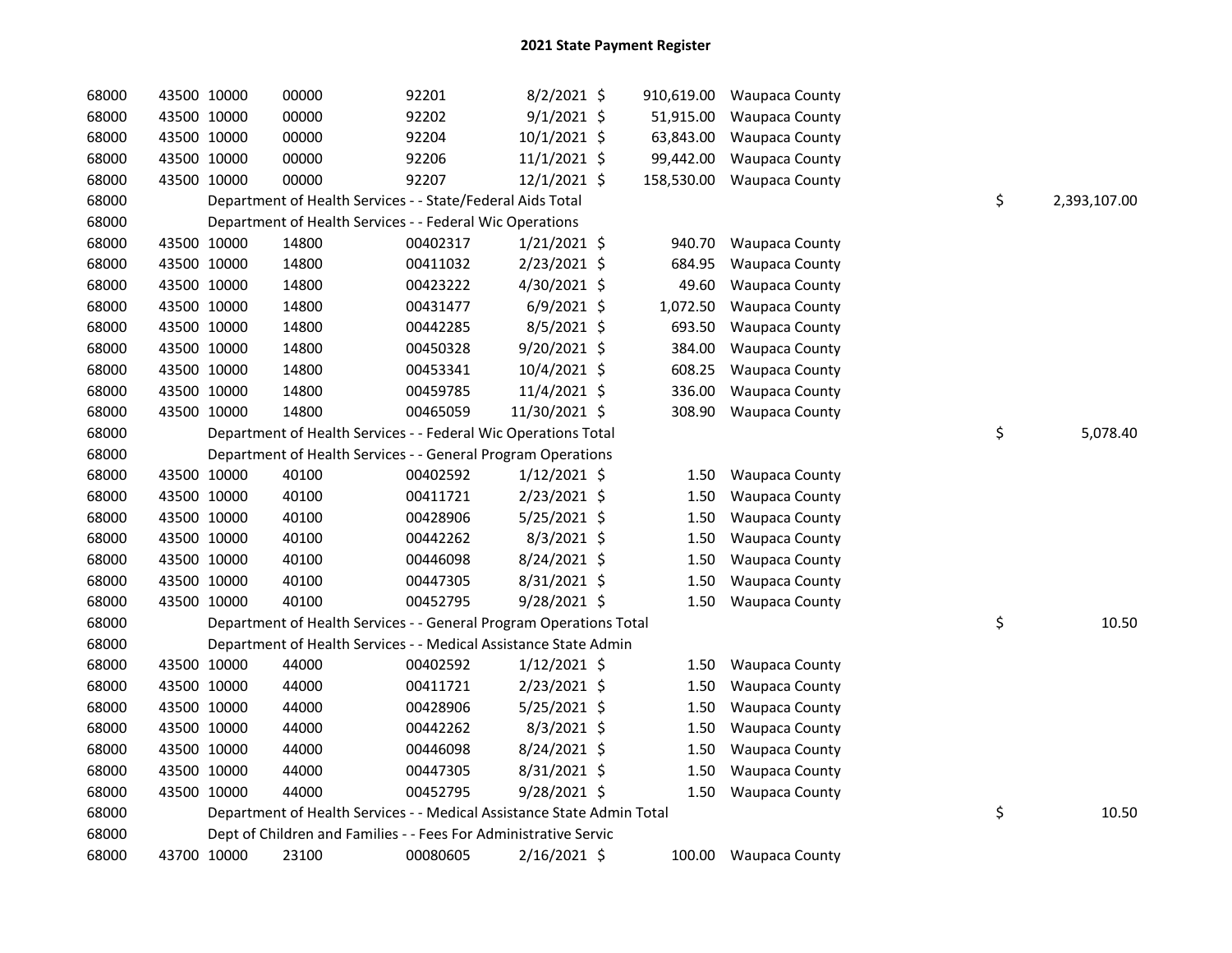| 68000 | 43700 10000 | 23100                                                                  | 00083463 | 4/20/2021 \$   | 110.00     | <b>Waupaca County</b> |    |              |
|-------|-------------|------------------------------------------------------------------------|----------|----------------|------------|-----------------------|----|--------------|
| 68000 | 43700 10000 | 23100                                                                  | 00087346 | 7/23/2021 \$   | 90.00      | <b>Waupaca County</b> |    |              |
| 68000 | 43700 10000 | 23100                                                                  | 00090961 | 11/2/2021 \$   | 40.00      | <b>Waupaca County</b> |    |              |
| 68000 |             | Dept of Children and Families - - Fees For Administrative Servic Total |          |                |            |                       | \$ | 340.00       |
| 68000 |             | Dept of Children and Families - - General Aids                         |          |                |            |                       |    |              |
| 68000 | 43700 10000 | 99000                                                                  | 00079041 | $1/5/2021$ \$  | 29,009.59  | Waupaca County        |    |              |
| 68000 | 43700 10000 | 99000                                                                  | 00079812 | 1/29/2021 \$   | 81,720.28  | Waupaca County        |    |              |
| 68000 | 43700 10000 | 99000                                                                  | 00079976 | $2/1/2021$ \$  | 73.76      | Waupaca County        |    |              |
| 68000 | 43700 10000 | 99000                                                                  | 00080198 | $2/5/2021$ \$  | 444.09     | Waupaca County        |    |              |
| 68000 | 43700 10000 | 99000                                                                  | 00081207 | $3/4/2021$ \$  | 64,292.24  | Waupaca County        |    |              |
| 68000 | 43700 10000 | 99000                                                                  | 00081267 | $3/5/2021$ \$  | 157,214.28 | Waupaca County        |    |              |
| 68000 | 43700 10000 | 99000                                                                  | 00081351 | $3/5/2021$ \$  | 393.39     | Waupaca County        |    |              |
| 68000 | 43700 10000 | 99000                                                                  | 00082697 | $4/5/2021$ \$  | 185,989.44 | Waupaca County        |    |              |
| 68000 | 43700 10000 | 99000                                                                  | 00083929 | 4/30/2021 \$   | 99,272.75  | Waupaca County        |    |              |
| 68000 | 43700 10000 | 99000                                                                  | 00084145 | 5/5/2021 \$    | 58,218.04  | Waupaca County        |    |              |
| 68000 | 43700 10000 | 99000                                                                  | 00084946 | 5/18/2021 \$   | 217.00     | Waupaca County        |    |              |
| 68000 | 43700 10000 | 99000                                                                  | 00085659 | $6/7/2021$ \$  | 66,928.61  | <b>Waupaca County</b> |    |              |
| 68000 | 43700 10000 | 99000                                                                  | 00086589 | $7/1/2021$ \$  | 2,957.00   | <b>Waupaca County</b> |    |              |
| 68000 | 43700 10000 | 99000                                                                  | 00086717 | 7/8/2021 \$    | 72,892.40  | Waupaca County        |    |              |
| 68000 | 43700 10000 | 99000                                                                  | 00087075 | 7/16/2021 \$   | 516.00     | Waupaca County        |    |              |
| 68000 | 43700 10000 | 99000                                                                  | 00087593 | 7/30/2021 \$   | 70,993.05  | Waupaca County        |    |              |
| 68000 | 43700 10000 | 99000                                                                  | 00087729 | 7/30/2021 \$   | 30,209.00  | Waupaca County        |    |              |
| 68000 | 43700 10000 | 99000                                                                  | 00087961 | 8/5/2021 \$    | 73,052.95  | Waupaca County        |    |              |
| 68000 | 43700 10000 | 99000                                                                  | 00088186 | 8/13/2021 \$   | 511.00     | <b>Waupaca County</b> |    |              |
| 68000 | 43700 10000 | 99000                                                                  | 00088966 | $9/7/2021$ \$  | 814,078.21 | <b>Waupaca County</b> |    |              |
| 68000 | 43700 10000 | 99000                                                                  | 00089146 | $9/10/2021$ \$ | 31,828.68  | Waupaca County        |    |              |
| 68000 | 43700 10000 | 99000                                                                  | 00089939 | 10/5/2021 \$   | 121,101.35 | <b>Waupaca County</b> |    |              |
| 68000 | 43700 10000 | 99000                                                                  | 00090786 | 10/29/2021 \$  | 79,790.55  | <b>Waupaca County</b> |    |              |
| 68000 | 43700 10000 | 99000                                                                  | 00090894 | $11/3/2021$ \$ | 122.99     | Waupaca County        |    |              |
| 68000 | 43700 10000 | 99000                                                                  | 00091056 | 11/5/2021 \$   | 85,656.41  | <b>Waupaca County</b> |    |              |
| 68000 | 43700 10000 | 99000                                                                  | 00092139 | 12/3/2021 \$   | 9,852.00   | <b>Waupaca County</b> |    |              |
| 68000 | 43700 10000 | 99000                                                                  | 00092248 | 12/6/2021 \$   | 24,009.43  | <b>Waupaca County</b> |    |              |
| 68000 |             | Dept of Children and Families - - General Aids Total                   |          |                |            |                       | \$ | 2,161,344.49 |
| 68000 |             | Dept of Workforce Development - - Auxiliary Services                   |          |                |            |                       |    |              |
| 68000 | 44500 10000 | 13000                                                                  | 00310383 | $1/4/2021$ \$  | 30.00      | <b>Waupaca County</b> |    |              |
| 68000 | 44500 10000 | 13000                                                                  | 00313472 | $2/2/2021$ \$  | 20.00      | <b>Waupaca County</b> |    |              |
| 68000 | 44500 10000 | 13000                                                                  | 00317103 | $3/2/2021$ \$  | 20.00      | <b>Waupaca County</b> |    |              |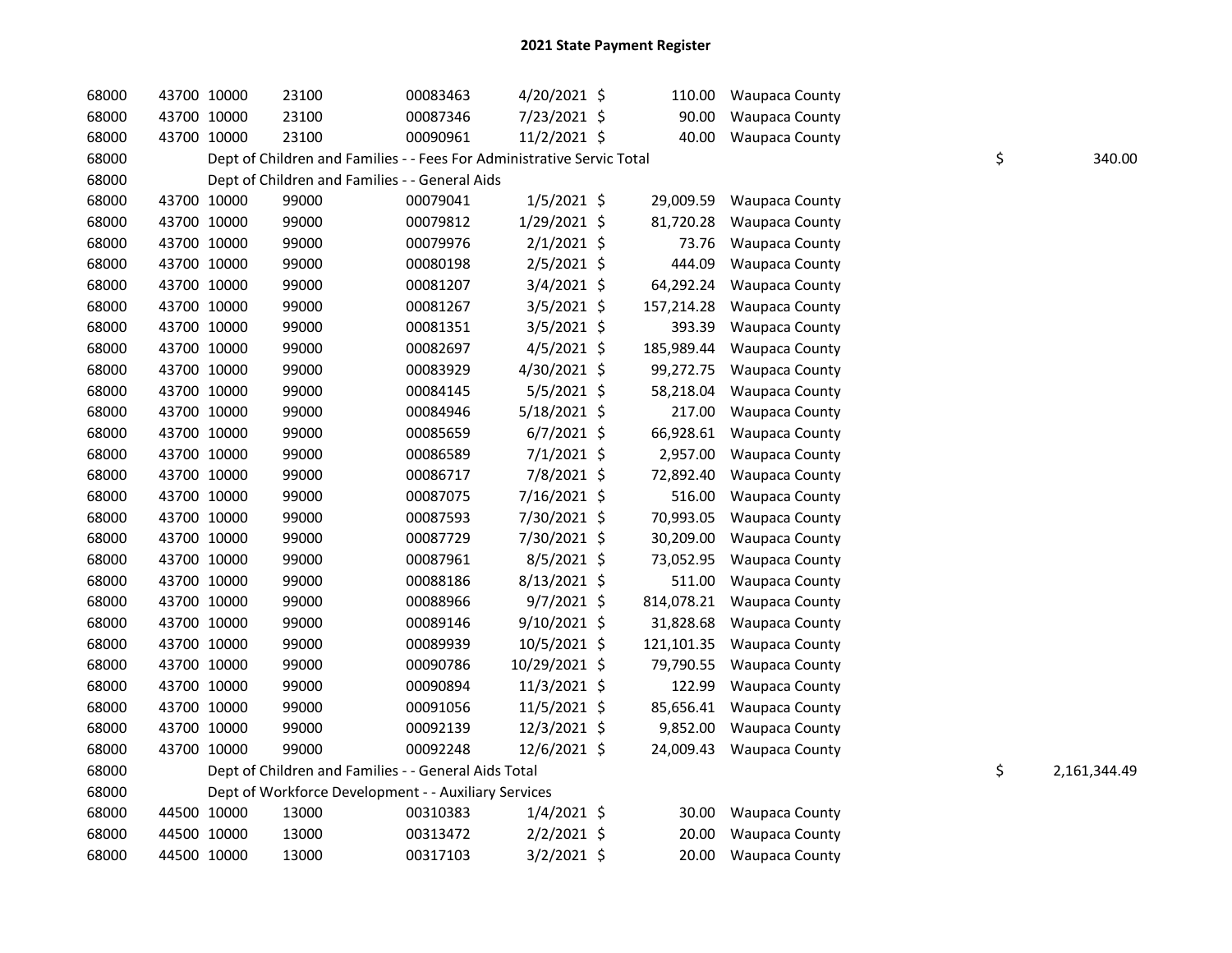| 68000 | 44500 10000 | 13000                                                                 | 00320911 | $4/2/2021$ \$  | 35.00     | <b>Waupaca County</b>    |    |           |
|-------|-------------|-----------------------------------------------------------------------|----------|----------------|-----------|--------------------------|----|-----------|
| 68000 | 44500 10000 | 13000                                                                 | 00324456 | 5/4/2021 \$    | 25.00     | <b>Waupaca County</b>    |    |           |
| 68000 | 44500 10000 | 13000                                                                 | 00327649 | $6/2/2021$ \$  | 60.00     | <b>Waupaca County</b>    |    |           |
| 68000 | 44500 10000 | 13000                                                                 | 00331433 | $7/2/2021$ \$  | 15.00     | <b>Waupaca County</b>    |    |           |
| 68000 | 44500 10000 | 13000                                                                 | 00335331 | 8/3/2021 \$    | 25.00     | Waupaca County           |    |           |
| 68000 | 44500 10000 | 13000                                                                 | 00339125 | $9/2/2021$ \$  | 35.00     | <b>Waupaca County</b>    |    |           |
| 68000 | 44500 10000 | 13000                                                                 | 00343112 | 10/4/2021 \$   | 25.00     | Waupaca County           |    |           |
| 68000 | 44500 10000 | 13000                                                                 | 00347152 | 11/2/2021 \$   | 15.00     | Waupaca County           |    |           |
| 68000 | 44500 10000 | 13000                                                                 | 00350798 | 12/2/2021 \$   | 20.00     | <b>Waupaca County</b>    |    |           |
| 68000 |             | Dept of Workforce Development - - Auxiliary Services Total            |          |                |           |                          | \$ | 325.00    |
| 68000 |             | Dept of Workforce Development - - Wc Ops Uninsured Emplyr Admin       |          |                |           |                          |    |           |
| 68000 | 44500 22700 | 17700                                                                 | 00315890 | 2/23/2021 \$   | 5.00      | <b>Waupaca County</b>    |    |           |
| 68000 | 44500 22700 | 17700                                                                 | 00315891 | 2/23/2021 \$   | 10.00     | Waupaca County           |    |           |
| 68000 | 44500 22700 | 17700                                                                 | 00332258 | 7/9/2021 \$    | 5.00      | <b>Waupaca County</b>    |    |           |
| 68000 | 44500 22700 | 17700                                                                 | 00332261 | 7/9/2021 \$    | 5.00      | <b>Waupaca County</b>    |    |           |
| 68000 | 44500 22700 | 17700                                                                 | 00334002 | 7/23/2021 \$   | 5.00      | <b>Waupaca County</b>    |    |           |
| 68000 | 44500 22700 | 17700                                                                 | 00337537 | 8/23/2021 \$   | 10.00     | <b>Waupaca County</b>    |    |           |
| 68000 | 44500 22700 | 17700                                                                 | 00337538 | 8/23/2021 \$   | 5.00      | <b>Waupaca County</b>    |    |           |
| 68000 | 44500 22700 | 17700                                                                 | 00342053 | 9/27/2021 \$   | 5.00      | <b>Waupaca County</b>    |    |           |
| 68000 | 44500 22700 | 17700                                                                 | 00346413 | 10/26/2021 \$  | 5.00      | <b>Waupaca County</b>    |    |           |
| 68000 | 44500 22700 | 17700                                                                 | 00348825 | 11/16/2021 \$  | 5.00      | <b>Waupaca County</b>    |    |           |
| 68000 | 44500 22700 | 17700                                                                 | 00348826 | 11/16/2021 \$  | 5.00      | <b>Waupaca County</b>    |    |           |
| 68000 |             | Dept of Workforce Development - - Wc Ops Uninsured Emplyr Admin Total |          |                |           |                          | \$ | 65.00     |
| 68000 |             | Department of Justice - - Legal Expenses                              |          |                |           |                          |    |           |
| 68000 | 45500 10000 | 10400                                                                 | 00097965 | 5/24/2021 \$   | 90.40     | <b>Waupaca County</b>    |    |           |
| 68000 |             | Department of Justice - - Legal Expenses Total                        |          |                |           |                          | \$ | 90.40     |
| 68000 |             | Department of Justice - - Drug Trafficking Resp Grants                |          |                |           |                          |    |           |
| 68000 | 45500 10000 | 20800                                                                 | 00094369 | 2/19/2021 \$   | 6,200.00  | <b>Waupaca County</b>    |    |           |
| 68000 | 45500 10000 | 20800                                                                 | 00098213 | $5/18/2021$ \$ | 11,060.00 | <b>Waupaca County</b>    |    |           |
| 68000 | 45500 10000 | 20800                                                                 | 00101349 | $8/30/2021$ \$ | 4,115.00  | <b>Waupaca County</b>    |    |           |
| 68000 |             | Department of Justice - - Drug Trafficking Resp Grants Total          |          |                |           |                          | \$ | 21,375.00 |
| 68000 |             | Department of Justice - - Crime Laboratories, Dna                     |          |                |           |                          |    |           |
| 68000 | 45500 10000 | 22100                                                                 | 00100389 | 7/14/2021 \$   |           | 590.00 Waupaca County    |    |           |
| 68000 |             | Department of Justice - - Crime Laboratories, Dna Total               |          |                |           |                          | \$ | 590.00    |
| 68000 |             | Department of Justice - - Law Enforcement Train, Local                |          |                |           |                          |    |           |
| 68000 | 45500 10000 | 23100                                                                 | 00106081 | 11/30/2021 \$  |           | 14,240.00 Waupaca County |    |           |
| 68000 |             | Department of Justice - - Law Enforcement Train, Local Total          |          |                |           |                          | \$ | 14,240.00 |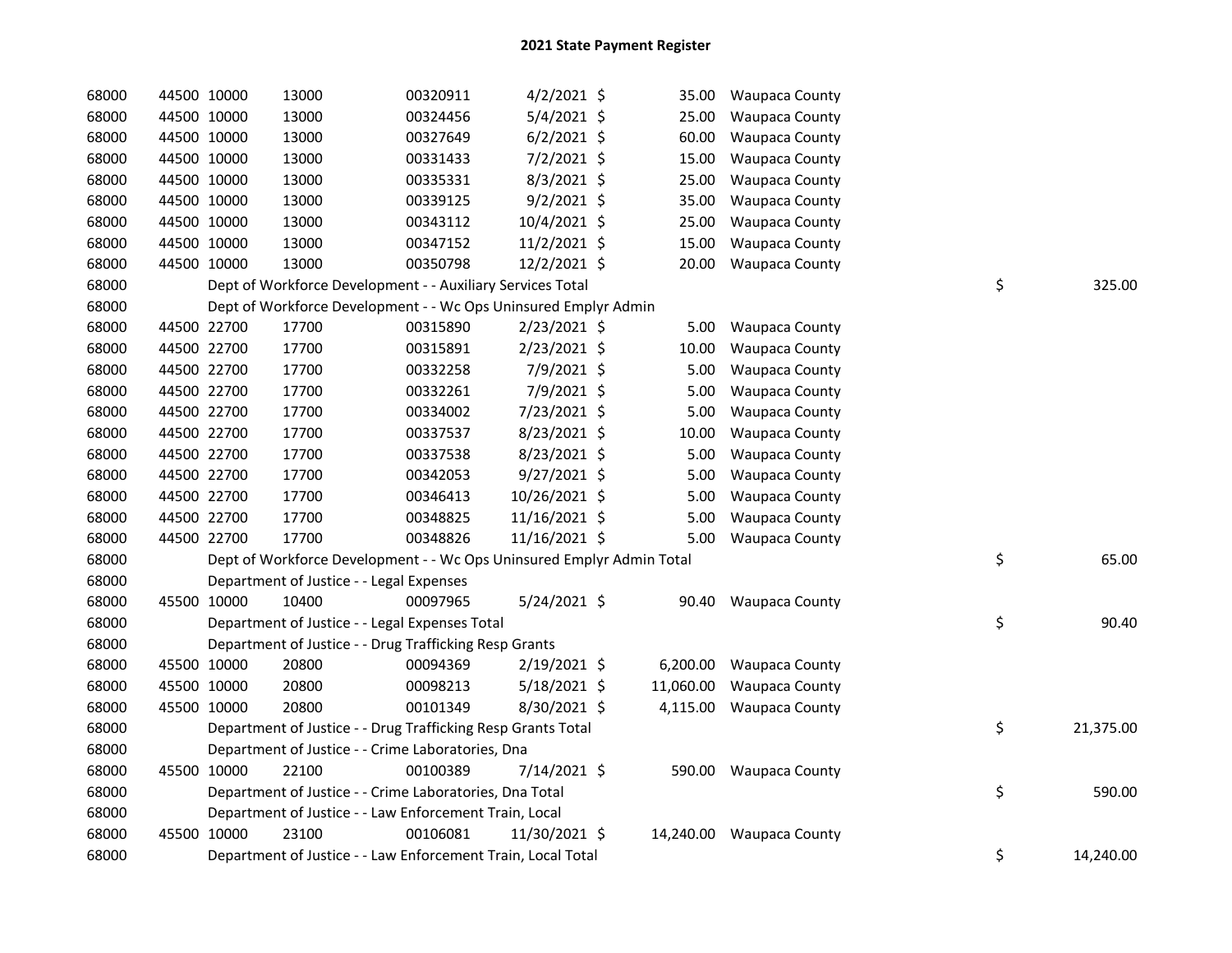| 68000 |             | Department of Justice - - Federal Aid, Local Assistance                 |          |                |            |                          |    |            |
|-------|-------------|-------------------------------------------------------------------------|----------|----------------|------------|--------------------------|----|------------|
| 68000 | 45500 10000 | 25100                                                                   | 00094539 | 2/19/2021 \$   | 8,010.55   | <b>Waupaca County</b>    |    |            |
| 68000 | 45500 10000 | 25100                                                                   | 00094699 | 2/18/2021 \$   | 655.40     | <b>Waupaca County</b>    |    |            |
| 68000 | 45500 10000 | 25100                                                                   | 00098322 | 5/26/2021 \$   | 35,151.14  | <b>Waupaca County</b>    |    |            |
| 68000 | 45500 10000 | 25100                                                                   | 00101431 | 8/26/2021 \$   | 13,949.00  | <b>Waupaca County</b>    |    |            |
| 68000 | 45500 10000 | 25100                                                                   | 00104370 | 10/28/2021 \$  | 759.26     | <b>Waupaca County</b>    |    |            |
| 68000 | 45500 10000 | 25100                                                                   | 00104602 | 11/4/2021 \$   | 149,950.00 | <b>Waupaca County</b>    |    |            |
| 68000 |             | Department of Justice - - Federal Aid, Local Assistance Total           |          |                |            |                          | \$ | 208,475.35 |
| 68000 |             | Department of Justice - - Crime Victim Witness Assist                   |          |                |            |                          |    |            |
| 68000 | 45500 10000 | 53200                                                                   | 00095482 | $3/5/2021$ \$  |            | 20,079.25 Waupaca County |    |            |
| 68000 | 45500 10000 | 53200                                                                   | 00100576 | $7/15/2021$ \$ |            | 23,955.20 Waupaca County |    |            |
| 68000 |             | Department of Justice - - Crime Victim Witness Assist Total             |          |                |            |                          | \$ | 44,034.45  |
| 68000 |             | Department of Military Affairs - - Regional Emergency Response Tm       |          |                |            |                          |    |            |
| 68000 | 46500 10000 | 30600                                                                   | 00088881 | 1/28/2021 \$   |            | 4,156.32 Waupaca County  |    |            |
| 68000 | 46500 10000 | 30600                                                                   | 00094083 | $5/14/2021$ \$ |            | 4,156.32 Waupaca County  |    |            |
| 68000 | 46500 10000 | 30600                                                                   | 00097566 | 7/15/2021 \$   |            | 4,156.32 Waupaca County  |    |            |
| 68000 | 46500 10000 | 30600                                                                   | 00101882 | 10/25/2021 \$  |            | 4,156.32 Waupaca County  |    |            |
| 68000 |             | Department of Military Affairs - - Regional Emergency Response Tm Total |          |                |            |                          | \$ | 16,625.28  |
| 68000 |             | Department of Military Affairs - - Local Emer Planning Grants           |          |                |            |                          |    |            |
| 68000 | 46500 10000 | 33700                                                                   | 00090166 | $2/23/2021$ \$ |            | 18,805.28 Waupaca County |    |            |
| 68000 |             | Department of Military Affairs - - Local Emer Planning Grants Total     |          |                |            |                          | \$ | 18,805.28  |
| 68000 |             | Department of Military Affairs - - Federal Aid, Local Assistance        |          |                |            |                          |    |            |
| 68000 | 46500 10000 | 34200                                                                   | 00090141 | $2/22/2021$ \$ |            | 45,272.13 Waupaca County |    |            |
| 68000 | 46500 10000 | 34200                                                                   | 00093695 | 5/10/2021 \$   | 10,116.89  | <b>Waupaca County</b>    |    |            |
| 68000 |             | Department of Military Affairs - - Federal Aid, Local Assistance Total  |          |                |            |                          | \$ | 55,389.02  |
| 68000 |             | Department of Military Affairs - - Next Generation 911                  |          |                |            |                          |    |            |
| 68000 | 46500 23900 | 36800                                                                   | 00089153 | $3/3/2021$ \$  |            | 525.00 Waupaca County    |    |            |
| 68000 |             | Department of Military Affairs - - Next Generation 911 Total            |          |                |            |                          | \$ | 525.00     |
| 68000 |             | Department of Military Affairs - - Emerg Response Training - Env        |          |                |            |                          |    |            |
| 68000 | 46500 27400 | 36300                                                                   | 00093377 | $4/30/2021$ \$ |            | 2,000.00 Waupaca County  |    |            |
| 68000 |             | Department of Military Affairs - - Emerg Response Training - Env Total  |          |                |            |                          | \$ | 2,000.00   |
| 68000 |             | Department of Veterans Affairs - - Institutional Operations, King       |          |                |            |                          |    |            |
| 68000 | 48500 15200 | 12000                                                                   | 00089656 | $2/12/2021$ \$ | 86.39      | <b>Waupaca County</b>    |    |            |
| 68000 | 48500 15200 | 12000                                                                   | 00093262 | $5/26/2021$ \$ | 452.43     | <b>Waupaca County</b>    |    |            |
| 68000 |             | Department of Veterans Affairs - - Institutional Operations, King Total |          |                |            |                          | \$ | 538.82     |
| 68000 |             | Department of Veterans Affairs - - County Grants                        |          |                |            |                          |    |            |
| 68000 | 48500 58200 | 26700                                                                   | 00091472 | 3/12/2021 \$   |            | 11,500.00 Waupaca County |    |            |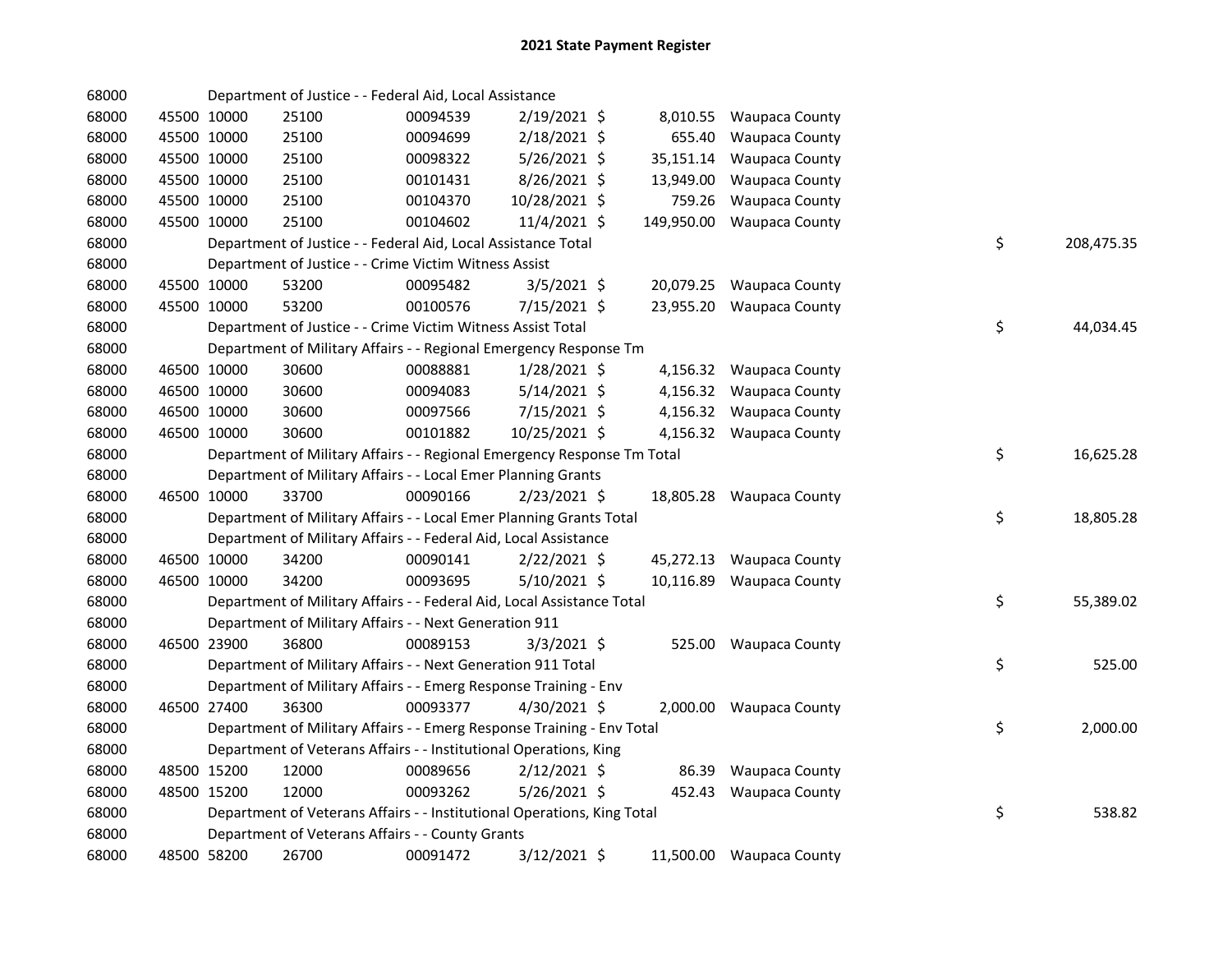| 68000 |             |             | Department of Veterans Affairs - - County Grants Total                                            |          |                |           |                         | \$ | 11,500.00  |
|-------|-------------|-------------|---------------------------------------------------------------------------------------------------|----------|----------------|-----------|-------------------------|----|------------|
| 68000 |             |             | Department of Veterans Affairs - - Veterans Transportation Grant                                  |          |                |           |                         |    |            |
| 68000 | 48500 58200 |             | 28000                                                                                             | 00102996 | $12/3/2021$ \$ |           | 4,626.44 Waupaca County |    |            |
| 68000 |             |             | Department of Veterans Affairs - - Veterans Transportation Grant Total                            |          |                |           |                         | \$ | 4,626.44   |
| 68000 |             |             | Department of Administration - - Low-Income Assistance Grants                                     |          |                |           |                         |    |            |
| 68000 |             | 50500 23500 | 37100                                                                                             | 00139973 | 1/29/2021 \$   | 8,466.78  | <b>Waupaca County</b>   |    |            |
| 68000 |             | 50500 23500 | 37100                                                                                             | 00141627 | $3/2/2021$ \$  | 9,915.10  | <b>Waupaca County</b>   |    |            |
| 68000 |             | 50500 23500 | 37100                                                                                             | 00143163 | 3/30/2021 \$   | 8,929.06  | <b>Waupaca County</b>   |    |            |
| 68000 | 50500 23500 |             | 37100                                                                                             | 00143928 | $4/15/2021$ \$ | 6,892.18  | <b>Waupaca County</b>   |    |            |
| 68000 | 50500 23500 |             | 37100                                                                                             | 00145777 | $5/17/2021$ \$ | 3,690.61  | <b>Waupaca County</b>   |    |            |
| 68000 | 50500 23500 |             | 37100                                                                                             | 00147119 | $6/15/2021$ \$ | 20,961.46 | <b>Waupaca County</b>   |    |            |
| 68000 | 50500 23500 |             | 37100                                                                                             | 00148958 | 7/16/2021 \$   |           | 6,899.98 Waupaca County |    |            |
| 68000 |             |             | Department of Administration - - Low-Income Assistance Grants Total                               |          |                |           |                         | \$ | 65,755.17  |
| 68000 |             |             | Department of Administration - - Land Information Program; Loca                                   |          |                |           |                         |    |            |
| 68000 |             | 50500 26900 | 17300                                                                                             | 00139232 | 1/29/2021 \$   | 1,000.00  | <b>Waupaca County</b>   |    |            |
| 68000 |             | 50500 26900 | 17300                                                                                             | 00139628 | $4/6/2021$ \$  | 19,208.00 | <b>Waupaca County</b>   |    |            |
| 68000 | 50500 26900 |             | 17300                                                                                             | 00139631 | $1/22/2021$ \$ | 20,000.00 | <b>Waupaca County</b>   |    |            |
| 68000 | 50500 26900 |             | 17300                                                                                             | 00142802 | 4/7/2021 \$    | 25,000.00 | <b>Waupaca County</b>   |    |            |
| 68000 | 50500 26900 |             | 17300                                                                                             | 00144745 | $4/27/2021$ \$ | 25,000.00 | <b>Waupaca County</b>   |    |            |
|       |             |             |                                                                                                   |          |                |           |                         |    |            |
| 68000 | 50500 26900 |             | 17300                                                                                             | 00147079 | $6/16/2021$ \$ | 25,000.00 | <b>Waupaca County</b>   |    |            |
| 68000 |             |             | Department of Administration - - Land Information Program; Loca Total                             |          |                |           |                         | \$ | 115,208.00 |
| 68000 |             |             | Public Defender Board - - Trial Representation                                                    |          |                |           |                         |    |            |
| 68000 | 55000 10000 |             | 10300                                                                                             | 00305465 | $9/15/2021$ \$ | 25.00     | <b>Waupaca County</b>   |    |            |
| 68000 | 55000 10000 |             | 10300                                                                                             | 00315301 | 12/6/2021 \$   | 116.40    | <b>Waupaca County</b>   |    |            |
| 68000 |             |             | Public Defender Board - - Trial Representation Total                                              |          |                |           |                         | \$ | 141.40     |
| 68000 |             |             | Public Defender Board - - Transcript, Discovery and Records Provided to the Public Defender Board |          |                |           |                         |    |            |
| 68000 |             | 55000 10000 | 10600                                                                                             | 00275643 | $1/26/2021$ \$ |           | 1.00 Waupaca County     |    |            |
| 68000 |             | 55000 10000 | 10600                                                                                             | 00275644 | $1/26/2021$ \$ | 2.00      | <b>Waupaca County</b>   |    |            |
| 68000 | 55000 10000 |             | 10600                                                                                             | 00275645 | $1/26/2021$ \$ | 1.00      | <b>Waupaca County</b>   |    |            |
| 68000 | 55000 10000 |             | 10600                                                                                             | 00275646 | $1/26/2021$ \$ | 1.00      | <b>Waupaca County</b>   |    |            |
| 68000 | 55000 10000 |             | 10600                                                                                             | 00275647 | $1/26/2021$ \$ | 4.00      | <b>Waupaca County</b>   |    |            |
| 68000 | 55000 10000 |             | 10600                                                                                             | 00275648 | $1/26/2021$ \$ | 2.00      | Waupaca County          |    |            |
| 68000 | 55000 10000 |             | 10600                                                                                             | 00275649 | $1/26/2021$ \$ | 2.00      | <b>Waupaca County</b>   |    |            |
| 68000 | 55000 10000 |             | 10600                                                                                             | 00275650 | $1/26/2021$ \$ | 1.00      | <b>Waupaca County</b>   |    |            |
| 68000 | 55000 10000 |             | 10600                                                                                             | 00275651 | $1/26/2021$ \$ | 3.00      | <b>Waupaca County</b>   |    |            |
| 68000 |             | 55000 10000 | 10600                                                                                             | 00275652 | $1/26/2021$ \$ | 3.00      | <b>Waupaca County</b>   |    |            |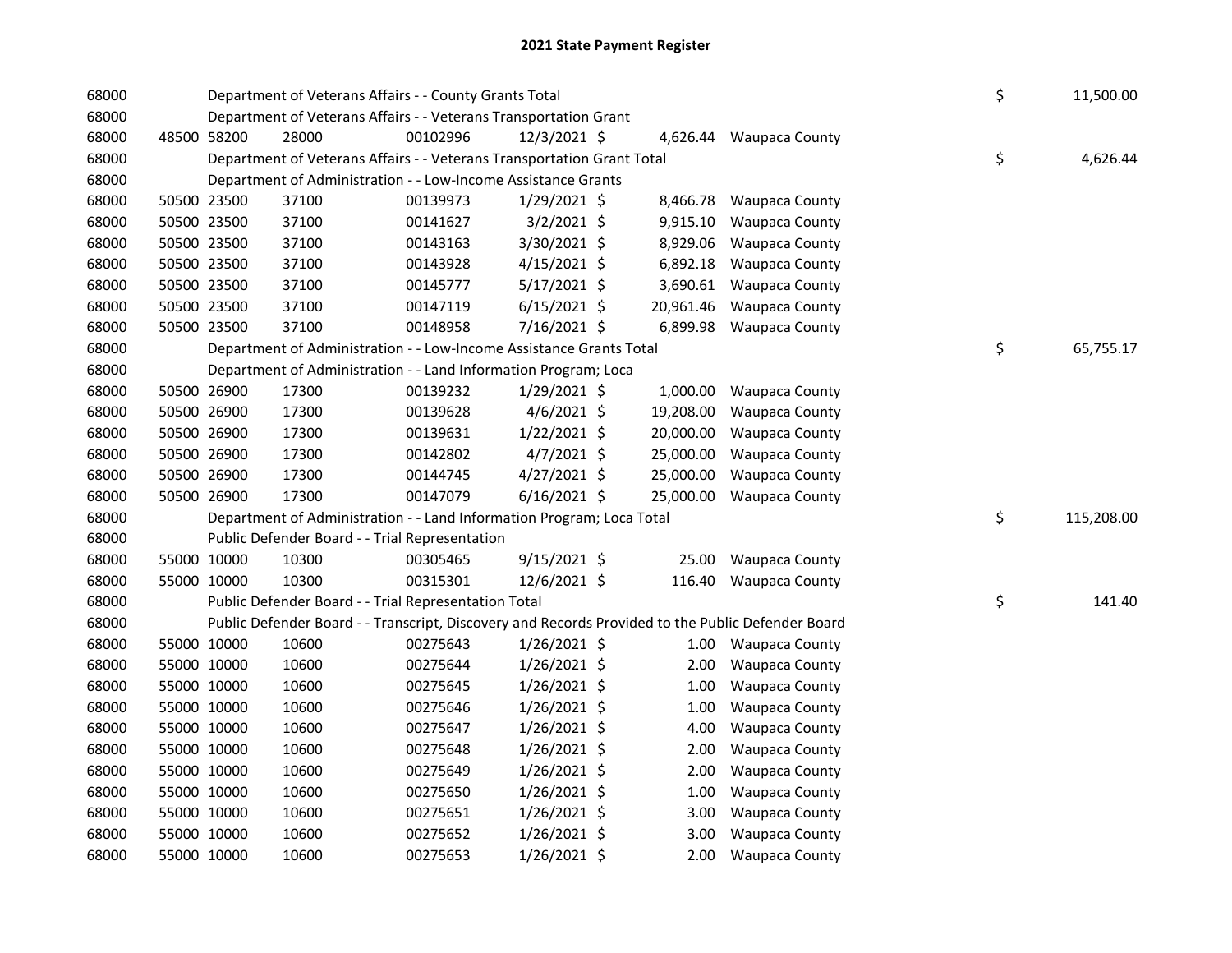| 68000 | 55000 10000 | 10600 | 00275654 | 1/26/2021 \$ | 2.00  | Waupaca County        |
|-------|-------------|-------|----------|--------------|-------|-----------------------|
| 68000 | 55000 10000 | 10600 | 00275655 | 1/26/2021 \$ | 3.00  | <b>Waupaca County</b> |
| 68000 | 55000 10000 | 10600 | 00275656 | 1/26/2021 \$ | 4.00  | <b>Waupaca County</b> |
| 68000 | 55000 10000 | 10600 | 00275657 | 1/26/2021 \$ | 3.00  | <b>Waupaca County</b> |
| 68000 | 55000 10000 | 10600 | 00275658 | 1/26/2021 \$ | 2.00  | <b>Waupaca County</b> |
| 68000 | 55000 10000 | 10600 | 00275659 | 1/26/2021 \$ | 2.00  | <b>Waupaca County</b> |
| 68000 | 55000 10000 | 10600 | 00275660 | 1/26/2021 \$ | 4.00  | <b>Waupaca County</b> |
| 68000 | 55000 10000 | 10600 | 00275661 | 1/26/2021 \$ | 3.00  | <b>Waupaca County</b> |
| 68000 | 55000 10000 | 10600 | 00275662 | 1/26/2021 \$ | 2.00  | <b>Waupaca County</b> |
| 68000 | 55000 10000 | 10600 | 00275663 | 1/26/2021 \$ | 4.00  | <b>Waupaca County</b> |
| 68000 | 55000 10000 | 10600 | 00275664 | 1/26/2021 \$ | 3.00  | <b>Waupaca County</b> |
| 68000 | 55000 10000 | 10600 | 00275665 | 1/26/2021 \$ | 1.00  | <b>Waupaca County</b> |
| 68000 | 55000 10000 | 10600 | 00275666 | 1/26/2021 \$ | 2.00  | <b>Waupaca County</b> |
| 68000 | 55000 10000 | 10600 | 00275667 | 1/26/2021 \$ | 2.00  | <b>Waupaca County</b> |
| 68000 | 55000 10000 | 10600 | 00275668 | 1/26/2021 \$ | 2.00  | <b>Waupaca County</b> |
| 68000 | 55000 10000 | 10600 | 00275669 | 1/26/2021 \$ | 3.00  | <b>Waupaca County</b> |
| 68000 | 55000 10000 | 10600 | 00278945 | 2/22/2021 \$ | 3.00  | <b>Waupaca County</b> |
| 68000 | 55000 10000 | 10600 | 00278946 | 2/22/2021 \$ | 4.00  | <b>Waupaca County</b> |
| 68000 | 55000 10000 | 10600 | 00278947 | 2/22/2021 \$ | 2.00  | <b>Waupaca County</b> |
| 68000 | 55000 10000 | 10600 | 00278948 | 2/22/2021 \$ | 4.00  | <b>Waupaca County</b> |
| 68000 | 55000 10000 | 10600 | 00278949 | 2/22/2021 \$ | 8.00  | <b>Waupaca County</b> |
| 68000 | 55000 10000 | 10600 | 00278950 | 2/22/2021 \$ | 6.00  | <b>Waupaca County</b> |
| 68000 | 55000 10000 | 10600 | 00278951 | 2/22/2021 \$ | 4.00  | <b>Waupaca County</b> |
| 68000 | 55000 10000 | 10600 | 00278952 | 2/22/2021 \$ | 4.00  | <b>Waupaca County</b> |
| 68000 | 55000 10000 | 10600 | 00278953 | 2/22/2021 \$ | 4.00  | <b>Waupaca County</b> |
| 68000 | 55000 10000 | 10600 | 00278954 | 2/22/2021 \$ | 4.00  | <b>Waupaca County</b> |
| 68000 | 55000 10000 | 10600 | 00278955 | 2/22/2021 \$ | 4.00  | <b>Waupaca County</b> |
| 68000 | 55000 10000 | 10600 | 00278956 | 2/22/2021 \$ | 4.00  | <b>Waupaca County</b> |
| 68000 | 55000 10000 | 10600 | 00278957 | 2/22/2021 \$ | 6.00  | <b>Waupaca County</b> |
| 68000 | 55000 10000 | 10600 | 00278958 | 2/22/2021 \$ | 4.00  | <b>Waupaca County</b> |
| 68000 | 55000 10000 | 10600 | 00278959 | 2/22/2021 \$ | 6.00  | <b>Waupaca County</b> |
| 68000 | 55000 10000 | 10600 | 00278960 | 2/22/2021 \$ | 6.00  | <b>Waupaca County</b> |
| 68000 | 55000 10000 | 10600 | 00278961 | 2/22/2021 \$ | 4.00  | <b>Waupaca County</b> |
| 68000 | 55000 10000 | 10600 | 00278962 | 2/22/2021 \$ | 13.00 | <b>Waupaca County</b> |
| 68000 | 55000 10000 | 10600 | 00278963 | 2/22/2021 \$ | 16.00 | Waupaca County        |
| 68000 | 55000 10000 | 10600 | 00278964 | 2/22/2021 \$ | 3.00  | <b>Waupaca County</b> |
| 68000 | 55000 10000 | 10600 | 00278965 | 2/22/2021 \$ | 3.00  | <b>Waupaca County</b> |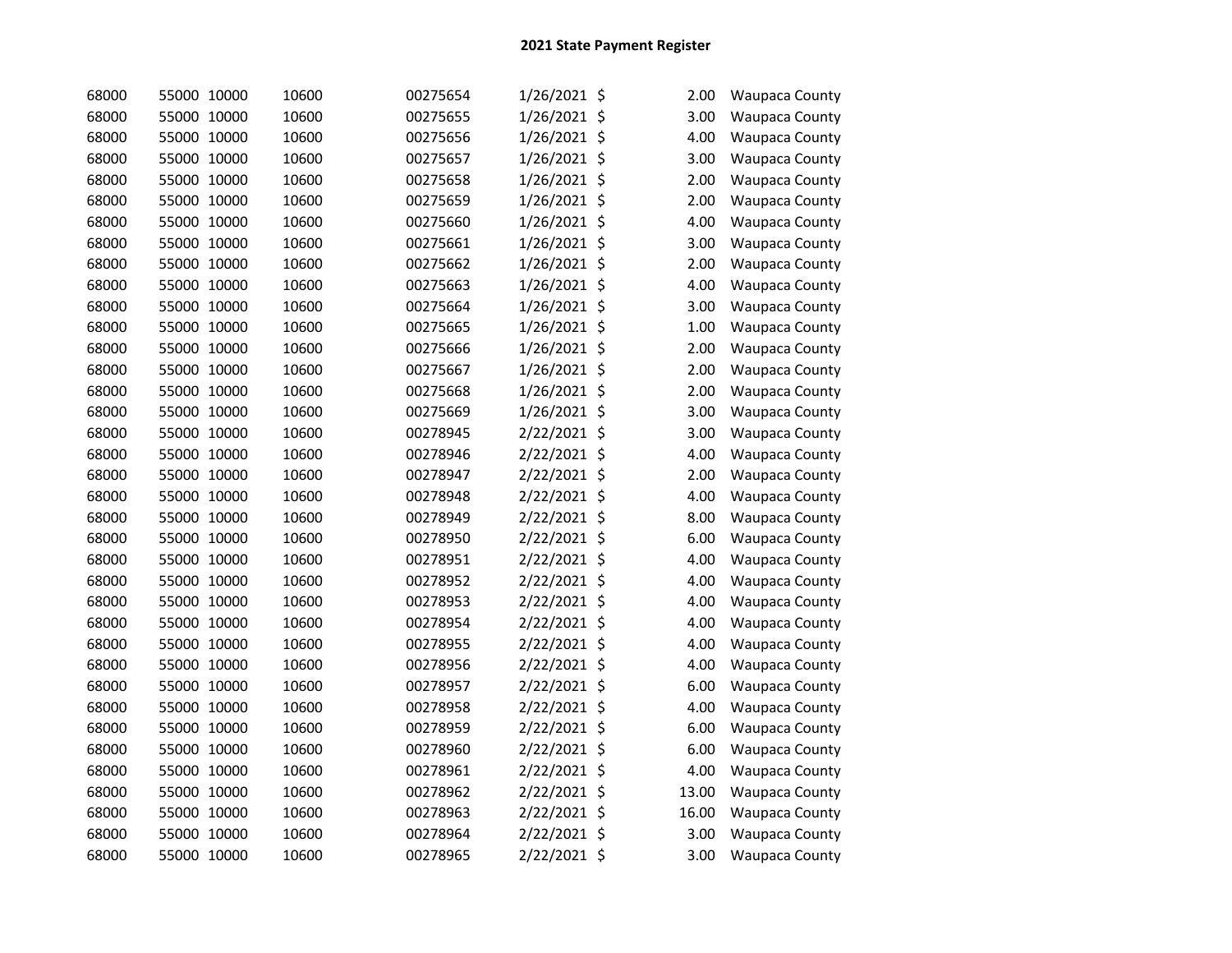| 68000 | 55000 10000 | 10600 | 00278966 | 2/22/2021 \$ | 3.00     | Waupaca County        |
|-------|-------------|-------|----------|--------------|----------|-----------------------|
| 68000 | 55000 10000 | 10600 | 00278967 | 2/22/2021 \$ | 3.00     | Waupaca County        |
| 68000 | 55000 10000 | 10600 | 00278968 | 2/22/2021 \$ | 4.00     | <b>Waupaca County</b> |
| 68000 | 55000 10000 | 10600 | 00278969 | 2/22/2021 \$ | 4.00     | Waupaca County        |
| 68000 | 55000 10000 | 10600 | 00282130 | 3/22/2021 \$ | 1,211.20 | Waupaca County        |
| 68000 | 55000 10000 | 10600 | 00282133 | 3/22/2021 \$ | 8.00     | <b>Waupaca County</b> |
| 68000 | 55000 10000 | 10600 | 00282134 | 3/22/2021 \$ | 4.00     | <b>Waupaca County</b> |
| 68000 | 55000 10000 | 10600 | 00282135 | 3/22/2021 \$ | 2.00     | <b>Waupaca County</b> |
| 68000 | 55000 10000 | 10600 | 00282136 | 3/22/2021 \$ | 2.00     | <b>Waupaca County</b> |
| 68000 | 55000 10000 | 10600 | 00282137 | 3/22/2021 \$ | 2.00     | <b>Waupaca County</b> |
| 68000 | 55000 10000 | 10600 | 00282138 | 3/22/2021 \$ | 2.00     | <b>Waupaca County</b> |
| 68000 | 55000 10000 | 10600 | 00282139 | 3/22/2021 \$ | 4.00     | <b>Waupaca County</b> |
| 68000 | 55000 10000 | 10600 | 00282140 | 3/22/2021 \$ | 3.00     | <b>Waupaca County</b> |
| 68000 | 55000 10000 | 10600 | 00282141 | 3/22/2021 \$ | 3.00     | <b>Waupaca County</b> |
| 68000 | 55000 10000 | 10600 | 00282142 | 3/22/2021 \$ | 1.00     | <b>Waupaca County</b> |
| 68000 | 55000 10000 | 10600 | 00282143 | 3/22/2021 \$ | 1.00     | <b>Waupaca County</b> |
| 68000 | 55000 10000 | 10600 | 00282144 | 3/22/2021 \$ | 2.00     | <b>Waupaca County</b> |
| 68000 | 55000 10000 | 10600 | 00282145 | 3/22/2021 \$ | 3.00     | <b>Waupaca County</b> |
| 68000 | 55000 10000 | 10600 | 00282146 | 3/22/2021 \$ | 4.00     | <b>Waupaca County</b> |
| 68000 | 55000 10000 | 10600 | 00282147 | 3/22/2021 \$ | 7.00     | <b>Waupaca County</b> |
| 68000 | 55000 10000 | 10600 | 00282148 | 3/22/2021 \$ | 7.00     | <b>Waupaca County</b> |
| 68000 | 55000 10000 | 10600 | 00282149 | 3/22/2021 \$ | 4.00     | <b>Waupaca County</b> |
| 68000 | 55000 10000 | 10600 | 00282150 | 3/22/2021 \$ | 6.00     | <b>Waupaca County</b> |
| 68000 | 55000 10000 | 10600 | 00282151 | 3/22/2021 \$ | 2.00     | <b>Waupaca County</b> |
| 68000 | 55000 10000 | 10600 | 00282152 | 3/22/2021 \$ | 6.00     | <b>Waupaca County</b> |
| 68000 | 55000 10000 | 10600 | 00282153 | 3/22/2021 \$ | 4.00     | <b>Waupaca County</b> |
| 68000 | 55000 10000 | 10600 | 00282154 | 3/22/2021 \$ | 3.00     | <b>Waupaca County</b> |
| 68000 | 55000 10000 | 10600 | 00282155 | 3/22/2021 \$ | 25.00    | <b>Waupaca County</b> |
| 68000 | 55000 10000 | 10600 | 00287792 | 4/30/2021 \$ | 1.00     | <b>Waupaca County</b> |
| 68000 | 55000 10000 | 10600 | 00287793 | 4/30/2021 \$ | 2.00     | <b>Waupaca County</b> |
| 68000 | 55000 10000 | 10600 | 00287794 | 4/30/2021 \$ | 2.00     | Waupaca County        |
| 68000 | 55000 10000 | 10600 | 00287795 | 4/30/2021 \$ | 8.00     | <b>Waupaca County</b> |
| 68000 | 55000 10000 | 10600 | 00287796 | 4/30/2021 \$ | 2.00     | <b>Waupaca County</b> |
| 68000 | 55000 10000 | 10600 | 00287797 | 4/30/2021 \$ | 1.00     | <b>Waupaca County</b> |
| 68000 | 55000 10000 | 10600 | 00287798 | 4/30/2021 \$ | 2.00     | <b>Waupaca County</b> |
| 68000 | 55000 10000 | 10600 | 00287799 | 4/30/2021 \$ | 1.00     | <b>Waupaca County</b> |
| 68000 | 55000 10000 | 10600 | 00287800 | 4/30/2021 \$ | 3.00     | <b>Waupaca County</b> |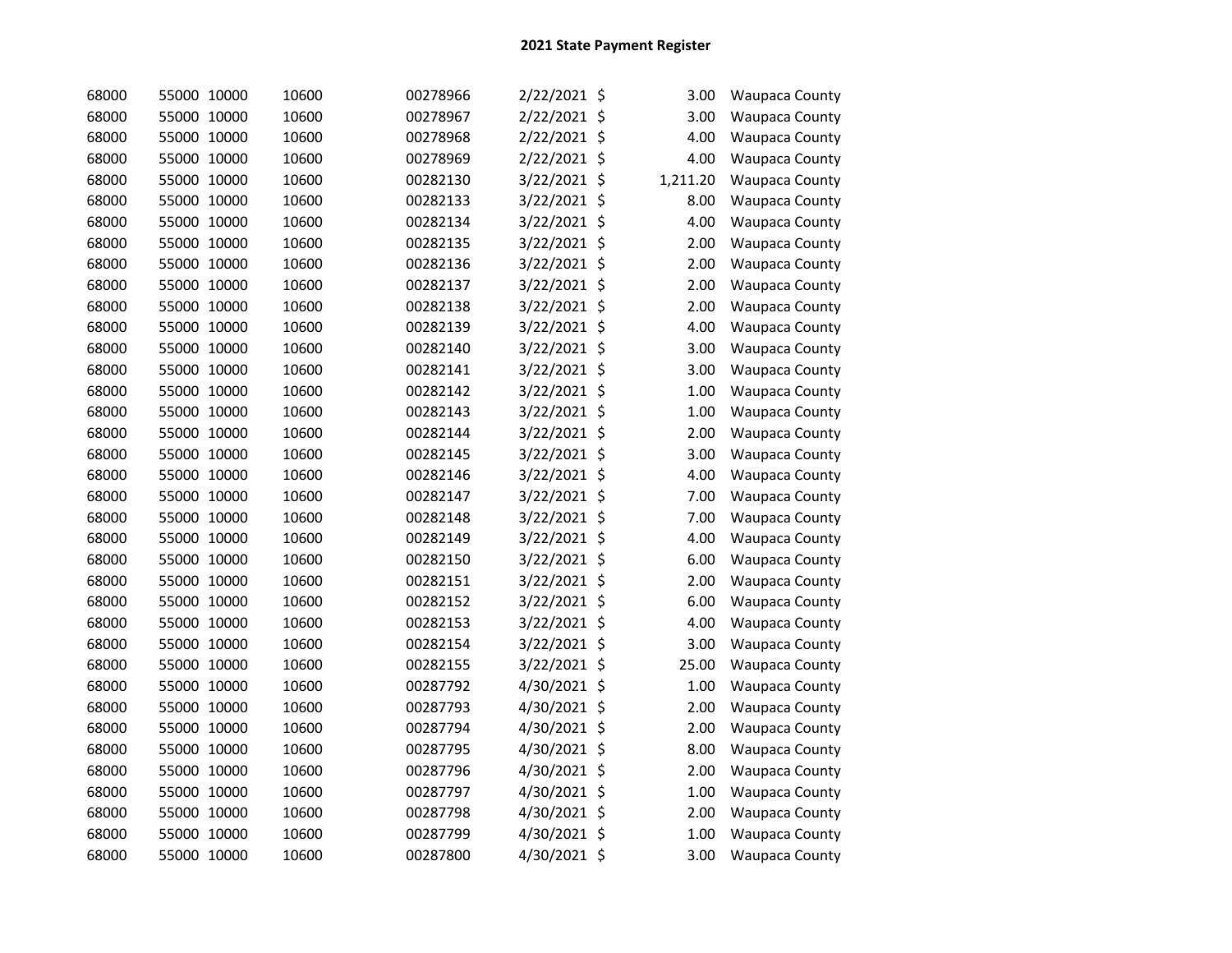| 68000 | 55000 10000 | 10600 | 00287801 | 4/30/2021 \$   | 4.00     | Waupaca County        |
|-------|-------------|-------|----------|----------------|----------|-----------------------|
| 68000 | 55000 10000 | 10600 | 00287802 | 4/30/2021 \$   | 3.00     | Waupaca County        |
| 68000 | 55000 10000 | 10600 | 00287803 | 4/30/2021 \$   | 1.00     | <b>Waupaca County</b> |
| 68000 | 55000 10000 | 10600 | 00287804 | 4/30/2021 \$   | 1.00     | Waupaca County        |
| 68000 | 55000 10000 | 10600 | 00287805 | 4/30/2021 \$   | 3.00     | Waupaca County        |
| 68000 | 55000 10000 | 10600 | 00287806 | 4/30/2021 \$   | 4.00     | <b>Waupaca County</b> |
| 68000 | 55000 10000 | 10600 | 00287807 | 4/30/2021 \$   | 2.00     | <b>Waupaca County</b> |
| 68000 | 55000 10000 | 10600 | 00287808 | 4/30/2021 \$   | 1.00     | <b>Waupaca County</b> |
| 68000 | 55000 10000 | 10600 | 00287809 | 4/30/2021 \$   | 3.00     | <b>Waupaca County</b> |
| 68000 | 55000 10000 | 10600 | 00287810 | 4/30/2021 \$   | 3.00     | <b>Waupaca County</b> |
| 68000 | 55000 10000 | 10600 | 00287811 | 4/30/2021 \$   | 1.00     | <b>Waupaca County</b> |
| 68000 | 55000 10000 | 10600 | 00287812 | 4/30/2021 \$   | 2.00     | <b>Waupaca County</b> |
| 68000 | 55000 10000 | 10600 | 00287813 | 4/30/2021 \$   | 3.00     | <b>Waupaca County</b> |
| 68000 | 55000 10000 | 10600 | 00287814 | 4/30/2021 \$   | 3.00     | <b>Waupaca County</b> |
| 68000 | 55000 10000 | 10600 | 00287815 | 4/30/2021 \$   | 2.00     | <b>Waupaca County</b> |
| 68000 | 55000 10000 | 10600 | 00287816 | 4/30/2021 \$   | 2.00     | <b>Waupaca County</b> |
| 68000 | 55000 10000 | 10600 | 00287817 | 4/30/2021 \$   | 3.00     | <b>Waupaca County</b> |
| 68000 | 55000 10000 | 10600 | 00287818 | 4/30/2021 \$   | 1.00     | <b>Waupaca County</b> |
| 68000 | 55000 10000 | 10600 | 00287819 | 4/30/2021 \$   | 5.00     | <b>Waupaca County</b> |
| 68000 | 55000 10000 | 10600 | 00287820 | 4/30/2021 \$   | 1.00     | Waupaca County        |
| 68000 | 55000 10000 | 10600 | 00287821 | 4/30/2021 \$   | 4.00     | <b>Waupaca County</b> |
| 68000 | 55000 10000 | 10600 | 00287822 | 4/30/2021 \$   | 3.00     | Waupaca County        |
| 68000 | 55000 10000 | 10600 | 00287823 | 4/30/2021 \$   | 3.00     | Waupaca County        |
| 68000 | 55000 10000 | 10600 | 00287824 | 4/30/2021 \$   | 6.00     | Waupaca County        |
| 68000 | 55000 10000 | 10600 | 00287825 | 4/30/2021 \$   | 2.00     | Waupaca County        |
| 68000 | 55000 10000 | 10600 | 00287826 | 4/30/2021 \$   | 1.00     | <b>Waupaca County</b> |
| 68000 | 55000 10000 | 10600 | 00287827 | 4/30/2021 \$   | 3.00     | <b>Waupaca County</b> |
| 68000 | 55000 10000 | 10600 | 00287828 | 4/30/2021 \$   | 3.00     | <b>Waupaca County</b> |
| 68000 | 55000 10000 | 10600 | 00287829 | 4/30/2021 \$   | 1.00     | <b>Waupaca County</b> |
| 68000 | 55000 10000 | 10600 | 00291329 | 5/21/2021 \$   | 1,116.20 | <b>Waupaca County</b> |
| 68000 | 55000 10000 | 10600 | 00291345 | 5/21/2021 \$   | 2.00     | Waupaca County        |
| 68000 | 55000 10000 | 10600 | 00291346 | 5/21/2021 \$   | 1.00     | <b>Waupaca County</b> |
| 68000 | 55000 10000 | 10600 | 00291347 | $5/21/2021$ \$ | 3.00     | Waupaca County        |
| 68000 | 55000 10000 | 10600 | 00291348 | 5/21/2021 \$   | 2.00     | <b>Waupaca County</b> |
| 68000 | 55000 10000 | 10600 | 00291349 | 5/21/2021 \$   | 2.00     | Waupaca County        |
| 68000 | 55000 10000 | 10600 | 00291350 | 5/21/2021 \$   | 2.00     | <b>Waupaca County</b> |
| 68000 | 55000 10000 | 10600 | 00291351 | 5/21/2021 \$   | 3.00     | <b>Waupaca County</b> |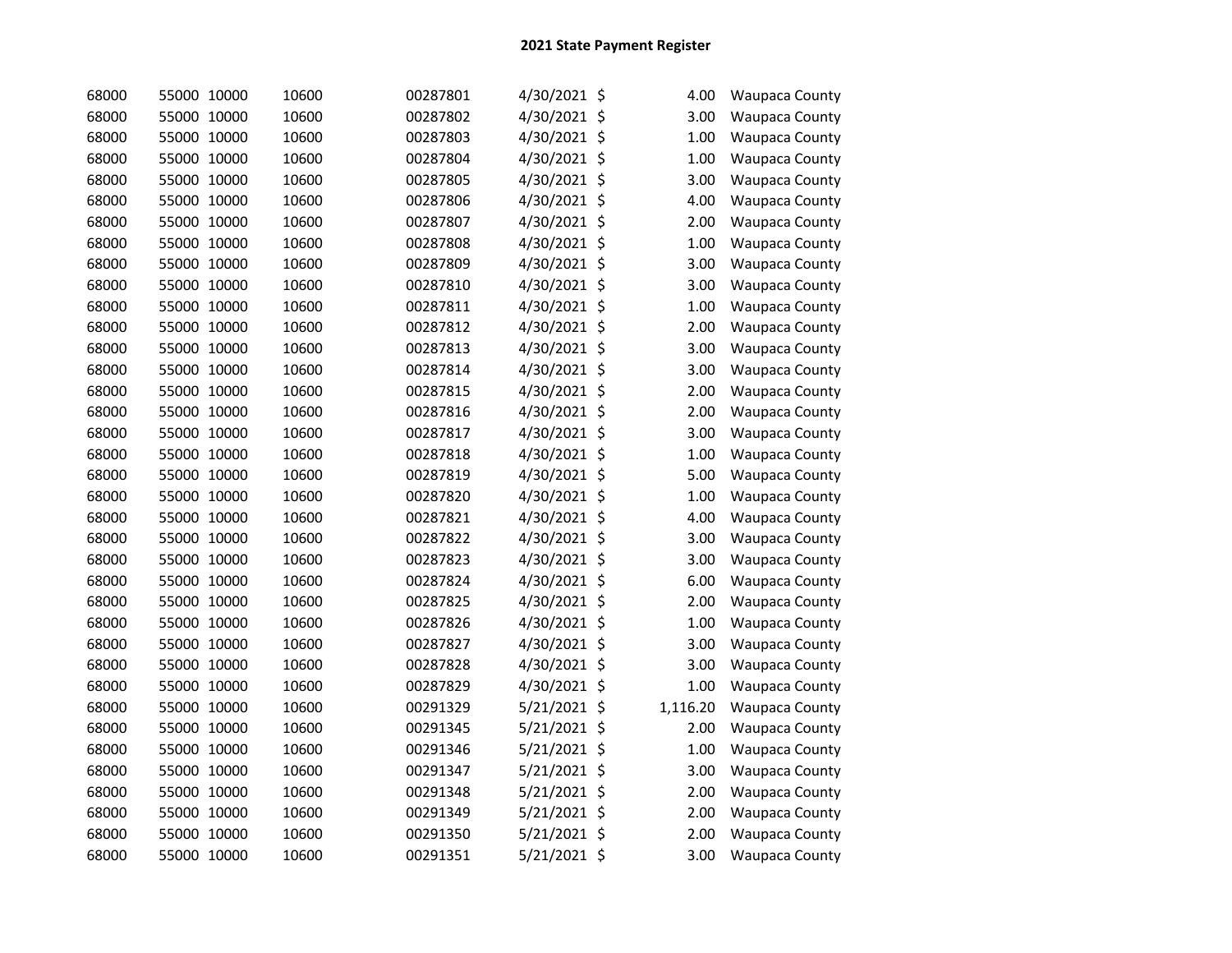| 68000 | 55000 10000 | 10600 | 00291352 | 5/21/2021 \$  | 5.00 | Waupaca County        |
|-------|-------------|-------|----------|---------------|------|-----------------------|
| 68000 | 55000 10000 | 10600 | 00291353 | 5/21/2021 \$  | 4.00 | Waupaca County        |
| 68000 | 55000 10000 | 10600 | 00291354 | 5/21/2021 \$  | 2.00 | <b>Waupaca County</b> |
| 68000 | 55000 10000 | 10600 | 00291355 | 5/21/2021 \$  | 2.00 | Waupaca County        |
| 68000 | 55000 10000 | 10600 | 00291356 | 5/21/2021 \$  | 3.00 | Waupaca County        |
| 68000 | 55000 10000 | 10600 | 00291357 | 5/21/2021 \$  | 4.00 | <b>Waupaca County</b> |
| 68000 | 55000 10000 | 10600 | 00291358 | 5/21/2021 \$  | 3.00 | Waupaca County        |
| 68000 | 55000 10000 | 10600 | 00291359 | 5/21/2021 \$  | 1.00 | <b>Waupaca County</b> |
| 68000 | 55000 10000 | 10600 | 00291360 | 5/21/2021 \$  | 5.00 | <b>Waupaca County</b> |
| 68000 | 55000 10000 | 10600 | 00291361 | 5/21/2021 \$  | 3.00 | <b>Waupaca County</b> |
| 68000 | 55000 10000 | 10600 | 00291362 | 5/21/2021 \$  | 3.00 | Waupaca County        |
| 68000 | 55000 10000 | 10600 | 00291363 | 5/21/2021 \$  | 3.00 | <b>Waupaca County</b> |
| 68000 | 55000 10000 | 10600 | 00291364 | 5/21/2021 \$  | 2.00 | <b>Waupaca County</b> |
| 68000 | 55000 10000 | 10600 | 00291365 | 5/21/2021 \$  | 2.00 | <b>Waupaca County</b> |
| 68000 | 55000 10000 | 10600 | 00291366 | 5/21/2021 \$  | 2.00 | Waupaca County        |
| 68000 | 55000 10000 | 10600 | 00291367 | 5/21/2021 \$  | 2.00 | <b>Waupaca County</b> |
| 68000 | 55000 10000 | 10600 | 00291368 | 5/21/2021 \$  | 3.00 | <b>Waupaca County</b> |
| 68000 | 55000 10000 | 10600 | 00291369 | 5/21/2021 \$  | 3.00 | <b>Waupaca County</b> |
| 68000 | 55000 10000 | 10600 | 00291370 | 5/21/2021 \$  | 3.00 | <b>Waupaca County</b> |
| 68000 | 55000 10000 | 10600 | 00291371 | 5/21/2021 \$  | 2.00 | Waupaca County        |
| 68000 | 55000 10000 | 10600 | 00291372 | 5/21/2021 \$  | 4.00 | <b>Waupaca County</b> |
| 68000 | 55000 10000 | 10600 | 00291373 | 5/21/2021 \$  | 6.00 | <b>Waupaca County</b> |
| 68000 | 55000 10000 | 10600 | 00291374 | 5/21/2021 \$  | 4.00 | Waupaca County        |
| 68000 | 55000 10000 | 10600 | 00291375 | 5/21/2021 \$  | 5.00 | Waupaca County        |
| 68000 | 55000 10000 | 10600 | 00291376 | 5/21/2021 \$  | 2.00 | <b>Waupaca County</b> |
| 68000 | 55000 10000 | 10600 | 00291377 | 5/21/2021 \$  | 3.00 | <b>Waupaca County</b> |
| 68000 | 55000 10000 | 10600 | 00291378 | 5/21/2021 \$  | 4.00 | Waupaca County        |
| 68000 | 55000 10000 | 10600 | 00291379 | 5/21/2021 \$  | 3.00 | <b>Waupaca County</b> |
| 68000 | 55000 10000 | 10600 | 00291380 | 5/21/2021 \$  | 3.00 | <b>Waupaca County</b> |
| 68000 | 55000 10000 | 10600 | 00299237 | 7/1/2021 \$   | 1.00 | <b>Waupaca County</b> |
| 68000 | 55000 10000 | 10600 | 00299238 | 7/1/2021 \$   | 3.00 | Waupaca County        |
| 68000 | 55000 10000 | 10600 | 00299239 | 7/1/2021 \$   | 3.00 | <b>Waupaca County</b> |
| 68000 | 55000 10000 | 10600 | 00299240 | $7/1/2021$ \$ | 2.00 | <b>Waupaca County</b> |
| 68000 | 55000 10000 | 10600 | 00299241 | 7/1/2021 \$   | 4.00 | Waupaca County        |
| 68000 | 55000 10000 | 10600 | 00299242 | 7/1/2021 \$   | 4.00 | Waupaca County        |
| 68000 | 55000 10000 | 10600 | 00299243 | 7/1/2021 \$   | 3.00 | <b>Waupaca County</b> |
| 68000 | 55000 10000 | 10600 | 00299244 | 7/1/2021 \$   | 4.00 | <b>Waupaca County</b> |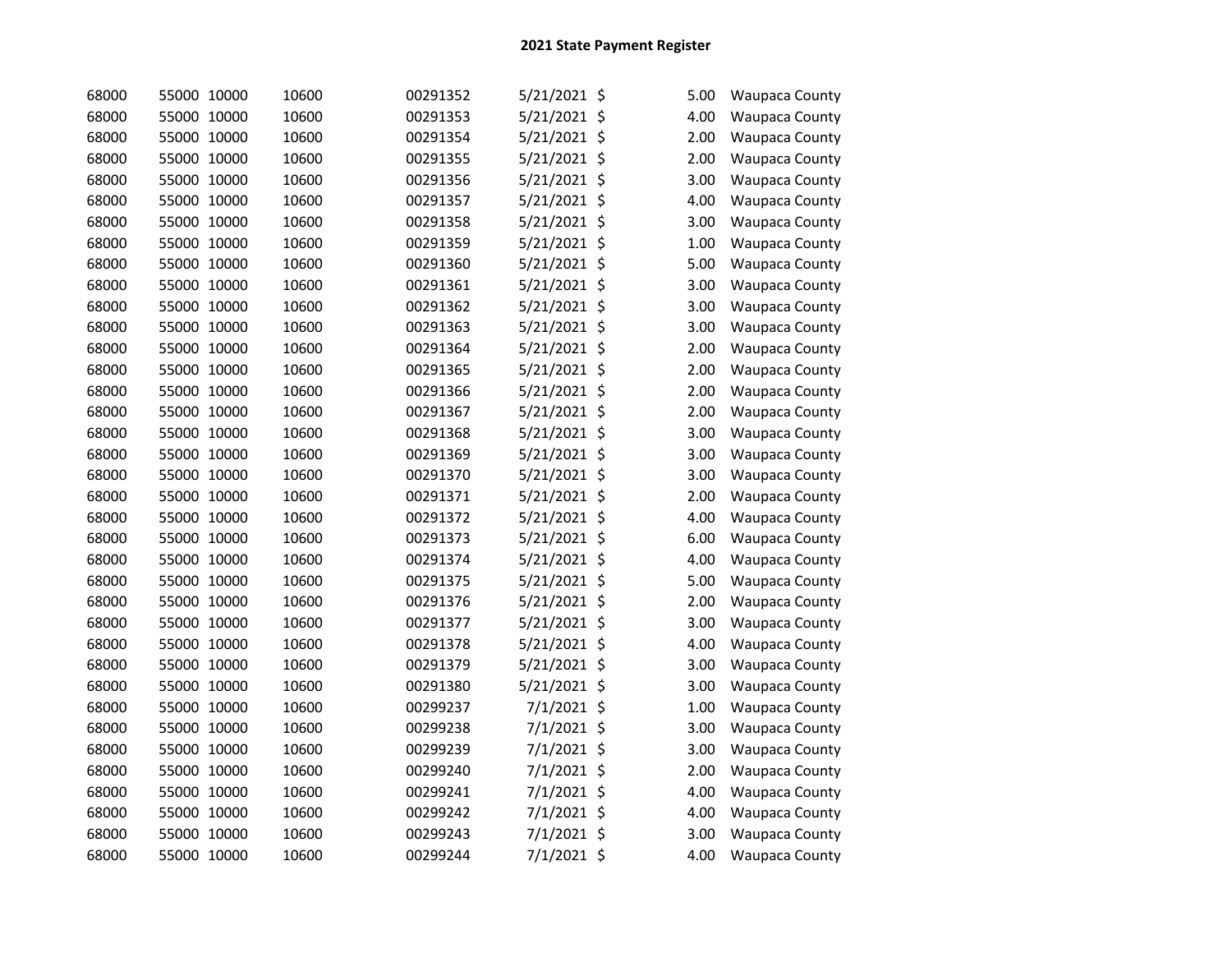| 68000 | 55000 10000 | 10600 | 00299245 | 7/1/2021 \$   | 4.00  | Waupaca County        |
|-------|-------------|-------|----------|---------------|-------|-----------------------|
| 68000 | 55000 10000 | 10600 | 00299246 | 7/1/2021 \$   | 3.00  | <b>Waupaca County</b> |
| 68000 | 55000 10000 | 10600 | 00299247 | 7/1/2021 \$   | 1.00  | <b>Waupaca County</b> |
| 68000 | 55000 10000 | 10600 | 00299248 | $7/1/2021$ \$ | 5.00  | <b>Waupaca County</b> |
| 68000 | 55000 10000 | 10600 | 00299249 | 7/1/2021 \$   | 8.00  | <b>Waupaca County</b> |
| 68000 | 55000 10000 | 10600 | 00299250 | 7/1/2021 \$   | 2.00  | <b>Waupaca County</b> |
| 68000 | 55000 10000 | 10600 | 00299251 | $7/1/2021$ \$ | 5.00  | <b>Waupaca County</b> |
| 68000 | 55000 10000 | 10600 | 00299252 | $7/1/2021$ \$ | 2.00  | <b>Waupaca County</b> |
| 68000 | 55000 10000 | 10600 | 00299559 | 7/1/2021 \$   | 2.00  | <b>Waupaca County</b> |
| 68000 | 55000 10000 | 10600 | 00299560 | $7/1/2021$ \$ | 2.00  | <b>Waupaca County</b> |
| 68000 | 55000 10000 | 10600 | 00299561 | $7/1/2021$ \$ | 2.00  | <b>Waupaca County</b> |
| 68000 | 55000 10000 | 10600 | 00299562 | 7/1/2021 \$   | 3.00  | <b>Waupaca County</b> |
| 68000 | 55000 10000 | 10600 | 00299563 | $7/1/2021$ \$ | 2.00  | <b>Waupaca County</b> |
| 68000 | 55000 10000 | 10600 | 00299564 | $7/1/2021$ \$ | 1.00  | <b>Waupaca County</b> |
| 68000 | 55000 10000 | 10600 | 00299565 | $7/1/2021$ \$ | 3.00  | <b>Waupaca County</b> |
| 68000 | 55000 10000 | 10600 | 00299566 | 7/1/2021 \$   | 3.00  | <b>Waupaca County</b> |
| 68000 | 55000 10000 | 10600 | 00299567 | 7/1/2021 \$   | 3.00  | <b>Waupaca County</b> |
| 68000 | 55000 10000 | 10600 | 00299568 | $7/1/2021$ \$ | 3.00  | <b>Waupaca County</b> |
| 68000 | 55000 10000 | 10600 | 00299569 | 7/1/2021 \$   | 6.00  | <b>Waupaca County</b> |
| 68000 | 55000 10000 | 10600 | 00299570 | 7/1/2021 \$   | 6.00  | <b>Waupaca County</b> |
| 68000 | 55000 10000 | 10600 | 00299571 | 7/1/2021 \$   | 2.00  | <b>Waupaca County</b> |
| 68000 | 55000 10000 | 10600 | 00299572 | $7/1/2021$ \$ | 2.00  | <b>Waupaca County</b> |
| 68000 | 55000 10000 | 10600 | 00299573 | 7/1/2021 \$   | 3.00  | <b>Waupaca County</b> |
| 68000 | 55000 10000 | 10600 | 00299574 | 7/1/2021 \$   | 1.00  | <b>Waupaca County</b> |
| 68000 | 55000 10000 | 10600 | 00299575 | $7/1/2021$ \$ | 4.00  | <b>Waupaca County</b> |
| 68000 | 55000 10000 | 10600 | 00299576 | 7/1/2021 \$   | 3.00  | <b>Waupaca County</b> |
| 68000 | 55000 10000 | 10600 | 00299577 | 7/1/2021 \$   | 5.00  | <b>Waupaca County</b> |
| 68000 | 55000 10000 | 10600 | 00299578 | $7/1/2021$ \$ | 2.00  | <b>Waupaca County</b> |
| 68000 | 55000 10000 | 10600 | 00300855 | 7/12/2021 \$  | 26.00 | <b>Waupaca County</b> |
| 68000 | 55000 10000 | 10600 | 00302439 | 7/27/2021 \$  | 3.00  | <b>Waupaca County</b> |
| 68000 | 55000 10000 | 10600 | 00302440 | 7/27/2021 \$  | 2.00  | <b>Waupaca County</b> |
| 68000 | 55000 10000 | 10600 | 00302441 | 7/27/2021 \$  | 3.00  | Waupaca County        |
| 68000 | 55000 10000 | 10600 | 00302442 | 7/27/2021 \$  | 3.00  | <b>Waupaca County</b> |
| 68000 | 55000 10000 | 10600 | 00302443 | 7/27/2021 \$  | 16.00 | <b>Waupaca County</b> |
| 68000 | 55000 10000 | 10600 | 00302444 | 7/27/2021 \$  | 5.00  | <b>Waupaca County</b> |
| 68000 | 55000 10000 | 10600 | 00302445 | 7/27/2021 \$  | 6.00  | <b>Waupaca County</b> |
| 68000 | 55000 10000 | 10600 | 00303595 | 8/27/2021 \$  | 7.00  | <b>Waupaca County</b> |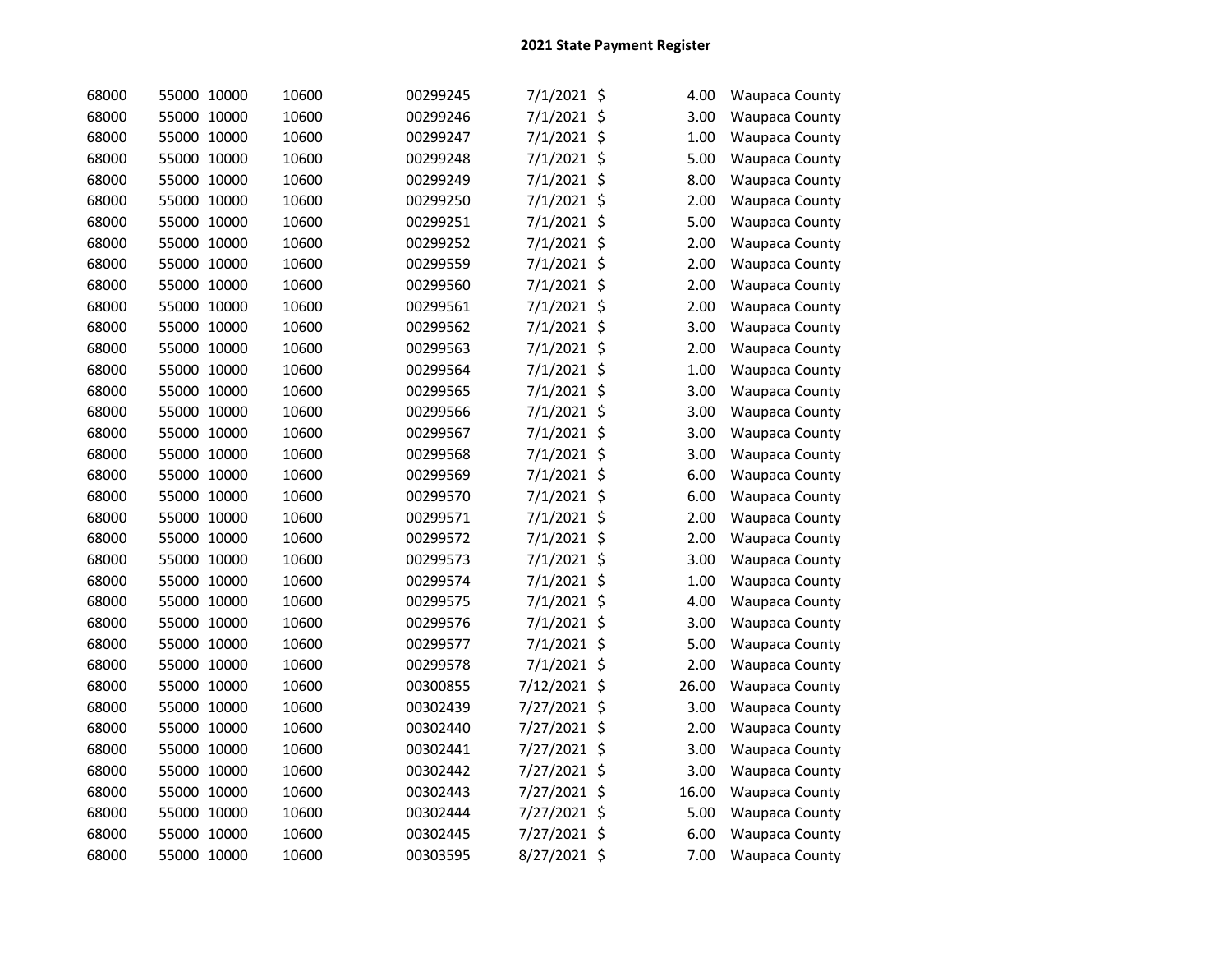| 68000 | 55000 10000 | 10600 | 00303596 | 8/27/2021 \$   | 3.00   | Waupaca County        |
|-------|-------------|-------|----------|----------------|--------|-----------------------|
| 68000 | 55000 10000 | 10600 | 00304550 | 9/3/2021 \$    | 798.80 | <b>Waupaca County</b> |
| 68000 | 55000 10000 | 10600 | 00304557 | $9/2/2021$ \$  | 3.00   | <b>Waupaca County</b> |
| 68000 | 55000 10000 | 10600 | 00304558 | $9/1/2021$ \$  | 2.00   | Waupaca County        |
| 68000 | 55000 10000 | 10600 | 00304559 | 9/3/2021 \$    | 4.00   | Waupaca County        |
| 68000 | 55000 10000 | 10600 | 00304560 | 9/3/2021 \$    | 6.00   | <b>Waupaca County</b> |
| 68000 | 55000 10000 | 10600 | 00304561 | 8/27/2021 \$   | 2.00   | Waupaca County        |
| 68000 | 55000 10000 | 10600 | 00304562 | 8/27/2021 \$   | 3.00   | Waupaca County        |
| 68000 | 55000 10000 | 10600 | 00304563 | 8/27/2021 \$   | 3.00   | Waupaca County        |
| 68000 | 55000 10000 | 10600 | 00304564 | 8/27/2021 \$   | 2.00   | <b>Waupaca County</b> |
| 68000 | 55000 10000 | 10600 | 00304914 | 9/10/2021 \$   | 3.00   | Waupaca County        |
| 68000 | 55000 10000 | 10600 | 00304915 | 9/10/2021 \$   | 3.00   | <b>Waupaca County</b> |
| 68000 | 55000 10000 | 10600 | 00304916 | $9/3/2021$ \$  | 3.00   | <b>Waupaca County</b> |
| 68000 | 55000 10000 | 10600 | 00304917 | $9/3/2021$ \$  | 3.00   | <b>Waupaca County</b> |
| 68000 | 55000 10000 | 10600 | 00304952 | 9/10/2021 \$   | 1.00   | Waupaca County        |
| 68000 | 55000 10000 | 10600 | 00305442 | 9/16/2021 \$   | 2.00   | <b>Waupaca County</b> |
| 68000 | 55000 10000 | 10600 | 00305443 | $9/16/2021$ \$ | 3.00   | <b>Waupaca County</b> |
| 68000 | 55000 10000 | 10600 | 00305458 | $9/16/2021$ \$ | 3.00   | Waupaca County        |
| 68000 | 55000 10000 | 10600 | 00305459 | 9/17/2021 \$   | 3.00   | <b>Waupaca County</b> |
| 68000 | 55000 10000 | 10600 | 00305460 | 9/10/2021 \$   | 2.00   | Waupaca County        |
| 68000 | 55000 10000 | 10600 | 00305916 | 9/17/2021 \$   | 2.00   | <b>Waupaca County</b> |
| 68000 | 55000 10000 | 10600 | 00306369 | $9/17/2021$ \$ | 3.00   | <b>Waupaca County</b> |
| 68000 | 55000 10000 | 10600 | 00306370 | 9/17/2021 \$   | 4.00   | Waupaca County        |
| 68000 | 55000 10000 | 10600 | 00306371 | 9/17/2021 \$   | 2.00   | Waupaca County        |
| 68000 | 55000 10000 | 10600 | 00306372 | $9/17/2021$ \$ | 2.00   | <b>Waupaca County</b> |
| 68000 | 55000 10000 | 10600 | 00306373 | 9/17/2021 \$   | 2.00   | Waupaca County        |
| 68000 | 55000 10000 | 10600 | 00306374 | 9/17/2021 \$   | 1.00   | <b>Waupaca County</b> |
| 68000 | 55000 10000 | 10600 | 00306375 | $9/17/2021$ \$ | 2.00   | <b>Waupaca County</b> |
| 68000 | 55000 10000 | 10600 | 00306376 | $9/17/2021$ \$ | 2.00   | <b>Waupaca County</b> |
| 68000 | 55000 10000 | 10600 | 00306377 | 9/17/2021 \$   | 2.00   | <b>Waupaca County</b> |
| 68000 | 55000 10000 | 10600 | 00306378 | 9/17/2021 \$   | 3.00   | Waupaca County        |
| 68000 | 55000 10000 | 10600 | 00306379 | $9/17/2021$ \$ | 3.00   | Waupaca County        |
| 68000 | 55000 10000 | 10600 | 00306380 | $9/17/2021$ \$ | 2.00   | Waupaca County        |
| 68000 | 55000 10000 | 10600 | 00306381 | 9/17/2021 \$   | 2.00   | <b>Waupaca County</b> |
| 68000 | 55000 10000 | 10600 | 00306382 | 9/17/2021 \$   | 2.00   | Waupaca County        |
| 68000 | 55000 10000 | 10600 | 00306383 | 9/17/2021 \$   | 2.00   | <b>Waupaca County</b> |
| 68000 | 55000 10000 | 10600 | 00306397 | 10/1/2021 \$   | 1.00   | <b>Waupaca County</b> |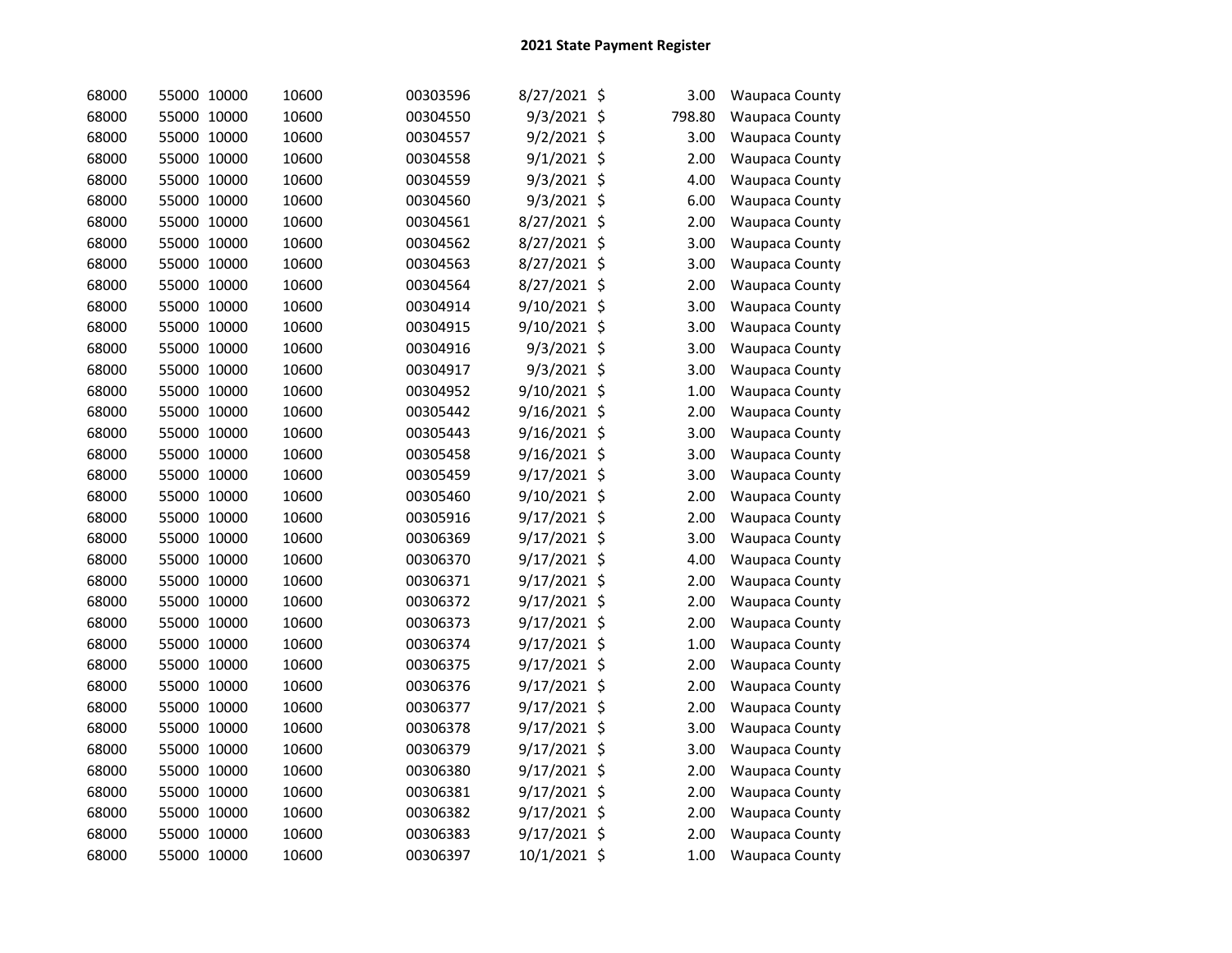| 68000 | 55000 10000 | 10600 | 00306407 | 9/30/2021 \$  | 9.00 | Waupaca County        |
|-------|-------------|-------|----------|---------------|------|-----------------------|
| 68000 | 55000 10000 | 10600 | 00306408 | 9/30/2021 \$  | 9.00 | Waupaca County        |
| 68000 | 55000 10000 | 10600 | 00307062 | 10/8/2021 \$  | 6.00 | <b>Waupaca County</b> |
| 68000 | 55000 10000 | 10600 | 00307063 | 10/1/2021 \$  | 2.00 | <b>Waupaca County</b> |
| 68000 | 55000 10000 | 10600 | 00307064 | 10/1/2021 \$  | 2.00 | <b>Waupaca County</b> |
| 68000 | 55000 10000 | 10600 | 00307065 | 9/30/2021 \$  | 2.00 | <b>Waupaca County</b> |
| 68000 | 55000 10000 | 10600 | 00307066 | 10/1/2021 \$  | 2.00 | <b>Waupaca County</b> |
| 68000 | 55000 10000 | 10600 | 00307067 | 9/30/2021 \$  | 2.00 | <b>Waupaca County</b> |
| 68000 | 55000 10000 | 10600 | 00307081 | 10/8/2021 \$  | 2.00 | <b>Waupaca County</b> |
| 68000 | 55000 10000 | 10600 | 00307082 | 10/8/2021 \$  | 2.00 | <b>Waupaca County</b> |
| 68000 | 55000 10000 | 10600 | 00307083 | 10/8/2021 \$  | 2.00 | Waupaca County        |
| 68000 | 55000 10000 | 10600 | 00307084 | 10/8/2021 \$  | 2.00 | <b>Waupaca County</b> |
| 68000 | 55000 10000 | 10600 | 00307085 | 10/8/2021 \$  | 3.00 | <b>Waupaca County</b> |
| 68000 | 55000 10000 | 10600 | 00308206 | 10/15/2021 \$ | 2.00 | <b>Waupaca County</b> |
| 68000 | 55000 10000 | 10600 | 00308207 | 10/15/2021 \$ | 5.00 | <b>Waupaca County</b> |
| 68000 | 55000 10000 | 10600 | 00308208 | 10/15/2021 \$ | 3.00 | <b>Waupaca County</b> |
| 68000 | 55000 10000 | 10600 | 00308209 | 10/15/2021 \$ | 2.00 | <b>Waupaca County</b> |
| 68000 | 55000 10000 | 10600 | 00308210 | 10/14/2021 \$ | 3.00 | <b>Waupaca County</b> |
| 68000 | 55000 10000 | 10600 | 00308211 | 10/14/2021 \$ | 4.00 | <b>Waupaca County</b> |
| 68000 | 55000 10000 | 10600 | 00308212 | 10/15/2021 \$ | 2.00 | <b>Waupaca County</b> |
| 68000 | 55000 10000 | 10600 | 00308281 | 10/22/2021 \$ | 1.00 | <b>Waupaca County</b> |
| 68000 | 55000 10000 | 10600 | 00309660 | 11/4/2021 \$  | 4.00 | <b>Waupaca County</b> |
| 68000 | 55000 10000 | 10600 | 00309661 | 11/4/2021 \$  | 4.00 | Waupaca County        |
| 68000 | 55000 10000 | 10600 | 00309662 | 11/4/2021 \$  | 2.00 | Waupaca County        |
| 68000 | 55000 10000 | 10600 | 00309663 | 10/15/2021 \$ | 2.00 | Waupaca County        |
| 68000 | 55000 10000 | 10600 | 00309664 | 10/15/2021 \$ | 4.00 | <b>Waupaca County</b> |
| 68000 | 55000 10000 | 10600 | 00309665 | 10/15/2021 \$ | 2.00 | <b>Waupaca County</b> |
| 68000 | 55000 10000 | 10600 | 00310202 | 11/5/2021 \$  | 4.00 | <b>Waupaca County</b> |
| 68000 | 55000 10000 | 10600 | 00310205 | 11/5/2021 \$  | 2.00 | <b>Waupaca County</b> |
| 68000 | 55000 10000 | 10600 | 00310206 | 11/5/2021 \$  | 3.00 | <b>Waupaca County</b> |
| 68000 | 55000 10000 | 10600 | 00310222 | 11/5/2021 \$  | 4.00 | Waupaca County        |
| 68000 | 55000 10000 | 10600 | 00310223 | 11/5/2021 \$  | 1.00 | <b>Waupaca County</b> |
| 68000 | 55000 10000 | 10600 | 00310224 | 11/5/2021 \$  | 3.00 | Waupaca County        |
| 68000 | 55000 10000 | 10600 | 00310225 | 11/5/2021 \$  | 5.00 | <b>Waupaca County</b> |
| 68000 | 55000 10000 | 10600 | 00310226 | 11/5/2021 \$  | 6.00 | Waupaca County        |
| 68000 | 55000 10000 | 10600 | 00310227 | 11/5/2021 \$  | 4.00 | <b>Waupaca County</b> |
| 68000 | 55000 10000 | 10600 | 00310228 | 11/5/2021 \$  | 5.00 | <b>Waupaca County</b> |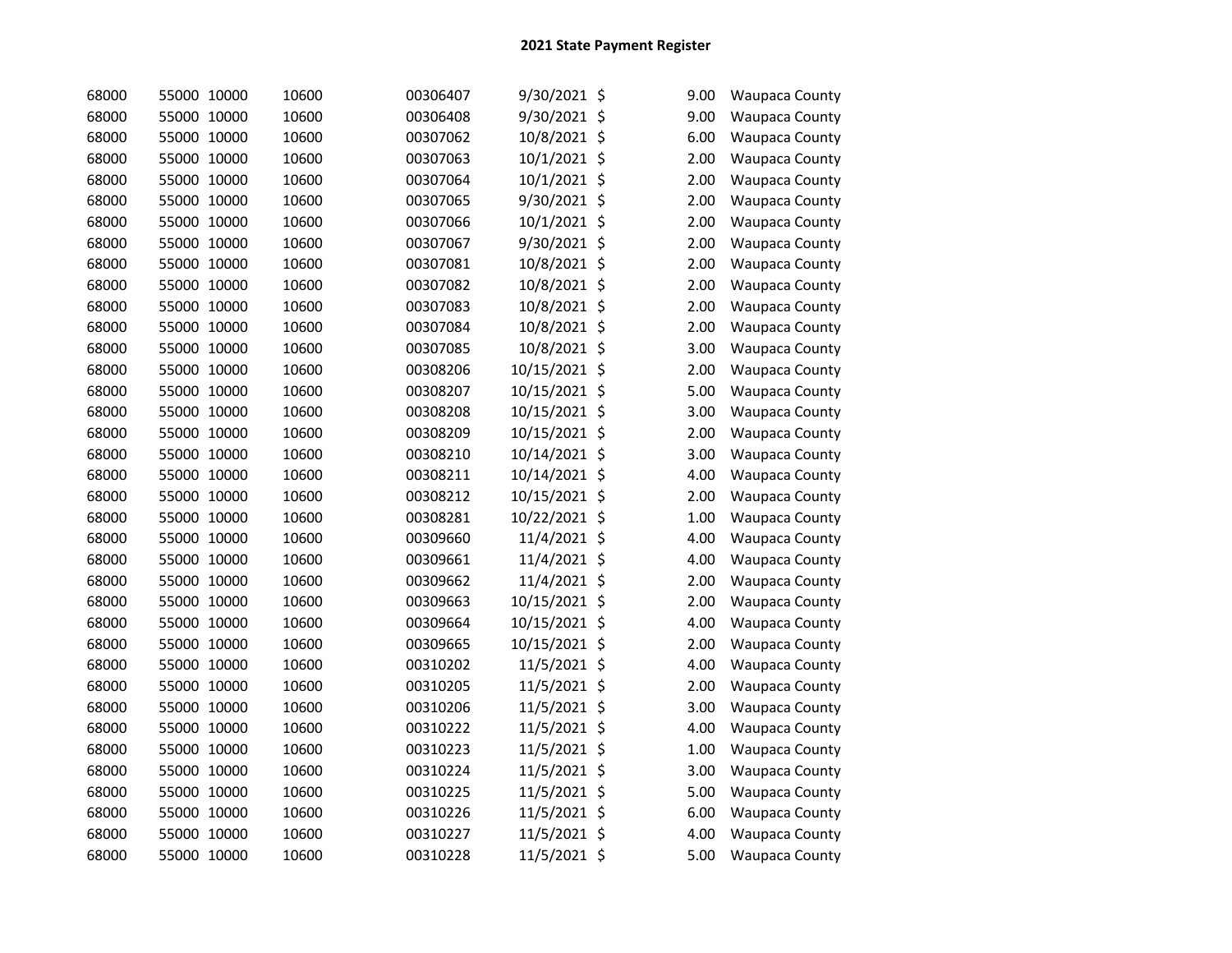| 68000 | 55000 10000 | 10600 | 00310229 | 11/5/2021 \$  | 3.00   | Waupaca County        |
|-------|-------------|-------|----------|---------------|--------|-----------------------|
| 68000 | 55000 10000 | 10600 | 00310230 | 11/5/2021 \$  | 2.00   | Waupaca County        |
| 68000 | 55000 10000 | 10600 | 00310231 | 11/5/2021 \$  | 4.00   | <b>Waupaca County</b> |
| 68000 | 55000 10000 | 10600 | 00310659 | 11/12/2021 \$ | 1.00   | Waupaca County        |
| 68000 | 55000 10000 | 10600 | 00310660 | 11/10/2021 \$ | 3.00   | Waupaca County        |
| 68000 | 55000 10000 | 10600 | 00310661 | 11/12/2021 \$ | 3.00   | Waupaca County        |
| 68000 | 55000 10000 | 10600 | 00310662 | 11/12/2021 \$ | 2.00   | Waupaca County        |
| 68000 | 55000 10000 | 10600 | 00310663 | 11/12/2021 \$ | 3.00   | Waupaca County        |
| 68000 | 55000 10000 | 10600 | 00310664 | 11/18/2021 \$ | 6.00   | <b>Waupaca County</b> |
| 68000 | 55000 10000 | 10600 | 00310665 | 11/18/2021 \$ | 2.00   | <b>Waupaca County</b> |
| 68000 | 55000 10000 | 10600 | 00310666 | 11/12/2021 \$ | 3.00   | Waupaca County        |
| 68000 | 55000 10000 | 10600 | 00310667 | 11/12/2021 \$ | 2.00   | <b>Waupaca County</b> |
| 68000 | 55000 10000 | 10600 | 00310668 | 11/5/2021 \$  | 2.00   | <b>Waupaca County</b> |
| 68000 | 55000 10000 | 10600 | 00310669 | 11/5/2021 \$  | 2.00   | <b>Waupaca County</b> |
| 68000 | 55000 10000 | 10600 | 00310670 | 11/5/2021 \$  | 2.00   | Waupaca County        |
| 68000 | 55000 10000 | 10600 | 00310671 | 11/12/2021 \$ | 6.00   | <b>Waupaca County</b> |
| 68000 | 55000 10000 | 10600 | 00310730 | 11/12/2021 \$ | 1.00   | <b>Waupaca County</b> |
| 68000 | 55000 10000 | 10600 | 00310855 | 11/12/2021 \$ | 5.00   | Waupaca County        |
| 68000 | 55000 10000 | 10600 | 00310947 | 11/19/2021 \$ | 756.40 | <b>Waupaca County</b> |
| 68000 | 55000 10000 | 10600 | 00310948 | 11/18/2021 \$ | 3.00   | <b>Waupaca County</b> |
| 68000 | 55000 10000 | 10600 | 00310949 | 11/12/2021 \$ | 1.00   | <b>Waupaca County</b> |
| 68000 | 55000 10000 | 10600 | 00310950 | 11/17/2021 \$ | 3.00   | <b>Waupaca County</b> |
| 68000 | 55000 10000 | 10600 | 00310951 | 11/17/2021 \$ | 3.00   | <b>Waupaca County</b> |
| 68000 | 55000 10000 | 10600 | 00310952 | 11/19/2021 \$ | 2.00   | <b>Waupaca County</b> |
| 68000 | 55000 10000 | 10600 | 00310962 | 11/19/2021 \$ | 3.00   | <b>Waupaca County</b> |
| 68000 | 55000 10000 | 10600 | 00312591 | 12/3/2021 \$  | 3.00   | <b>Waupaca County</b> |
| 68000 | 55000 10000 | 10600 | 00312592 | 12/3/2021 \$  | 2.00   | Waupaca County        |
| 68000 | 55000 10000 | 10600 | 00312593 | 12/2/2021 \$  | 1.00   | <b>Waupaca County</b> |
| 68000 | 55000 10000 | 10600 | 00312594 | 12/2/2021 \$  | 7.00   | <b>Waupaca County</b> |
| 68000 | 55000 10000 | 10600 | 00313240 | 12/2/2021 \$  | 2.00   | <b>Waupaca County</b> |
| 68000 | 55000 10000 | 10600 | 00313241 | 12/3/2021 \$  | 1.00   | <b>Waupaca County</b> |
| 68000 | 55000 10000 | 10600 | 00313242 | 12/3/2021 \$  | 1.00   | <b>Waupaca County</b> |
| 68000 | 55000 10000 | 10600 | 00313265 | 12/10/2021 \$ | 4.00   | <b>Waupaca County</b> |
| 68000 | 55000 10000 | 10600 | 00313300 | 11/19/2021 \$ | 1.00   | <b>Waupaca County</b> |
| 68000 | 55000 10000 | 10600 | 00313527 | 12/10/2021 \$ | 2.00   | <b>Waupaca County</b> |
| 68000 | 55000 10000 | 10600 | 00313528 | 12/9/2021 \$  | 2.00   | <b>Waupaca County</b> |
| 68000 | 55000 10000 | 10600 | 00315294 | 12/16/2021 \$ | 3.00   | <b>Waupaca County</b> |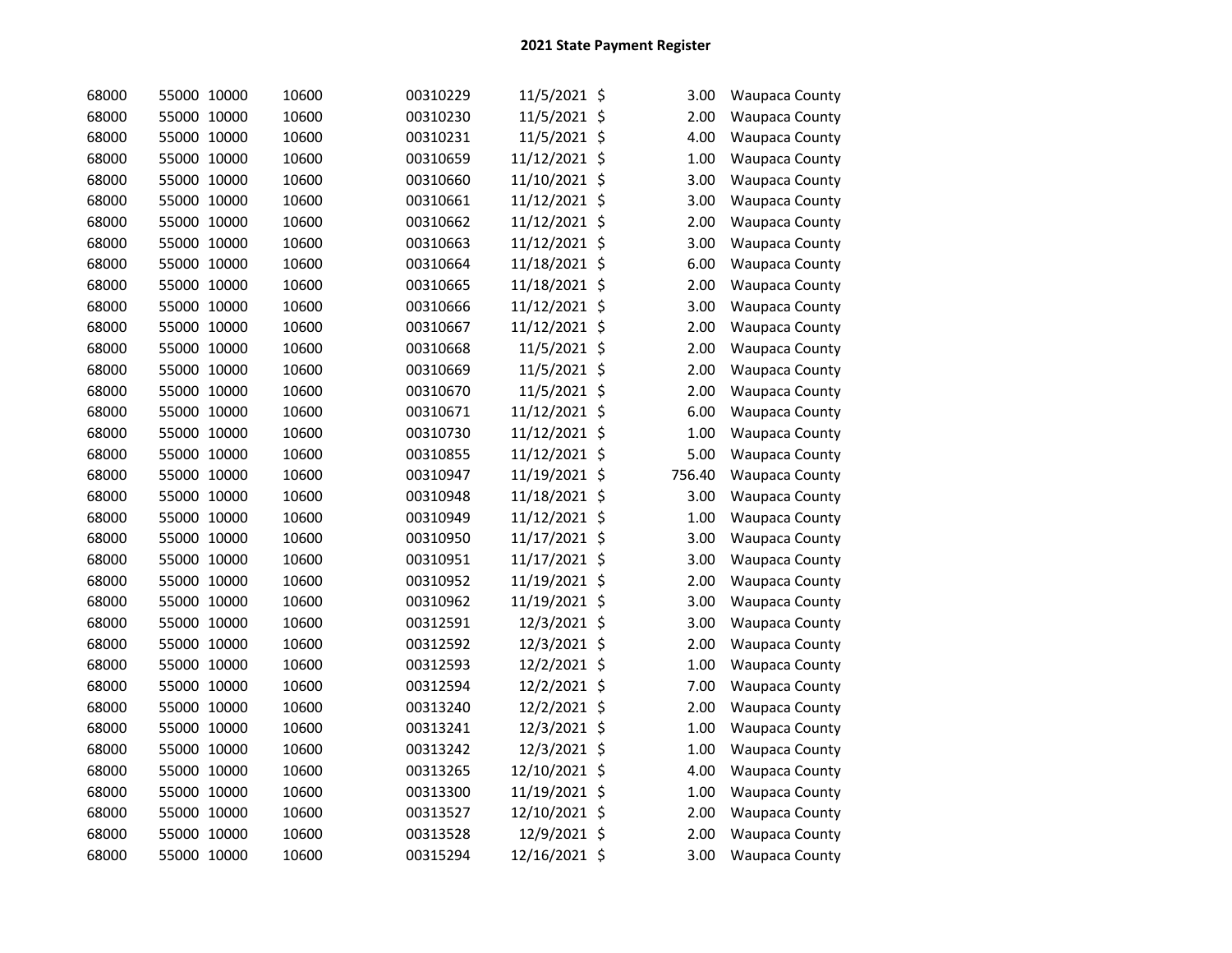| 68000 |             | 55000 10000 | 10600                                                      | 00315295 | 12/16/2021 \$  | 2.00      | <b>Waupaca County</b>                                                                                   |                |
|-------|-------------|-------------|------------------------------------------------------------|----------|----------------|-----------|---------------------------------------------------------------------------------------------------------|----------------|
| 68000 |             | 55000 10000 | 10600                                                      | 00315296 | 12/16/2021 \$  | 5.00      | <b>Waupaca County</b>                                                                                   |                |
| 68000 |             | 55000 10000 | 10600                                                      | 00315297 | 12/16/2021 \$  | 2.00      | <b>Waupaca County</b>                                                                                   |                |
| 68000 |             | 55000 10000 | 10600                                                      | 00315298 | 12/16/2021 \$  | 2.00      | <b>Waupaca County</b>                                                                                   |                |
| 68000 |             | 55000 10000 | 10600                                                      | 00315299 | 12/10/2021 \$  | 2.00      | <b>Waupaca County</b>                                                                                   |                |
| 68000 |             | 55000 10000 | 10600                                                      | 00315302 | 12/16/2021 \$  | 4.00      | <b>Waupaca County</b>                                                                                   |                |
| 68000 |             | 55000 10000 | 10600                                                      | 00315325 | 12/16/2021 \$  | 6.00      | <b>Waupaca County</b>                                                                                   |                |
| 68000 |             | 55000 10000 | 10600                                                      | 00315326 | 12/17/2021 \$  | 3.00      | <b>Waupaca County</b>                                                                                   |                |
| 68000 |             | 55000 10000 | 10600                                                      | 00315341 | 12/17/2021 \$  | 3.00      | <b>Waupaca County</b>                                                                                   |                |
| 68000 |             | 55000 10000 | 10600                                                      | 00315342 | 12/17/2021 \$  | 6.00      | Waupaca County                                                                                          |                |
| 68000 |             | 55000 10000 | 10600                                                      | 00315896 | 12/3/2021 \$   | 1.00      | <b>Waupaca County</b>                                                                                   |                |
| 68000 |             | 55000 10000 | 10600                                                      | 00315928 | 12/23/2021 \$  | 3.00      | <b>Waupaca County</b>                                                                                   |                |
| 68000 |             | 55000 10000 | 10600                                                      | 00315930 | 12/22/2021 \$  | 4.00      | Waupaca County                                                                                          |                |
| 68000 |             | 55000 10000 | 10600                                                      | 00316637 | 12/30/2021 \$  | 4.00      | Waupaca County                                                                                          |                |
| 68000 |             | 55000 10000 | 10600                                                      | 00316644 | 12/30/2021 \$  | 3.00      | <b>Waupaca County</b>                                                                                   |                |
| 68000 |             | 55000 10000 | 10600                                                      | 00317387 | 12/30/2021 \$  | 2.00      | <b>Waupaca County</b>                                                                                   |                |
| 68000 |             | 55000 10000 | 10600                                                      | 00317388 | 12/30/2021 \$  | 1.00      | <b>Waupaca County</b>                                                                                   |                |
| 68000 |             | 55000 10000 | 10600                                                      | 00317389 | 12/30/2021 \$  | 2.00      | <b>Waupaca County</b>                                                                                   |                |
| 68000 |             | 55000 10000 | 10600                                                      | 00317390 | 12/30/2021 \$  | 1.00      | <b>Waupaca County</b>                                                                                   |                |
| 68000 |             | 55000 10000 | 10600                                                      | 00317391 | 12/30/2021 \$  | 2.00      | <b>Waupaca County</b>                                                                                   |                |
| 68000 |             | 55000 10000 | 10600                                                      | 00317392 | 12/30/2021 \$  | 3.00      | <b>Waupaca County</b>                                                                                   |                |
| 68000 |             |             |                                                            |          |                |           | Public Defender Board - - Transcript, Discovery and Records Provided to the Public Defender Board Total | \$<br>4,932.60 |
| 68000 |             |             | Department of Revenue - - GPR Earned                       |          |                |           |                                                                                                         |                |
| 68000 |             | 56600 10000 | 100GE                                                      | 00192175 | 2/22/2021 \$   | 3.00      | <b>Waupaca County</b>                                                                                   |                |
| 68000 |             | 56600 10000 | 100GE                                                      | 00200226 | 4/27/2021 \$   | 3.00      | Waupaca County                                                                                          |                |
| 68000 |             | 56600 10000 | 100GE                                                      | 00208253 | $6/25/2021$ \$ | 3.00      | <b>Waupaca County</b>                                                                                   |                |
| 68000 |             |             | Department of Revenue - - GPR Earned Total                 |          |                |           |                                                                                                         | \$<br>9.00     |
| 68000 |             |             | Department of Revenue - - Warrants and Satisfactions       |          |                |           |                                                                                                         |                |
| 68000 |             | 56600 10000 | 10100                                                      | 00190211 | $2/12/2021$ \$ | 210.50    | <b>Waupaca County</b>                                                                                   |                |
| 68000 |             | 56600 10000 | 10100                                                      | 00190665 | $2/19/2021$ \$ | 92.50     | <b>Waupaca County</b>                                                                                   |                |
| 68000 |             | 56600 10000 | 10100                                                      | 00217242 | 10/29/2021 \$  | 1,120.00  | <b>Waupaca County</b>                                                                                   |                |
| 68000 |             |             | Department of Revenue - - Warrants and Satisfactions Total |          |                |           |                                                                                                         | \$<br>1,423.00 |
| 68000 |             |             | Department of Revenue - - Misc Revenue Holding Clearing    |          |                |           |                                                                                                         |                |
| 68000 |             | 56600 10000 | 99500                                                      | 00189076 | $1/8/2021$ \$  | 1,215.39  | Waupaca County                                                                                          |                |
| 68000 |             | 56600 10000 | 99500                                                      | 00189077 | 1/8/2021 \$    | 2,317.89  | <b>Waupaca County</b>                                                                                   |                |
| 68000 |             | 56600 10000 | 99500                                                      | 00189078 | $1/8/2021$ \$  | 24,434.22 | <b>Waupaca County</b>                                                                                   |                |
| 68000 | 56600 10000 |             | 99500                                                      | 00191147 | $2/5/2021$ \$  | 732.43    | Waupaca County                                                                                          |                |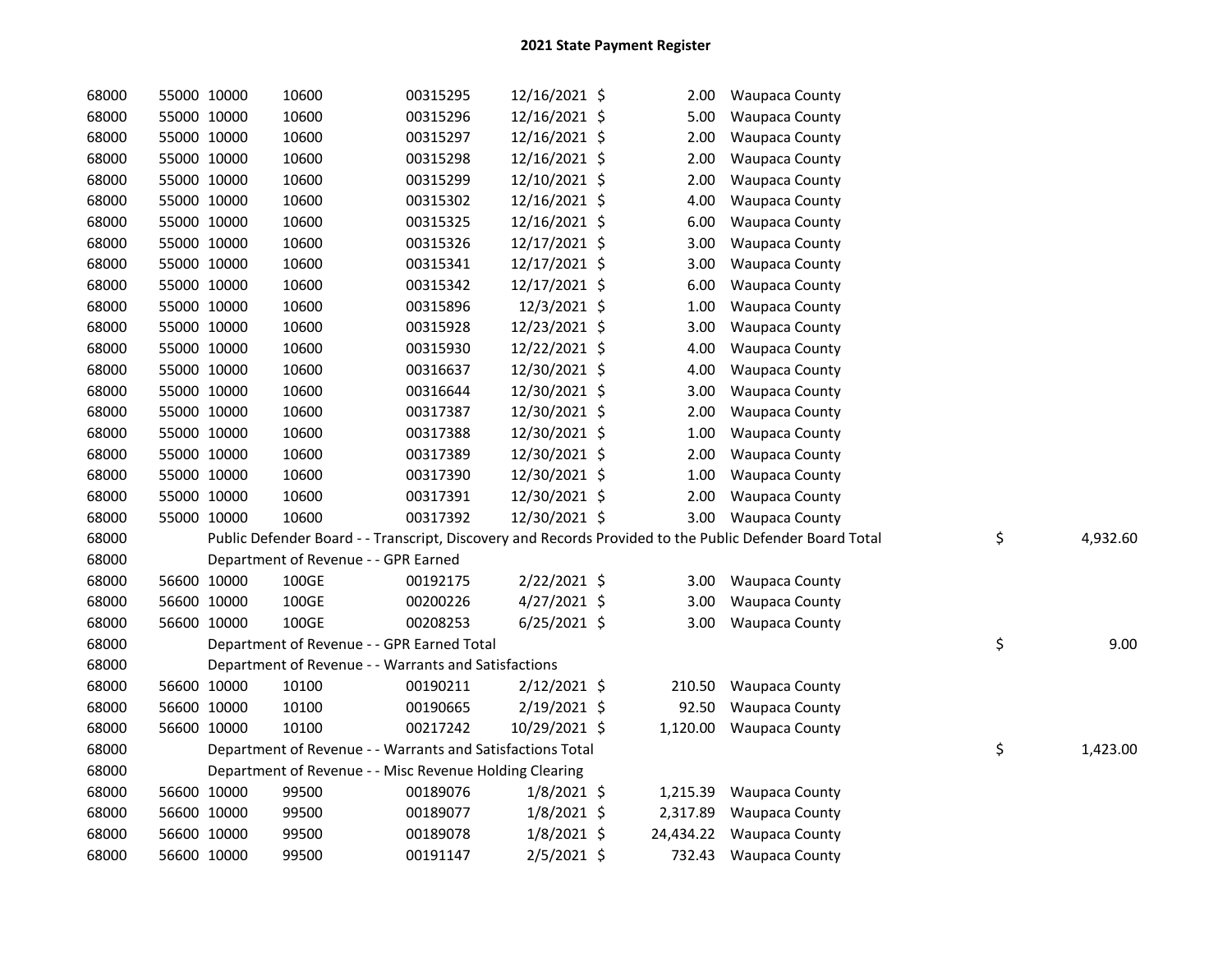| 68000 | 56600 10000 | 99500 | 00191148 | 2/5/2021 \$    | 1,379.37  | <b>Waupaca County</b> |
|-------|-------------|-------|----------|----------------|-----------|-----------------------|
| 68000 | 56600 10000 | 99500 | 00191149 | 2/5/2021 \$    | 32,171.16 | <b>Waupaca County</b> |
| 68000 | 56600 10000 | 99500 | 00192072 | 2/22/2021 \$   | 251.00    | <b>Waupaca County</b> |
| 68000 | 56600 10000 | 99500 | 00193055 | $3/1/2021$ \$  | 1,551.50  | Waupaca County        |
| 68000 | 56600 10000 | 99500 | 00193056 | 3/1/2021 \$    | 12,298.37 | Waupaca County        |
| 68000 | 56600 10000 | 99500 | 00193781 | 3/5/2021 \$    | 2,297.43  | <b>Waupaca County</b> |
| 68000 | 56600 10000 | 99500 | 00193782 | $3/5/2021$ \$  | 8,429.33  | Waupaca County        |
| 68000 | 56600 10000 | 99500 | 00193783 | $3/5/2021$ \$  | 87,156.90 | Waupaca County        |
| 68000 | 56600 10000 | 99500 | 00194397 | 3/8/2021 \$    | 1,724.00  | <b>Waupaca County</b> |
| 68000 | 56600 10000 | 99500 | 00194398 | 3/8/2021 \$    | 1,818.63  | <b>Waupaca County</b> |
| 68000 | 56600 10000 | 99500 | 00195263 | 3/15/2021 \$   | 1,329.50  | <b>Waupaca County</b> |
| 68000 | 56600 10000 | 99500 | 00195264 | 3/15/2021 \$   | 3,328.17  | <b>Waupaca County</b> |
| 68000 | 56600 10000 | 99500 | 00196049 | 3/22/2021 \$   | 527.00    | <b>Waupaca County</b> |
| 68000 | 56600 10000 | 99500 | 00196050 | 3/22/2021 \$   | 861.61    | <b>Waupaca County</b> |
| 68000 | 56600 10000 | 99500 | 00196724 | 3/29/2021 \$   | 2,536.41  | <b>Waupaca County</b> |
| 68000 | 56600 10000 | 99500 | 00197464 | $4/5/2021$ \$  | 205.00    | Waupaca County        |
| 68000 | 56600 10000 | 99500 | 00197465 | $4/5/2021$ \$  | 2,252.57  | <b>Waupaca County</b> |
| 68000 | 56600 10000 | 99500 | 00198067 | $4/7/2021$ \$  | 6,727.22  | <b>Waupaca County</b> |
| 68000 | 56600 10000 | 99500 | 00198068 | 4/7/2021 \$    | 5,750.70  | <b>Waupaca County</b> |
| 68000 | 56600 10000 | 99500 | 00198069 | $4/7/2021$ \$  | 79,246.62 | <b>Waupaca County</b> |
| 68000 | 56600 10000 | 99500 | 00198643 | 4/12/2021 \$   | 431.00    | <b>Waupaca County</b> |
| 68000 | 56600 10000 | 99500 | 00198644 | $4/12/2021$ \$ | 689.66    | <b>Waupaca County</b> |
| 68000 | 56600 10000 | 99500 | 00199389 | 4/20/2021 \$   | 1,117.24  | Waupaca County        |
| 68000 | 56600 10000 | 99500 | 00200034 | 4/26/2021 \$   | 689.90    | <b>Waupaca County</b> |
| 68000 | 56600 10000 | 99500 | 00200035 | 4/26/2021 \$   | 3,124.12  | Waupaca County        |
| 68000 | 56600 10000 | 99500 | 00200607 | 5/3/2021 \$    | 31.00     | Waupaca County        |
| 68000 | 56600 10000 | 99500 | 00200608 | 5/3/2021 \$    | 540.65    | <b>Waupaca County</b> |
| 68000 | 56600 10000 | 99500 | 00201415 | 5/7/2021 \$    | 1,645.40  | <b>Waupaca County</b> |
| 68000 | 56600 10000 | 99500 | 00201416 | 5/7/2021 \$    | 2,857.32  | <b>Waupaca County</b> |
| 68000 | 56600 10000 | 99500 | 00201417 | 5/7/2021 \$    | 57,847.27 | Waupaca County        |
| 68000 | 56600 10000 | 99500 | 00201786 | 5/10/2021 \$   | 201.92    | Waupaca County        |
| 68000 | 56600 10000 | 99500 | 00202450 | 5/17/2021 \$   | 1,012.82  | <b>Waupaca County</b> |
| 68000 | 56600 10000 | 99500 | 00202451 | 5/17/2021 \$   | 413.64    | Waupaca County        |
| 68000 | 56600 10000 | 99500 | 00203203 | 5/24/2021 \$   | 1,648.94  | Waupaca County        |
| 68000 | 56600 10000 | 99500 | 00203875 | $6/1/2021$ \$  | 43.00     | Waupaca County        |
| 68000 | 56600 10000 | 99500 | 00203876 | $6/1/2021$ \$  | 326.00    | <b>Waupaca County</b> |
| 68000 | 56600 10000 | 99500 | 00204642 | $6/7/2021$ \$  | 2,359.02  | <b>Waupaca County</b> |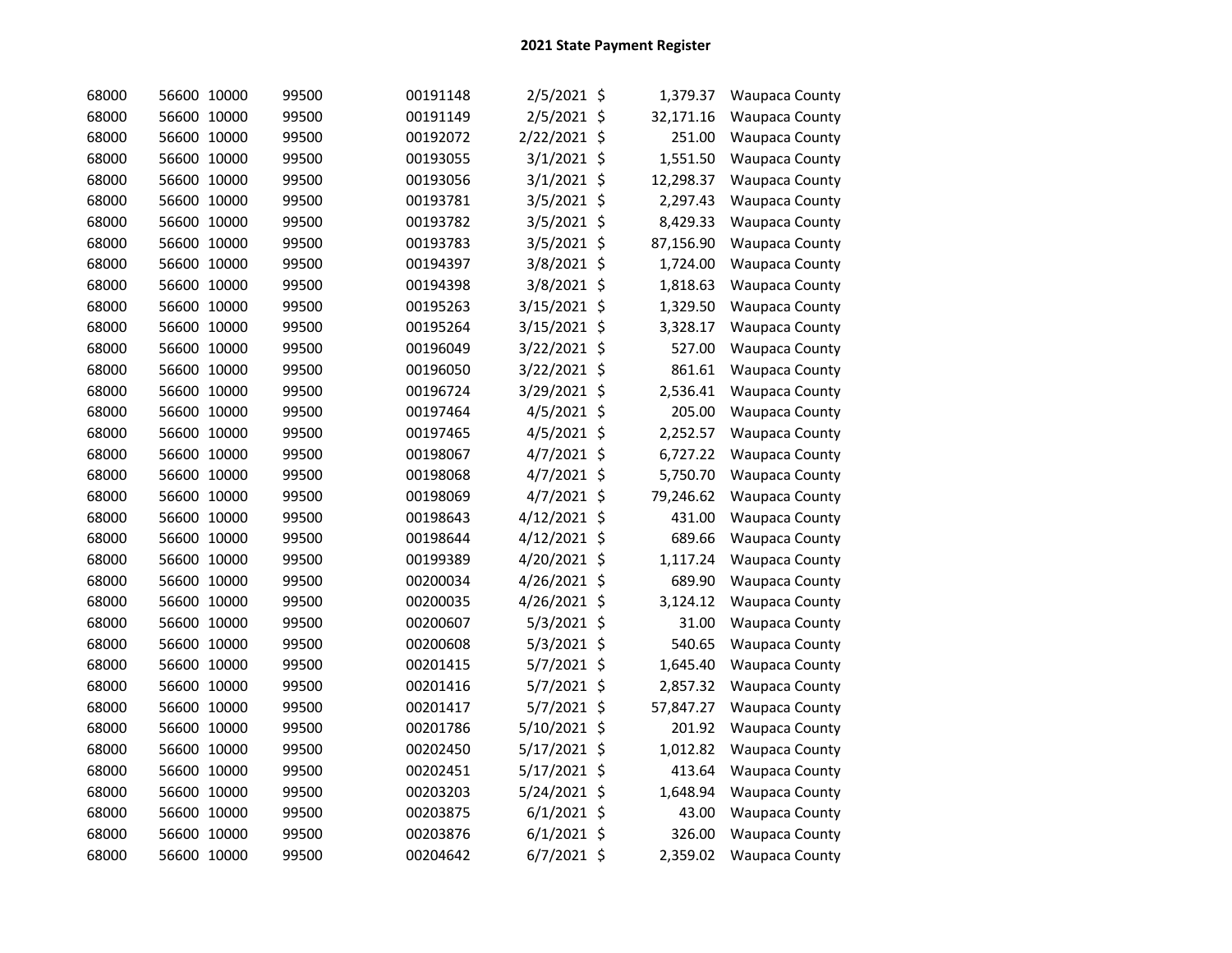| 68000 | 56600 10000 | 99500                                                         | 00204643 | $6/7/2021$ \$  | 1,804.75   | <b>Waupaca County</b>     |    |            |
|-------|-------------|---------------------------------------------------------------|----------|----------------|------------|---------------------------|----|------------|
| 68000 | 56600 10000 | 99500                                                         | 00204644 | $6/7/2021$ \$  | 66,468.95  | <b>Waupaca County</b>     |    |            |
| 68000 | 56600 10000 | 99500                                                         | 00204864 | $6/7/2021$ \$  | 401.43     | Waupaca County            |    |            |
| 68000 | 56600 10000 | 99500                                                         | 00205484 | $6/14/2021$ \$ | 584.59     | Waupaca County            |    |            |
| 68000 | 56600 10000 | 99500                                                         | 00208186 | $6/28/2021$ \$ | 996.54     | Waupaca County            |    |            |
| 68000 | 56600 10000 | 99500                                                         | 00208609 | 7/6/2021 \$    | 70.18      | Waupaca County            |    |            |
| 68000 | 56600 10000 | 99500                                                         | 00209210 | 7/8/2021 \$    | 1,165.29   | Waupaca County            |    |            |
| 68000 | 56600 10000 | 99500                                                         | 00209211 | 7/8/2021 \$    | 4,077.34   | Waupaca County            |    |            |
| 68000 | 56600 10000 | 99500                                                         | 00209212 | 7/8/2021 \$    | 42,596.97  | Waupaca County            |    |            |
| 68000 | 56600 10000 | 99500                                                         | 00210273 | 7/19/2021 \$   | 252.00     | <b>Waupaca County</b>     |    |            |
| 68000 | 56600 10000 | 99500                                                         | 00210886 | 7/26/2021 \$   | 371.00     | Waupaca County            |    |            |
| 68000 | 56600 10000 | 99500                                                         | 00211947 | 8/6/2021 \$    | 542.33     | Waupaca County            |    |            |
| 68000 | 56600 10000 | 99500                                                         | 00211948 | $8/6/2021$ \$  | 2,154.19   | Waupaca County            |    |            |
| 68000 | 56600 10000 | 99500                                                         | 00211949 | 8/6/2021 \$    | 25,815.48  | <b>Waupaca County</b>     |    |            |
| 68000 | 56600 10000 | 99500                                                         | 00212253 | 8/9/2021 \$    | 310.00     | <b>Waupaca County</b>     |    |            |
| 68000 | 56600 10000 | 99500                                                         | 00212733 | 8/16/2021 \$   | 186.00     | Waupaca County            |    |            |
| 68000 | 56600 10000 | 99500                                                         | 00213604 | 8/30/2021 \$   | 46.88      | Waupaca County            |    |            |
| 68000 | 56600 10000 | 99500                                                         | 00214568 | 9/8/2021 \$    | 650.24     | Waupaca County            |    |            |
| 68000 | 56600 10000 | 99500                                                         | 00214569 | $9/8/2021$ \$  | 7,156.86   | Waupaca County            |    |            |
| 68000 | 56600 10000 | 99500                                                         | 00214570 | $9/8/2021$ \$  | 33,533.82  | Waupaca County            |    |            |
| 68000 | 56600 10000 | 99500                                                         | 00215722 | $9/27/2021$ \$ | 701.04     | Waupaca County            |    |            |
| 68000 | 56600 10000 | 99500                                                         | 00216818 | 10/7/2021 \$   | 66.14      | <b>Waupaca County</b>     |    |            |
| 68000 | 56600 10000 | 99500                                                         | 00216819 | 10/7/2021 \$   | 2,748.61   | Waupaca County            |    |            |
| 68000 | 56600 10000 | 99500                                                         | 00216820 | 10/7/2021 \$   | 6,066.89   | Waupaca County            |    |            |
| 68000 | 56600 10000 | 99500                                                         | 00216821 | 10/7/2021 \$   | 32,924.64  | Waupaca County            |    |            |
| 68000 | 56600 10000 | 99500                                                         | 00219408 | 11/5/2021 \$   | 100.00     | <b>Waupaca County</b>     |    |            |
| 68000 | 56600 10000 | 99500                                                         | 00219409 | 11/5/2021 \$   | 1,152.83   | <b>Waupaca County</b>     |    |            |
| 68000 | 56600 10000 | 99500                                                         | 00219410 | 11/5/2021 \$   | 6,003.86   | Waupaca County            |    |            |
| 68000 | 56600 10000 | 99500                                                         | 00219411 | 11/5/2021 \$   | 34,414.58  | Waupaca County            |    |            |
| 68000 | 56600 10000 | 99500                                                         | 00221559 | 12/7/2021 \$   | 100.00     | <b>Waupaca County</b>     |    |            |
| 68000 | 56600 10000 | 99500                                                         | 00221560 | $12/7/2021$ \$ | 2,385.88   | Waupaca County            |    |            |
| 68000 | 56600 10000 | 99500                                                         | 00221561 | 12/7/2021 \$   | 8,166.94   | <b>Waupaca County</b>     |    |            |
| 68000 | 56600 10000 | 99500                                                         | 00221562 | $12/7/2021$ \$ |            | 27,901.71 Waupaca County  |    |            |
| 68000 |             | Department of Revenue - - Misc Revenue Holding Clearing Total |          |                |            |                           | \$ | 667,439.28 |
| 68000 |             | Circuit Courts - - Circuit Court Costs                        |          |                |            |                           |    |            |
| 68000 | 62500 10000 | 10500                                                         | 00002145 | $2/1/2021$ \$  | 103,733.00 | <b>Waupaca County</b>     |    |            |
| 68000 | 62500 10000 | 10500                                                         | 00002278 | 7/26/2021 \$   |            | 179,739.00 Waupaca County |    |            |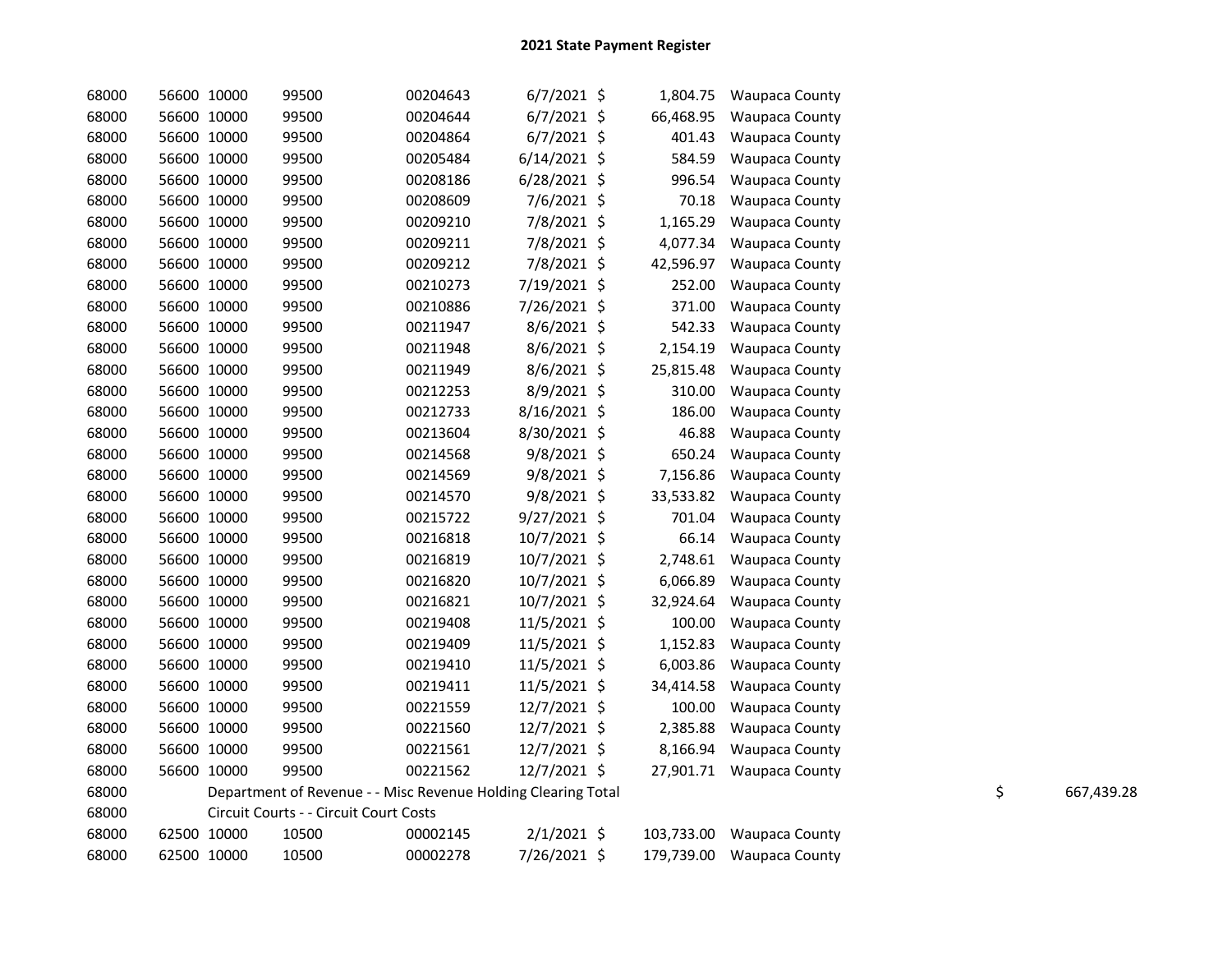| 68000       |             | Circuit Courts - - Circuit Court Costs Total                          |          |                |              |                             | \$ | 283,472.00    |
|-------------|-------------|-----------------------------------------------------------------------|----------|----------------|--------------|-----------------------------|----|---------------|
| 68000       |             | Shared Revenue and Tax Relief - - County And Municipal Aid            |          |                |              |                             |    |               |
| 68000       | 83500 10000 | 10500                                                                 | 00082538 | 7/26/2021 \$   | 189,869.26   | <b>Waupaca County</b>       |    |               |
| 68000       | 83500 10000 | 10500                                                                 | 00089641 | 11/15/2021 \$  | 1,075,925.79 | <b>Waupaca County</b>       |    |               |
| 68000       |             | Shared Revenue and Tax Relief - - County And Municipal Aid Total      |          |                |              |                             | \$ | 1,265,795.05  |
| 68000       |             | Shared Revenue and Tax Relief - - Exempt Computer Aid                 |          |                |              |                             |    |               |
| 68000       | 83500 10000 | 10900                                                                 | 00083382 | 7/26/2021 \$   |              | 51,682.19 Waupaca County    |    |               |
| 68000       |             | Shared Revenue and Tax Relief - - Exempt Computer Aid Total           |          |                |              |                             | \$ | 51,682.19     |
| 68000       |             | Shared Revenue and Tax Relief - - Utility Aid                         |          |                |              |                             |    |               |
| 68000       | 83500 10000 | 11000                                                                 | 00082538 | 7/26/2021 \$   | 15,033.63    | <b>Waupaca County</b>       |    |               |
| 68000       | 83500 10000 | 11000                                                                 | 00089641 | 11/15/2021 \$  | 89,624.37    | <b>Waupaca County</b>       |    |               |
| 68000       |             | Shared Revenue and Tax Relief - - Utility Aid Total                   |          |                |              |                             | \$ | 104,658.00    |
| 68000       |             | Shared Revenue and Tax Relief - - Personal Property Aid               |          |                |              |                             |    |               |
| 68000       | 83500 10000 | 11100                                                                 | 00076568 | $5/3/2021$ \$  |              | 64,460.45 Waupaca County    |    |               |
| 68000       |             | Shared Revenue and Tax Relief - - Personal Property Aid Total         |          |                |              |                             | \$ | 64,460.45     |
| 68000       |             | Shared Revenue and Tax Relief - - School Lvy Tx/First Dollar Cr       |          |                |              |                             |    |               |
| 68000       | 83500 10000 | 30200                                                                 | 00082770 | 7/26/2021 \$   |              | 7,315,284.74 Waupaca County |    |               |
| 68000       | 83500 10000 | 30200                                                                 | 00086165 | 7/26/2021 \$   | 1,539,199.06 | <b>Waupaca County</b>       |    |               |
| 68000       |             | Shared Revenue and Tax Relief - - School Lvy Tx/First Dollar Cr Total |          |                |              |                             | \$ | 8,854,483.80  |
| 68000       |             | Shared Revenue and Tax Relief - - County Sales Tax Reptd/Distd        |          |                |              |                             |    |               |
| 68000       | 83500 10000 | 43100                                                                 | 00073923 | 1/29/2021 \$   |              | 344,637.70 Waupaca County   |    |               |
| 68000       | 83500 10000 | 43100                                                                 | 00074011 | 2/26/2021 \$   | 363,682.36   | <b>Waupaca County</b>       |    |               |
| 68000       | 83500 10000 | 43100                                                                 | 00074724 | 3/31/2021 \$   |              | 299,928.86 Waupaca County   |    |               |
| 68000       | 83500 10000 | 43100                                                                 | 00079167 | 4/30/2021 \$   |              | 321,995.71 Waupaca County   |    |               |
| 68000       | 83500 10000 | 43100                                                                 | 00079971 | 5/28/2021 \$   |              | 384,212.51 Waupaca County   |    |               |
| 68000       | 83500 10000 | 43100                                                                 | 00080702 | $6/30/2021$ \$ |              | 442,908.86 Waupaca County   |    |               |
| 68000       | 83500 10000 | 43100                                                                 | 00086244 | 7/30/2021 \$   |              | 407,796.06 Waupaca County   |    |               |
| 68000       | 83500 10000 | 43100                                                                 | 00086807 | 8/31/2021 \$   | 409,186.30   | <b>Waupaca County</b>       |    |               |
| 68000       | 83500 10000 | 43100                                                                 | 00087109 | 9/30/2021 \$   |              | 435,305.62 Waupaca County   |    |               |
| 68000       | 83500 10000 | 43100                                                                 | 00087798 | 10/29/2021 \$  |              | 404,941.38 Waupaca County   |    |               |
| 68000       | 83500 10000 | 43100                                                                 | 00089808 | 11/30/2021 \$  |              | 363,683.81 Waupaca County   |    |               |
| 68000       | 83500 10000 | 43100                                                                 | 00089892 | 12/30/2021 \$  |              | 405,915.76 Waupaca County   |    |               |
| 68000       |             | Shared Revenue and Tax Relief - - County Sales Tax Reptd/Distd Total  |          |                |              |                             | \$ | 4,584,194.93  |
| 68000       |             | Shared Revenue and Tax Relief - - Lottery & Gaming Credit             |          |                |              |                             |    |               |
| 68000       | 83500 52100 | 36300                                                                 | 00074646 | 3/22/2021 \$   |              | 2,371,778.42 Waupaca County |    |               |
| 68000       |             | Shared Revenue and Tax Relief - - Lottery & Gaming Credit Total       |          |                |              |                             | \$ | 2,371,778.42  |
| 68000 Total |             |                                                                       |          |                |              |                             | \$ | 29,655,564.03 |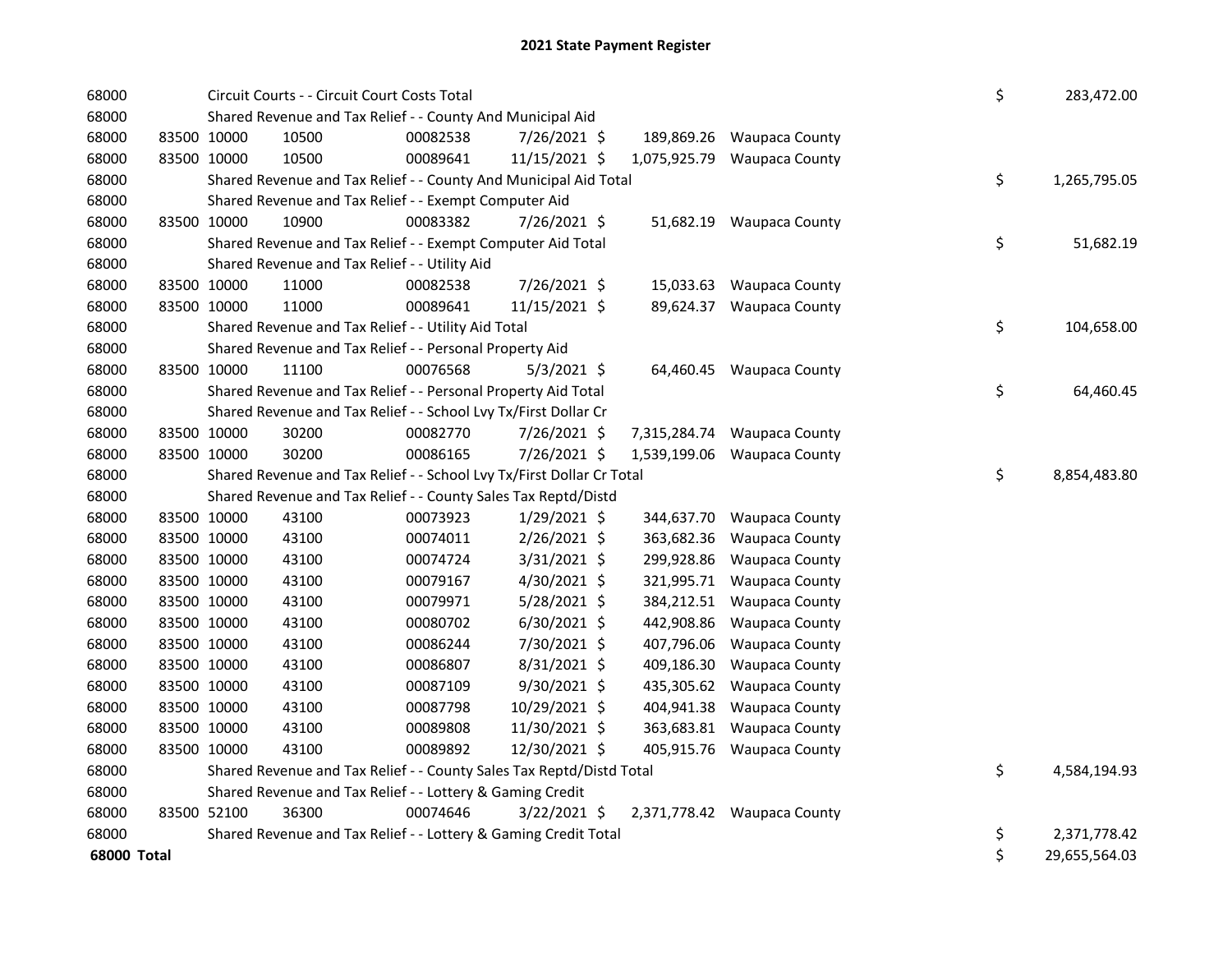| 68002       |             |             | Dept of Safety & Prof Services - - Fire Dues Distribution            |          |                |  |                              |    |            |
|-------------|-------------|-------------|----------------------------------------------------------------------|----------|----------------|--|------------------------------|----|------------|
| 68002       | 16500 10000 |             | 22500                                                                | 00041950 | 7/16/2021 \$   |  | 2,737.38 Town Of Bear Creek  |    |            |
| 68002       |             |             | Dept of Safety & Prof Services - - Fire Dues Distribution Total      |          |                |  |                              | \$ | 2,737.38   |
| 68002       |             |             | Dept of Natural Resources - - Resaids - Cnty Forst, Cl & Mfl         |          |                |  |                              |    |            |
| 68002       |             | 37000 21200 | 57100                                                                | 00488580 | $6/14/2021$ \$ |  | 523.30 Town Of Bear Creek    |    |            |
| 68002       |             |             | Dept of Natural Resources - - Resaids - Cnty Forst, CI & Mfl Total   |          |                |  |                              | \$ | 523.30     |
| 68002       |             |             | WI Dept of Transportation - - Trns Aids To Mnc.-Sf                   |          |                |  |                              |    |            |
| 68002       |             | 39500 21100 | 19100                                                                | 00633405 | $1/4/2021$ \$  |  | 21,347.18 Town Of Bear Creek |    |            |
| 68002       |             | 39500 21100 | 19100                                                                | 00669012 | $4/5/2021$ \$  |  | 21,347.18 Town Of Bear Creek |    |            |
| 68002       |             | 39500 21100 | 19100                                                                | 00712500 | 7/6/2021 \$    |  | 21,347.18 Town Of Bear Creek |    |            |
| 68002       |             | 39500 21100 | 19100                                                                | 00753059 | 10/4/2021 \$   |  | 21,347.19 Town Of Bear Creek |    |            |
| 68002       |             |             | WI Dept of Transportation - - Trns Aids To Mnc.-Sf Total             |          |                |  |                              | \$ | 85,388.73  |
| 68002       |             |             | WI Dept of Transportation - - Supplemental Transportation Aids       |          |                |  |                              |    |            |
| 68002       |             | 39500 21100 | 19600                                                                | 00633725 | $1/4/2021$ \$  |  | 15,068.60 Town Of Bear Creek |    |            |
| 68002       |             |             | WI Dept of Transportation - - Supplemental Transportation Aids Total |          |                |  |                              | \$ | 15,068.60  |
| 68002       |             |             | Department of Revenue - - Gifts And Grants                           |          |                |  |                              |    |            |
| 68002       |             | 56600 10000 | 12100                                                                | 00207791 | $6/25/2021$ \$ |  | 41,972.09 Town Of Bear Creek |    |            |
| 68002       |             |             | Department of Revenue - - Gifts And Grants Total                     |          |                |  |                              | \$ | 41,972.09  |
| 68002       |             |             | Shared Revenue and Tax Relief - - County And Municipal Aid           |          |                |  |                              |    |            |
| 68002       |             | 83500 10000 | 10500                                                                | 00082504 | 7/26/2021 \$   |  | 4,711.34 Town Of Bear Creek  |    |            |
| 68002       |             | 83500 10000 | 10500                                                                | 00089607 | 11/15/2021 \$  |  | 26,697.60 Town Of Bear Creek |    |            |
| 68002       |             |             | Shared Revenue and Tax Relief - - County And Municipal Aid Total     |          |                |  |                              | \$ | 31,408.94  |
| 68002       |             |             | Shared Revenue and Tax Relief - - Exempt Computer Aid                |          |                |  |                              |    |            |
| 68002       |             | 83500 10000 | 10900                                                                | 00085006 | 7/26/2021 \$   |  | 38.45 Town Of Bear Creek     |    |            |
| 68002       |             |             | Shared Revenue and Tax Relief - - Exempt Computer Aid Total          |          |                |  |                              | \$ | 38.45      |
| 68002       |             |             | Shared Revenue and Tax Relief - - Utility Aid                        |          |                |  |                              |    |            |
| 68002       |             | 83500 10000 | 11000                                                                | 00082504 | 7/26/2021 \$   |  | 48.29 Town Of Bear Creek     |    |            |
| 68002       |             | 83500 10000 | 11000                                                                | 00089607 | 11/15/2021 \$  |  | 274.77 Town Of Bear Creek    |    |            |
| 68002       |             |             | Shared Revenue and Tax Relief - - Utility Aid Total                  |          |                |  |                              | \$ | 323.06     |
| 68002       |             |             | Shared Revenue and Tax Relief - - Personal Property Aid              |          |                |  |                              |    |            |
| 68002       | 83500 10000 |             | 11100                                                                | 00078194 | $5/3/2021$ \$  |  | 417.98 Town Of Bear Creek    |    |            |
| 68002       |             |             | Shared Revenue and Tax Relief - - Personal Property Aid Total        |          |                |  |                              | \$ | 417.98     |
| 68002 Total |             |             |                                                                      |          |                |  |                              | \$ | 177,878.53 |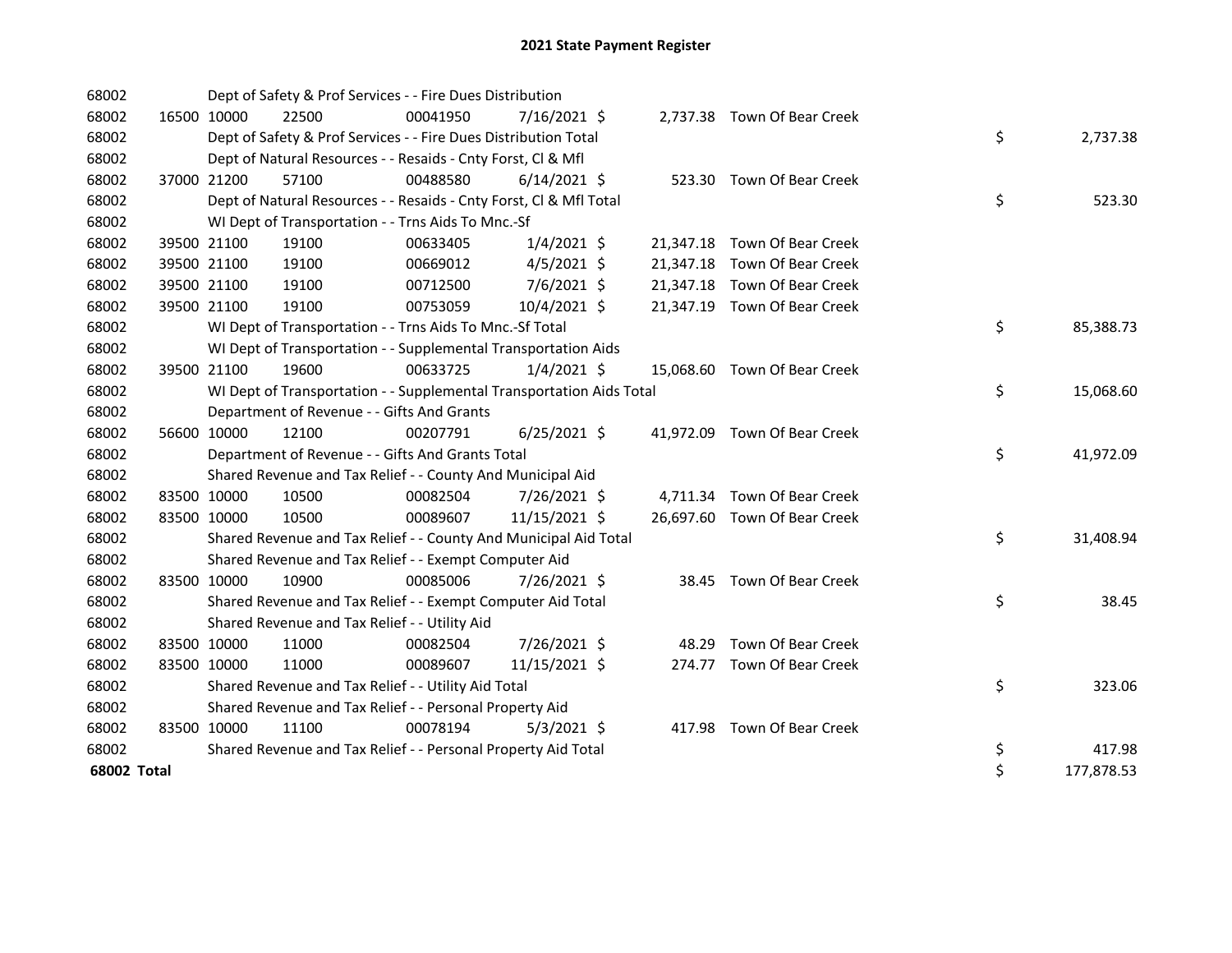| 68004 |             |             | Dept of Safety & Prof Services - - Fire Dues Distribution          |          |                |  |                             |    |            |
|-------|-------------|-------------|--------------------------------------------------------------------|----------|----------------|--|-----------------------------|----|------------|
| 68004 |             | 16500 10000 | 22500                                                              | 00041952 | 7/16/2021 \$   |  | 7,014.33 Town Of Caledonia  |    |            |
| 68004 |             |             | Dept of Safety & Prof Services - - Fire Dues Distribution Total    |          |                |  |                             | \$ | 7,014.33   |
| 68004 |             |             | Dept of Natural Resources - - Aids In Lieu Of Taxes - Gener        |          |                |  |                             |    |            |
| 68004 |             | 37000 10000 | 50300                                                              | 00459625 | $1/28/2021$ \$ |  | 1,102.32 Town Of Caledonia  |    |            |
| 68004 |             | 37000 10000 | 50300                                                              | 00459626 | 1/28/2021 \$   |  | 3,490.64 Town Of Caledonia  |    |            |
| 68004 | 37000 10000 |             | 50300                                                              | 00475882 | $4/21/2021$ \$ |  | 120.90 Town Of Caledonia    |    |            |
| 68004 |             |             | Dept of Natural Resources - - Aids In Lieu Of Taxes - Gener Total  |          |                |  |                             | \$ | 4,713.86   |
| 68004 |             |             | Dept of Natural Resources - - Seg Earned                           |          |                |  |                             |    |            |
| 68004 |             | 37000 21200 | 100SE                                                              | 00497510 | 7/15/2021 \$   |  | 2,938.52 Town Of Caledonia  |    |            |
| 68004 |             |             | Dept of Natural Resources - - Seg Earned Total                     |          |                |  |                             | \$ | 2,938.52   |
| 68004 |             |             | Dept of Natural Resources - - Resaids - Cnty Forst, Cl & Mfl       |          |                |  |                             |    |            |
| 68004 |             | 37000 21200 | 57100                                                              | 00488581 | $6/14/2021$ \$ |  | 362.81 Town Of Caledonia    |    |            |
| 68004 |             |             | Dept of Natural Resources - - Resaids - Cnty Forst, Cl & Mfl Total |          |                |  |                             | \$ | 362.81     |
| 68004 |             |             | Dept of Natural Resources - - Aids In Lieu Of Taxes - Sum S        |          |                |  |                             |    |            |
| 68004 | 37000 21200 |             | 57900                                                              | 00475881 | $4/21/2021$ \$ |  | 3.76 Town Of Caledonia      |    |            |
| 68004 |             |             | Dept of Natural Resources - - Aids In Lieu Of Taxes - Sum S Total  |          |                |  |                             | \$ | 3.76       |
| 68004 |             |             | WI Dept of Transportation - - Trns Aids To Mnc.-Sf                 |          |                |  |                             |    |            |
| 68004 |             | 39500 21100 | 19100                                                              | 00633406 | $1/4/2021$ \$  |  | 25,038.27 Town Of Caledonia |    |            |
| 68004 |             | 39500 21100 | 19100                                                              | 00669013 | $4/5/2021$ \$  |  | 25,038.27 Town Of Caledonia |    |            |
| 68004 |             | 39500 21100 | 19100                                                              | 00712501 | 7/6/2021 \$    |  | 25,038.27 Town Of Caledonia |    |            |
| 68004 |             | 39500 21100 | 19100                                                              | 00753060 | 10/4/2021 \$   |  | 25,038.27 Town Of Caledonia |    |            |
| 68004 |             |             | WI Dept of Transportation - - Trns Aids To Mnc.-Sf Total           |          |                |  |                             | \$ | 100,153.08 |
| 68004 |             |             | Department of Revenue - - Gifts And Grants                         |          |                |  |                             |    |            |
| 68004 |             | 56600 10000 | 12100                                                              | 00207792 | $6/25/2021$ \$ |  | 88,287.93 Town Of Caledonia |    |            |
| 68004 |             |             | Department of Revenue - - Gifts And Grants Total                   |          |                |  |                             | \$ | 88,287.93  |
| 68004 |             |             | Department of Revenue - - Misc Revenue Holding Clearing            |          |                |  |                             |    |            |
| 68004 |             | 56600 10000 | 99500                                                              | 00193046 | $3/1/2021$ \$  |  | 490.53 Town Of Caledonia    |    |            |
| 68004 |             | 56600 10000 | 99500                                                              | 00194393 | $3/8/2021$ \$  |  | 197.14 Town Of Caledonia    |    |            |
| 68004 |             |             | Department of Revenue - - Misc Revenue Holding Clearing Total      |          |                |  |                             | \$ | 687.67     |
| 68004 |             |             | Shared Revenue and Tax Relief - - County And Municipal Aid         |          |                |  |                             |    |            |
| 68004 |             | 83500 10000 | 10500                                                              | 00082505 | 7/26/2021 \$   |  | 3,003.17 Town Of Caledonia  |    |            |
| 68004 |             | 83500 10000 | 10500                                                              | 00089608 | 11/15/2021 \$  |  | 17,017.95 Town Of Caledonia |    |            |
| 68004 |             |             | Shared Revenue and Tax Relief - - County And Municipal Aid Total   |          |                |  |                             | \$ | 20,021.12  |
| 68004 |             |             | Shared Revenue and Tax Relief - - Exempt Computer Aid              |          |                |  |                             |    |            |
| 68004 |             | 83500 10000 | 10900                                                              | 00085007 | 7/26/2021 \$   |  | 16.63 Town Of Caledonia     |    |            |
| 68004 |             |             | Shared Revenue and Tax Relief - - Exempt Computer Aid Total        |          |                |  |                             | \$ | 16.63      |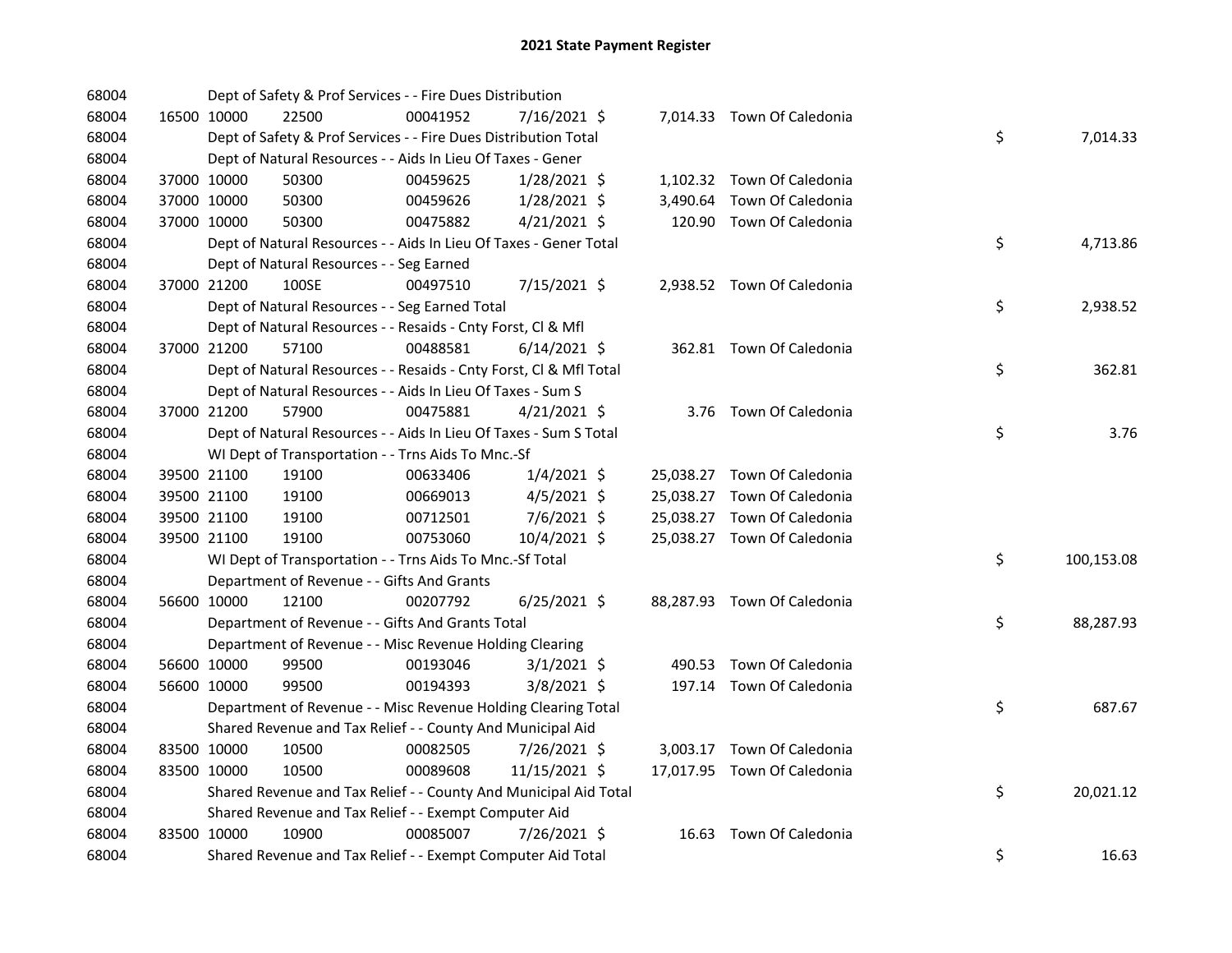| 68004       |             | Shared Revenue and Tax Relief - - Utility Aid |                                                               |               |  |          |                   |  |            |  |  |  |
|-------------|-------------|-----------------------------------------------|---------------------------------------------------------------|---------------|--|----------|-------------------|--|------------|--|--|--|
| 68004       | 83500 10000 | 11000                                         | 00082505                                                      | 7/26/2021 \$  |  | 258.79   | Town Of Caledonia |  |            |  |  |  |
| 68004       | 83500 10000 | 11000                                         | 00089608                                                      | 11/15/2021 \$ |  | 1.513.24 | Town Of Caledonia |  |            |  |  |  |
| 68004       |             |                                               | Shared Revenue and Tax Relief - - Utility Aid Total           |               |  | 1,772.03 |                   |  |            |  |  |  |
| 68004       |             |                                               | Shared Revenue and Tax Relief - - Personal Property Aid       |               |  |          |                   |  |            |  |  |  |
| 68004       | 83500 10000 | 11100                                         | 00078195                                                      | $5/3/2021$ \$ |  | 3.075.79 | Town Of Caledonia |  |            |  |  |  |
| 68004       |             |                                               | Shared Revenue and Tax Relief - - Personal Property Aid Total |               |  |          |                   |  | 3.075.79   |  |  |  |
| 68004 Total |             |                                               |                                                               |               |  |          |                   |  | 229.047.53 |  |  |  |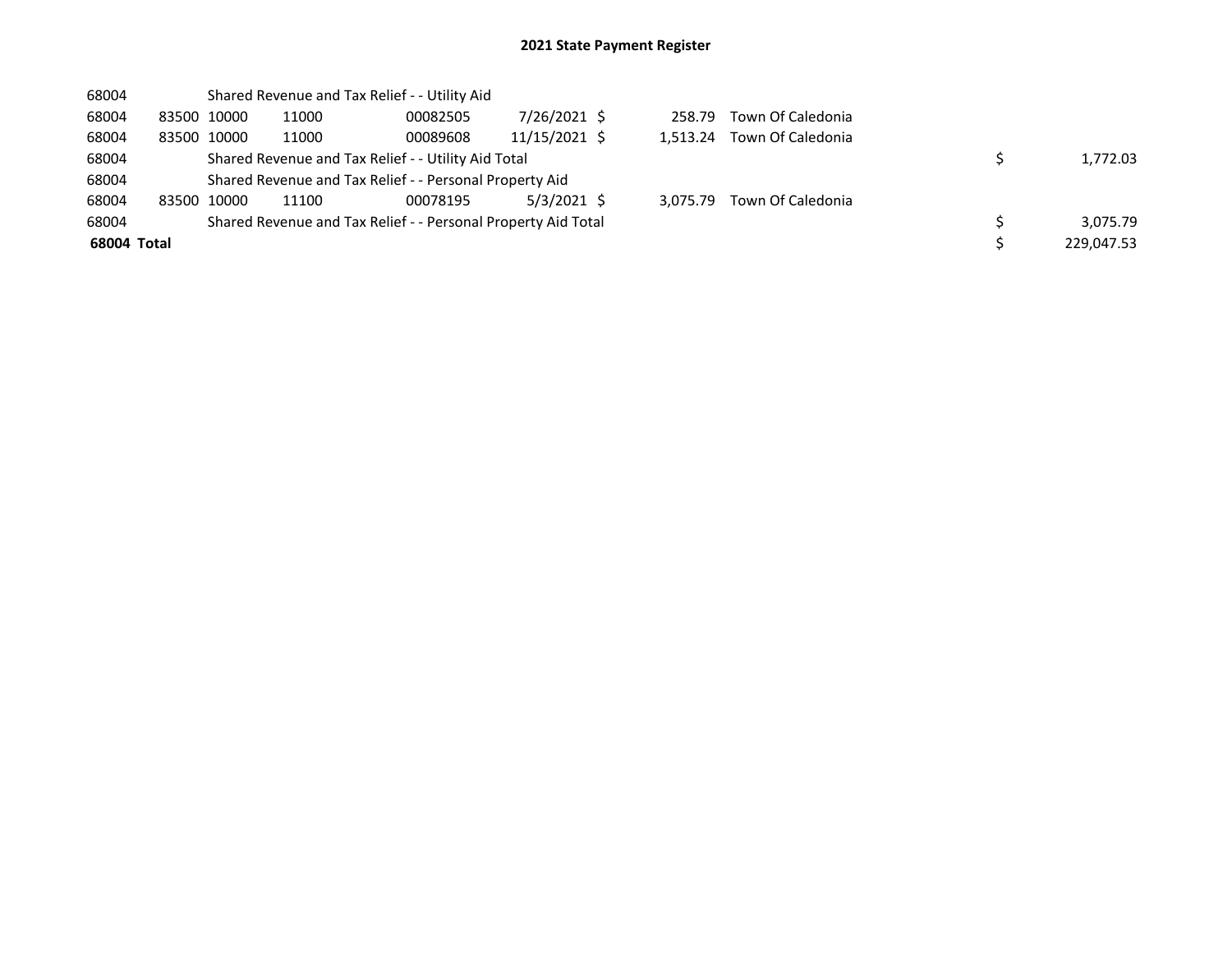| 68006 |             | Dept of Safety & Prof Services - - Fire Dues Distribution          |          |                |          |                           |    |            |
|-------|-------------|--------------------------------------------------------------------|----------|----------------|----------|---------------------------|----|------------|
| 68006 | 16500 10000 | 22500                                                              | 00041954 | 7/16/2021 \$   |          | 12,435.37 Town of Dayton  |    |            |
| 68006 |             | Dept of Safety & Prof Services - - Fire Dues Distribution Total    |          |                |          |                           | \$ | 12,435.37  |
| 68006 |             | Dept of Natural Resources - - Aids In Lieu Of Taxes - Gener        |          |                |          |                           |    |            |
| 68006 | 37000 10000 | 50300                                                              | 00459584 | 1/28/2021 \$   |          | 12,037.14 Town of Dayton  |    |            |
| 68006 | 37000 10000 | 50300                                                              | 00459585 | 1/28/2021 \$   |          | 5,846.22 Town of Dayton   |    |            |
| 68006 | 37000 10000 | 50300                                                              | 00475619 | $4/21/2021$ \$ |          | 997.87 Town of Dayton     |    |            |
| 68006 | 37000 10000 | 50300                                                              | 00475620 | $4/21/2021$ \$ |          | 1,389.09 Town of Dayton   |    |            |
| 68006 |             | Dept of Natural Resources - - Aids In Lieu Of Taxes - Gener Total  |          |                |          |                           | \$ | 20,270.32  |
| 68006 |             | Dept of Natural Resources - - Resaids - Cnty Forst, Cl & Mfl       |          |                |          |                           |    |            |
| 68006 | 37000 21200 | 57100                                                              | 00488582 | $6/14/2021$ \$ |          | 749.48 Town of Dayton     |    |            |
| 68006 |             | Dept of Natural Resources - - Resaids - Cnty Forst, Cl & Mfl Total |          |                |          |                           | \$ | 749.48     |
| 68006 |             | Dept of Natural Resources - - Aids In Lieu Of Taxes - Sum S        |          |                |          |                           |    |            |
| 68006 | 37000 21200 | 57900                                                              | 00475617 | $4/21/2021$ \$ |          | 121.94 Town of Dayton     |    |            |
| 68006 | 37000 21200 | 57900                                                              | 00475618 | $4/21/2021$ \$ |          | 288.56 Town of Dayton     |    |            |
| 68006 |             | Dept of Natural Resources - - Aids In Lieu Of Taxes - Sum S Total  |          |                |          |                           | \$ | 410.50     |
| 68006 |             | WI Dept of Transportation - - Trns Aids To Mnc.-Sf                 |          |                |          |                           |    |            |
| 68006 | 39500 21100 | 19100                                                              | 00633407 | $1/4/2021$ \$  |          | 49,281.57 Town of Dayton  |    |            |
| 68006 | 39500 21100 | 19100                                                              | 00669014 | $4/5/2021$ \$  |          | 49,281.57 Town of Dayton  |    |            |
| 68006 | 39500 21100 | 19100                                                              | 00712502 | 7/6/2021 \$    |          | 49,281.57 Town of Dayton  |    |            |
| 68006 | 39500 21100 | 19100                                                              | 00753061 | 10/4/2021 \$   |          | 49,281.57 Town of Dayton  |    |            |
| 68006 |             | WI Dept of Transportation - - Trns Aids To Mnc.-Sf Total           |          |                |          |                           | \$ | 197,126.28 |
| 68006 |             | Department of Revenue - - Gifts And Grants                         |          |                |          |                           |    |            |
| 68006 | 56600 10000 | 12100                                                              | 00207793 | $6/25/2021$ \$ |          | 140,883.87 Town of Dayton |    |            |
| 68006 |             | Department of Revenue - - Gifts And Grants Total                   |          |                |          |                           | \$ | 140,883.87 |
| 68006 |             | Department of Revenue - - Misc Revenue Holding Clearing            |          |                |          |                           |    |            |
| 68006 | 56600 10000 | 99500                                                              | 00194392 | 3/8/2021 \$    |          | 215.76 Town of Dayton     |    |            |
| 68006 | 56600 10000 | 99500                                                              | 00195257 | $3/15/2021$ \$ | 1,266.74 | Town of Dayton            |    |            |
| 68006 | 56600 10000 | 99500                                                              | 00196044 | $3/22/2021$ \$ | 121.79   | Town of Dayton            |    |            |
| 68006 | 56600 10000 | 99500                                                              | 00200029 | $4/26/2021$ \$ | 132.28   | Town of Dayton            |    |            |
| 68006 | 56600 10000 | 99500                                                              | 00202444 | 5/17/2021 \$   | 577.00   | Town of Dayton            |    |            |
| 68006 | 56600 10000 | 99500                                                              | 00203199 | $5/24/2021$ \$ |          | 822.00 Town of Dayton     |    |            |
| 68006 |             | Department of Revenue - - Misc Revenue Holding Clearing Total      |          |                |          |                           | \$ | 3,135.57   |
| 68006 |             | Shared Revenue and Tax Relief - - County And Municipal Aid         |          |                |          |                           |    |            |
| 68006 | 83500 10000 | 10500                                                              | 00082506 | 7/26/2021 \$   |          | 4,457.08 Town of Dayton   |    |            |
| 68006 | 83500 10000 | 10500                                                              | 00089609 | 11/15/2021 \$  |          | 25,256.78 Town of Dayton  |    |            |
| 68006 |             | Shared Revenue and Tax Relief - - County And Municipal Aid Total   |          |                |          |                           | \$ | 29,713.86  |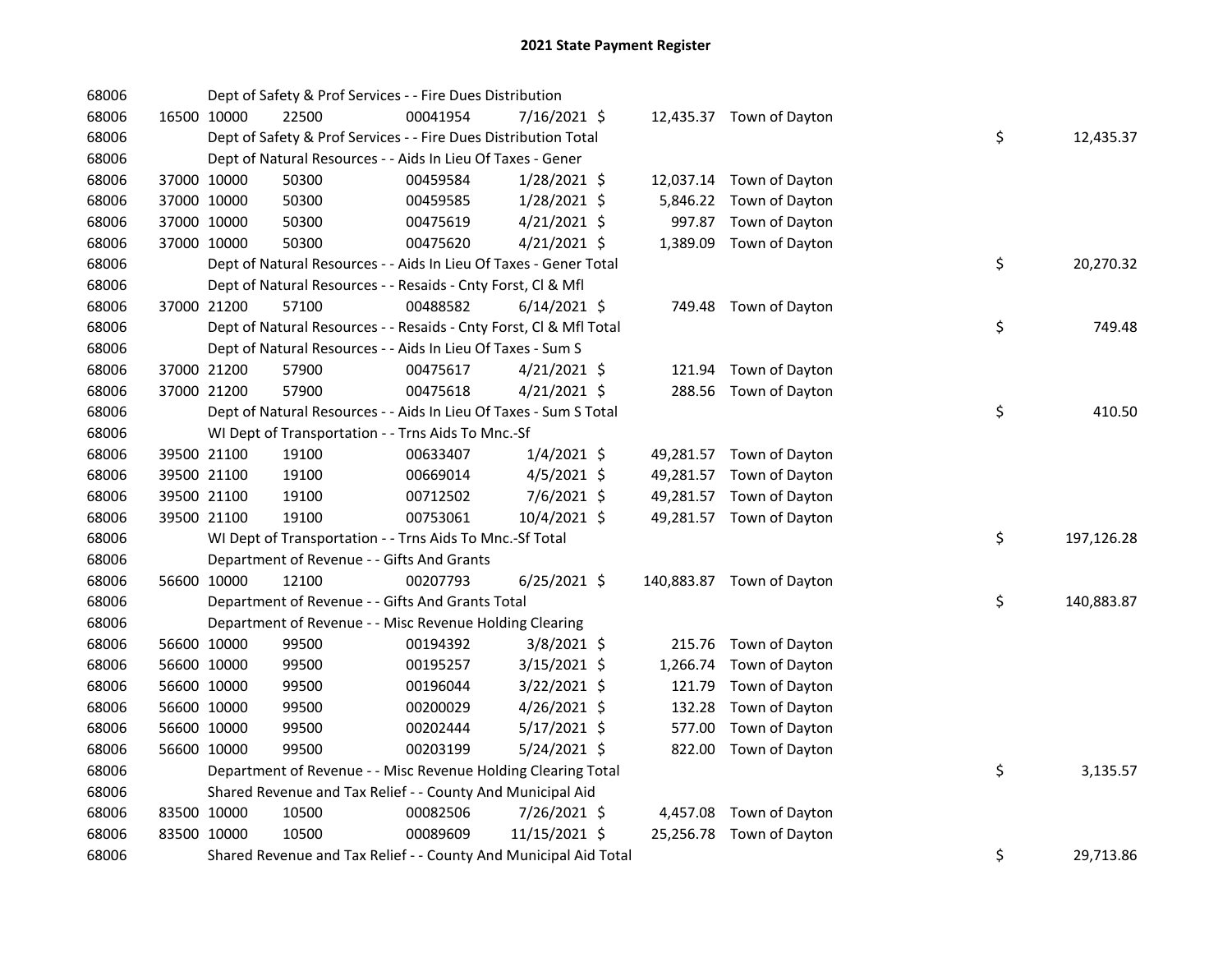| 68006       |             | Shared Revenue and Tax Relief - - Exempt Computer Aid |       |                                                                               |               |          |                |  |            |  |
|-------------|-------------|-------------------------------------------------------|-------|-------------------------------------------------------------------------------|---------------|----------|----------------|--|------------|--|
| 68006       | 83500 10000 |                                                       | 10900 | 00085008                                                                      | 7/26/2021 \$  | 51.97    | Town of Dayton |  |            |  |
| 68006       |             |                                                       |       | Shared Revenue and Tax Relief - - Exempt Computer Aid Total                   |               |          |                |  | 51.97      |  |
| 68006       |             |                                                       |       | Shared Revenue and Tax Relief - - Personal Property Aid                       |               |          |                |  |            |  |
| 68006       | 83500 10000 |                                                       | 11100 | 00078196                                                                      | $5/3/2021$ \$ | 208.06   | Town of Dayton |  |            |  |
| 68006       |             |                                                       |       | Shared Revenue and Tax Relief - - Personal Property Aid Total                 |               |          |                |  | 208.06     |  |
| 68006       |             |                                                       |       | Shared Revenue and Tax Relief - - State Aid; Video Service Provider Fee       |               |          |                |  |            |  |
| 68006       | 83500 10000 |                                                       | 11200 | 00083267                                                                      | 7/26/2021 \$  | 5.043.64 | Town of Davton |  |            |  |
| 68006       |             |                                                       |       | Shared Revenue and Tax Relief - - State Aid; Video Service Provider Fee Total |               |          |                |  | 5,043.64   |  |
| 68006       |             |                                                       |       | Shared Revenue and Tax Relief - - Payments For Municipal Svcs                 |               |          |                |  |            |  |
| 68006       | 83500 10000 |                                                       | 50100 | 00073837                                                                      | $2/1/2021$ \$ | 166.49   | Town of Dayton |  |            |  |
| 68006       |             |                                                       |       | Shared Revenue and Tax Relief - - Payments For Municipal Svcs Total           |               |          |                |  | 166.49     |  |
| 68006 Total |             |                                                       |       |                                                                               |               |          |                |  | 410.195.41 |  |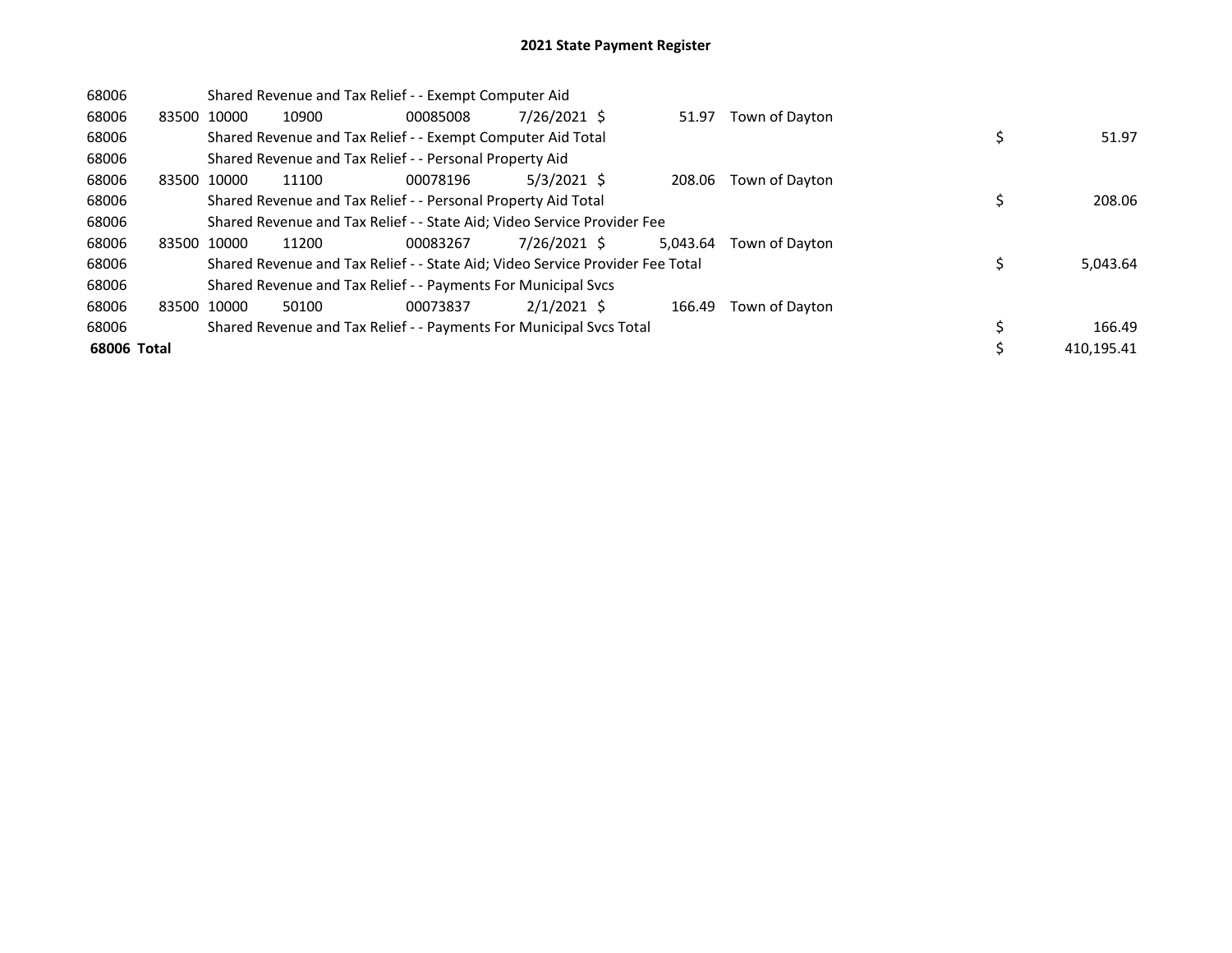| 68008       |             | Dept of Safety & Prof Services - - Fire Dues Distribution          |          |                |           |                          |    |            |
|-------------|-------------|--------------------------------------------------------------------|----------|----------------|-----------|--------------------------|----|------------|
| 68008       | 16500 10000 | 22500                                                              | 00041955 | $7/16/2021$ \$ |           | 2,075.71 Town Of Dupont  |    |            |
| 68008       |             | Dept of Safety & Prof Services - - Fire Dues Distribution Total    |          |                |           |                          | \$ | 2,075.71   |
| 68008       |             | Dept of Natural Resources - - Aids In Lieu Of Taxes - Gener        |          |                |           |                          |    |            |
| 68008       | 37000 10000 | 50300                                                              | 00459570 | $1/28/2021$ \$ | 133.45    | Town Of Dupont           |    |            |
| 68008       | 37000 10000 | 50300                                                              | 00475492 | $4/21/2021$ \$ | 89.74     | Town Of Dupont           |    |            |
| 68008       |             | Dept of Natural Resources - - Aids In Lieu Of Taxes - Gener Total  |          |                |           |                          | \$ | 223.19     |
| 68008       |             | Dept of Natural Resources - - Resaids - Cnty Forst, Cl & Mfl       |          |                |           |                          |    |            |
| 68008       | 37000 21200 | 57100                                                              | 00488583 | $6/14/2021$ \$ | 584.89    | Town Of Dupont           |    |            |
| 68008       |             | Dept of Natural Resources - - Resaids - Cnty Forst, Cl & Mfl Total |          |                |           |                          | \$ | 584.89     |
| 68008       |             | WI Dept of Transportation - - Trns Aids To Mnc.-Sf                 |          |                |           |                          |    |            |
| 68008       | 39500 21100 | 19100                                                              | 00633408 | $1/4/2021$ \$  |           | 26,437.68 Town Of Dupont |    |            |
| 68008       | 39500 21100 | 19100                                                              | 00669015 | $4/5/2021$ \$  | 26,437.68 | Town Of Dupont           |    |            |
| 68008       | 39500 21100 | 19100                                                              | 00712503 | 7/6/2021 \$    | 26,437.68 | Town Of Dupont           |    |            |
| 68008       | 39500 21100 | 19100                                                              | 00753062 | 10/4/2021 \$   | 26,437.68 | Town Of Dupont           |    |            |
| 68008       |             | WI Dept of Transportation - - Trns Aids To Mnc.-Sf Total           |          |                |           |                          | \$ | 105,750.72 |
| 68008       |             | Department of Revenue - - Gifts And Grants                         |          |                |           |                          |    |            |
| 68008       | 56600 10000 | 12100                                                              | 00207794 | $6/25/2021$ \$ |           | 37,942.35 Town Of Dupont |    |            |
| 68008       |             | Department of Revenue - - Gifts And Grants Total                   |          |                |           |                          | \$ | 37,942.35  |
| 68008       |             | Shared Revenue and Tax Relief - - County And Municipal Aid         |          |                |           |                          |    |            |
| 68008       | 83500 10000 | 10500                                                              | 00082507 | 7/26/2021 \$   | 5,211.62  | Town Of Dupont           |    |            |
| 68008       | 83500 10000 | 10500                                                              | 00089610 | 11/15/2021 \$  | 29,532.48 | Town Of Dupont           |    |            |
| 68008       |             | Shared Revenue and Tax Relief - - County And Municipal Aid Total   |          |                |           |                          | \$ | 34,744.10  |
| 68008       |             | Shared Revenue and Tax Relief - - Exempt Computer Aid              |          |                |           |                          |    |            |
| 68008       | 83500 10000 | 10900                                                              | 00085009 | 7/26/2021 \$   |           | 12.47 Town Of Dupont     |    |            |
| 68008       |             | Shared Revenue and Tax Relief - - Exempt Computer Aid Total        |          |                |           |                          | \$ | 12.47      |
| 68008       |             | Shared Revenue and Tax Relief - - Personal Property Aid            |          |                |           |                          |    |            |
| 68008       | 83500 10000 | 11100                                                              | 00078197 | $5/3/2021$ \$  |           | 272.03 Town Of Dupont    |    |            |
| 68008       |             | Shared Revenue and Tax Relief - - Personal Property Aid Total      |          |                |           |                          | \$ | 272.03     |
| 68008 Total |             |                                                                    |          |                |           |                          | \$ | 181,605.46 |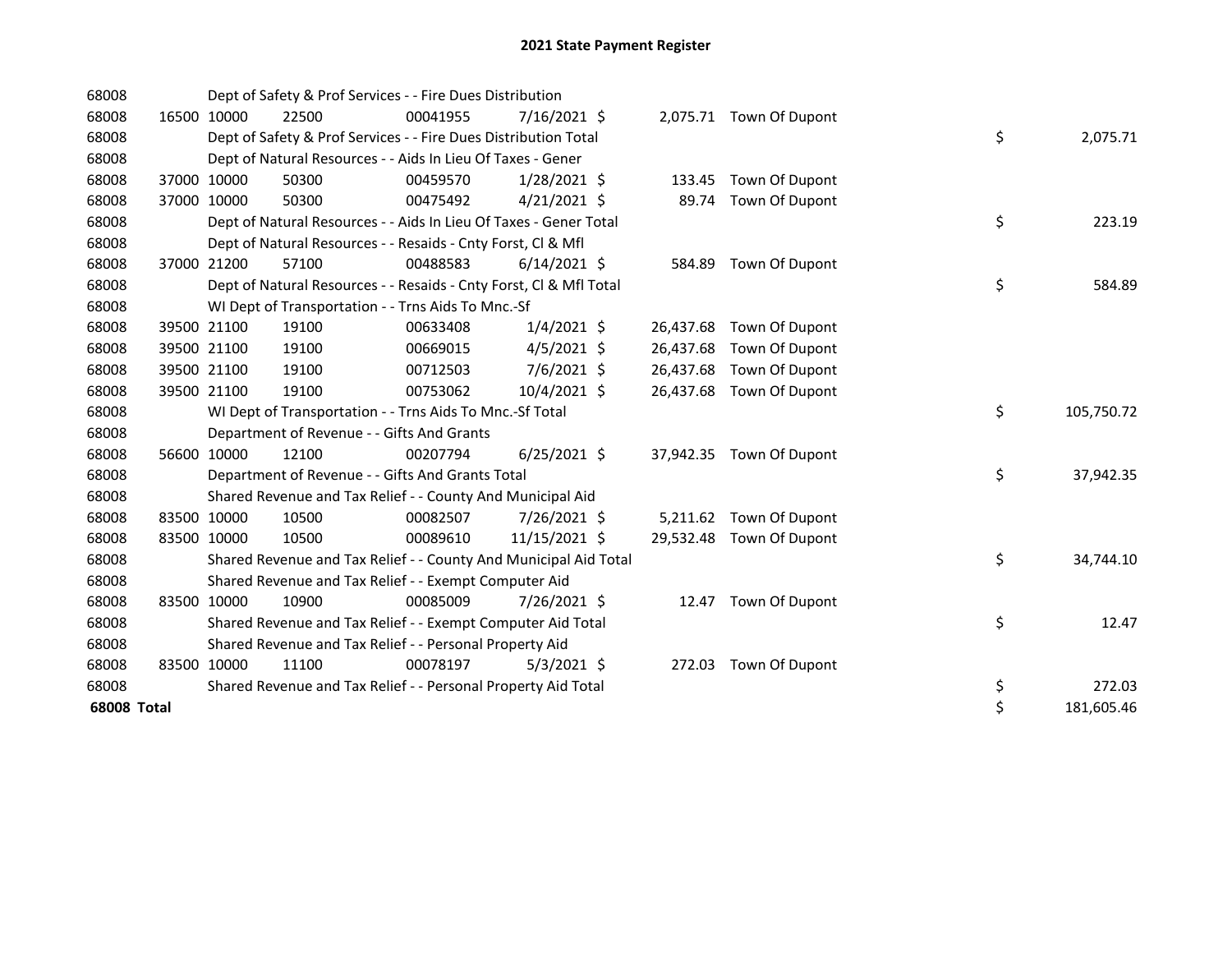| 68010 |             | Dept of Safety & Prof Services - - Fire Dues Distribution          |          |                |           |                               |    |            |
|-------|-------------|--------------------------------------------------------------------|----------|----------------|-----------|-------------------------------|----|------------|
| 68010 | 16500 10000 | 22500                                                              | 00041957 | 7/16/2021 \$   |           | 19,452.36 Town Of Farmington  |    |            |
| 68010 |             | Dept of Safety & Prof Services - - Fire Dues Distribution Total    |          |                |           |                               | \$ | 19,452.36  |
| 68010 |             | Dept of Natural Resources - - Aids In Lieu Of Taxes - Gener        |          |                |           |                               |    |            |
| 68010 | 37000 10000 | 50300                                                              | 00459593 | 1/28/2021 \$   |           | 809.65 Town Of Farmington     |    |            |
| 68010 | 37000 10000 | 50300                                                              | 00459594 | 1/28/2021 \$   |           | 3,219.58 Town Of Farmington   |    |            |
| 68010 | 37000 10000 | 50300                                                              | 00475679 | $4/21/2021$ \$ | 189.73    | Town Of Farmington            |    |            |
| 68010 | 37000 10000 | 50300                                                              | 00475681 | 4/21/2021 \$   |           | 49.74 Town Of Farmington      |    |            |
| 68010 |             | Dept of Natural Resources - - Aids In Lieu Of Taxes - Gener Total  |          |                |           |                               | \$ | 4,268.70   |
| 68010 |             | Dept of Natural Resources - - Seg Earned                           |          |                |           |                               |    |            |
| 68010 | 37000 21200 | 100SE                                                              | 00514598 | 10/12/2021 \$  |           | 2,601.34 Town Of Farmington   |    |            |
| 68010 |             | Dept of Natural Resources - - Seg Earned Total                     |          |                |           |                               | \$ | 2,601.34   |
| 68010 |             | Dept of Natural Resources - - Resaids - Cnty Forst, Cl & Mfl       |          |                |           |                               |    |            |
| 68010 | 37000 21200 | 57100                                                              | 00488584 | $6/14/2021$ \$ |           | 747.83 Town Of Farmington     |    |            |
| 68010 |             | Dept of Natural Resources - - Resaids - Cnty Forst, Cl & Mfl Total |          |                |           |                               | \$ | 747.83     |
| 68010 |             | Dept of Natural Resources - - Aids In Lieu Of Taxes - Sum S        |          |                |           |                               |    |            |
| 68010 | 37000 21200 | 57900                                                              | 00475678 | $4/21/2021$ \$ | 46.64     | Town Of Farmington            |    |            |
| 68010 | 37000 21200 | 57900                                                              | 00475680 | $4/21/2021$ \$ | 2.59      | Town Of Farmington            |    |            |
| 68010 |             | Dept of Natural Resources - - Aids In Lieu Of Taxes - Sum S Total  |          |                |           |                               | \$ | 49.23      |
| 68010 |             | WI Dept of Transportation - - Trns Aids To Mnc.-Sf                 |          |                |           |                               |    |            |
| 68010 | 39500 21100 | 19100                                                              | 00633409 | $1/4/2021$ \$  |           | 50,996.34 Town Of Farmington  |    |            |
| 68010 | 39500 21100 | 19100                                                              | 00669016 | $4/5/2021$ \$  | 50,996.34 | Town Of Farmington            |    |            |
| 68010 | 39500 21100 | 19100                                                              | 00712504 | 7/6/2021 \$    | 50,996.34 | Town Of Farmington            |    |            |
| 68010 | 39500 21100 | 19100                                                              | 00753063 | $10/4/2021$ \$ |           | 50,996.34 Town Of Farmington  |    |            |
| 68010 |             | WI Dept of Transportation - - Trns Aids To Mnc.-Sf Total           |          |                |           |                               | \$ | 203,985.36 |
| 68010 |             | Department of Veterans Affairs - - Gifts And Grants, King          |          |                |           |                               |    |            |
| 68010 | 48500 15200 | 13600                                                              | 00099606 | $9/16/2021$ \$ |           | 32,632.00 Town Of Farmington  |    |            |
| 68010 |             | Department of Veterans Affairs - - Gifts And Grants, King Total    |          |                |           |                               | \$ | 32,632.00  |
| 68010 |             | Department of Revenue - - Gifts And Grants                         |          |                |           |                               |    |            |
| 68010 | 56600 10000 | 12100                                                              | 00207795 | $6/25/2021$ \$ |           | 202,062.64 Town Of Farmington |    |            |
| 68010 |             | Department of Revenue - - Gifts And Grants Total                   |          |                |           |                               | \$ | 202,062.64 |
| 68010 |             | Department of Revenue - - Misc Revenue Holding Clearing            |          |                |           |                               |    |            |
| 68010 | 56600 10000 | 99500                                                              | 00193048 | $3/1/2021$ \$  |           | 786.04 Town Of Farmington     |    |            |
| 68010 | 56600 10000 | 99500                                                              | 00196045 | 3/22/2021 \$   |           | 78.21 Town Of Farmington      |    |            |
| 68010 | 56600 10000 | 99500                                                              | 00197461 | $4/5/2021$ \$  |           | 25.33 Town Of Farmington      |    |            |
| 68010 | 56600 10000 | 99500                                                              | 00198641 | $4/12/2021$ \$ |           | 338.29 Town Of Farmington     |    |            |
| 68010 | 56600 10000 | 99500                                                              | 00202447 | 5/17/2021 \$   |           | 62.00 Town Of Farmington      |    |            |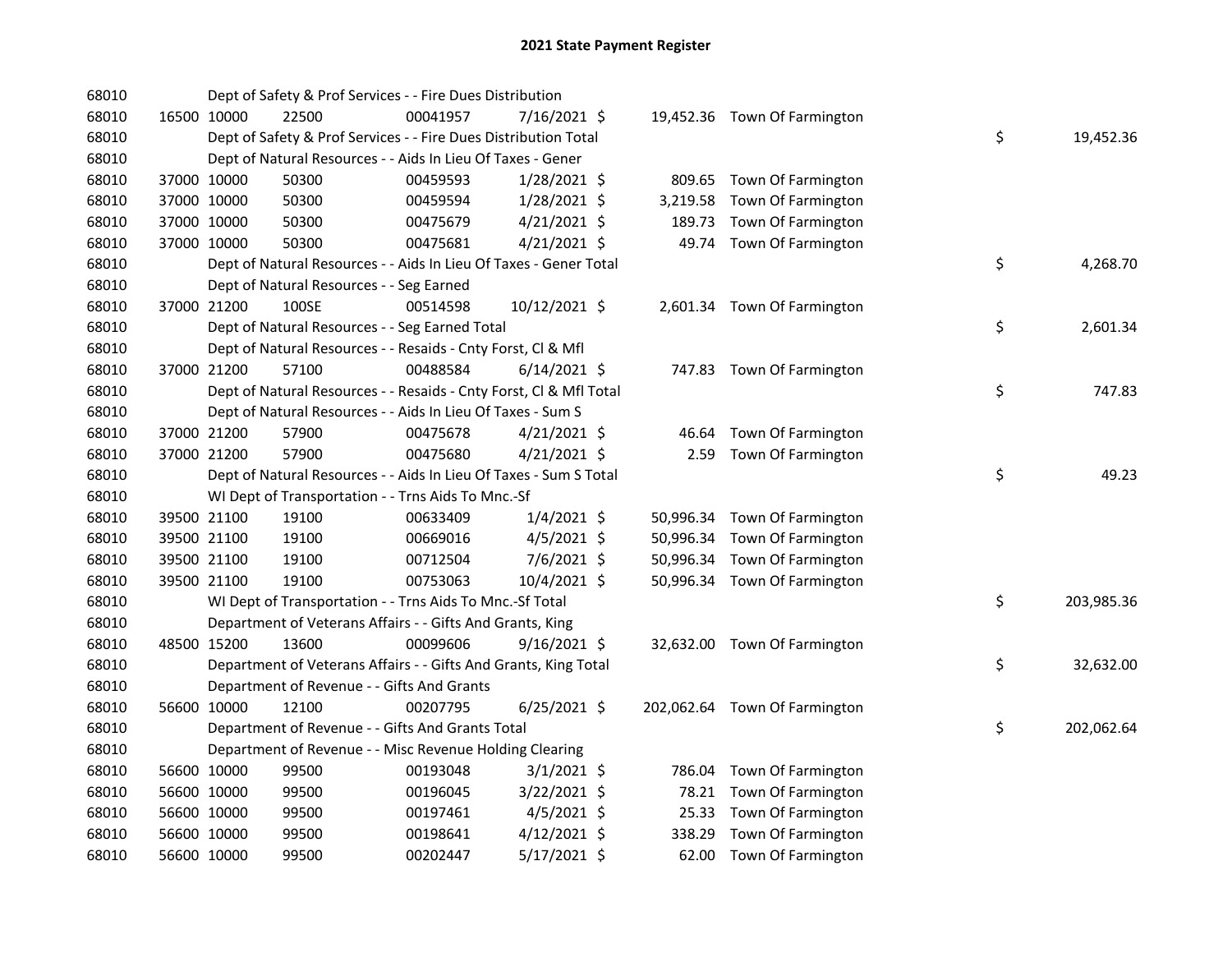| 68010       |       | 56600 10000 | 99500                                                                         | 00204863 | $6/7/2021$ \$ | 63.00     | Town Of Farmington           |    |            |
|-------------|-------|-------------|-------------------------------------------------------------------------------|----------|---------------|-----------|------------------------------|----|------------|
| 68010       |       |             | Department of Revenue - - Misc Revenue Holding Clearing Total                 |          |               |           |                              | \$ | 1,352.87   |
| 68010       |       |             | Shared Revenue and Tax Relief - - County And Municipal Aid                    |          |               |           |                              |    |            |
| 68010       |       | 83500 10000 | 10500                                                                         | 00082508 | 7/26/2021 \$  | 7.907.47  | Town Of Farmington           |    |            |
| 68010       | 83500 | 10000       | 10500                                                                         | 00089611 | 11/15/2021 \$ | 44,808.99 | Town Of Farmington           |    |            |
| 68010       |       |             | Shared Revenue and Tax Relief - - County And Municipal Aid Total              |          |               |           |                              | \$ | 52,716.46  |
| 68010       |       |             | Shared Revenue and Tax Relief - - Exempt Computer Aid                         |          |               |           |                              |    |            |
| 68010       | 83500 | 10000       | 10900                                                                         | 00085010 | 7/26/2021 \$  | 183.95    | Town Of Farmington           |    |            |
| 68010       |       |             | Shared Revenue and Tax Relief - - Exempt Computer Aid Total                   |          |               |           |                              | \$ | 183.95     |
| 68010       |       |             | Shared Revenue and Tax Relief - - Utility Aid                                 |          |               |           |                              |    |            |
| 68010       |       | 83500 10000 | 11000                                                                         | 00082508 | 7/26/2021 \$  | 607.22    | Town Of Farmington           |    |            |
| 68010       |       | 83500 10000 | 11000                                                                         | 00089611 | 11/15/2021 \$ | 3,511.51  | Town Of Farmington           |    |            |
| 68010       |       |             | Shared Revenue and Tax Relief - - Utility Aid Total                           |          |               |           |                              | \$ | 4,118.73   |
| 68010       |       |             | Shared Revenue and Tax Relief - - Personal Property Aid                       |          |               |           |                              |    |            |
| 68010       | 83500 | 10000       | 11100                                                                         | 00078198 | $5/3/2021$ \$ | 598.39    | Town Of Farmington           |    |            |
| 68010       |       |             | Shared Revenue and Tax Relief - - Personal Property Aid Total                 |          |               |           |                              | \$ | 598.39     |
| 68010       |       |             | Shared Revenue and Tax Relief - - State Aid; Video Service Provider Fee       |          |               |           |                              |    |            |
| 68010       | 83500 | 10000       | 11200                                                                         | 00083268 | 7/26/2021 \$  | 11,720.86 | Town Of Farmington           |    |            |
| 68010       |       |             | Shared Revenue and Tax Relief - - State Aid; Video Service Provider Fee Total |          |               |           |                              | \$ | 11,720.86  |
| 68010       |       |             | Shared Revenue and Tax Relief - - Payments For Municipal Svcs                 |          |               |           |                              |    |            |
| 68010       | 83500 | 10000       | 50100                                                                         | 00073838 | $2/1/2021$ \$ |           | 13,441.76 Town Of Farmington |    |            |
| 68010       |       |             | Shared Revenue and Tax Relief - - Payments For Municipal Svcs Total           |          |               |           |                              | \$ | 13,441.76  |
| 68010 Total |       |             |                                                                               |          |               |           |                              | \$ | 549,932.48 |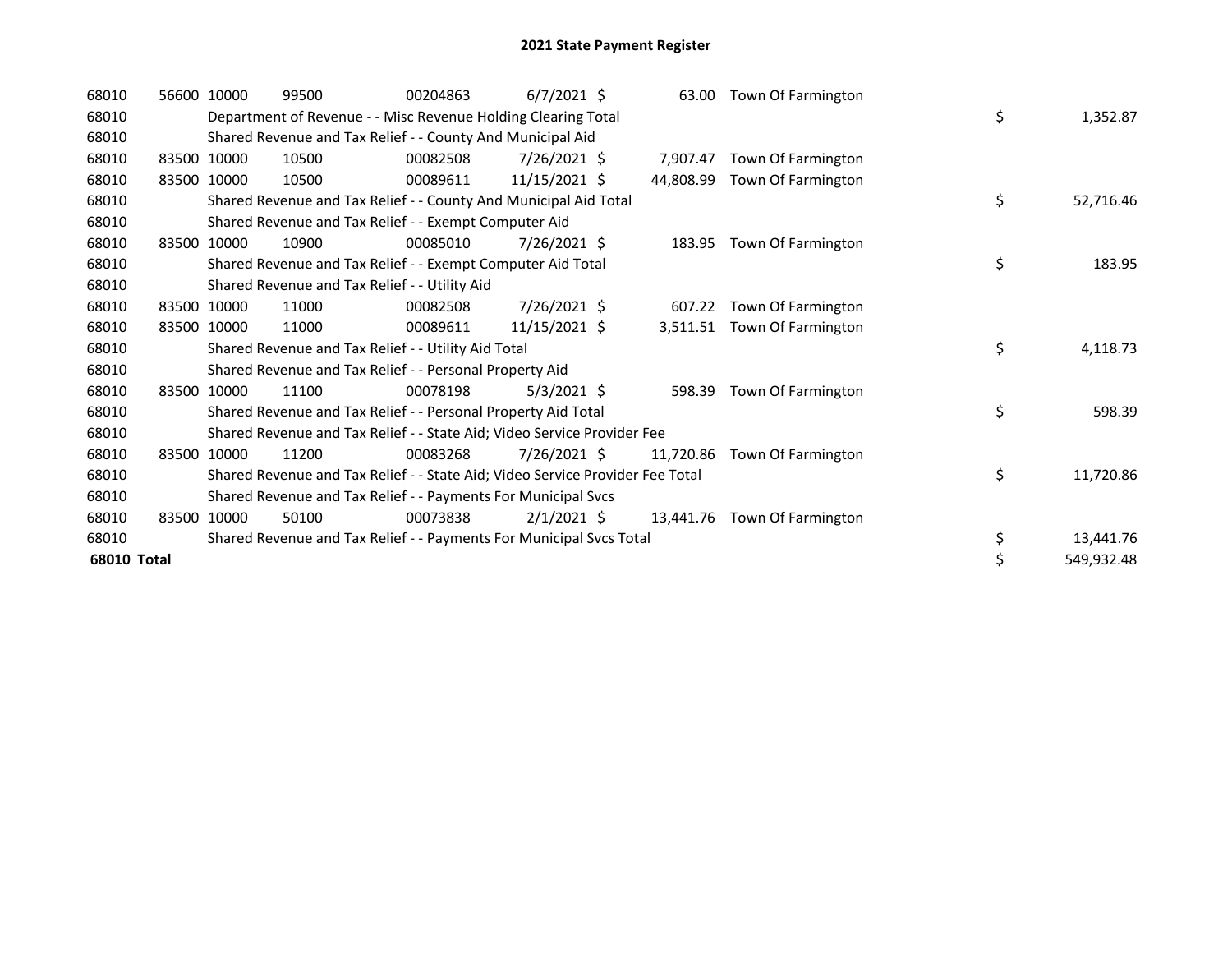| 68012              |             | Dept of Safety & Prof Services - - Fire Dues Distribution          |          |                |          |                           |    |            |
|--------------------|-------------|--------------------------------------------------------------------|----------|----------------|----------|---------------------------|----|------------|
| 68012              | 16500 10000 | 22500                                                              | 00041958 | 7/16/2021 \$   |          | 3,203.24 Town Of Fremont  |    |            |
| 68012              |             | Dept of Safety & Prof Services - - Fire Dues Distribution Total    |          |                |          |                           | \$ | 3,203.24   |
| 68012              |             | Dept of Natural Resources - - Aids In Lieu Of Taxes - Gener        |          |                |          |                           |    |            |
| 68012              | 37000 10000 | 50300                                                              | 00459632 | $1/28/2021$ \$ |          | 4,627.26 Town Of Fremont  |    |            |
| 68012              | 37000 10000 | 50300                                                              | 00459633 | 1/28/2021 \$   | 2,455.39 | Town Of Fremont           |    |            |
| 68012              | 37000 10000 | 50300                                                              | 00475916 | $4/21/2021$ \$ |          | 94.97 Town Of Fremont     |    |            |
| 68012              |             | Dept of Natural Resources - - Aids In Lieu Of Taxes - Gener Total  |          |                |          |                           | \$ | 7,177.62   |
| 68012              |             | Dept of Natural Resources - - Resaids - Cnty Forst, Cl & Mfl       |          |                |          |                           |    |            |
| 68012              | 37000 21200 | 57100                                                              | 00488585 | $6/14/2021$ \$ |          | 166.31 Town Of Fremont    |    |            |
| 68012              |             | Dept of Natural Resources - - Resaids - Cnty Forst, Cl & Mfl Total |          |                |          |                           | \$ | 166.31     |
| 68012              |             | WI Dept of Transportation - - Trns Aids To Mnc.-Sf                 |          |                |          |                           |    |            |
| 68012              | 39500 21100 | 19100                                                              | 00633410 | $1/4/2021$ \$  |          | 13,790.43 Town Of Fremont |    |            |
| 68012              | 39500 21100 | 19100                                                              | 00669017 | $4/5/2021$ \$  |          | 13,790.43 Town Of Fremont |    |            |
| 68012              | 39500 21100 | 19100                                                              | 00712505 | 7/6/2021 \$    |          | 13,790.43 Town Of Fremont |    |            |
| 68012              | 39500 21100 | 19100                                                              | 00753064 | 10/4/2021 \$   |          | 13,790.43 Town Of Fremont |    |            |
| 68012              |             | WI Dept of Transportation - - Trns Aids To Mnc.-Sf Total           |          |                |          |                           | \$ | 55,161.72  |
| 68012              |             | Department of Revenue - - Gifts And Grants                         |          |                |          |                           |    |            |
| 68012              | 56600 10000 | 12100                                                              | 00207796 | $6/25/2021$ \$ |          | 30,824.89 Town Of Fremont |    |            |
| 68012              |             | Department of Revenue - - Gifts And Grants Total                   |          |                |          |                           | \$ | 30,824.89  |
| 68012              |             | Shared Revenue and Tax Relief - - County And Municipal Aid         |          |                |          |                           |    |            |
| 68012              | 83500 10000 | 10500                                                              | 00082509 | 7/26/2021 \$   |          | 1,290.43 Town Of Fremont  |    |            |
| 68012              | 83500 10000 | 10500                                                              | 00089612 | 11/15/2021 \$  |          | 7,312.44 Town Of Fremont  |    |            |
| 68012              |             | Shared Revenue and Tax Relief - - County And Municipal Aid Total   |          |                |          |                           | \$ | 8,602.87   |
| 68012              |             | Shared Revenue and Tax Relief - - Exempt Computer Aid              |          |                |          |                           |    |            |
| 68012              | 83500 10000 | 10900                                                              | 00085011 | 7/26/2021 \$   |          | 73.78 Town Of Fremont     |    |            |
| 68012              |             | Shared Revenue and Tax Relief - - Exempt Computer Aid Total        |          |                |          |                           | \$ | 73.78      |
| 68012              |             | Shared Revenue and Tax Relief - - Utility Aid                      |          |                |          |                           |    |            |
| 68012              | 83500 10000 | 11000                                                              | 00082509 | 7/26/2021 \$   | 60.58    | <b>Town Of Fremont</b>    |    |            |
| 68012              | 83500 10000 | 11000                                                              | 00089612 | 11/15/2021 \$  |          | 344.99 Town Of Fremont    |    |            |
| 68012              |             | Shared Revenue and Tax Relief - - Utility Aid Total                |          |                |          |                           | \$ | 405.57     |
| 68012              |             | Shared Revenue and Tax Relief - - Personal Property Aid            |          |                |          |                           |    |            |
| 68012              | 83500 10000 | 11100                                                              | 00078199 | $5/3/2021$ \$  |          | 614.33 Town Of Fremont    |    |            |
| 68012              |             | Shared Revenue and Tax Relief - - Personal Property Aid Total      |          |                |          |                           | \$ | 614.33     |
| <b>68012 Total</b> |             |                                                                    |          |                |          |                           | \$ | 106,230.33 |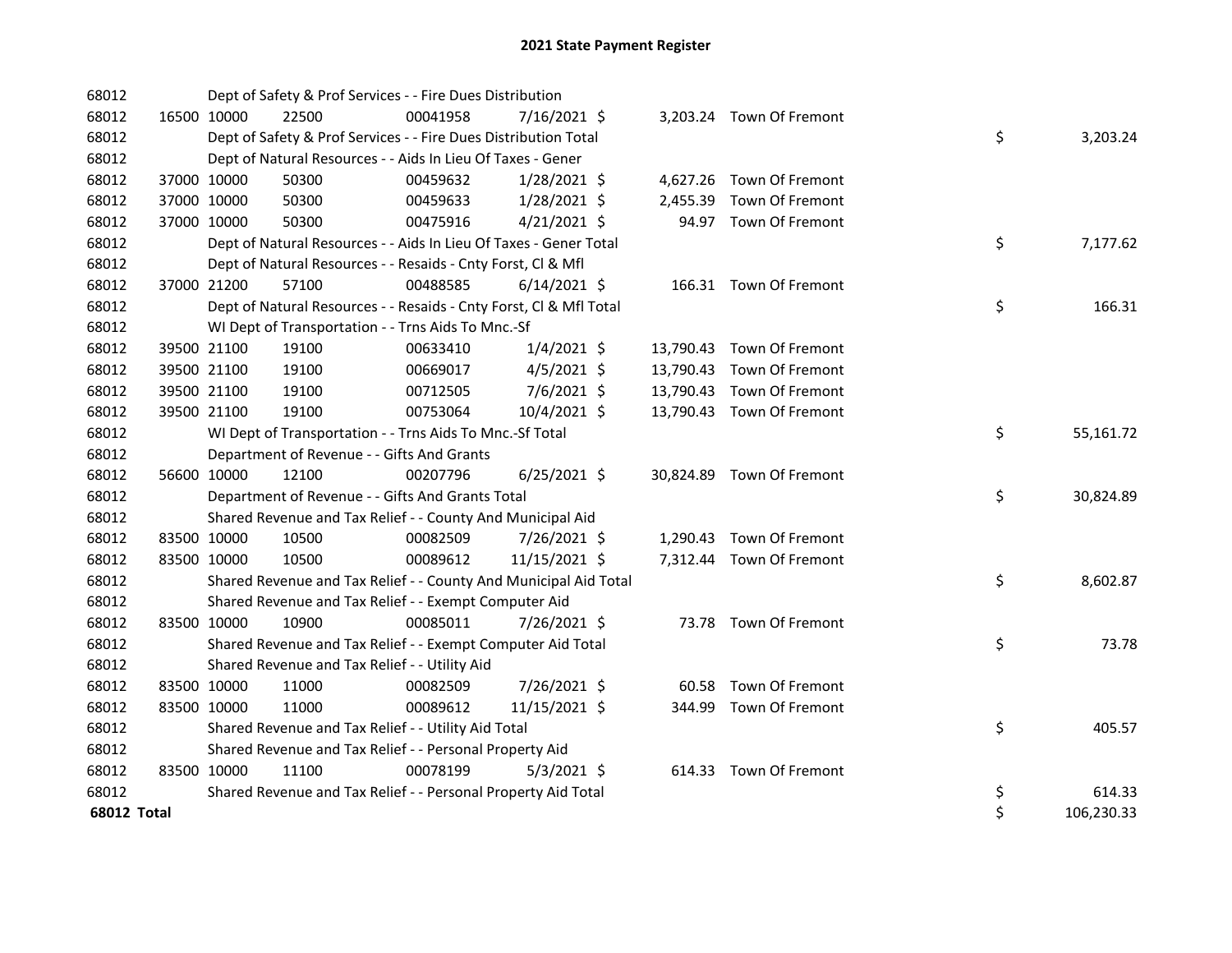| 68014              |             |             | Dept of Safety & Prof Services - - Fire Dues Distribution          |          |                |  |                            |    |            |
|--------------------|-------------|-------------|--------------------------------------------------------------------|----------|----------------|--|----------------------------|----|------------|
| 68014              | 16500 10000 |             | 22500                                                              | 00041960 | $7/16/2021$ \$ |  | 1,646.24 Town Of Harrison  |    |            |
| 68014              |             |             | Dept of Safety & Prof Services - - Fire Dues Distribution Total    |          |                |  |                            | \$ | 1,646.24   |
| 68014              |             |             | Dept of Natural Resources - - Aids In Lieu Of Taxes - Gener        |          |                |  |                            |    |            |
| 68014              |             | 37000 10000 | 50300                                                              | 00459733 | $1/28/2021$ \$ |  | 24,617.16 Town Of Harrison |    |            |
| 68014              | 37000 10000 |             | 50300                                                              | 00459734 | 1/28/2021 \$   |  | 7,067.77 Town Of Harrison  |    |            |
| 68014              | 37000 10000 |             | 50300                                                              | 00476914 | $4/21/2021$ \$ |  | 345.44 Town Of Harrison    |    |            |
| 68014              |             |             | Dept of Natural Resources - - Aids In Lieu Of Taxes - Gener Total  |          |                |  |                            | \$ | 32,030.37  |
| 68014              |             |             | Dept of Natural Resources - - Resaids - Cnty Forst, Cl & Mfl       |          |                |  |                            |    |            |
| 68014              | 37000 21200 |             | 57100                                                              | 00488586 | $6/14/2021$ \$ |  | 1,870.35 Town Of Harrison  |    |            |
| 68014              |             |             | Dept of Natural Resources - - Resaids - Cnty Forst, Cl & Mfl Total |          |                |  |                            | \$ | 1,870.35   |
| 68014              |             |             | Dept of Natural Resources - - Aids In Lieu Of Taxes - Sum S        |          |                |  |                            |    |            |
| 68014              |             | 37000 21200 | 57900                                                              | 00476915 | $4/21/2021$ \$ |  | 2.89 Town Of Harrison      |    |            |
| 68014              |             |             | Dept of Natural Resources - - Aids In Lieu Of Taxes - Sum S Total  |          |                |  |                            | \$ | 2.89       |
| 68014              |             |             | WI Dept of Transportation - - Trns Aids To Mnc.-Sf                 |          |                |  |                            |    |            |
| 68014              |             | 39500 21100 | 19100                                                              | 00633411 | $1/4/2021$ \$  |  | 28,500.66 Town Of Harrison |    |            |
| 68014              |             | 39500 21100 | 19100                                                              | 00669018 | $4/5/2021$ \$  |  | 28,500.66 Town Of Harrison |    |            |
| 68014              |             | 39500 21100 | 19100                                                              | 00712506 | 7/6/2021 \$    |  | 28,500.66 Town Of Harrison |    |            |
| 68014              | 39500 21100 |             | 19100                                                              | 00753065 | 10/4/2021 \$   |  | 28,500.66 Town Of Harrison |    |            |
| 68014              |             |             | WI Dept of Transportation - - Trns Aids To Mnc.-Sf Total           |          |                |  |                            | \$ | 114,002.64 |
| 68014              |             |             | Department of Revenue - - Gifts And Grants                         |          |                |  |                            |    |            |
| 68014              |             | 56600 10000 | 12100                                                              | 00207797 | $6/25/2021$ \$ |  | 23,864.43 Town Of Harrison |    |            |
| 68014              |             |             | Department of Revenue - - Gifts And Grants Total                   |          |                |  |                            | \$ | 23,864.43  |
| 68014              |             |             | Shared Revenue and Tax Relief - - County And Municipal Aid         |          |                |  |                            |    |            |
| 68014              | 83500 10000 |             | 10500                                                              | 00082510 | 7/26/2021 \$   |  | 1,808.69 Town Of Harrison  |    |            |
| 68014              | 83500 10000 |             | 10500                                                              | 00089613 | 11/15/2021 \$  |  | 10,249.26 Town Of Harrison |    |            |
| 68014              |             |             | Shared Revenue and Tax Relief - - County And Municipal Aid Total   |          |                |  |                            | \$ | 12,057.95  |
| 68014              |             |             | Shared Revenue and Tax Relief - - Exempt Computer Aid              |          |                |  |                            |    |            |
| 68014              |             | 83500 10000 | 10900                                                              | 00085012 | 7/26/2021 \$   |  | 2.08 Town Of Harrison      |    |            |
| 68014              |             |             | Shared Revenue and Tax Relief - - Exempt Computer Aid Total        |          |                |  |                            | \$ | 2.08       |
| 68014              |             |             | Shared Revenue and Tax Relief - - Personal Property Aid            |          |                |  |                            |    |            |
| 68014              | 83500 10000 |             | 11100                                                              | 00078200 | $5/3/2021$ \$  |  | 1.13 Town Of Harrison      |    |            |
| 68014              |             |             | Shared Revenue and Tax Relief - - Personal Property Aid Total      |          |                |  |                            | \$ | 1.13       |
| <b>68014 Total</b> |             |             |                                                                    |          |                |  |                            | \$ | 185,478.08 |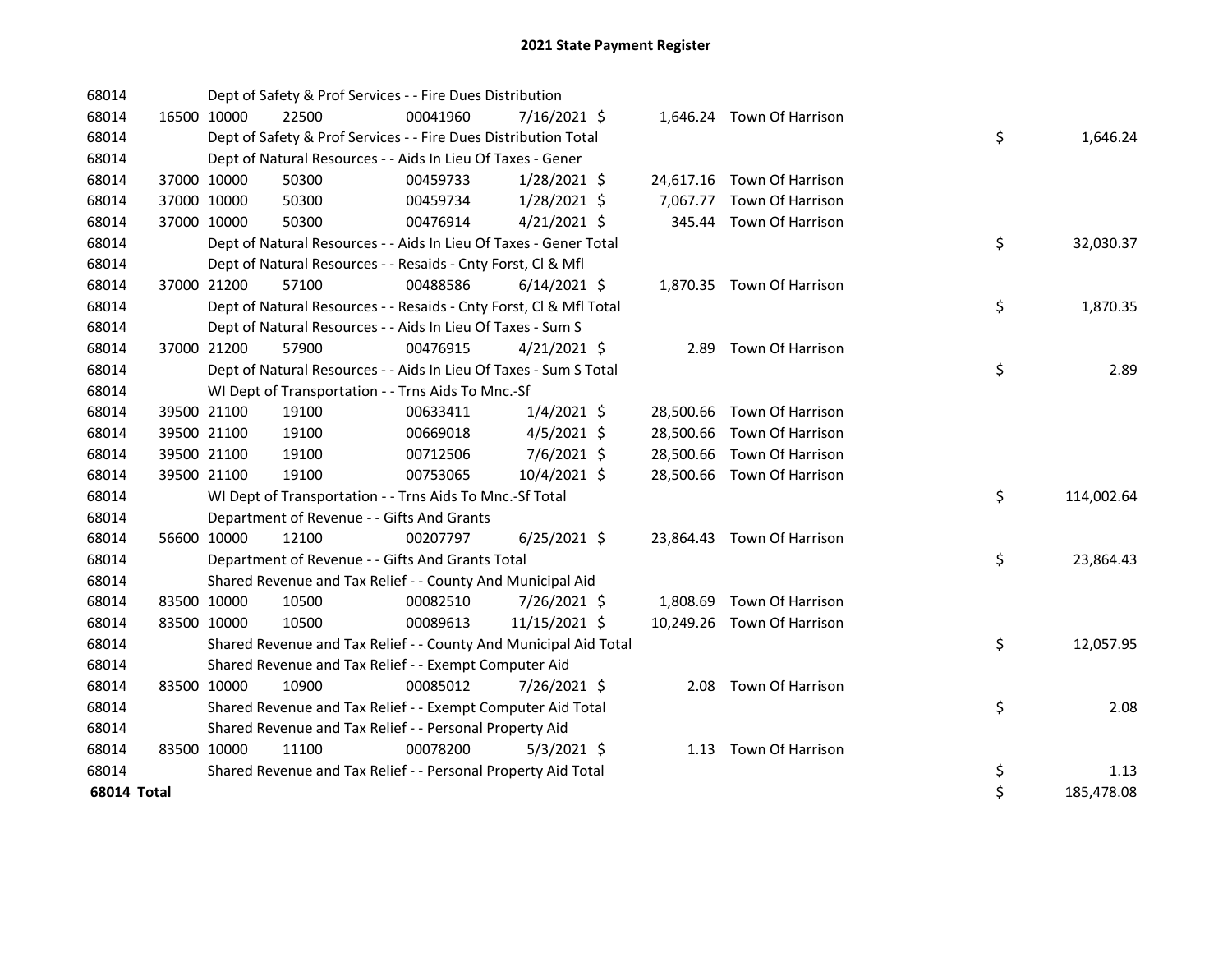| 68016       |             |             | Dept of Safety & Prof Services - - Fire Dues Distribution          |          |                |  |                            |    |            |
|-------------|-------------|-------------|--------------------------------------------------------------------|----------|----------------|--|----------------------------|----|------------|
| 68016       | 16500 10000 |             | 22500                                                              | 00041961 | 7/16/2021 \$   |  | 2,413.14 Town Of Helvetia  |    |            |
| 68016       |             |             | Dept of Safety & Prof Services - - Fire Dues Distribution Total    |          |                |  |                            | \$ | 2,413.14   |
| 68016       |             |             | Dept of Natural Resources - - Aids In Lieu Of Taxes - Gener        |          |                |  |                            |    |            |
| 68016       |             | 37000 10000 | 50300                                                              | 00476005 | $4/21/2021$ \$ |  | 841.61 Town Of Helvetia    |    |            |
| 68016       |             |             | Dept of Natural Resources - - Aids In Lieu Of Taxes - Gener Total  |          |                |  |                            | \$ | 841.61     |
| 68016       |             |             | Dept of Natural Resources - - Resaids - Cnty Forst, Cl & Mfl       |          |                |  |                            |    |            |
| 68016       |             | 37000 21200 | 57100                                                              | 00488587 | $6/14/2021$ \$ |  | 1,715.94 Town Of Helvetia  |    |            |
| 68016       |             |             | Dept of Natural Resources - - Resaids - Cnty Forst, Cl & Mfl Total |          |                |  |                            | \$ | 1,715.94   |
| 68016       |             |             | Dept of Natural Resources - - Aids In Lieu Of Taxes - Sum S        |          |                |  |                            |    |            |
| 68016       |             | 37000 21200 | 57900                                                              | 00476006 | $4/21/2021$ \$ |  | 1.60 Town Of Helvetia      |    |            |
| 68016       |             | 37000 21200 | 57900                                                              | 00476007 | $4/21/2021$ \$ |  | 186.84 Town Of Helvetia    |    |            |
| 68016       |             |             | Dept of Natural Resources - - Aids In Lieu Of Taxes - Sum S Total  |          |                |  |                            | \$ | 188.44     |
| 68016       |             |             | WI Dept of Transportation - - Trns Aids To Mnc.-Sf                 |          |                |  |                            |    |            |
| 68016       |             | 39500 21100 | 19100                                                              | 00633412 | $1/4/2021$ \$  |  | 27,659.70 Town Of Helvetia |    |            |
| 68016       | 39500 21100 |             | 19100                                                              | 00669019 | $4/5/2021$ \$  |  | 27,659.70 Town Of Helvetia |    |            |
| 68016       | 39500 21100 |             | 19100                                                              | 00712507 | 7/6/2021 \$    |  | 27,659.70 Town Of Helvetia |    |            |
| 68016       |             | 39500 21100 | 19100                                                              | 00753066 | 10/4/2021 \$   |  | 27,659.70 Town Of Helvetia |    |            |
| 68016       |             |             | WI Dept of Transportation - - Trns Aids To Mnc.-Sf Total           |          |                |  |                            | \$ | 110,638.80 |
| 68016       |             |             | Department of Revenue - - Gifts And Grants                         |          |                |  |                            |    |            |
| 68016       |             | 56600 10000 | 12100                                                              | 00207798 | $6/25/2021$ \$ |  | 32,499.59 Town Of Helvetia |    |            |
| 68016       |             |             | Department of Revenue - - Gifts And Grants Total                   |          |                |  |                            | \$ | 32,499.59  |
| 68016       |             |             | Shared Revenue and Tax Relief - - County And Municipal Aid         |          |                |  |                            |    |            |
| 68016       | 83500 10000 |             | 10500                                                              | 00082511 | 7/26/2021 \$   |  | 1,947.94 Town Of Helvetia  |    |            |
| 68016       | 83500 10000 |             | 10500                                                              | 00089614 | 11/15/2021 \$  |  | 11,038.30 Town Of Helvetia |    |            |
| 68016       |             |             | Shared Revenue and Tax Relief - - County And Municipal Aid Total   |          |                |  |                            | \$ | 12,986.24  |
| 68016       |             |             | Shared Revenue and Tax Relief - - Exempt Computer Aid              |          |                |  |                            |    |            |
| 68016       | 83500 10000 |             | 10900                                                              | 00085013 | 7/26/2021 \$   |  | 11.43 Town Of Helvetia     |    |            |
| 68016       |             |             | Shared Revenue and Tax Relief - - Exempt Computer Aid Total        |          |                |  |                            | \$ | 11.43      |
| 68016       |             |             | Shared Revenue and Tax Relief - - Personal Property Aid            |          |                |  |                            |    |            |
| 68016       | 83500 10000 |             | 11100                                                              | 00078201 | $5/3/2021$ \$  |  | 232.99 Town Of Helvetia    |    |            |
| 68016       |             |             | Shared Revenue and Tax Relief - - Personal Property Aid Total      |          |                |  |                            | \$ | 232.99     |
| 68016 Total |             |             |                                                                    |          |                |  |                            | \$ | 161,528.18 |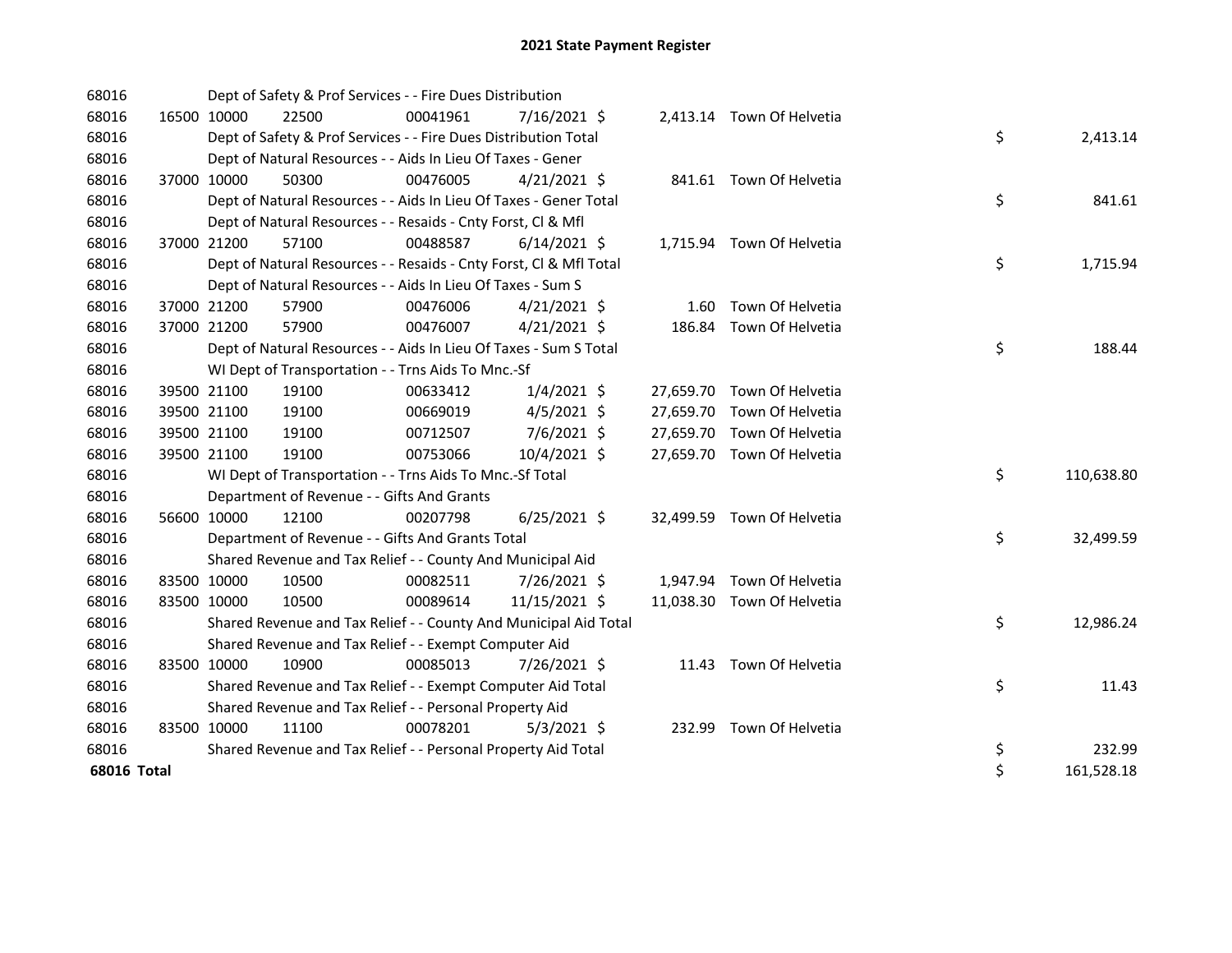| 68018 |             | Dept of Safety & Prof Services - - Fire Dues Distribution          |          |                |  |                        |    |            |
|-------|-------------|--------------------------------------------------------------------|----------|----------------|--|------------------------|----|------------|
| 68018 | 16500 10000 | 22500                                                              | 00041962 | 7/16/2021 \$   |  | 4,240.84 Town Of Iola  |    |            |
| 68018 |             | Dept of Safety & Prof Services - - Fire Dues Distribution Total    |          |                |  |                        | \$ | 4,240.84   |
| 68018 |             | Dept of Natural Resources - - Aids In Lieu Of Taxes - Gener        |          |                |  |                        |    |            |
| 68018 | 37000 10000 | 50300                                                              | 00475631 | $4/21/2021$ \$ |  | 176.54 Town Of Iola    |    |            |
| 68018 |             | Dept of Natural Resources - - Aids In Lieu Of Taxes - Gener Total  |          |                |  |                        | \$ | 176.54     |
| 68018 |             | Dept of Natural Resources - - Seg Earned                           |          |                |  |                        |    |            |
| 68018 | 37000 21200 | 100SE                                                              | 00456075 | $1/13/2021$ \$ |  | 189.20 Town Of Iola    |    |            |
| 68018 |             | Dept of Natural Resources - - Seg Earned Total                     |          |                |  |                        | \$ | 189.20     |
| 68018 |             | Dept of Natural Resources - - Resaids - Cnty Forst, Cl & Mfl       |          |                |  |                        |    |            |
| 68018 | 37000 21200 | 57100                                                              | 00488588 | $6/14/2021$ \$ |  | 1,124.18 Town Of Iola  |    |            |
| 68018 |             | Dept of Natural Resources - - Resaids - Cnty Forst, Cl & Mfl Total |          |                |  |                        | \$ | 1,124.18   |
| 68018 |             | Dept of Natural Resources - - Aids In Lieu Of Taxes - Sum S        |          |                |  |                        |    |            |
| 68018 | 37000 21200 | 57900                                                              | 00475630 | $4/21/2021$ \$ |  | 88.22 Town Of Iola     |    |            |
| 68018 |             | Dept of Natural Resources - - Aids In Lieu Of Taxes - Sum S Total  |          |                |  |                        | \$ | 88.22      |
| 68018 |             | WI Dept of Transportation - - Trns Aids To Mnc.-Sf                 |          |                |  |                        |    |            |
| 68018 | 39500 21100 | 19100                                                              | 00633413 | $1/4/2021$ \$  |  | 29,965.77 Town Of Iola |    |            |
| 68018 | 39500 21100 | 19100                                                              | 00669020 | $4/5/2021$ \$  |  | 29,965.77 Town Of Iola |    |            |
| 68018 | 39500 21100 | 19100                                                              | 00712508 | 7/6/2021 \$    |  | 29,965.77 Town Of Iola |    |            |
| 68018 | 39500 21100 | 19100                                                              | 00753067 | 10/4/2021 \$   |  | 29,965.77 Town Of Iola |    |            |
| 68018 |             | WI Dept of Transportation - - Trns Aids To Mnc.-Sf Total           |          |                |  |                        | \$ | 119,863.08 |
| 68018 |             | Department of Revenue - - Gifts And Grants                         |          |                |  |                        |    |            |
| 68018 | 56600 10000 | 12100                                                              | 00207799 | $6/25/2021$ \$ |  | 50,083.90 Town Of Iola |    |            |
| 68018 |             | Department of Revenue - - Gifts And Grants Total                   |          |                |  |                        | \$ | 50,083.90  |
| 68018 |             | Shared Revenue and Tax Relief - - County And Municipal Aid         |          |                |  |                        |    |            |
| 68018 | 83500 10000 | 10500                                                              | 00082512 | 7/26/2021 \$   |  | 1,260.98 Town Of Iola  |    |            |
| 68018 | 83500 10000 | 10500                                                              | 00089615 | 11/15/2021 \$  |  | 7,145.53 Town Of Iola  |    |            |
| 68018 |             | Shared Revenue and Tax Relief - - County And Municipal Aid Total   |          |                |  |                        | \$ | 8,406.51   |
| 68018 |             | Shared Revenue and Tax Relief - - Exempt Computer Aid              |          |                |  |                        |    |            |
| 68018 | 83500 10000 | 10900                                                              | 00085014 | 7/26/2021 \$   |  | 27.02 Town Of Iola     |    |            |
| 68018 |             | Shared Revenue and Tax Relief - - Exempt Computer Aid Total        |          |                |  |                        | \$ | 27.02      |
| 68018 |             | Shared Revenue and Tax Relief - - Utility Aid                      |          |                |  |                        |    |            |
| 68018 | 83500 10000 | 11000                                                              | 00082512 | 7/26/2021 \$   |  | 26.03 Town Of Iola     |    |            |
| 68018 | 83500 10000 | 11000                                                              | 00089615 | 11/15/2021 \$  |  | 313.16 Town Of Iola    |    |            |
| 68018 |             | Shared Revenue and Tax Relief - - Utility Aid Total                |          |                |  |                        | \$ | 339.19     |
| 68018 |             | Shared Revenue and Tax Relief - - Personal Property Aid            |          |                |  |                        |    |            |
| 68018 | 83500 10000 | 11100                                                              | 00078202 | $5/3/2021$ \$  |  | 368.60 Town Of Iola    |    |            |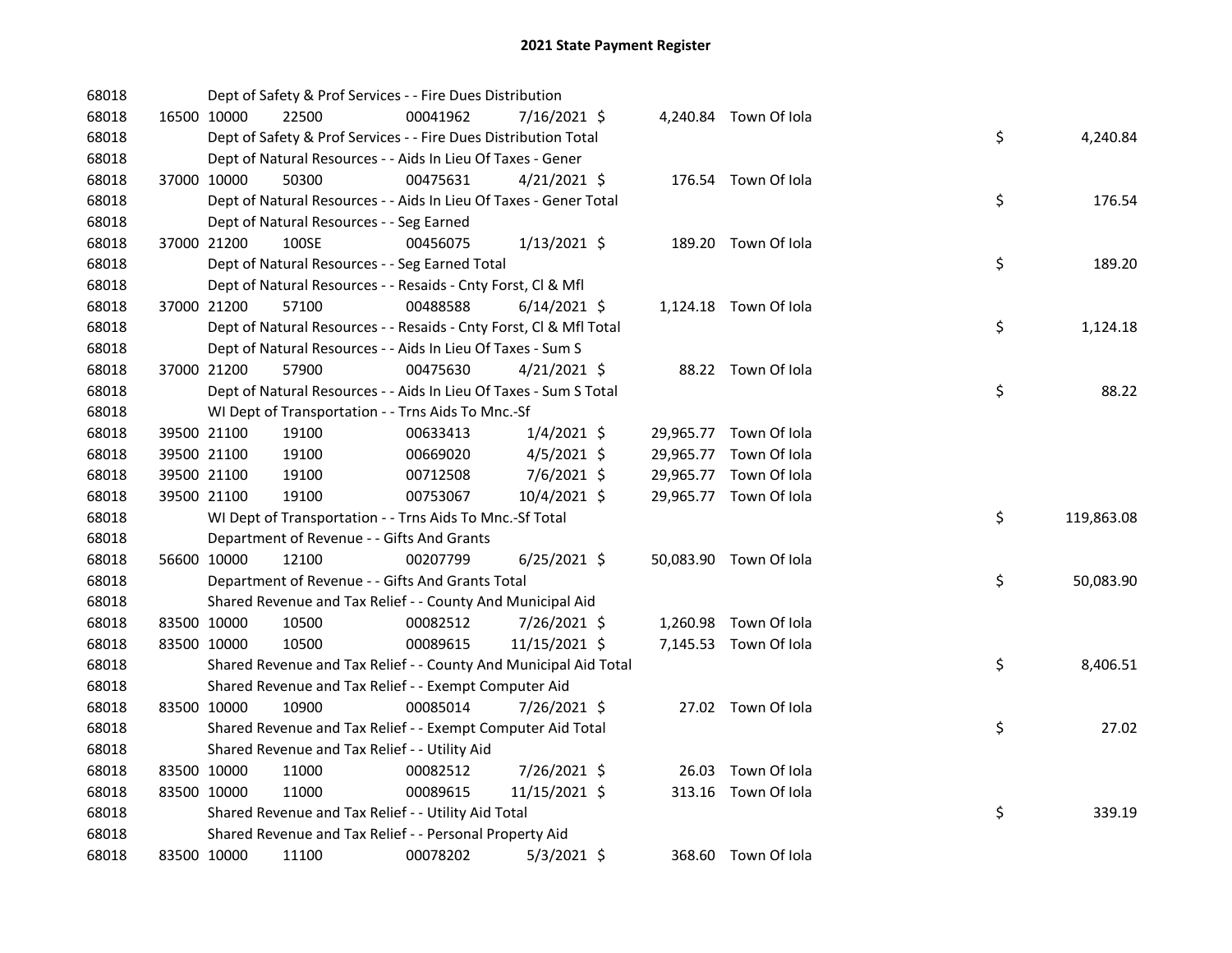| 68018       | Shared Revenue and Tax Relief - - Personal Property Aid Total | 368.60     |
|-------------|---------------------------------------------------------------|------------|
| 68018 Total |                                                               | 184,907.28 |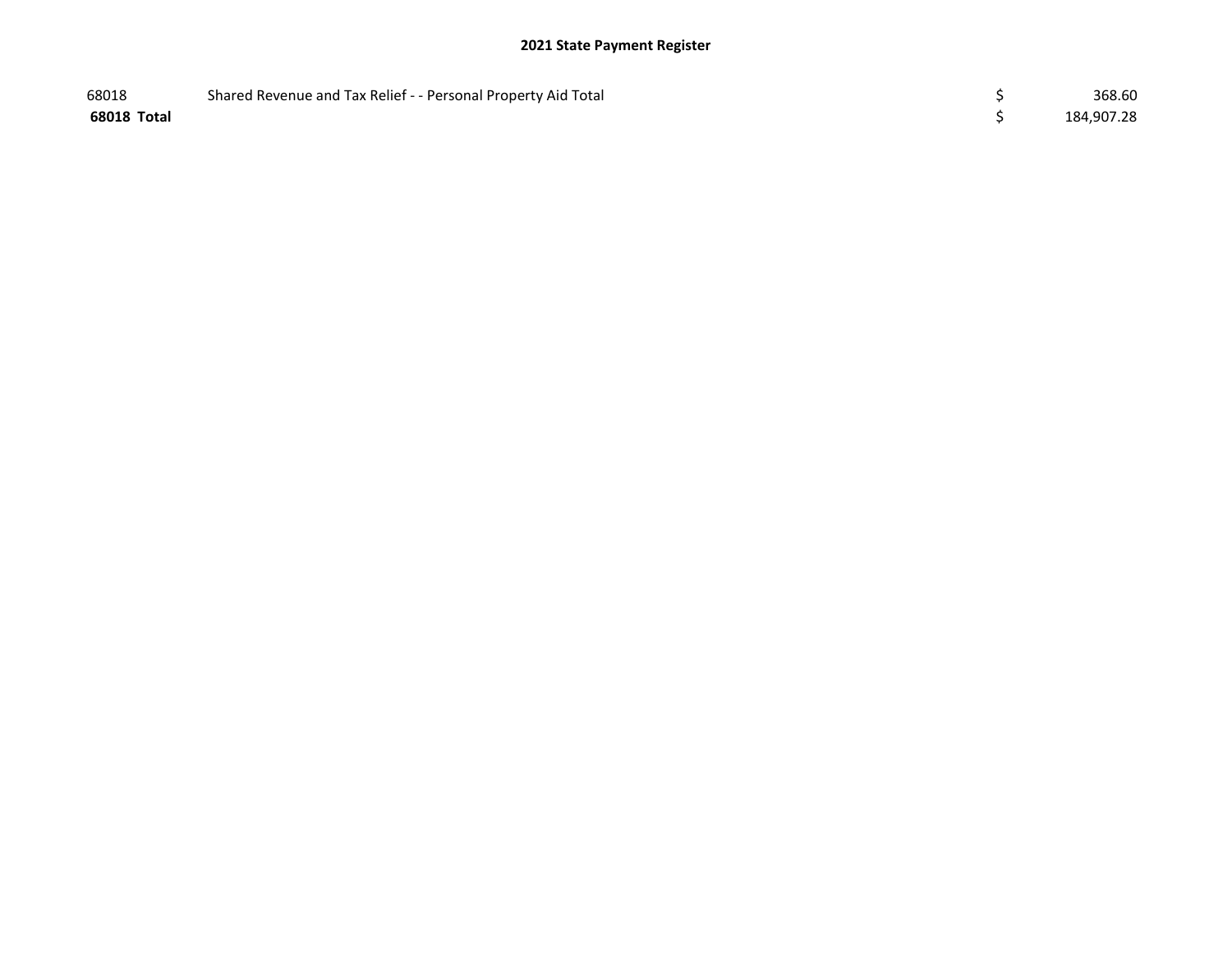| 68020       |             |             | Dept of Safety & Prof Services - - Fire Dues Distribution          |          |                |  |                            |    |            |
|-------------|-------------|-------------|--------------------------------------------------------------------|----------|----------------|--|----------------------------|----|------------|
| 68020       | 16500 10000 |             | 22500                                                              | 00041964 | 7/16/2021 \$   |  | 3,959.04 Town Of Larrabee  |    |            |
| 68020       |             |             | Dept of Safety & Prof Services - - Fire Dues Distribution Total    |          |                |  |                            | \$ | 3,959.04   |
| 68020       |             |             | Dept of Natural Resources - - Aids In Lieu Of Taxes - Gener        |          |                |  |                            |    |            |
| 68020       |             | 37000 10000 | 50300                                                              | 00459592 | $1/28/2021$ \$ |  | 649.60 Town Of Larrabee    |    |            |
| 68020       |             |             | Dept of Natural Resources - - Aids In Lieu Of Taxes - Gener Total  |          |                |  |                            | \$ | 649.60     |
| 68020       |             |             | Dept of Natural Resources - - Resaids - Cnty Forst, Cl & Mfl       |          |                |  |                            |    |            |
| 68020       | 37000 21200 |             | 57100                                                              | 00488589 | $6/14/2021$ \$ |  | 364.79 Town Of Larrabee    |    |            |
| 68020       |             |             | Dept of Natural Resources - - Resaids - Cnty Forst, Cl & Mfl Total |          |                |  |                            | \$ | 364.79     |
| 68020       |             |             | WI Dept of Transportation - - Trns Aids To Mnc.-Sf                 |          |                |  |                            |    |            |
| 68020       |             | 39500 21100 | 19100                                                              | 00633414 | $1/4/2021$ \$  |  | 33,585.84 Town Of Larrabee |    |            |
| 68020       |             | 39500 21100 | 19100                                                              | 00669021 | $4/5/2021$ \$  |  | 33,585.84 Town Of Larrabee |    |            |
| 68020       |             | 39500 21100 | 19100                                                              | 00712509 | 7/6/2021 \$    |  | 33,585.84 Town Of Larrabee |    |            |
| 68020       | 39500 21100 |             | 19100                                                              | 00753068 | 10/4/2021 \$   |  | 33,585.84 Town Of Larrabee |    |            |
| 68020       |             |             | WI Dept of Transportation - - Trns Aids To Mnc.-Sf Total           |          |                |  |                            | \$ | 134,343.36 |
| 68020       |             |             | Department of Revenue - - Gifts And Grants                         |          |                |  |                            |    |            |
| 68020       | 56600 10000 |             | 12100                                                              | 00207800 | $6/25/2021$ \$ |  | 70,703.61 Town Of Larrabee |    |            |
| 68020       |             |             | Department of Revenue - - Gifts And Grants Total                   |          |                |  |                            | \$ | 70,703.61  |
| 68020       |             |             | Shared Revenue and Tax Relief - - County And Municipal Aid         |          |                |  |                            |    |            |
| 68020       | 83500 10000 |             | 10500                                                              | 00082513 | 7/26/2021 \$   |  | 8,157.35 Town Of Larrabee  |    |            |
| 68020       | 83500 10000 |             | 10500                                                              | 00089616 | 11/15/2021 \$  |  | 46,224.99 Town Of Larrabee |    |            |
| 68020       |             |             | Shared Revenue and Tax Relief - - County And Municipal Aid Total   |          |                |  |                            | \$ | 54,382.34  |
| 68020       |             |             | Shared Revenue and Tax Relief - - Exempt Computer Aid              |          |                |  |                            |    |            |
| 68020       | 83500 10000 |             | 10900                                                              | 00085015 | 7/26/2021 \$   |  | 32.22 Town Of Larrabee     |    |            |
| 68020       |             |             | Shared Revenue and Tax Relief - - Exempt Computer Aid Total        |          |                |  |                            | \$ | 32.22      |
| 68020       |             |             | Shared Revenue and Tax Relief - - Utility Aid                      |          |                |  |                            |    |            |
| 68020       | 83500 10000 |             | 11000                                                              | 00082513 | 7/26/2021 \$   |  | 179.24 Town Of Larrabee    |    |            |
| 68020       | 83500 10000 |             | 11000                                                              | 00089616 | 11/15/2021 \$  |  | 1,034.79 Town Of Larrabee  |    |            |
| 68020       |             |             | Shared Revenue and Tax Relief - - Utility Aid Total                |          |                |  |                            | \$ | 1,214.03   |
| 68020       |             |             | Shared Revenue and Tax Relief - - Personal Property Aid            |          |                |  |                            |    |            |
| 68020       | 83500 10000 |             | 11100                                                              | 00078203 | $5/3/2021$ \$  |  | 600.63 Town Of Larrabee    |    |            |
| 68020       |             |             | Shared Revenue and Tax Relief - - Personal Property Aid Total      |          |                |  |                            | \$ | 600.63     |
| 68020 Total |             |             |                                                                    |          |                |  |                            | \$ | 266,249.62 |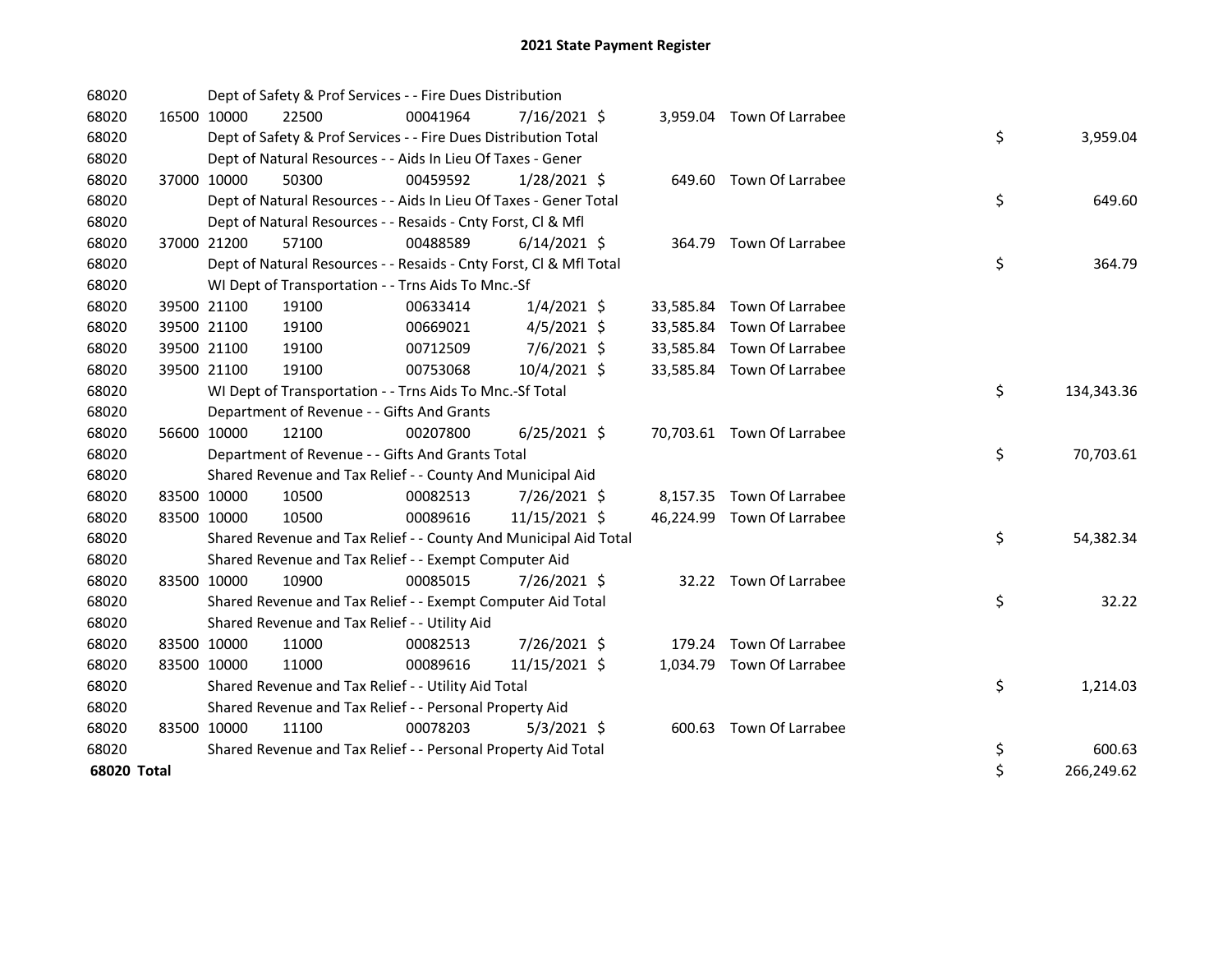| 68022 |             |             | Dept of Safety & Prof Services - - Fire Dues Distribution            |          |                |  |                           |    |            |
|-------|-------------|-------------|----------------------------------------------------------------------|----------|----------------|--|---------------------------|----|------------|
| 68022 |             | 16500 10000 | 22500                                                                | 00041965 | 7/16/2021 \$   |  | 5,005.05 Town Of Lebanon  |    |            |
| 68022 |             |             | Dept of Safety & Prof Services - - Fire Dues Distribution Total      |          |                |  |                           | \$ | 5,005.05   |
| 68022 |             |             | Dept of Natural Resources - - Resaids - Cnty Forst, Cl & Mfl         |          |                |  |                           |    |            |
| 68022 |             | 37000 21200 | 57100                                                                | 00488590 | $6/14/2021$ \$ |  | 623.27 Town Of Lebanon    |    |            |
| 68022 |             |             | Dept of Natural Resources - - Resaids - Cnty Forst, Cl & Mfl Total   |          |                |  |                           | \$ | 623.27     |
| 68022 |             |             | WI Dept of Transportation - - Trns Aids To Mnc.-Sf                   |          |                |  |                           |    |            |
| 68022 |             | 39500 21100 | 19100                                                                | 00633415 | $1/4/2021$ \$  |  | 30,353.40 Town Of Lebanon |    |            |
| 68022 |             | 39500 21100 | 19100                                                                | 00669022 | $4/5/2021$ \$  |  | 30,353.40 Town Of Lebanon |    |            |
| 68022 |             | 39500 21100 | 19100                                                                | 00712510 | $7/6/2021$ \$  |  | 30,353.40 Town Of Lebanon |    |            |
| 68022 |             | 39500 21100 | 19100                                                                | 00753069 | 10/4/2021 \$   |  | 30,353.40 Town Of Lebanon |    |            |
| 68022 |             |             | WI Dept of Transportation - - Trns Aids To Mnc.-Sf Total             |          |                |  |                           | \$ | 121,413.60 |
| 68022 |             |             | WI Dept of Transportation - - Loc Rd Imp Prg St Fd                   |          |                |  |                           |    |            |
| 68022 |             | 39500 21100 | 27800                                                                | 00639113 | $1/13/2021$ \$ |  | 75,000.00 Town Of Lebanon |    |            |
| 68022 |             |             | WI Dept of Transportation - - Loc Rd Imp Prg St Fd Total             |          |                |  |                           | \$ | 75,000.00  |
| 68022 |             |             | Department of Administration - - Hv Trans Ln Annual Impact Fee       |          |                |  |                           |    |            |
| 68022 | 50500 10000 |             | 17400                                                                | 00144339 | $5/3/2021$ \$  |  | 7,232.00 Town Of Lebanon  |    |            |
| 68022 |             |             | Department of Administration - - Hv Trans Ln Annual Impact Fee Total |          |                |  |                           | \$ | 7,232.00   |
| 68022 |             |             | Department of Revenue - - Gifts And Grants                           |          |                |  |                           |    |            |
| 68022 | 56600 10000 |             | 12100                                                                | 00207801 | $6/25/2021$ \$ |  | 85,932.88 Town Of Lebanon |    |            |
| 68022 |             |             | Department of Revenue - - Gifts And Grants Total                     |          |                |  |                           | \$ | 85,932.88  |
| 68022 |             |             | Department of Revenue - - Misc Revenue Holding Clearing              |          |                |  |                           |    |            |
| 68022 |             | 56600 10000 | 99500                                                                | 00193052 | $3/1/2021$ \$  |  | 1,174.06 Town Of Lebanon  |    |            |
| 68022 | 56600 10000 |             | 99500                                                                | 00194395 | 3/8/2021 \$    |  | 211.69 Town Of Lebanon    |    |            |
| 68022 |             |             | Department of Revenue - - Misc Revenue Holding Clearing Total        |          |                |  |                           | \$ | 1,385.75   |
| 68022 |             |             | Shared Revenue and Tax Relief - - County And Municipal Aid           |          |                |  |                           |    |            |
| 68022 | 83500 10000 |             | 10500                                                                | 00082514 | 7/26/2021 \$   |  | 5,861.97 Town Of Lebanon  |    |            |
| 68022 | 83500 10000 |             | 10500                                                                | 00089617 | 11/15/2021 \$  |  | 33,217.81 Town Of Lebanon |    |            |
| 68022 |             |             | Shared Revenue and Tax Relief - - County And Municipal Aid Total     |          |                |  |                           | \$ | 39,079.78  |
| 68022 |             |             | Shared Revenue and Tax Relief - - Exempt Computer Aid                |          |                |  |                           |    |            |
| 68022 | 83500 10000 |             | 10900                                                                | 00085016 | 7/26/2021 \$   |  | 11.43 Town Of Lebanon     |    |            |
| 68022 |             |             | Shared Revenue and Tax Relief - - Exempt Computer Aid Total          |          |                |  |                           | \$ | 11.43      |
| 68022 |             |             | Shared Revenue and Tax Relief - - Personal Property Aid              |          |                |  |                           |    |            |
| 68022 | 83500 10000 |             | 11100                                                                | 00078204 | $5/3/2021$ \$  |  | 719.59 Town Of Lebanon    |    |            |
| 68022 |             |             | Shared Revenue and Tax Relief - - Personal Property Aid Total        |          |                |  |                           | \$ | 719.59     |
| 68022 |             |             | Shared Revenue and Tax Relief - - Lottery & Gaming Credit            |          |                |  |                           |    |            |
| 68022 |             | 83500 52100 | 36300                                                                | 00074477 | 3/22/2021 \$   |  | 6,486.12 Town Of Lebanon  |    |            |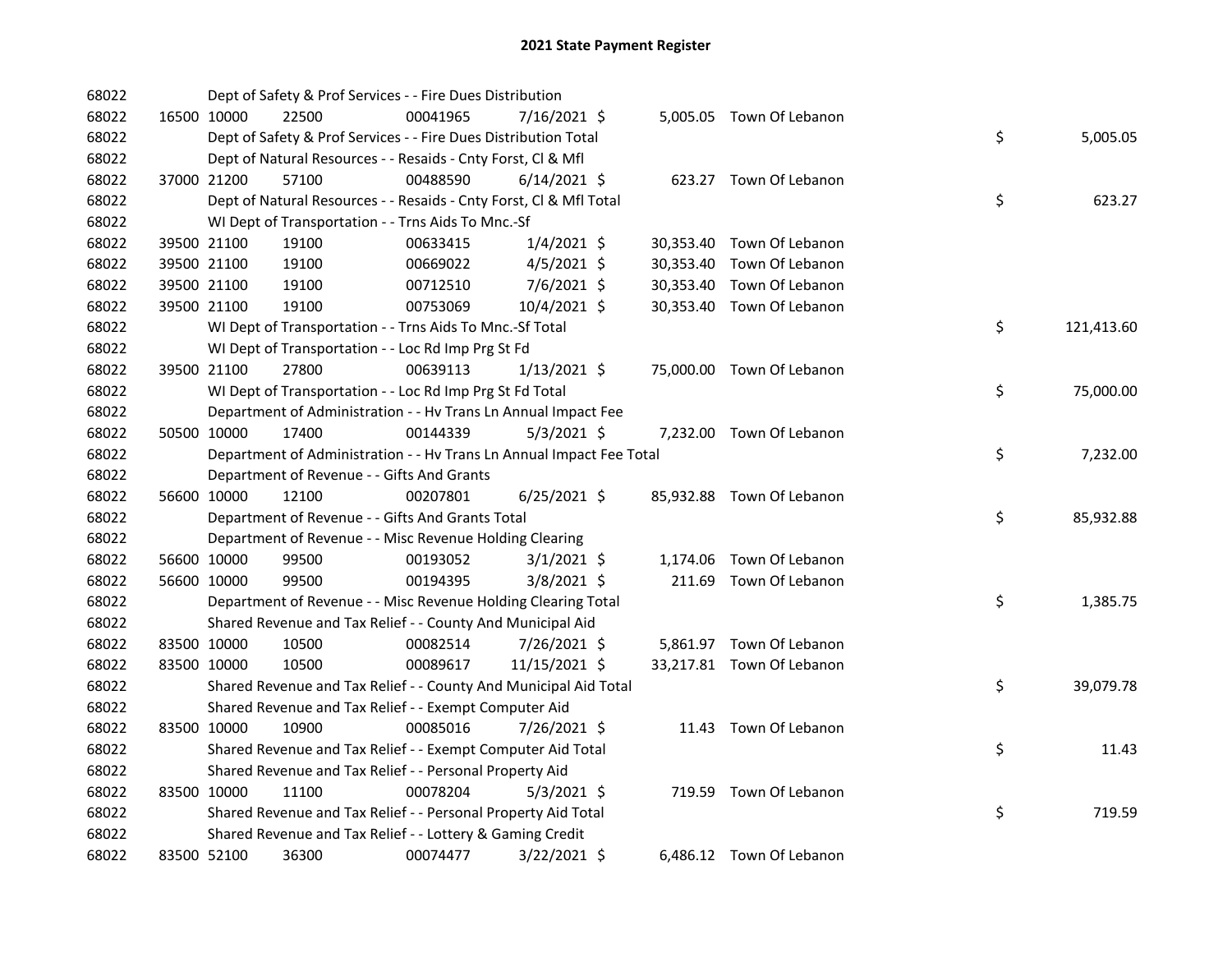| 68022       | Shared Revenue and Tax Relief - - Lottery & Gaming Credit Total | 6,486.12   |
|-------------|-----------------------------------------------------------------|------------|
| 68022 Total |                                                                 | 342,889.47 |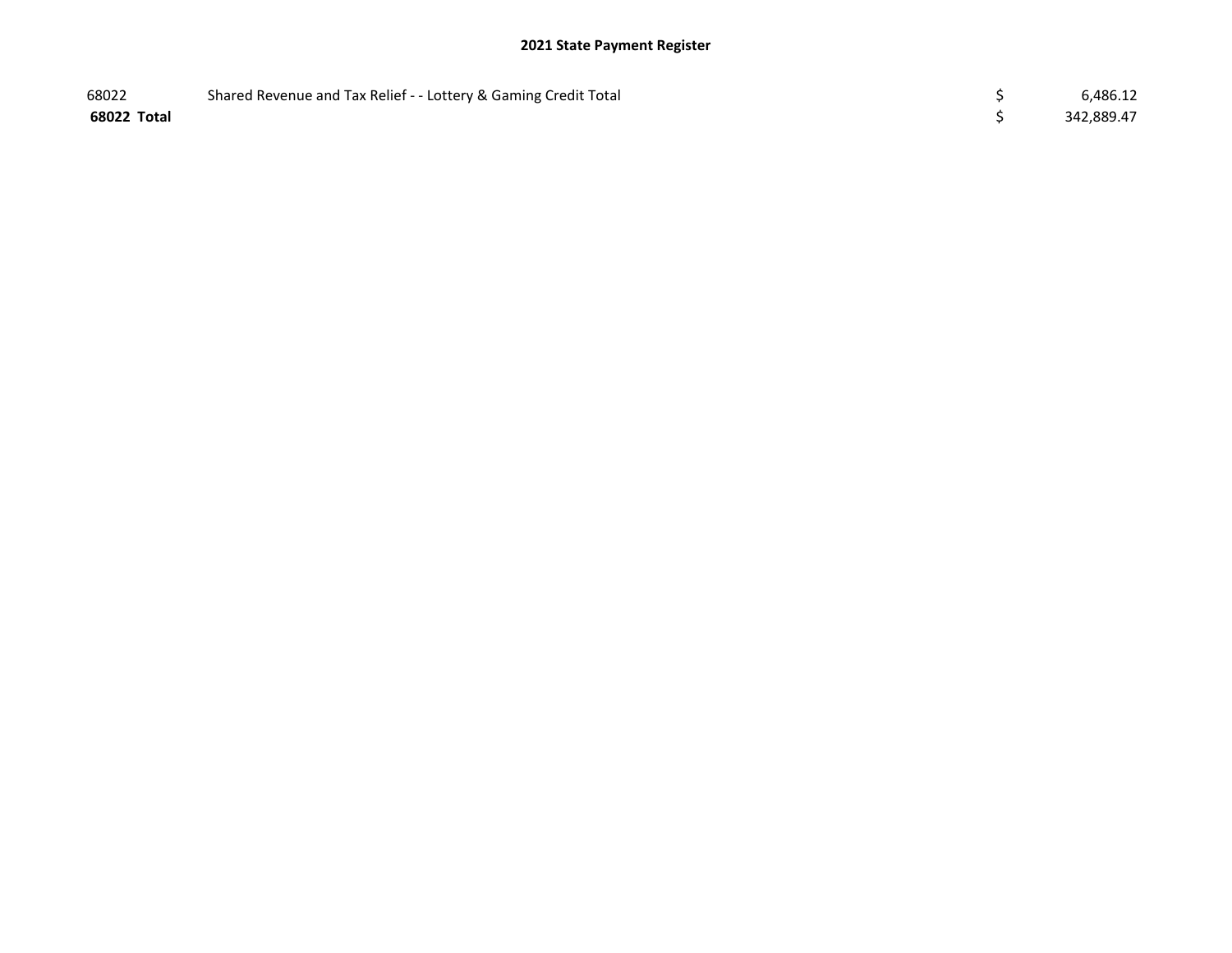| 68024 |             | Dept of Safety & Prof Services - - Fire Dues Distribution               |          |                |       |                        |    |            |
|-------|-------------|-------------------------------------------------------------------------|----------|----------------|-------|------------------------|----|------------|
| 68024 | 16500 10000 | 22500                                                                   | 00041966 | 7/16/2021 \$   |       | 5,391.08 Town Of Lind  |    |            |
| 68024 |             | Dept of Safety & Prof Services - - Fire Dues Distribution Total         |          |                |       |                        | \$ | 5,391.08   |
| 68024 |             | Dept of Natural Resources - - Resaids - Cnty Forst, Cl & Mfl            |          |                |       |                        |    |            |
| 68024 | 37000 21200 | 57100                                                                   | 00488591 | $6/14/2021$ \$ |       | 277.50 Town Of Lind    |    |            |
| 68024 |             | Dept of Natural Resources - - Resaids - Cnty Forst, CI & Mfl Total      |          |                |       |                        | \$ | 277.50     |
| 68024 |             | WI Dept of Transportation - - Trns Aids To Mnc.-Sf                      |          |                |       |                        |    |            |
| 68024 | 39500 21100 | 19100                                                                   | 00633416 | $1/4/2021$ \$  |       | 38,815.56 Town Of Lind |    |            |
| 68024 | 39500 21100 | 19100                                                                   | 00669023 | $4/5/2021$ \$  |       | 38,815.56 Town Of Lind |    |            |
| 68024 | 39500 21100 | 19100                                                                   | 00712511 | $7/6/2021$ \$  |       | 38,815.56 Town Of Lind |    |            |
| 68024 | 39500 21100 | 19100                                                                   | 00753070 | 10/4/2021 \$   |       | 38,815.56 Town Of Lind |    |            |
| 68024 |             | WI Dept of Transportation - - Trns Aids To Mnc.-Sf Total                |          |                |       |                        | \$ | 155,262.24 |
| 68024 |             | Department of Revenue - - Gifts And Grants                              |          |                |       |                        |    |            |
| 68024 | 56600 10000 | 12100                                                                   | 00207802 | $6/25/2021$ \$ |       | 82,792.83 Town Of Lind |    |            |
| 68024 |             | Department of Revenue - - Gifts And Grants Total                        |          |                |       |                        | \$ | 82,792.83  |
| 68024 |             | Department of Revenue - - Misc Revenue Holding Clearing                 |          |                |       |                        |    |            |
| 68024 | 56600 10000 | 99500                                                                   | 00192070 | 2/22/2021 \$   |       | 590.00 Town Of Lind    |    |            |
| 68024 | 56600 10000 | 99500                                                                   | 00196718 | 3/29/2021 \$   |       | 272.73 Town Of Lind    |    |            |
| 68024 | 56600 10000 | 99500                                                                   | 00198640 | 4/12/2021 \$   |       | 509.00 Town Of Lind    |    |            |
| 68024 | 56600 10000 | 99500                                                                   | 00202445 | 5/17/2021 \$   | 77.10 | Town Of Lind           |    |            |
| 68024 | 56600 10000 | 99500                                                                   | 00205483 | $6/14/2021$ \$ |       | 389.48 Town Of Lind    |    |            |
| 68024 |             | Department of Revenue - - Misc Revenue Holding Clearing Total           |          |                |       |                        | \$ | 1,838.31   |
| 68024 |             | Shared Revenue and Tax Relief - - County And Municipal Aid              |          |                |       |                        |    |            |
| 68024 | 83500 10000 | 10500                                                                   | 00082515 | 7/26/2021 \$   |       | 4,347.82 Town Of Lind  |    |            |
| 68024 | 83500 10000 | 10500                                                                   | 00089618 | 11/15/2021 \$  |       | 24,637.64 Town Of Lind |    |            |
| 68024 |             | Shared Revenue and Tax Relief - - County And Municipal Aid Total        |          |                |       |                        | \$ | 28,985.46  |
| 68024 |             | Shared Revenue and Tax Relief - - Exempt Computer Aid                   |          |                |       |                        |    |            |
| 68024 | 83500 10000 | 10900                                                                   | 00085017 | 7/26/2021 \$   |       | 81.07 Town Of Lind     |    |            |
| 68024 |             | Shared Revenue and Tax Relief - - Exempt Computer Aid Total             |          |                |       |                        | \$ | 81.07      |
| 68024 |             | Shared Revenue and Tax Relief - - Utility Aid                           |          |                |       |                        |    |            |
| 68024 | 83500 10000 | 11000                                                                   | 00082515 | 7/26/2021 \$   |       | 148.85 Town Of Lind    |    |            |
| 68024 | 83500 10000 | 11000                                                                   | 00089618 | 11/15/2021 \$  |       | 863.95 Town Of Lind    |    |            |
| 68024 |             | Shared Revenue and Tax Relief - - Utility Aid Total                     |          |                |       |                        | \$ | 1,012.80   |
| 68024 |             | Shared Revenue and Tax Relief - - Personal Property Aid                 |          |                |       |                        |    |            |
| 68024 | 83500 10000 | 11100                                                                   | 00078205 | $5/3/2021$ \$  |       | 425.09 Town Of Lind    |    |            |
| 68024 |             | Shared Revenue and Tax Relief - - Personal Property Aid Total           |          |                |       |                        | \$ | 425.09     |
| 68024 |             | Shared Revenue and Tax Relief - - State Aid; Video Service Provider Fee |          |                |       |                        |    |            |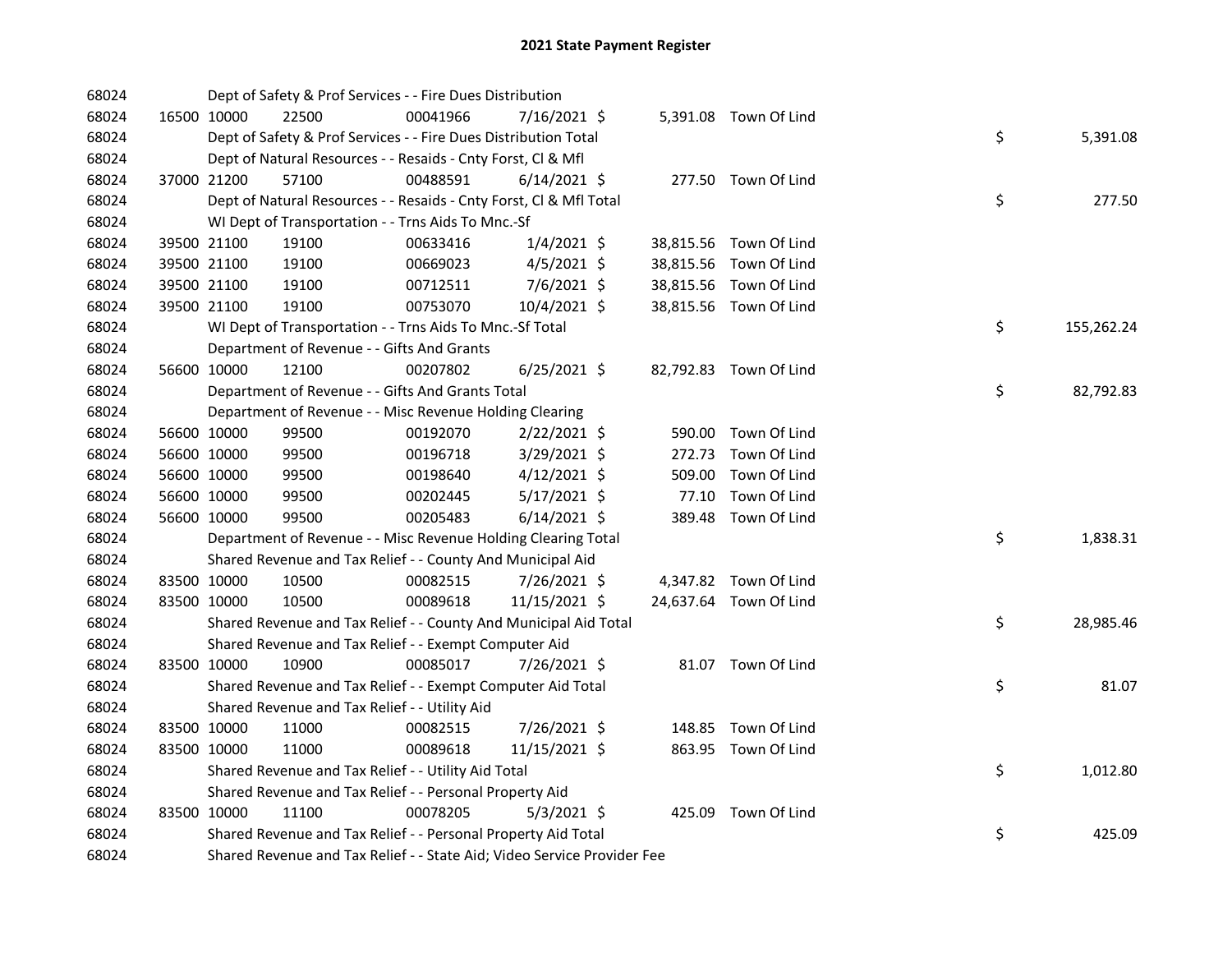| 68024       |                                                                               | 83500 10000 | 11200 | 00083269 | 7/26/2021 \$ |  | 1.876.26 Town Of Lind |  |            |  |
|-------------|-------------------------------------------------------------------------------|-------------|-------|----------|--------------|--|-----------------------|--|------------|--|
| 68024       | Shared Revenue and Tax Relief - - State Aid; Video Service Provider Fee Total |             |       |          |              |  |                       |  |            |  |
| 68024 Total |                                                                               |             |       |          |              |  |                       |  | 277.942.64 |  |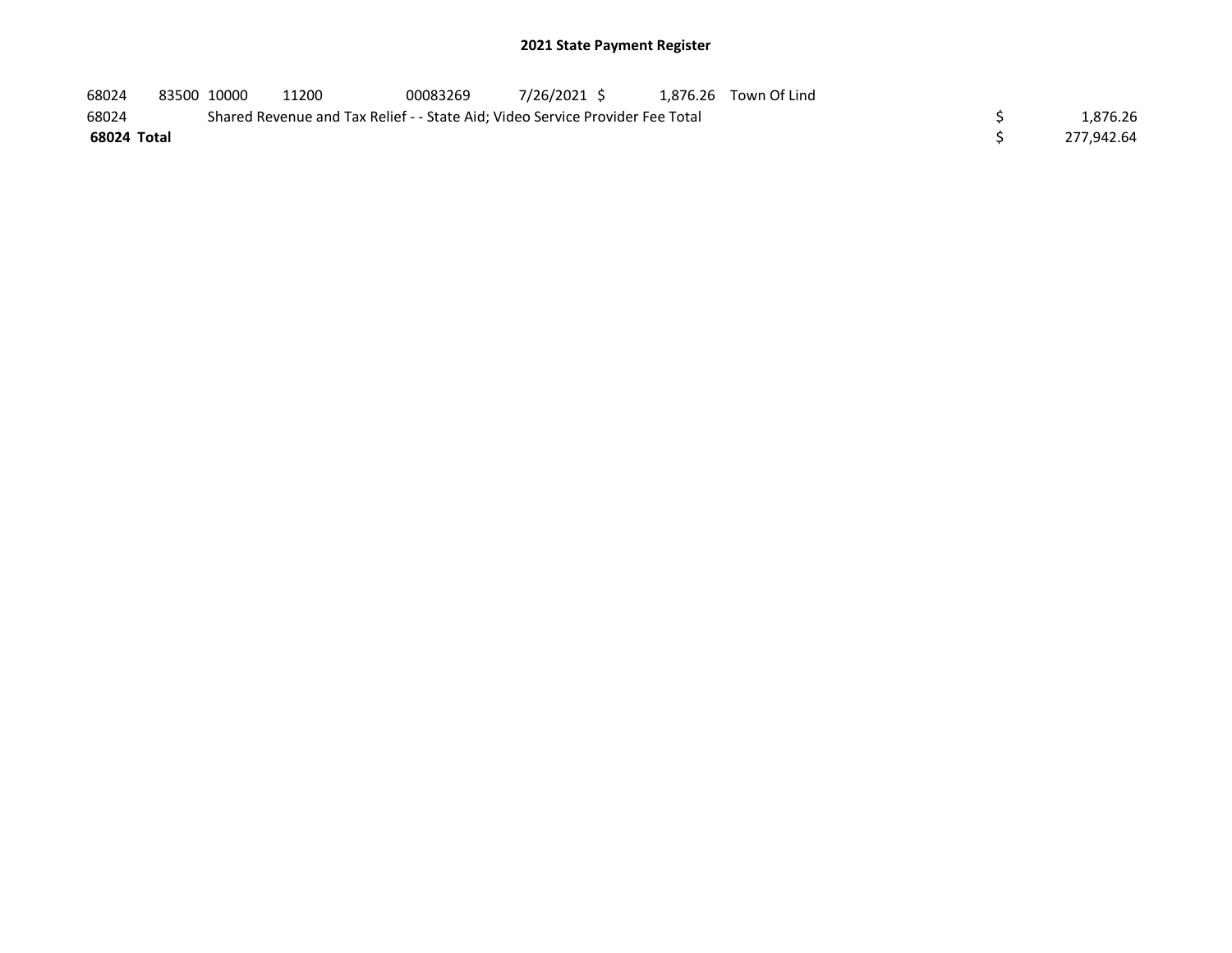| 68026       |             |             | Dept of Safety & Prof Services - - Fire Dues Distribution          |          |                |  |                               |    |            |
|-------------|-------------|-------------|--------------------------------------------------------------------|----------|----------------|--|-------------------------------|----|------------|
| 68026       |             | 16500 10000 | 22500                                                              | 00041967 | 7/16/2021 \$   |  | 5,092.12 Town Of Little Wolf  |    |            |
| 68026       |             |             | Dept of Safety & Prof Services - - Fire Dues Distribution Total    |          |                |  |                               | \$ | 5,092.12   |
| 68026       |             |             | Dept of Natural Resources - - Aids In Lieu Of Taxes - Gener        |          |                |  |                               |    |            |
| 68026       |             | 37000 10000 | 50300                                                              | 00459628 | $1/28/2021$ \$ |  | 1,352.40 Town Of Little Wolf  |    |            |
| 68026       |             |             | Dept of Natural Resources - - Aids In Lieu Of Taxes - Gener Total  |          |                |  |                               | \$ | 1,352.40   |
| 68026       |             |             | Dept of Natural Resources - - Resaids - Cnty Forst, Cl & Mfl       |          |                |  |                               |    |            |
| 68026       |             | 37000 21200 | 57100                                                              | 00488592 | $6/14/2021$ \$ |  | 249.64 Town Of Little Wolf    |    |            |
| 68026       |             |             | Dept of Natural Resources - - Resaids - Cnty Forst, Cl & Mfl Total |          |                |  |                               | \$ | 249.64     |
| 68026       |             |             | WI Dept of Transportation - - Trns Aids To Mnc.-Sf                 |          |                |  |                               |    |            |
| 68026       |             | 39500 21100 | 19100                                                              | 00633417 | $1/4/2021$ \$  |  | 30,892.14 Town Of Little Wolf |    |            |
| 68026       |             | 39500 21100 | 19100                                                              | 00669024 | $4/5/2021$ \$  |  | 30,892.14 Town Of Little Wolf |    |            |
| 68026       |             | 39500 21100 | 19100                                                              | 00712512 | $7/6/2021$ \$  |  | 30,892.14 Town Of Little Wolf |    |            |
| 68026       |             | 39500 21100 | 19100                                                              | 00753071 | 10/4/2021 \$   |  | 30,892.14 Town Of Little Wolf |    |            |
| 68026       |             |             | WI Dept of Transportation - - Trns Aids To Mnc.-Sf Total           |          |                |  |                               | \$ | 123,568.56 |
| 68026       |             |             | WI Dept of Transportation - - Loc Rd Imp Prg St Fd                 |          |                |  |                               |    |            |
| 68026       |             | 39500 21100 | 27800                                                              | 00742369 | $9/7/2021$ \$  |  | 36,000.00 Town Of Little Wolf |    |            |
| 68026       |             |             | WI Dept of Transportation - - Loc Rd Imp Prg St Fd Total           |          |                |  |                               | \$ | 36,000.00  |
| 68026       |             |             | Department of Revenue - - Gifts And Grants                         |          |                |  |                               |    |            |
| 68026       |             | 56600 10000 | 12100                                                              | 00207803 | $6/25/2021$ \$ |  | 73,110.99 Town Of Little Wolf |    |            |
| 68026       |             |             | Department of Revenue - - Gifts And Grants Total                   |          |                |  |                               | \$ | 73,110.99  |
| 68026       |             |             | Shared Revenue and Tax Relief - - County And Municipal Aid         |          |                |  |                               |    |            |
| 68026       | 83500 10000 |             | 10500                                                              | 00082516 | 7/26/2021 \$   |  | 7,084.42 Town Of Little Wolf  |    |            |
| 68026       | 83500 10000 |             | 10500                                                              | 00089619 | 11/15/2021 \$  |  | 40,145.06 Town Of Little Wolf |    |            |
| 68026       |             |             | Shared Revenue and Tax Relief - - County And Municipal Aid Total   |          |                |  |                               | \$ | 47,229.48  |
| 68026       |             |             | Shared Revenue and Tax Relief - - Exempt Computer Aid              |          |                |  |                               |    |            |
| 68026       | 83500 10000 |             | 10900                                                              | 00085018 | 7/26/2021 \$   |  | 39.49 Town Of Little Wolf     |    |            |
| 68026       |             |             | Shared Revenue and Tax Relief - - Exempt Computer Aid Total        |          |                |  |                               | \$ | 39.49      |
| 68026       |             |             | Shared Revenue and Tax Relief - - Utility Aid                      |          |                |  |                               |    |            |
| 68026       | 83500 10000 |             | 11000                                                              | 00082516 | 7/26/2021 \$   |  | 924.68 Town Of Little Wolf    |    |            |
| 68026       | 83500 10000 |             | 11000                                                              | 00089619 | 11/15/2021 \$  |  | 5,346.15 Town Of Little Wolf  |    |            |
| 68026       |             |             | Shared Revenue and Tax Relief - - Utility Aid Total                |          |                |  |                               | \$ | 6,270.83   |
| 68026       |             |             | Shared Revenue and Tax Relief - - Personal Property Aid            |          |                |  |                               |    |            |
| 68026       |             | 83500 10000 | 11100                                                              | 00078206 | $5/3/2021$ \$  |  | 798.49 Town Of Little Wolf    |    |            |
| 68026       |             |             | Shared Revenue and Tax Relief - - Personal Property Aid Total      |          |                |  |                               | \$ | 798.49     |
| 68026 Total |             |             |                                                                    |          |                |  |                               | \$ | 293,712.00 |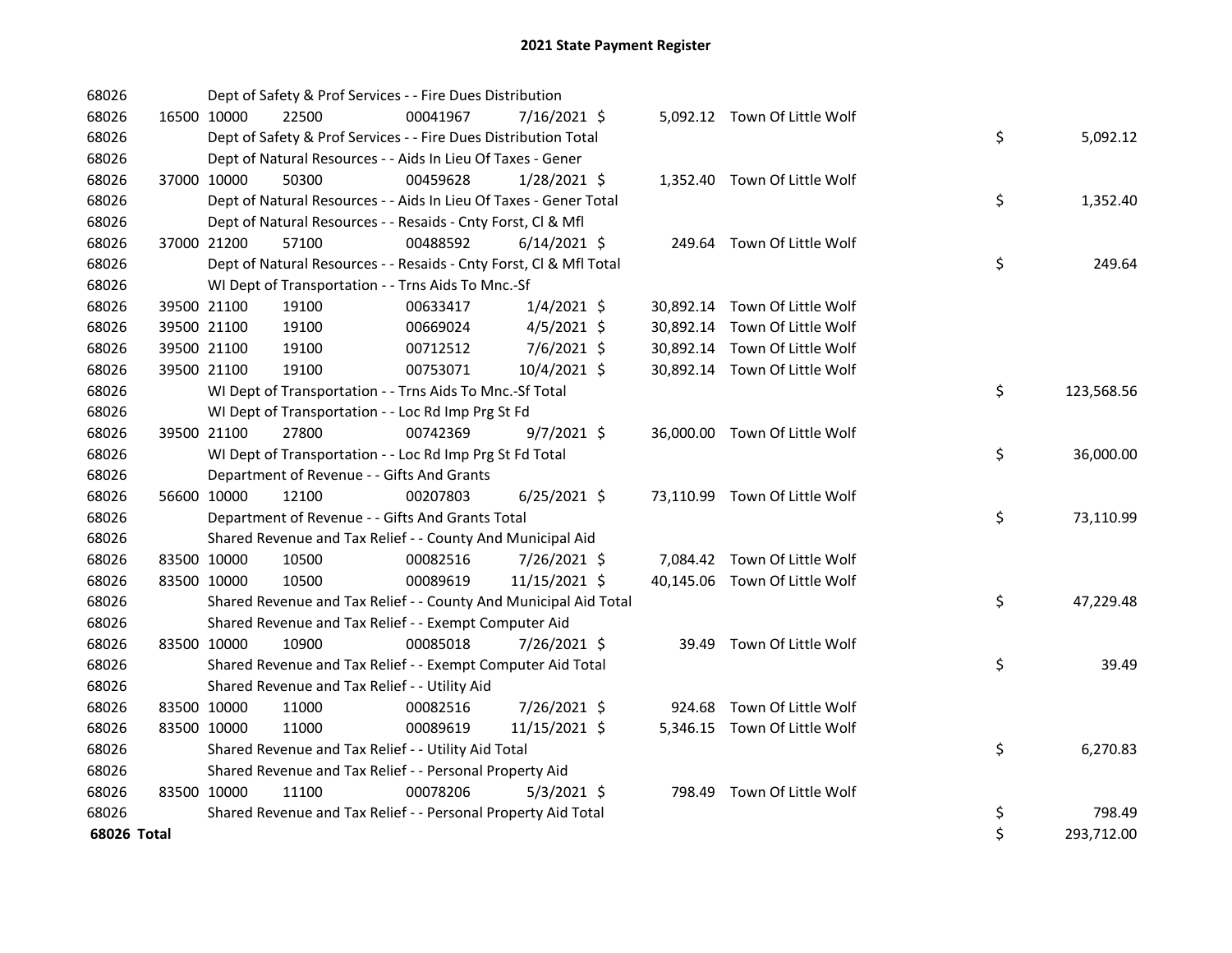| 68028 |             |             | Dept of Safety & Prof Services - - Fire Dues Distribution            |          |                |  |                            |    |            |
|-------|-------------|-------------|----------------------------------------------------------------------|----------|----------------|--|----------------------------|----|------------|
| 68028 |             | 16500 10000 | 22500                                                                | 00041970 | 7/16/2021 \$   |  | 2,718.55 Town Of Matteson  |    |            |
| 68028 |             |             | Dept of Safety & Prof Services - - Fire Dues Distribution Total      |          |                |  |                            | \$ | 2,718.55   |
| 68028 |             |             | Dept of Natural Resources - - Aids In Lieu Of Taxes - Gener          |          |                |  |                            |    |            |
| 68028 |             | 37000 10000 | 50300                                                                | 00459727 | 1/28/2021 \$   |  | 15,033.10 Town Of Matteson |    |            |
| 68028 | 37000 10000 |             | 50300                                                                | 00476859 | $4/21/2021$ \$ |  | 634.87 Town Of Matteson    |    |            |
| 68028 |             |             | Dept of Natural Resources - - Aids In Lieu Of Taxes - Gener Total    |          |                |  |                            | \$ | 15,667.97  |
| 68028 |             |             | Dept of Natural Resources - - Seg Earned                             |          |                |  |                            |    |            |
| 68028 |             | 37000 21200 | 100SE                                                                | 00456076 | $1/12/2021$ \$ |  | 240.82 Town Of Matteson    |    |            |
| 68028 |             | 37000 21200 | 100SE                                                                | 00474056 | $4/15/2021$ \$ |  | 186.32 Town Of Matteson    |    |            |
| 68028 |             |             | Dept of Natural Resources - - Seg Earned Total                       |          |                |  |                            | \$ | 427.14     |
| 68028 |             |             | Dept of Natural Resources - - Resaids - Cnty Forst, Cl & Mfl         |          |                |  |                            |    |            |
| 68028 |             | 37000 21200 | 57100                                                                | 00488593 | $6/14/2021$ \$ |  | 893.88 Town Of Matteson    |    |            |
| 68028 |             |             | Dept of Natural Resources - - Resaids - Cnty Forst, Cl & Mfl Total   |          |                |  |                            | \$ | 893.88     |
| 68028 |             |             | Dept of Natural Resources - - Aids In Lieu Of Taxes - Sum S          |          |                |  |                            |    |            |
| 68028 |             | 37000 21200 | 57900                                                                | 00476858 | $4/21/2021$ \$ |  | 304.42 Town Of Matteson    |    |            |
| 68028 |             |             | Dept of Natural Resources - - Aids In Lieu Of Taxes - Sum S Total    |          |                |  |                            | \$ | 304.42     |
| 68028 |             |             | WI Dept of Transportation - - Trns Aids To Mnc.-Sf                   |          |                |  |                            |    |            |
| 68028 |             | 39500 21100 | 19100                                                                | 00633418 | $1/4/2021$ \$  |  | 27,035.55 Town Of Matteson |    |            |
| 68028 | 39500 21100 |             | 19100                                                                | 00669025 | $4/5/2021$ \$  |  | 27,035.55 Town Of Matteson |    |            |
| 68028 | 39500 21100 |             | 19100                                                                | 00712513 | 7/6/2021 \$    |  | 27,035.55 Town Of Matteson |    |            |
| 68028 |             | 39500 21100 | 19100                                                                | 00753072 | 10/4/2021 \$   |  | 27,035.55 Town Of Matteson |    |            |
| 68028 |             |             | WI Dept of Transportation - - Trns Aids To Mnc.-Sf Total             |          |                |  |                            | \$ | 108,142.20 |
| 68028 |             |             | Department of Administration - - Hv Trans Ln Annual Impact Fee       |          |                |  |                            |    |            |
| 68028 | 50500 10000 |             | 17400                                                                | 00144341 | $5/3/2021$ \$  |  | 46,323.00 Town Of Matteson |    |            |
| 68028 |             |             | Department of Administration - - Hv Trans Ln Annual Impact Fee Total |          |                |  |                            | \$ | 46,323.00  |
| 68028 |             |             | Department of Revenue - - Gifts And Grants                           |          |                |  |                            |    |            |
| 68028 | 56600 10000 |             | 12100                                                                | 00207804 | $6/25/2021$ \$ |  | 47,990.53 Town Of Matteson |    |            |
| 68028 |             |             | Department of Revenue - - Gifts And Grants Total                     |          |                |  |                            | \$ | 47,990.53  |
| 68028 |             |             | Shared Revenue and Tax Relief - - County And Municipal Aid           |          |                |  |                            |    |            |
| 68028 | 83500 10000 |             | 10500                                                                | 00082517 | 7/26/2021 \$   |  | 5,697.10 Town Of Matteson  |    |            |
| 68028 | 83500 10000 |             | 10500                                                                | 00089620 | 11/15/2021 \$  |  | 32,283.59 Town Of Matteson |    |            |
| 68028 |             |             | Shared Revenue and Tax Relief - - County And Municipal Aid Total     |          |                |  |                            | \$ | 37,980.69  |
| 68028 |             |             | Shared Revenue and Tax Relief - - Exempt Computer Aid                |          |                |  |                            |    |            |
| 68028 | 83500 10000 |             | 10900                                                                | 00085019 | 7/26/2021 \$   |  | 125.75 Town Of Matteson    |    |            |
| 68028 |             |             | Shared Revenue and Tax Relief - - Exempt Computer Aid Total          |          |                |  |                            | \$ | 125.75     |
| 68028 |             |             | Shared Revenue and Tax Relief - - Utility Aid                        |          |                |  |                            |    |            |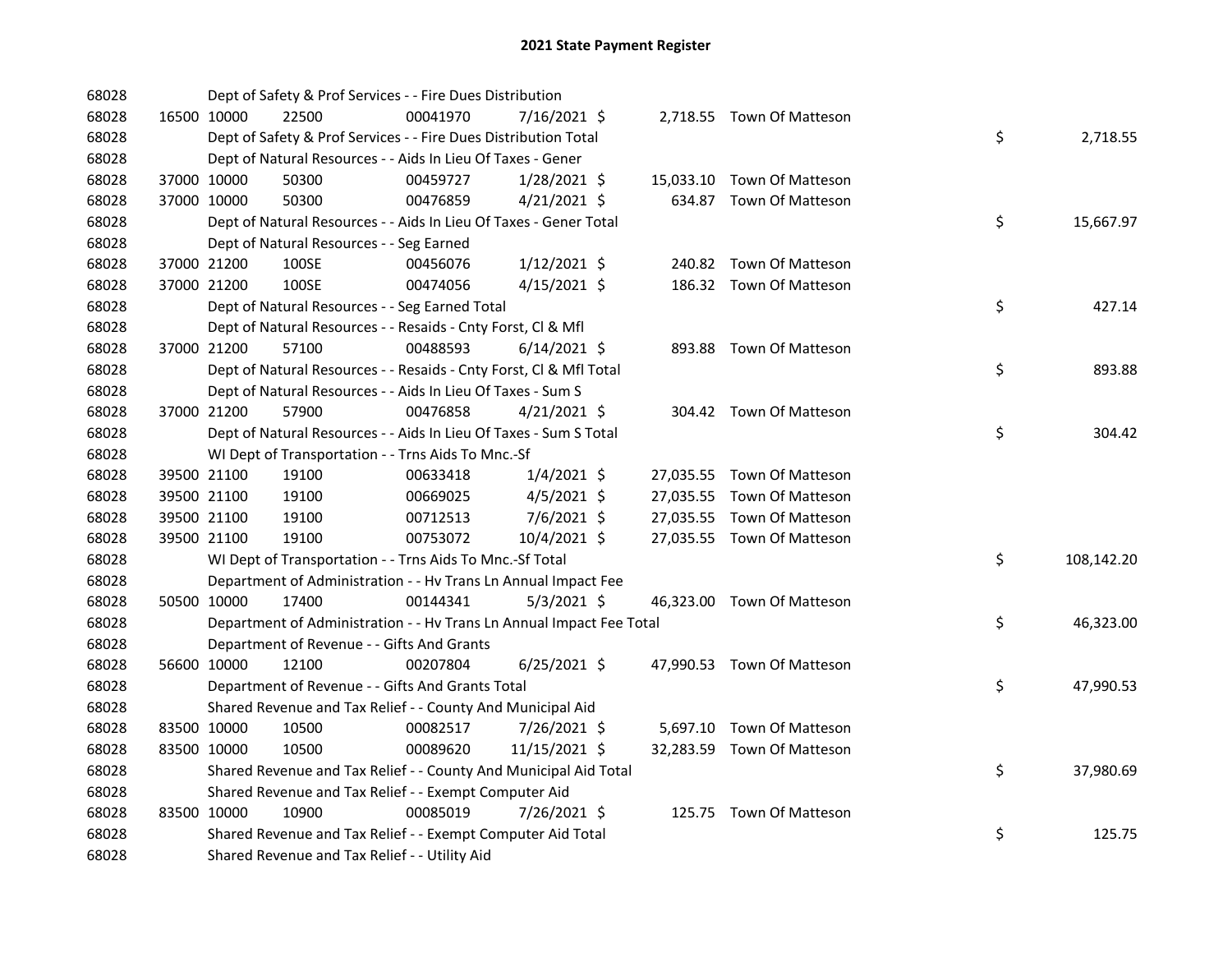| 68028       | 83500 10000 | 11000 | 00082517                                                      | 7/26/2021 \$  | 36.84  | Town Of Matteson |            |
|-------------|-------------|-------|---------------------------------------------------------------|---------------|--------|------------------|------------|
| 68028       | 83500 10000 | 11000 | 00089620                                                      | 11/15/2021 \$ | 212.24 | Town Of Matteson |            |
| 68028       |             |       | Shared Revenue and Tax Relief - - Utility Aid Total           |               |        |                  | 249.08     |
| 68028       |             |       | Shared Revenue and Tax Relief - - Personal Property Aid       |               |        |                  |            |
| 68028       | 83500 10000 | 11100 | 00078207                                                      | $5/3/2021$ \$ | 136.93 | Town Of Matteson |            |
| 68028       |             |       | Shared Revenue and Tax Relief - - Personal Property Aid Total |               |        |                  | 136.93     |
| 68028 Total |             |       |                                                               |               |        |                  | 260,960.14 |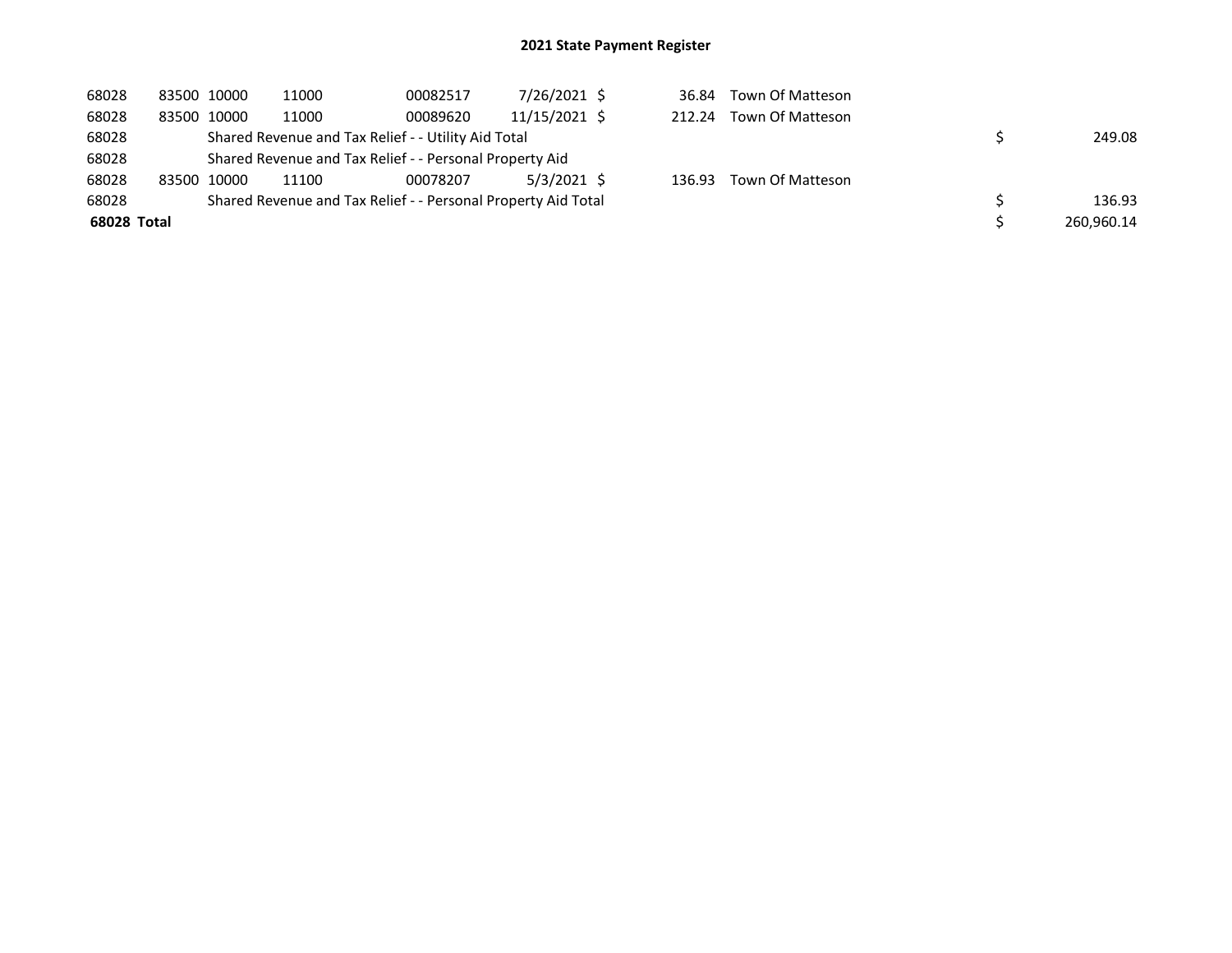| 68030 |             |             | Dept of Safety & Prof Services - - Fire Dues Distribution          |          |                |           |                          |    |            |
|-------|-------------|-------------|--------------------------------------------------------------------|----------|----------------|-----------|--------------------------|----|------------|
| 68030 |             | 16500 10000 | 22500                                                              | 00041971 | 7/16/2021 \$   |           | 10,021.15 Town Of Mukwa  |    |            |
| 68030 |             |             | Dept of Safety & Prof Services - - Fire Dues Distribution Total    |          |                |           |                          | \$ | 10,021.15  |
| 68030 |             |             | Dept of Natural Resources - - Aids In Lieu Of Taxes - Gener        |          |                |           |                          |    |            |
| 68030 |             | 37000 10000 | 50300                                                              | 00459536 | $1/28/2021$ \$ |           | 1,426.37 Town Of Mukwa   |    |            |
| 68030 |             | 37000 10000 | 50300                                                              | 00459537 | $1/28/2021$ \$ | 11,535.50 | Town Of Mukwa            |    |            |
| 68030 |             | 37000 10000 | 50300                                                              | 00475278 | $4/21/2021$ \$ |           | 626.21 Town Of Mukwa     |    |            |
| 68030 | 37000 10000 |             | 50300                                                              | 00475279 | $4/21/2021$ \$ |           | 149.50 Town Of Mukwa     |    |            |
| 68030 |             |             | Dept of Natural Resources - - Aids In Lieu Of Taxes - Gener Total  |          |                |           |                          | \$ | 13,737.58  |
| 68030 |             |             | Dept of Natural Resources - - Resaids - Cnty Forst, Cl & Mfl       |          |                |           |                          |    |            |
| 68030 |             | 37000 21200 | 57100                                                              | 00488594 | $6/14/2021$ \$ |           | 571.89 Town Of Mukwa     |    |            |
| 68030 |             |             | Dept of Natural Resources - - Resaids - Cnty Forst, Cl & Mfl Total |          |                |           |                          | \$ | 571.89     |
| 68030 |             |             | Dept of Natural Resources - - Aids In Lieu Of Taxes - Sum S        |          |                |           |                          |    |            |
| 68030 |             | 37000 21200 | 57900                                                              | 00475276 | $4/21/2021$ \$ | 505.37    | Town Of Mukwa            |    |            |
| 68030 | 37000 21200 |             | 57900                                                              | 00475277 | $4/21/2021$ \$ |           | 14.95 Town Of Mukwa      |    |            |
| 68030 |             |             | Dept of Natural Resources - - Aids In Lieu Of Taxes - Sum S Total  |          |                |           |                          | \$ | 520.32     |
| 68030 |             |             | Dept of Natural Resources - - Fin Asst For Responsible Units       |          |                |           |                          |    |            |
| 68030 |             | 37000 27400 | 67000                                                              | 00483229 | $5/21/2021$ \$ |           | 4,736.81 Town Of Mukwa   |    |            |
| 68030 |             |             | Dept of Natural Resources - - Fin Asst For Responsible Units Total |          |                |           |                          | \$ | 4,736.81   |
| 68030 |             |             | WI Dept of Transportation - - Trns Aids To Mnc.-Sf                 |          |                |           |                          |    |            |
| 68030 |             | 39500 21100 | 19100                                                              | 00633419 | $1/4/2021$ \$  |           | 27,745.11 Town Of Mukwa  |    |            |
| 68030 | 39500 21100 |             | 19100                                                              | 00669026 | $4/5/2021$ \$  |           | 27,745.11 Town Of Mukwa  |    |            |
| 68030 | 39500 21100 |             | 19100                                                              | 00712514 | 7/6/2021 \$    |           | 27,745.11 Town Of Mukwa  |    |            |
| 68030 |             | 39500 21100 | 19100                                                              | 00753073 | 10/4/2021 \$   |           | 27,745.11 Town Of Mukwa  |    |            |
| 68030 |             |             | WI Dept of Transportation - - Trns Aids To Mnc.-Sf Total           |          |                |           |                          | \$ | 110,980.44 |
| 68030 |             |             | Department of Revenue - - Gifts And Grants                         |          |                |           |                          |    |            |
| 68030 |             | 56600 10000 | 12100                                                              | 00207805 | $6/25/2021$ \$ |           | 148,315.34 Town Of Mukwa |    |            |
| 68030 |             |             | Department of Revenue - - Gifts And Grants Total                   |          |                |           |                          | \$ | 148,315.34 |
| 68030 |             |             | Department of Revenue - - Misc Revenue Holding Clearing            |          |                |           |                          |    |            |
| 68030 |             | 56600 10000 | 99500                                                              | 00193047 | $3/1/2021$ \$  |           | 1,769.85 Town Of Mukwa   |    |            |
| 68030 |             | 56600 10000 | 99500                                                              | 00195258 | 3/15/2021 \$   | 1,028.00  | Town Of Mukwa            |    |            |
| 68030 |             | 56600 10000 | 99500                                                              | 00197460 | $4/5/2021$ \$  | 538.00    | Town Of Mukwa            |    |            |
| 68030 | 56600 10000 |             | 99500                                                              | 00203200 | 5/24/2021 \$   | 1,047.74  | Town Of Mukwa            |    |            |
| 68030 | 56600 10000 |             | 99500                                                              | 00203872 | $6/1/2021$ \$  |           | 929.51 Town Of Mukwa     |    |            |
| 68030 | 56600 10000 |             | 99500                                                              | 00205482 | $6/14/2021$ \$ | 241.00    | Town Of Mukwa            |    |            |
| 68030 |             | 56600 10000 | 99500                                                              | 00209470 | 7/12/2021 \$   | 268.49    | Town Of Mukwa            |    |            |
| 68030 |             |             | Department of Revenue - - Misc Revenue Holding Clearing Total      |          |                |           |                          | \$ | 5,822.59   |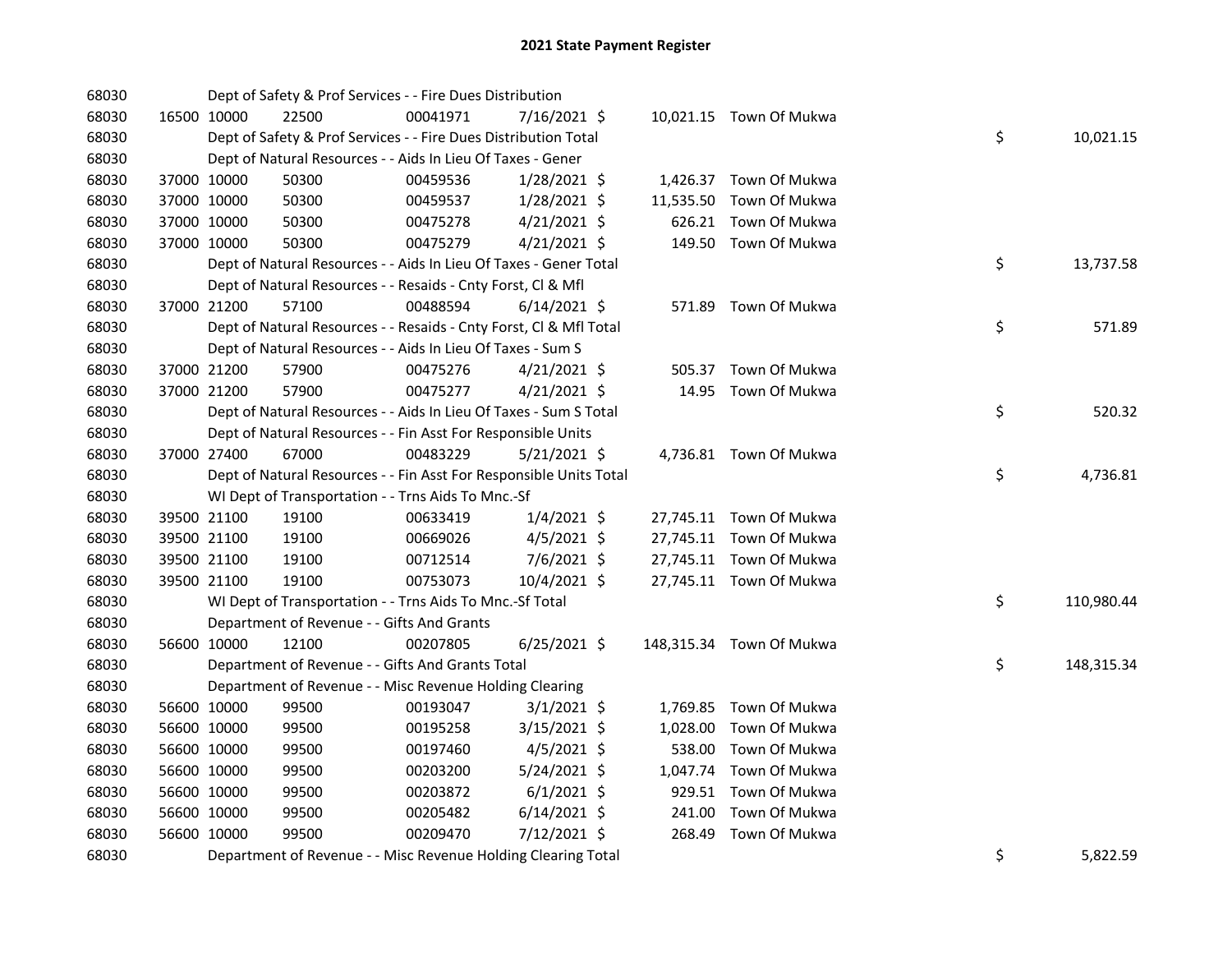| 68030       |       |             |       | Shared Revenue and Tax Relief - - County And Municipal Aid                    |                 |          |                         |    |            |
|-------------|-------|-------------|-------|-------------------------------------------------------------------------------|-----------------|----------|-------------------------|----|------------|
| 68030       |       | 83500 10000 | 10500 | 00082518                                                                      | 7/26/2021 \$    | 6,729.49 | Town Of Mukwa           |    |            |
| 68030       |       | 83500 10000 | 10500 | 00089621                                                                      | 11/15/2021 \$   |          | 38,133.80 Town Of Mukwa |    |            |
| 68030       |       |             |       | Shared Revenue and Tax Relief - - County And Municipal Aid Total              |                 |          |                         | \$ | 44,863.29  |
| 68030       |       |             |       | Shared Revenue and Tax Relief - - Exempt Computer Aid                         |                 |          |                         |    |            |
| 68030       |       | 83500 10000 | 10900 | 00085020                                                                      | 7/26/2021 \$    |          | 14.55 Town Of Mukwa     |    |            |
| 68030       |       |             |       | Shared Revenue and Tax Relief - - Exempt Computer Aid Total                   |                 |          |                         | \$ | 14.55      |
| 68030       |       |             |       | Shared Revenue and Tax Relief - - Utility Aid                                 |                 |          |                         |    |            |
| 68030       |       | 83500 10000 | 11000 | 00082518                                                                      | 7/26/2021 \$    | 57.33    | Town Of Mukwa           |    |            |
| 68030       |       | 83500 10000 | 11000 | 00089621                                                                      | $11/15/2021$ \$ | 330.23   | Town Of Mukwa           |    |            |
| 68030       |       |             |       | Shared Revenue and Tax Relief - - Utility Aid Total                           |                 |          |                         | \$ | 387.56     |
| 68030       |       |             |       | Shared Revenue and Tax Relief - - Personal Property Aid                       |                 |          |                         |    |            |
| 68030       | 83500 | 10000       | 11100 | 00078208                                                                      | 5/3/2021 \$     | 472.43   | Town Of Mukwa           |    |            |
| 68030       |       |             |       | Shared Revenue and Tax Relief - - Personal Property Aid Total                 |                 |          |                         | \$ | 472.43     |
| 68030       |       |             |       | Shared Revenue and Tax Relief - - State Aid; Video Service Provider Fee       |                 |          |                         |    |            |
| 68030       |       | 83500 10000 | 11200 | 00083270                                                                      | $7/26/2021$ \$  | 6,000.00 | Town Of Mukwa           |    |            |
| 68030       |       |             |       | Shared Revenue and Tax Relief - - State Aid; Video Service Provider Fee Total |                 |          |                         | \$ | 6,000.00   |
| 68030       |       |             |       | Shared Revenue and Tax Relief - - Lottery & Gaming Credit                     |                 |          |                         |    |            |
| 68030       |       | 83500 52100 | 36300 | 00074478                                                                      | $3/22/2021$ \$  |          | 6,837.96 Town Of Mukwa  |    |            |
| 68030       |       |             |       | Shared Revenue and Tax Relief - - Lottery & Gaming Credit Total               |                 |          |                         | \$ | 6,837.96   |
| 68030 Total |       |             |       |                                                                               |                 |          |                         | \$ | 353,281.91 |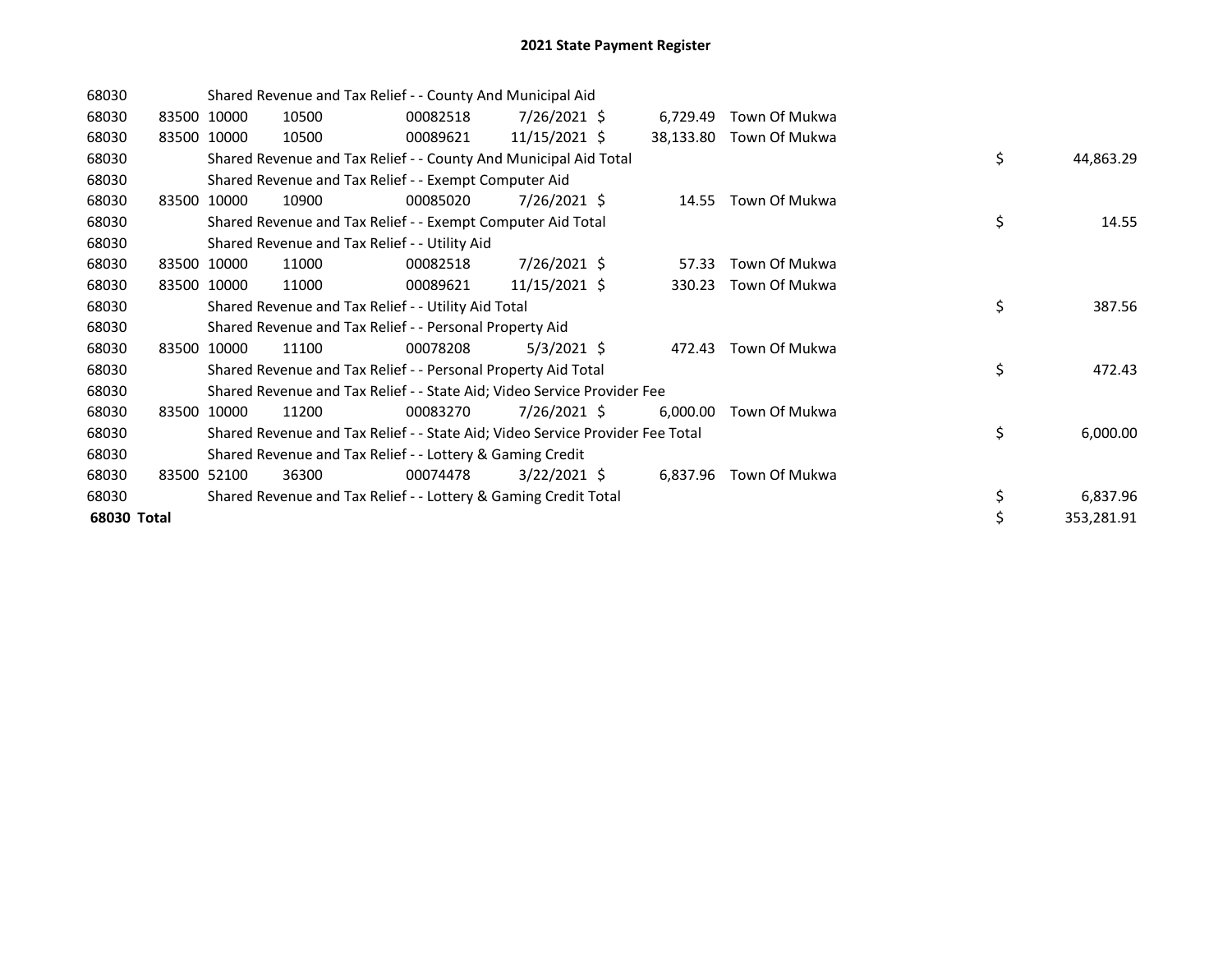| 68032       |             | Dept of Safety & Prof Services - - Fire Dues Distribution          |          |                |  |                            |    |            |
|-------------|-------------|--------------------------------------------------------------------|----------|----------------|--|----------------------------|----|------------|
| 68032       | 16500 10000 | 22500                                                              | 00041974 | 7/16/2021 \$   |  | 5,946.64 Town Of Royalton  |    |            |
| 68032       |             | Dept of Safety & Prof Services - - Fire Dues Distribution Total    |          |                |  |                            | \$ | 5,946.64   |
| 68032       |             | Dept of Natural Resources - - Resaids - Cnty Forst, CI & Mfl       |          |                |  |                            |    |            |
| 68032       | 37000 21200 | 57100                                                              | 00488595 | $6/14/2021$ \$ |  | 483.98 Town Of Royalton    |    |            |
| 68032       |             | Dept of Natural Resources - - Resaids - Cnty Forst, Cl & Mfl Total |          |                |  |                            | \$ | 483.98     |
| 68032       |             | WI Dept of Transportation - - Trns Aids To Mnc.-Sf                 |          |                |  |                            |    |            |
| 68032       | 39500 21100 | 19100                                                              | 00633420 | $1/4/2021$ \$  |  | 27,699.12 Town Of Royalton |    |            |
| 68032       | 39500 21100 | 19100                                                              | 00669027 | $4/5/2021$ \$  |  | 27,699.12 Town Of Royalton |    |            |
| 68032       | 39500 21100 | 19100                                                              | 00712515 | 7/6/2021 \$    |  | 27,699.12 Town Of Royalton |    |            |
| 68032       | 39500 21100 | 19100                                                              | 00753074 | 10/4/2021 \$   |  | 27,699.12 Town Of Royalton |    |            |
| 68032       |             | WI Dept of Transportation - - Trns Aids To Mnc.-Sf Total           |          |                |  |                            | \$ | 110,796.48 |
| 68032       |             | WI Dept of Transportation - - Loc Rd Imp Prg St Fd                 |          |                |  |                            |    |            |
| 68032       | 39500 21100 | 27800                                                              | 00761251 | 10/12/2021 \$  |  | 8,872.59 Town Of Royalton  |    |            |
| 68032       |             | WI Dept of Transportation - - Loc Rd Imp Prg St Fd Total           |          |                |  |                            | \$ | 8,872.59   |
| 68032       |             | Department of Revenue - - Gifts And Grants                         |          |                |  |                            |    |            |
| 68032       | 56600 10000 | 12100                                                              | 00207806 | $6/25/2021$ \$ |  | 73,215.65 Town Of Royalton |    |            |
| 68032       |             | Department of Revenue - - Gifts And Grants Total                   |          |                |  |                            | \$ | 73,215.65  |
| 68032       |             | Department of Revenue - - Misc Revenue Holding Clearing            |          |                |  |                            |    |            |
| 68032       | 56600 10000 | 99500                                                              | 00200030 | 4/26/2021 \$   |  | 668.00 Town Of Royalton    |    |            |
| 68032       |             | Department of Revenue - - Misc Revenue Holding Clearing Total      |          |                |  |                            | \$ | 668.00     |
| 68032       |             | Shared Revenue and Tax Relief - - County And Municipal Aid         |          |                |  |                            |    |            |
| 68032       | 83500 10000 | 10500                                                              | 00082519 | 7/26/2021 \$   |  | 5,040.32 Town Of Royalton  |    |            |
| 68032       | 83500 10000 | 10500                                                              | 00089622 | 11/15/2021 \$  |  | 28,561.79 Town Of Royalton |    |            |
| 68032       |             | Shared Revenue and Tax Relief - - County And Municipal Aid Total   |          |                |  |                            | \$ | 33,602.11  |
| 68032       |             | Shared Revenue and Tax Relief - - Exempt Computer Aid              |          |                |  |                            |    |            |
| 68032       | 83500 10000 | 10900                                                              | 00085021 | 7/26/2021 \$   |  | 4.16 Town Of Royalton      |    |            |
| 68032       |             | Shared Revenue and Tax Relief - - Exempt Computer Aid Total        |          |                |  |                            | \$ | 4.16       |
| 68032       |             | Shared Revenue and Tax Relief - - Utility Aid                      |          |                |  |                            |    |            |
| 68032       | 83500 10000 | 11000                                                              | 00082519 | 7/26/2021 \$   |  | 675.38 Town Of Royalton    |    |            |
| 68032       | 83500 10000 | 11000                                                              | 00089622 | 11/15/2021 \$  |  | 3,859.51 Town Of Royalton  |    |            |
| 68032       |             | Shared Revenue and Tax Relief - - Utility Aid Total                |          |                |  |                            | \$ | 4,534.89   |
| 68032       |             | Shared Revenue and Tax Relief - - Personal Property Aid            |          |                |  |                            |    |            |
| 68032       | 83500 10000 | 11100                                                              | 00078209 | $5/3/2021$ \$  |  | 68.92 Town Of Royalton     |    |            |
| 68032       |             | Shared Revenue and Tax Relief - - Personal Property Aid Total      |          |                |  |                            | \$ | 68.92      |
| 68032 Total |             |                                                                    |          |                |  |                            | \$ | 238,193.42 |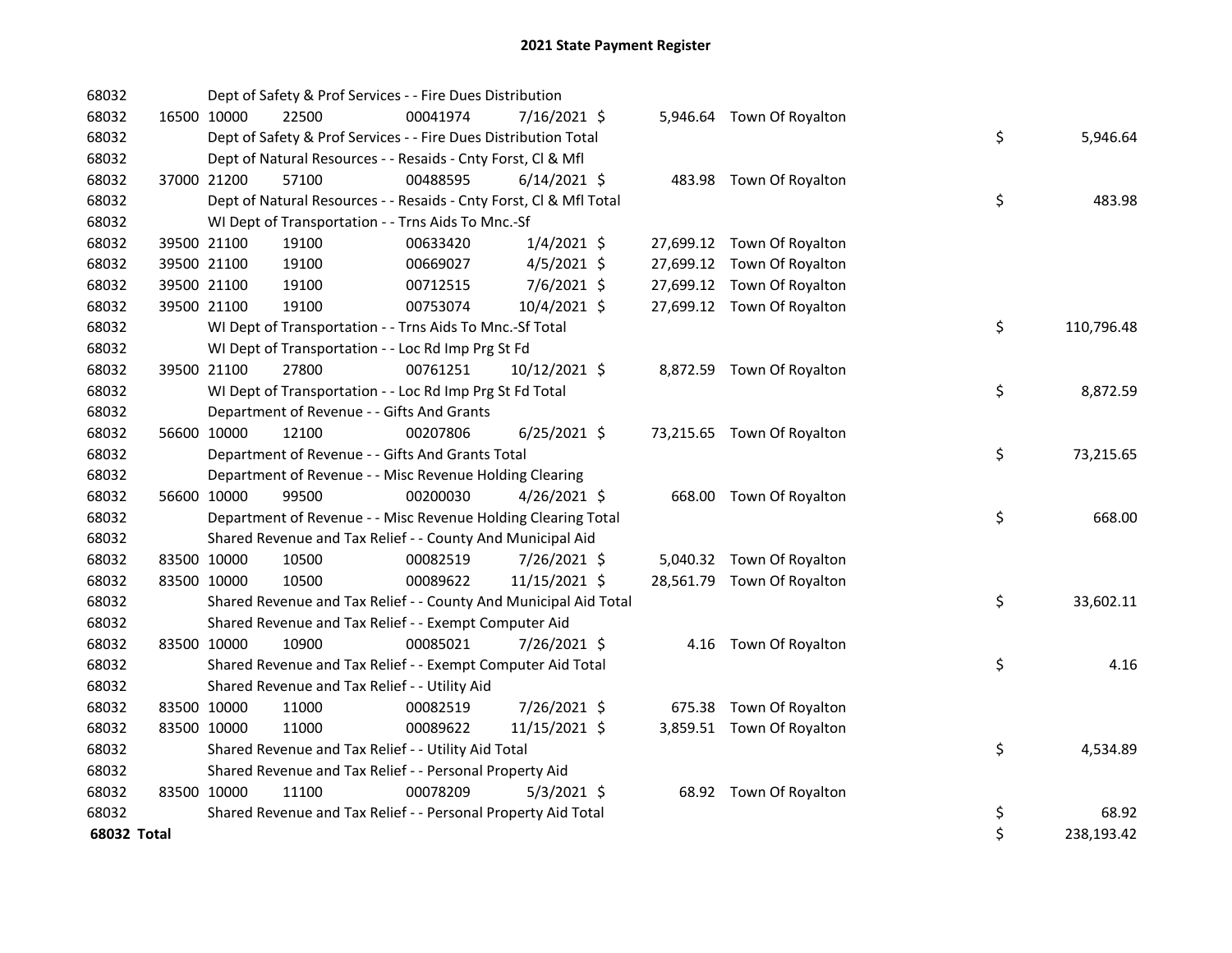| 68034       |       |             | Dept of Safety & Prof Services - - Fire Dues Distribution          |          |                |           |                                  |    |            |
|-------------|-------|-------------|--------------------------------------------------------------------|----------|----------------|-----------|----------------------------------|----|------------|
| 68034       | 16500 | 10000       | 22500                                                              | 00041975 | $7/16/2021$ \$ | 2,132.33  | Town Of Saint Lawrence           |    |            |
| 68034       |       |             | Dept of Safety & Prof Services - - Fire Dues Distribution Total    |          |                |           |                                  | \$ | 2,132.33   |
| 68034       |       |             | Dept of Natural Resources - - Aids In Lieu Of Taxes - Gener        |          |                |           |                                  |    |            |
| 68034       |       | 37000 10000 | 50300                                                              | 00459627 | $1/28/2021$ \$ |           | 2,839.95 Town Of Saint Lawrence  |    |            |
| 68034       |       |             | Dept of Natural Resources - - Aids In Lieu Of Taxes - Gener Total  |          |                |           |                                  | \$ | 2,839.95   |
| 68034       |       |             | Dept of Natural Resources - - Resaids - Cnty Forst, CI & Mfl       |          |                |           |                                  |    |            |
| 68034       | 37000 | 21200       | 57100                                                              | 00488596 | $6/14/2021$ \$ |           | 1.110.06 Town Of Saint Lawrence  |    |            |
| 68034       |       |             | Dept of Natural Resources - - Resaids - Cnty Forst, Cl & Mfl Total |          |                |           |                                  | \$ | 1,110.06   |
| 68034       |       |             | WI Dept of Transportation - - Trns Aids To Mnc.-Sf                 |          |                |           |                                  |    |            |
| 68034       |       | 39500 21100 | 19100                                                              | 00633421 | $1/4/2021$ \$  | 24,519.24 | Town Of Saint Lawrence           |    |            |
| 68034       |       | 39500 21100 | 19100                                                              | 00669028 | $4/5/2021$ \$  | 24,519.24 | Town Of Saint Lawrence           |    |            |
| 68034       |       | 39500 21100 | 19100                                                              | 00712516 | $7/6/2021$ \$  | 24,519.24 | Town Of Saint Lawrence           |    |            |
| 68034       |       | 39500 21100 | 19100                                                              | 00753075 | 10/4/2021 \$   |           | 24,519.24 Town Of Saint Lawrence |    |            |
| 68034       |       |             | WI Dept of Transportation - - Trns Aids To Mnc.-Sf Total           |          |                |           |                                  | \$ | 98,076.96  |
| 68034       |       |             | Department of Revenue - - Gifts And Grants                         |          |                |           |                                  |    |            |
| 68034       |       | 56600 10000 | 12100                                                              | 00209558 | 7/13/2021 \$   | 36,633.99 | Town Of Saint Lawrence           |    |            |
| 68034       |       |             | Department of Revenue - - Gifts And Grants Total                   |          |                |           |                                  | \$ | 36,633.99  |
| 68034       |       |             | Shared Revenue and Tax Relief - - County And Municipal Aid         |          |                |           |                                  |    |            |
| 68034       |       | 83500 10000 | 10500                                                              | 00082520 | 7/26/2021 \$   | 4.843.71  | <b>Town Of Saint Lawrence</b>    |    |            |
| 68034       |       | 83500 10000 | 10500                                                              | 00089623 | 11/15/2021 \$  | 27,448.66 | Town Of Saint Lawrence           |    |            |
| 68034       |       |             | Shared Revenue and Tax Relief - - County And Municipal Aid Total   |          |                |           |                                  | \$ | 32,292.37  |
| 68034       |       |             | Shared Revenue and Tax Relief - - Personal Property Aid            |          |                |           |                                  |    |            |
| 68034       |       | 83500 10000 | 11100                                                              | 00078210 | $5/3/2021$ \$  | 12.00     | <b>Town Of Saint Lawrence</b>    |    |            |
| 68034       |       |             | Shared Revenue and Tax Relief - - Personal Property Aid Total      |          |                |           |                                  | \$ | 12.00      |
| 68034 Total |       |             |                                                                    |          |                |           |                                  | \$ | 173,097.66 |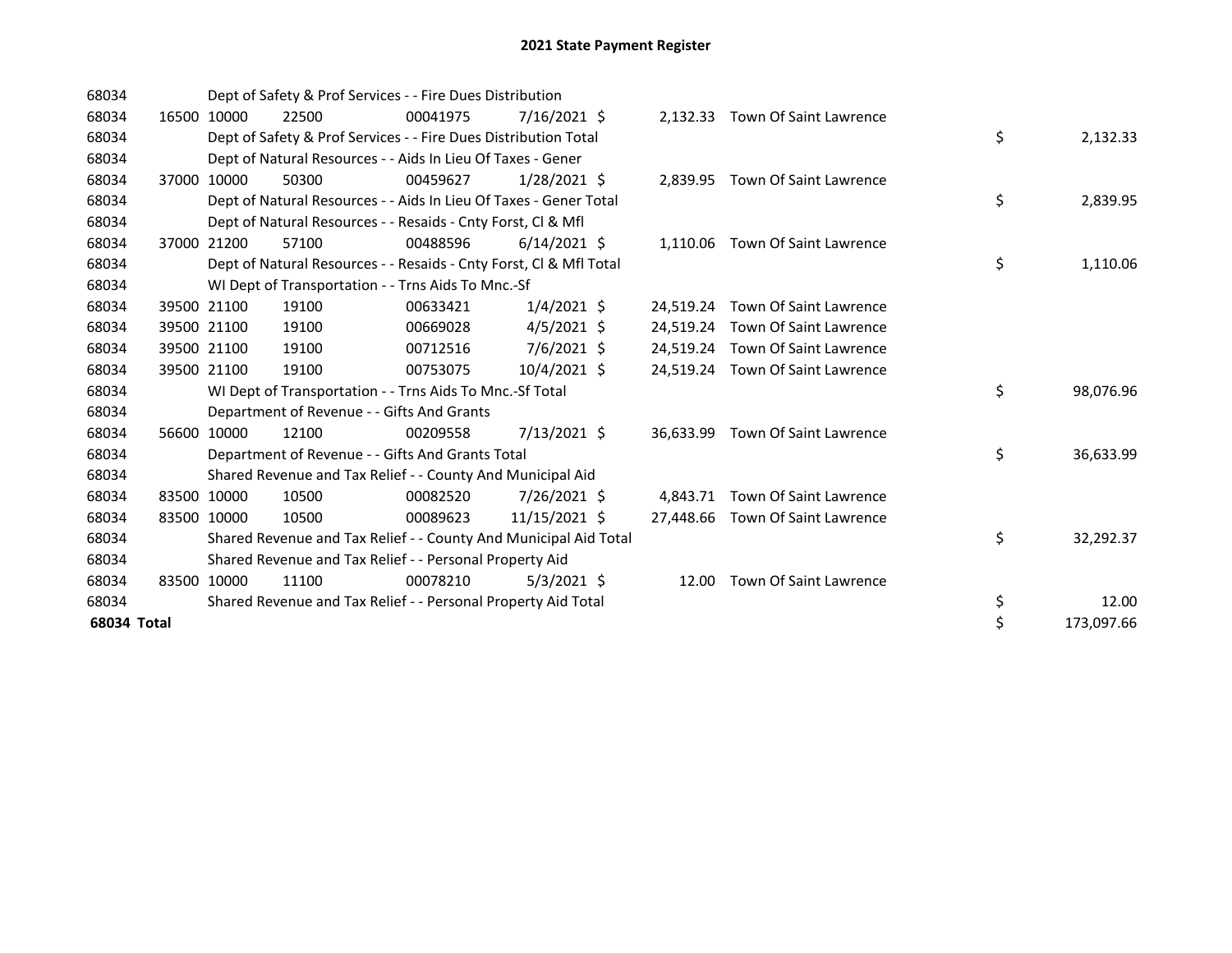| 68036 |             | Dept of Safety & Prof Services - - Fire Dues Distribution          |          |                |           |                               |    |            |
|-------|-------------|--------------------------------------------------------------------|----------|----------------|-----------|-------------------------------|----|------------|
| 68036 | 16500 10000 | 22500                                                              | 00041976 | 7/16/2021 \$   |           | 4,215.40 Town Of Scandinavia  |    |            |
| 68036 |             | Dept of Safety & Prof Services - - Fire Dues Distribution Total    |          |                |           |                               | \$ | 4,215.40   |
| 68036 |             | Dept of Natural Resources - - Aids In Lieu Of Taxes - Gener        |          |                |           |                               |    |            |
| 68036 | 37000 10000 | 50300                                                              | 00459613 | $1/28/2021$ \$ | 6,366.98  | Town Of Scandinavia           |    |            |
| 68036 | 37000 10000 | 50300                                                              | 00459614 | $1/28/2021$ \$ | 67,684.25 | Town Of Scandinavia           |    |            |
| 68036 | 37000 10000 | 50300                                                              | 00475828 | $4/21/2021$ \$ | 133.46    | Town Of Scandinavia           |    |            |
| 68036 | 37000 10000 | 50300                                                              | 00475829 | $4/21/2021$ \$ |           | 209.86 Town Of Scandinavia    |    |            |
| 68036 |             | Dept of Natural Resources - - Aids In Lieu Of Taxes - Gener Total  |          |                |           |                               | \$ | 74,394.55  |
| 68036 |             | Dept of Natural Resources - - Resaids - Cnty Forst, Cl & Mfl       |          |                |           |                               |    |            |
| 68036 | 37000 21200 | 57100                                                              | 00488597 | $6/14/2021$ \$ |           | 615.79 Town Of Scandinavia    |    |            |
| 68036 |             | Dept of Natural Resources - - Resaids - Cnty Forst, Cl & Mfl Total |          |                |           |                               | \$ | 615.79     |
| 68036 |             | Dept of Natural Resources - - Aids In Lieu Of Taxes - Sum S        |          |                |           |                               |    |            |
| 68036 | 37000 21200 | 57900                                                              | 00475827 | $4/21/2021$ \$ |           | 9.41 Town Of Scandinavia      |    |            |
| 68036 |             | Dept of Natural Resources - - Aids In Lieu Of Taxes - Sum S Total  |          |                |           |                               | \$ | 9.41       |
| 68036 |             | WI Dept of Transportation - - Trns Aids To Mnc.-Sf                 |          |                |           |                               |    |            |
| 68036 | 39500 21100 | 19100                                                              | 00633422 | $1/4/2021$ \$  |           | 28,901.43 Town Of Scandinavia |    |            |
| 68036 | 39500 21100 | 19100                                                              | 00669029 | $4/5/2021$ \$  |           | 28,901.43 Town Of Scandinavia |    |            |
| 68036 | 39500 21100 | 19100                                                              | 00712517 | 7/6/2021 \$    |           | 28,901.43 Town Of Scandinavia |    |            |
| 68036 | 39500 21100 | 19100                                                              | 00753076 | 10/4/2021 \$   |           | 28,901.43 Town Of Scandinavia |    |            |
| 68036 |             | WI Dept of Transportation - - Trns Aids To Mnc.-Sf Total           |          |                |           |                               | \$ | 115,605.72 |
| 68036 |             | Department of Revenue - - Gifts And Grants                         |          |                |           |                               |    |            |
| 68036 | 56600 10000 | 12100                                                              | 00207807 | 6/25/2021 \$   |           | 55,265.00 Town Of Scandinavia |    |            |
| 68036 |             | Department of Revenue - - Gifts And Grants Total                   |          |                |           |                               | \$ | 55,265.00  |
| 68036 |             | Shared Revenue and Tax Relief - - County And Municipal Aid         |          |                |           |                               |    |            |
| 68036 | 83500 10000 | 10500                                                              | 00082521 | 7/26/2021 \$   |           | 2,289.03 Town Of Scandinavia  |    |            |
| 68036 | 83500 10000 | 10500                                                              | 00089624 | 11/15/2021 \$  |           | 12,971.20 Town Of Scandinavia |    |            |
| 68036 |             | Shared Revenue and Tax Relief - - County And Municipal Aid Total   |          |                |           |                               | \$ | 15,260.23  |
| 68036 |             | Shared Revenue and Tax Relief - - Exempt Computer Aid              |          |                |           |                               |    |            |
| 68036 | 83500 10000 | 10900                                                              | 00085022 | 7/26/2021 \$   |           | 1.03 Town Of Scandinavia      |    |            |
| 68036 |             | Shared Revenue and Tax Relief - - Exempt Computer Aid Total        |          |                |           |                               | \$ | 1.03       |
| 68036 |             | Shared Revenue and Tax Relief - - Utility Aid                      |          |                |           |                               |    |            |
| 68036 | 83500 10000 | 11000                                                              | 00082521 | 7/26/2021 \$   |           | 71.53 Town Of Scandinavia     |    |            |
| 68036 | 83500 10000 | 11000                                                              | 00089624 | 11/15/2021 \$  |           | 636.85 Town Of Scandinavia    |    |            |
| 68036 |             | Shared Revenue and Tax Relief - - Utility Aid Total                |          |                |           |                               | \$ | 708.38     |
| 68036 |             | Shared Revenue and Tax Relief - - Personal Property Aid            |          |                |           |                               |    |            |
| 68036 | 83500 10000 | 11100                                                              | 00078211 | $5/3/2021$ \$  |           | 65.93 Town Of Scandinavia     |    |            |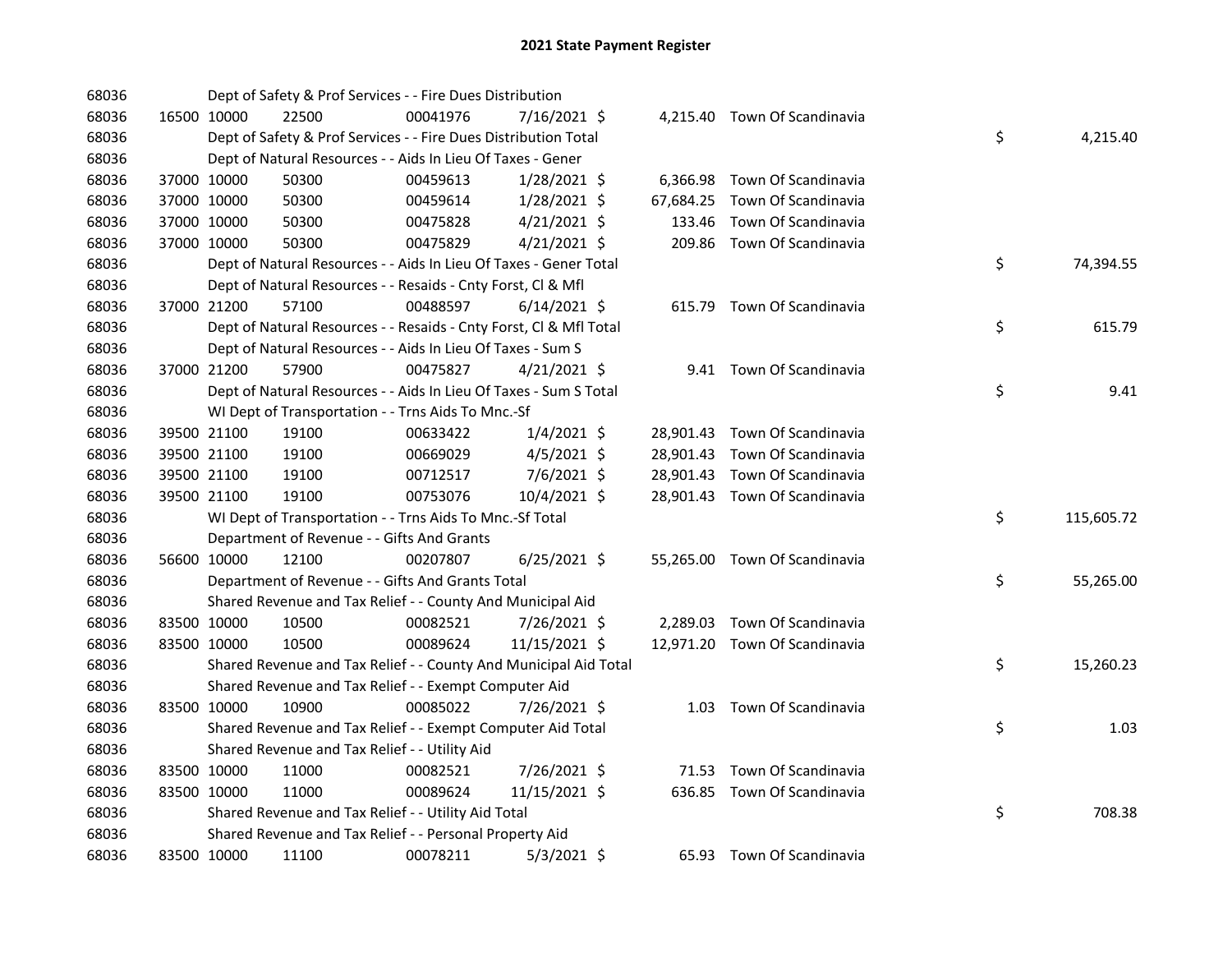| 68036       | Shared Revenue and Tax Relief - - Personal Property Aid Total | 65.93      |
|-------------|---------------------------------------------------------------|------------|
| 68036 Total |                                                               | 266,141.44 |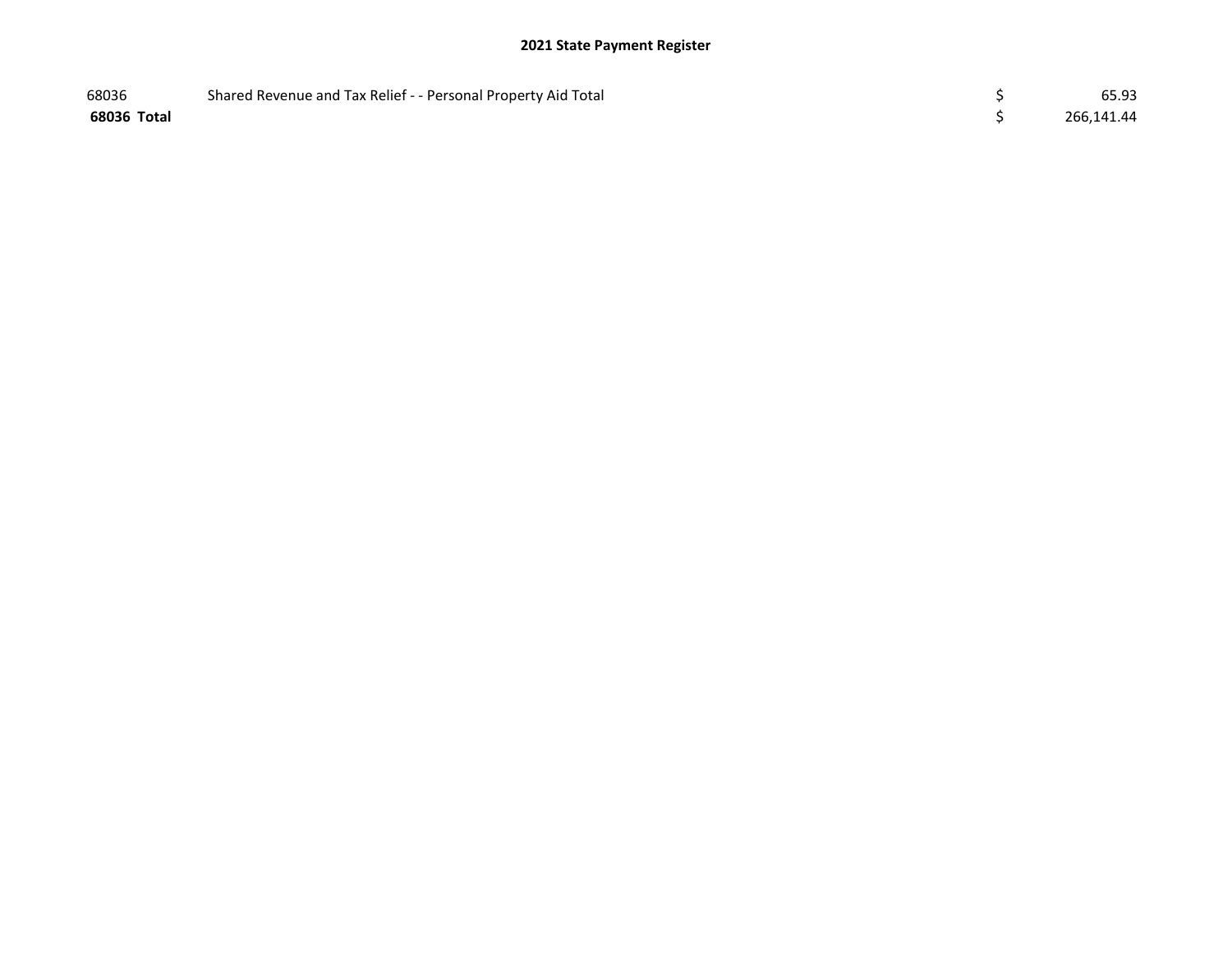| 68038       |             |             | Dept of Safety & Prof Services - - Fire Dues Distribution                     |          |                |      |                         |    |            |
|-------------|-------------|-------------|-------------------------------------------------------------------------------|----------|----------------|------|-------------------------|----|------------|
| 68038       | 16500 10000 |             | 22500                                                                         | 00041978 | $7/16/2021$ \$ |      | 2,336.12 Town Of Union  |    |            |
| 68038       |             |             | Dept of Safety & Prof Services - - Fire Dues Distribution Total               |          |                |      |                         | \$ | 2,336.12   |
| 68038       |             |             | Dept of Natural Resources - - Aids In Lieu Of Taxes - Gener                   |          |                |      |                         |    |            |
| 68038       |             | 37000 10000 | 50300                                                                         | 00459604 | $1/28/2021$ \$ |      | 575.96 Town Of Union    |    |            |
| 68038       |             | 37000 10000 | 50300                                                                         | 00475773 | $4/21/2021$ \$ | 1.09 | Town Of Union           |    |            |
| 68038       |             | 37000 10000 | 50300                                                                         | 00475774 | $4/21/2021$ \$ |      | 27.64 Town Of Union     |    |            |
| 68038       |             |             | Dept of Natural Resources - - Aids In Lieu Of Taxes - Gener Total             |          |                |      |                         | \$ | 604.69     |
| 68038       |             |             | Dept of Natural Resources - - Resaids - Cnty Forst, Cl & Mfl                  |          |                |      |                         |    |            |
| 68038       |             | 37000 21200 | 57100                                                                         | 00488598 | $6/14/2021$ \$ |      | 527.87 Town Of Union    |    |            |
| 68038       |             |             | Dept of Natural Resources - - Resaids - Cnty Forst, Cl & Mfl Total            |          |                |      |                         | \$ | 527.87     |
| 68038       |             |             | WI Dept of Transportation - - Trns Aids To Mnc.-Sf                            |          |                |      |                         |    |            |
| 68038       |             | 39500 21100 | 19100                                                                         | 00633423 | $1/4/2021$ \$  |      | 31,746.24 Town Of Union |    |            |
| 68038       |             | 39500 21100 | 19100                                                                         | 00669030 | $4/5/2021$ \$  |      | 31,746.24 Town Of Union |    |            |
| 68038       | 39500 21100 |             | 19100                                                                         | 00712518 | 7/6/2021 \$    |      | 31,746.24 Town Of Union |    |            |
| 68038       |             | 39500 21100 | 19100                                                                         | 00753077 | 10/4/2021 \$   |      | 31,746.24 Town Of Union |    |            |
| 68038       |             |             | WI Dept of Transportation - - Trns Aids To Mnc.-Sf Total                      |          |                |      |                         | \$ | 126,984.96 |
| 68038       |             |             | Department of Revenue - - Gifts And Grants                                    |          |                |      |                         |    |            |
| 68038       | 56600 10000 |             | 12100                                                                         | 00207808 | $6/25/2021$ \$ |      | 41,972.09 Town Of Union |    |            |
| 68038       |             |             | Department of Revenue - - Gifts And Grants Total                              |          |                |      |                         | \$ | 41,972.09  |
| 68038       |             |             | Shared Revenue and Tax Relief - - County And Municipal Aid                    |          |                |      |                         |    |            |
| 68038       | 83500 10000 |             | 10500                                                                         | 00082522 | 7/26/2021 \$   |      | 4,444.63 Town Of Union  |    |            |
| 68038       | 83500 10000 |             | 10500                                                                         | 00089625 | 11/15/2021 \$  |      | 25,187.07 Town Of Union |    |            |
| 68038       |             |             | Shared Revenue and Tax Relief - - County And Municipal Aid Total              |          |                |      |                         | \$ | 29,631.70  |
| 68038       |             |             | Shared Revenue and Tax Relief - - Exempt Computer Aid                         |          |                |      |                         |    |            |
| 68038       | 83500 10000 |             | 10900                                                                         | 00085023 | 7/26/2021 \$   |      | 18.70 Town Of Union     |    |            |
| 68038       |             |             | Shared Revenue and Tax Relief - - Exempt Computer Aid Total                   |          |                |      |                         | \$ | 18.70      |
| 68038       |             |             | Shared Revenue and Tax Relief - - Personal Property Aid                       |          |                |      |                         |    |            |
| 68038       | 83500 10000 |             | 11100                                                                         | 00078212 | $5/3/2021$ \$  |      | 94.32 Town Of Union     |    |            |
| 68038       |             |             | Shared Revenue and Tax Relief - - Personal Property Aid Total                 |          |                |      |                         | \$ | 94.32      |
| 68038       |             |             | Shared Revenue and Tax Relief - - State Aid; Video Service Provider Fee       |          |                |      |                         |    |            |
| 68038       | 83500 10000 |             | 11200                                                                         | 00083271 | 7/26/2021 \$   |      | 139.73 Town Of Union    |    |            |
| 68038       |             |             | Shared Revenue and Tax Relief - - State Aid; Video Service Provider Fee Total |          |                |      |                         | \$ | 139.73     |
| 68038 Total |             |             |                                                                               |          |                |      |                         | \$ | 202,310.18 |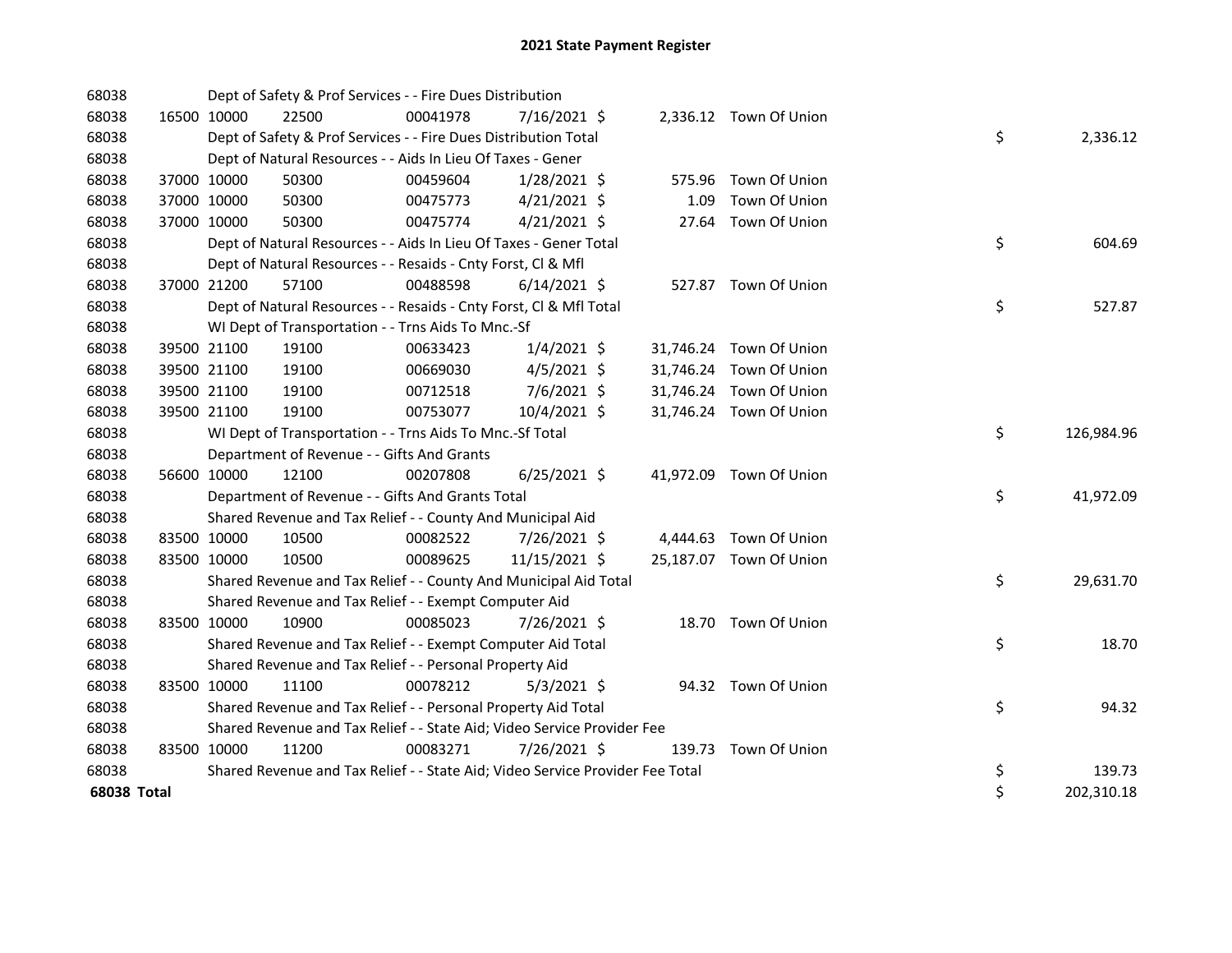| 68040 |             | Dept of Safety & Prof Services - - Fire Dues Distribution          |          |                |           |                                                                                                   |    |            |
|-------|-------------|--------------------------------------------------------------------|----------|----------------|-----------|---------------------------------------------------------------------------------------------------|----|------------|
| 68040 | 16500 10000 | 22500                                                              | 00041980 | 7/16/2021 \$   |           | 3,929.29 Town Of Waupaca                                                                          |    |            |
| 68040 |             | Dept of Safety & Prof Services - - Fire Dues Distribution Total    |          |                |           |                                                                                                   | \$ | 3,929.29   |
| 68040 |             | Dept of Natural Resources - - Resaids - Cnty Forst, Cl & Mfl       |          |                |           |                                                                                                   |    |            |
| 68040 | 37000 21200 | 57100                                                              | 00488599 | $6/14/2021$ \$ |           | 252.58 Town Of Waupaca                                                                            |    |            |
| 68040 |             | Dept of Natural Resources - - Resaids - Cnty Forst, Cl & Mfl Total |          |                |           |                                                                                                   | \$ | 252.58     |
| 68040 |             | WI Dept of Transportation - - Trns Aids To Mnc.-Sf                 |          |                |           |                                                                                                   |    |            |
| 68040 | 39500 21100 | 19100                                                              | 00633424 | $1/4/2021$ \$  |           | 28,691.19 Town Of Waupaca                                                                         |    |            |
| 68040 | 39500 21100 | 19100                                                              | 00669031 | $4/5/2021$ \$  | 28,691.19 | Town Of Waupaca                                                                                   |    |            |
| 68040 | 39500 21100 | 19100                                                              | 00712519 | 7/6/2021 \$    | 28,691.19 | Town Of Waupaca                                                                                   |    |            |
| 68040 | 39500 21100 | 19100                                                              | 00753078 | 10/4/2021 \$   |           | 28,691.19 Town Of Waupaca                                                                         |    |            |
| 68040 |             | WI Dept of Transportation - - Trns Aids To Mnc.-Sf Total           |          |                |           |                                                                                                   | \$ | 114,764.76 |
| 68040 |             |                                                                    |          |                |           | Public Defender Board - - Transcript, Discovery and Records Provided to the Public Defender Board |    |            |
| 68040 | 55000 10000 | 10600                                                              | 00275622 | 1/26/2021 \$   | 4.00      | Town Of Waupaca                                                                                   |    |            |
| 68040 | 55000 10000 | 10600                                                              | 00275623 | 1/26/2021 \$   | 4.00      | Town Of Waupaca                                                                                   |    |            |
| 68040 | 55000 10000 | 10600                                                              | 00275624 | 1/26/2021 \$   | 12.00     | Town Of Waupaca                                                                                   |    |            |
| 68040 | 55000 10000 | 10600                                                              | 00275625 | $1/26/2021$ \$ | 4.00      | Town Of Waupaca                                                                                   |    |            |
| 68040 | 55000 10000 | 10600                                                              | 00275626 | $1/26/2021$ \$ | 8.00      | Town Of Waupaca                                                                                   |    |            |
| 68040 | 55000 10000 | 10600                                                              | 00275627 | $1/26/2021$ \$ | 4.00      | Town Of Waupaca                                                                                   |    |            |
| 68040 | 55000 10000 | 10600                                                              | 00275628 | $1/26/2021$ \$ | 4.00      | Town Of Waupaca                                                                                   |    |            |
| 68040 | 55000 10000 | 10600                                                              | 00275629 | $1/26/2021$ \$ | 8.00      | Town Of Waupaca                                                                                   |    |            |
| 68040 | 55000 10000 | 10600                                                              | 00275630 | $1/26/2021$ \$ | 4.00      | Town Of Waupaca                                                                                   |    |            |
| 68040 | 55000 10000 | 10600                                                              | 00278931 | 2/22/2021 \$   | 4.00      | Town Of Waupaca                                                                                   |    |            |
| 68040 | 55000 10000 | 10600                                                              | 00278932 | $2/22/2021$ \$ | 8.00      | Town Of Waupaca                                                                                   |    |            |
| 68040 | 55000 10000 | 10600                                                              | 00278933 | 2/22/2021 \$   | 4.00      | Town Of Waupaca                                                                                   |    |            |
| 68040 | 55000 10000 | 10600                                                              | 00278934 | 2/22/2021 \$   | 8.00      | Town Of Waupaca                                                                                   |    |            |
| 68040 | 55000 10000 | 10600                                                              | 00278935 | 2/22/2021 \$   | 8.00      | Town Of Waupaca                                                                                   |    |            |
| 68040 | 55000 10000 | 10600                                                              | 00282160 | 3/22/2021 \$   | 8.00      | Town Of Waupaca                                                                                   |    |            |
| 68040 | 55000 10000 | 10600                                                              | 00282161 | 3/22/2021 \$   | 24.00     | Town Of Waupaca                                                                                   |    |            |
| 68040 | 55000 10000 | 10600                                                              | 00282162 | 3/22/2021 \$   | 4.00      | Town Of Waupaca                                                                                   |    |            |
| 68040 | 55000 10000 | 10600                                                              | 00287835 | 4/30/2021 \$   | 4.00      | Town Of Waupaca                                                                                   |    |            |
| 68040 | 55000 10000 | 10600                                                              | 00287836 | 4/30/2021 \$   | 16.00     | Town Of Waupaca                                                                                   |    |            |
| 68040 | 55000 10000 | 10600                                                              | 00287837 | 4/30/2021 \$   | 8.00      | Town Of Waupaca                                                                                   |    |            |
| 68040 | 55000 10000 | 10600                                                              | 00287838 | 4/30/2021 \$   | 8.00      | Town Of Waupaca                                                                                   |    |            |
| 68040 | 55000 10000 | 10600                                                              | 00287839 | 4/30/2021 \$   | 16.00     | Town Of Waupaca                                                                                   |    |            |
| 68040 | 55000 10000 | 10600                                                              | 00287840 | 4/30/2021 \$   | 4.00      | Town Of Waupaca                                                                                   |    |            |
| 68040 | 55000 10000 | 10600                                                              | 00287841 | 4/30/2021 \$   | 4.00      | Town Of Waupaca                                                                                   |    |            |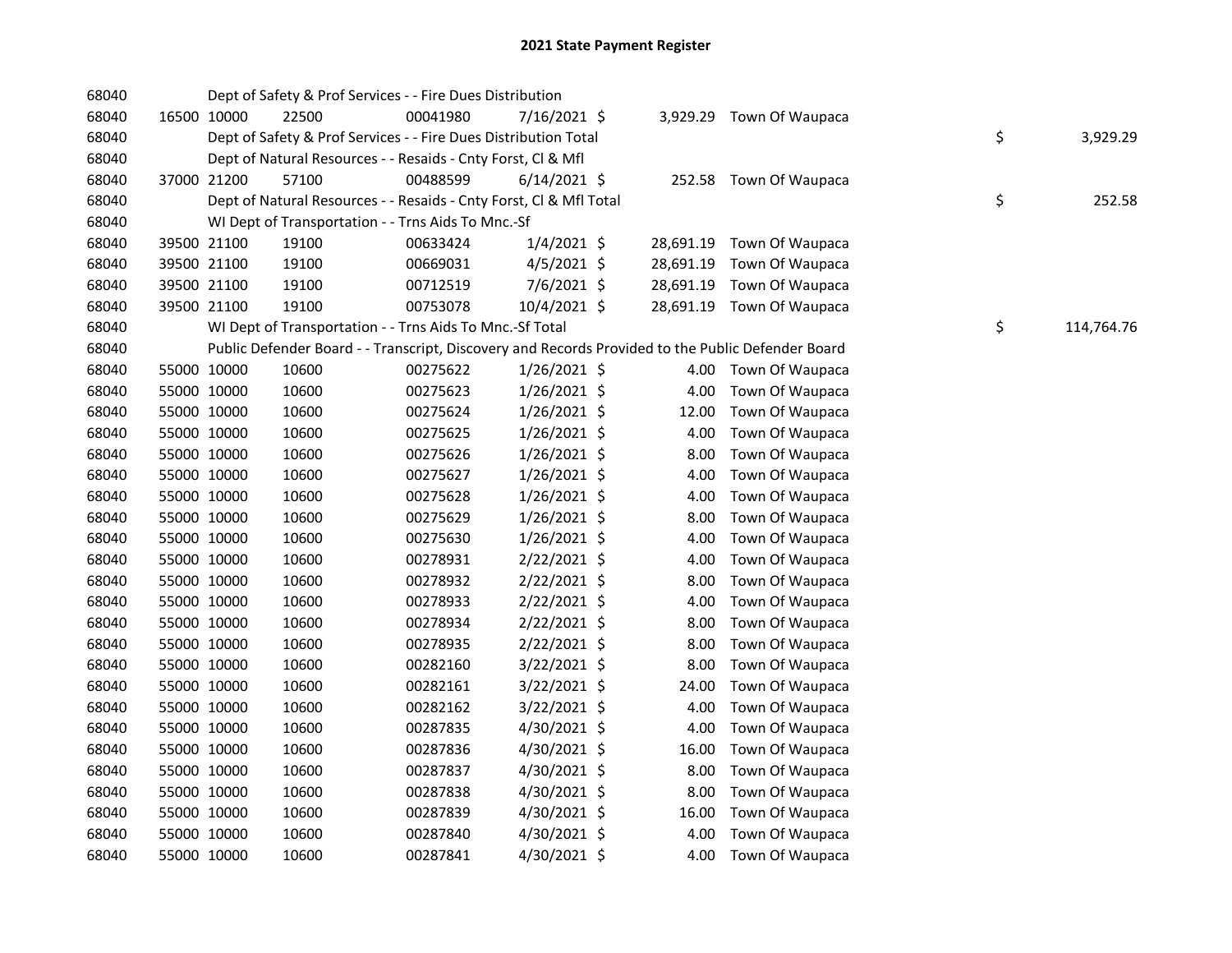| 68040 | 55000 10000 | 10600                                                            | 00291333 | 5/21/2021 \$   | 4.00   | Town Of Waupaca                                                                                         |                 |
|-------|-------------|------------------------------------------------------------------|----------|----------------|--------|---------------------------------------------------------------------------------------------------------|-----------------|
| 68040 | 55000 10000 | 10600                                                            | 00291334 | 5/21/2021 \$   | 4.00   | Town Of Waupaca                                                                                         |                 |
| 68040 | 55000 10000 | 10600                                                            | 00292301 | 5/28/2021 \$   | 4.00   | Town Of Waupaca                                                                                         |                 |
| 68040 | 55000 10000 | 10600                                                            | 00292303 | 5/28/2021 \$   | 8.00   | Town Of Waupaca                                                                                         |                 |
| 68040 | 55000 10000 | 10600                                                            | 00298225 | 6/30/2021 \$   | 4.00   | Town Of Waupaca                                                                                         |                 |
| 68040 | 55000 10000 | 10600                                                            | 00298226 | 6/30/2021 \$   | 4.00   | Town Of Waupaca                                                                                         |                 |
| 68040 | 55000 10000 | 10600                                                            | 00298227 | 6/30/2021 \$   | 4.00   | Town Of Waupaca                                                                                         |                 |
| 68040 | 55000 10000 | 10600                                                            | 00298228 | 6/30/2021 \$   | 4.00   | Town Of Waupaca                                                                                         |                 |
| 68040 | 55000 10000 | 10600                                                            | 00298229 | 6/30/2021 \$   | 12.00  | Town Of Waupaca                                                                                         |                 |
| 68040 | 55000 10000 | 10600                                                            | 00299228 | $7/1/2021$ \$  | 4.00   | Town Of Waupaca                                                                                         |                 |
| 68040 | 55000 10000 | 10600                                                            | 00299229 | $7/1/2021$ \$  | 12.00  | Town Of Waupaca                                                                                         |                 |
| 68040 | 55000 10000 | 10600                                                            | 00299230 | $7/1/2021$ \$  | 4.00   | Town Of Waupaca                                                                                         |                 |
| 68040 | 55000 10000 | 10600                                                            | 00299231 | 7/1/2021 \$    | 4.00   | Town Of Waupaca                                                                                         |                 |
| 68040 | 55000 10000 | 10600                                                            | 00299232 | $7/1/2021$ \$  | 4.00   | Town Of Waupaca                                                                                         |                 |
| 68040 | 55000 10000 | 10600                                                            | 00299233 | $7/1/2021$ \$  | 4.00   | Town Of Waupaca                                                                                         |                 |
| 68040 | 55000 10000 | 10600                                                            | 00299234 | 7/1/2021 \$    | 4.00   | Town Of Waupaca                                                                                         |                 |
| 68040 | 55000 10000 | 10600                                                            | 00299235 | $7/1/2021$ \$  | 28.00  | Town Of Waupaca                                                                                         |                 |
| 68040 | 55000 10000 | 10600                                                            | 00299236 | $7/1/2021$ \$  | 4.00   | Town Of Waupaca                                                                                         |                 |
| 68040 | 55000 10000 | 10600                                                            | 00299579 | 7/1/2021 \$    | 4.00   | Town Of Waupaca                                                                                         |                 |
| 68040 | 55000 10000 | 10600                                                            | 00299580 | 7/1/2021 \$    | 4.00   | Town Of Waupaca                                                                                         |                 |
| 68040 | 55000 10000 | 10600                                                            | 00299581 | $7/1/2021$ \$  | 8.00   | Town Of Waupaca                                                                                         |                 |
| 68040 | 55000 10000 | 10600                                                            | 00300856 | 7/29/2021 \$   | 4.00   | Town Of Waupaca                                                                                         |                 |
| 68040 | 55000 10000 | 10600                                                            | 00300857 | 7/30/2021 \$   | 4.00   | Town Of Waupaca                                                                                         |                 |
| 68040 | 55000 10000 | 10600                                                            | 00302435 | 7/27/2021 \$   | 4.00   | Town Of Waupaca                                                                                         |                 |
| 68040 | 55000 10000 | 10600                                                            | 00302436 | 7/27/2021 \$   | 4.00   | Town Of Waupaca                                                                                         |                 |
| 68040 |             |                                                                  |          |                |        | Public Defender Board - - Transcript, Discovery and Records Provided to the Public Defender Board Total | \$<br>328.00    |
| 68040 |             | Department of Revenue - - Gifts And Grants                       |          |                |        |                                                                                                         |                 |
| 68040 | 56600 10000 | 12100                                                            | 00207809 | $6/25/2021$ \$ |        | 61,388.11 Town Of Waupaca                                                                               |                 |
| 68040 |             | Department of Revenue - - Gifts And Grants Total                 |          |                |        |                                                                                                         | \$<br>61,388.11 |
| 68040 |             | Department of Revenue - - Misc Revenue Holding Clearing          |          |                |        |                                                                                                         |                 |
| 68040 | 56600 10000 | 99500                                                            | 00196719 | 3/29/2021 \$   | 467.00 | Town Of Waupaca                                                                                         |                 |
| 68040 | 56600 10000 | 99500                                                            | 00202446 | 5/17/2021 \$   | 582.90 | Town Of Waupaca                                                                                         |                 |
| 68040 |             | Department of Revenue - - Misc Revenue Holding Clearing Total    |          |                |        |                                                                                                         | \$<br>1,049.90  |
| 68040 |             | Shared Revenue and Tax Relief - - County And Municipal Aid       |          |                |        |                                                                                                         |                 |
| 68040 | 83500 10000 | 10500                                                            | 00082523 | 7/26/2021 \$   |        | 5,574.66 Town Of Waupaca                                                                                |                 |
| 68040 | 83500 10000 | 10500                                                            | 00089626 | 11/15/2021 \$  |        | 31,589.71 Town Of Waupaca                                                                               |                 |
| 68040 |             | Shared Revenue and Tax Relief - - County And Municipal Aid Total |          |                |        |                                                                                                         | \$<br>37,164.37 |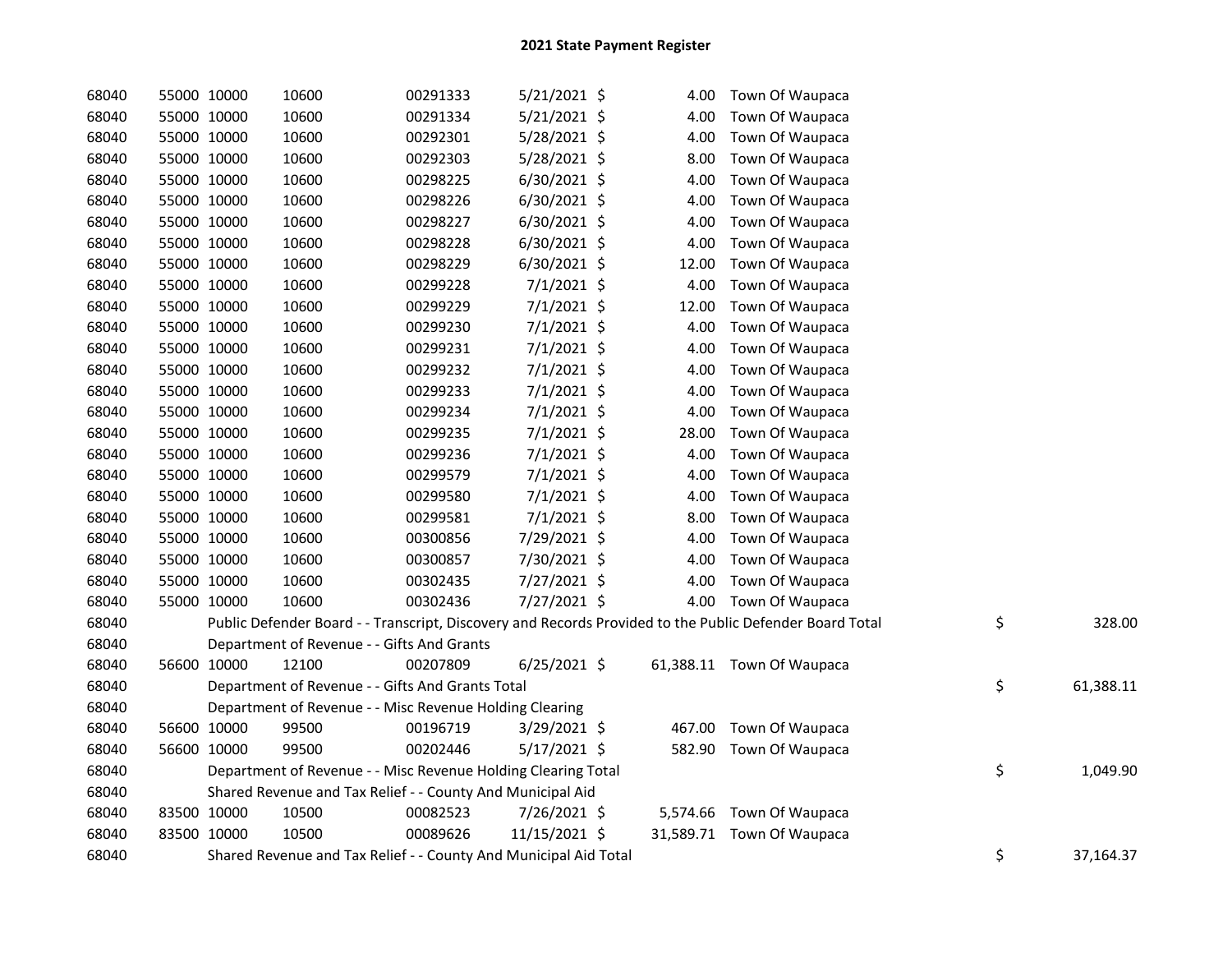| 68040       |             | Shared Revenue and Tax Relief - - Exempt Computer Aid |                                                               |          |               |  |          |                 |  |            |
|-------------|-------------|-------------------------------------------------------|---------------------------------------------------------------|----------|---------------|--|----------|-----------------|--|------------|
| 68040       | 83500       | 10000                                                 | 10900                                                         | 00085024 | 7/26/2021 \$  |  | 101.85   | Town Of Waupaca |  |            |
| 68040       |             |                                                       | Shared Revenue and Tax Relief - - Exempt Computer Aid Total   |          |               |  |          |                 |  | 101.85     |
| 68040       |             |                                                       | Shared Revenue and Tax Relief - - Utility Aid                 |          |               |  |          |                 |  |            |
| 68040       | 83500 10000 |                                                       | 11000                                                         | 00082523 | 7/26/2021 \$  |  | 103.88   | Town Of Waupaca |  |            |
| 68040       | 83500 10000 |                                                       | 11000                                                         | 00089626 | 11/15/2021 \$ |  | 1,388.97 | Town Of Waupaca |  |            |
| 68040       |             |                                                       | Shared Revenue and Tax Relief - - Utility Aid Total           |          |               |  |          |                 |  | 1,492.85   |
| 68040       |             |                                                       | Shared Revenue and Tax Relief - - Personal Property Aid       |          |               |  |          |                 |  |            |
| 68040       | 83500       | 10000                                                 | 11100                                                         | 00078213 | $5/3/2021$ \$ |  | 294.93   | Town Of Waupaca |  |            |
| 68040       |             |                                                       | Shared Revenue and Tax Relief - - Personal Property Aid Total |          |               |  |          |                 |  | 294.93     |
| 68040 Total |             |                                                       |                                                               |          |               |  |          |                 |  | 220,766.64 |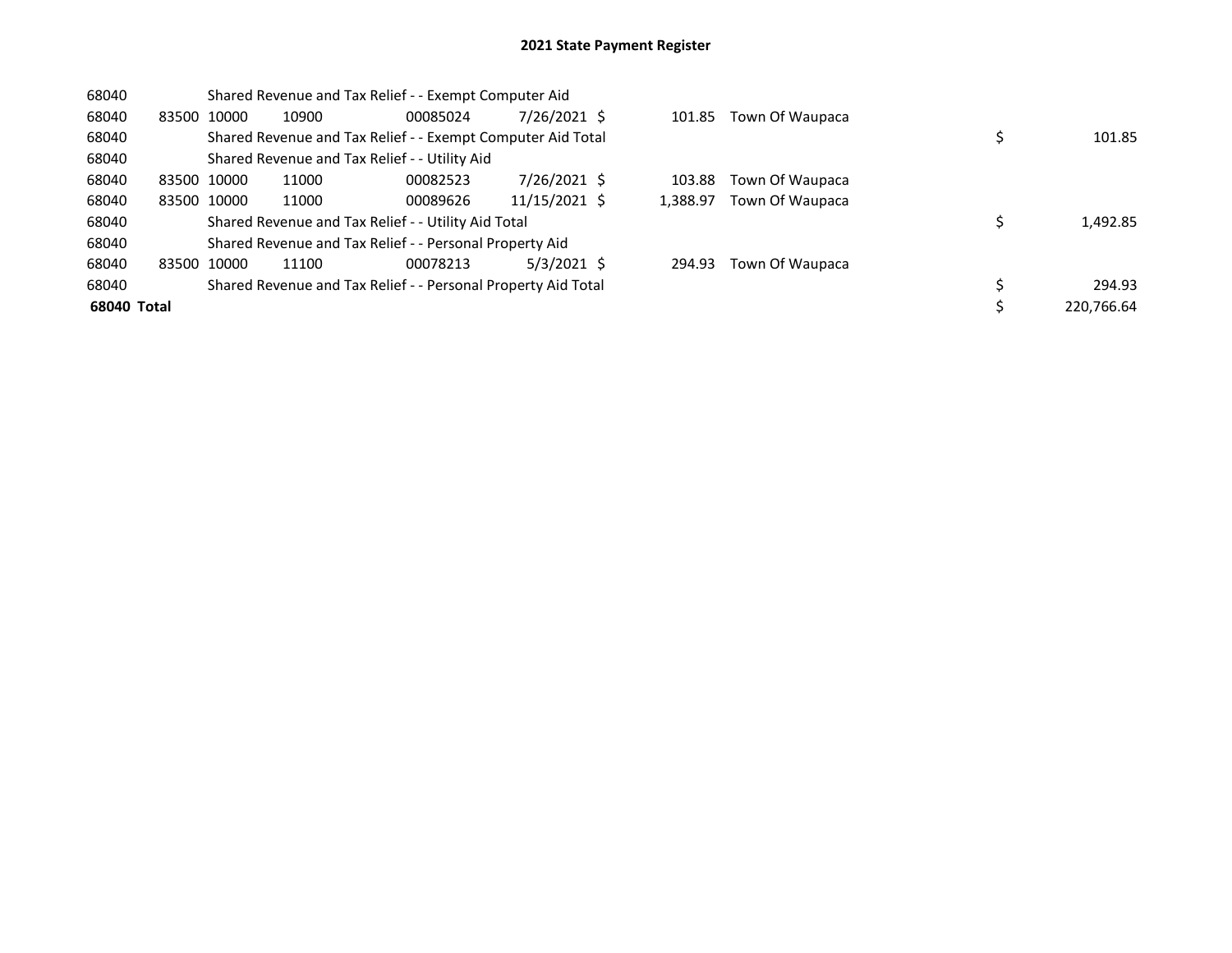| 68042       |             | Dept of Safety & Prof Services - - Fire Dues Distribution          |          |                |  |                             |    |            |
|-------------|-------------|--------------------------------------------------------------------|----------|----------------|--|-----------------------------|----|------------|
| 68042       | 16500 10000 | 22500                                                              | 00041981 | 7/16/2021 \$   |  | 2,344.71 Town Of Weyauwega  |    |            |
| 68042       |             | Dept of Safety & Prof Services - - Fire Dues Distribution Total    |          |                |  |                             | \$ | 2,344.71   |
| 68042       |             | Dept of Natural Resources - - Aids In Lieu Of Taxes - Gener        |          |                |  |                             |    |            |
| 68042       | 37000 10000 | 50300                                                              | 00459735 | $1/28/2021$ \$ |  | 1,945.98 Town Of Weyauwega  |    |            |
| 68042       | 37000 10000 | 50300                                                              | 00459736 | 1/28/2021 \$   |  | 6,467.30 Town Of Weyauwega  |    |            |
| 68042       |             | Dept of Natural Resources - - Aids In Lieu Of Taxes - Gener Total  |          |                |  |                             | \$ | 8,413.28   |
| 68042       |             | Dept of Natural Resources - - Resaids - Cnty Forst, Cl & Mfl       |          |                |  |                             |    |            |
| 68042       | 37000 21200 | 57100                                                              | 00488600 | $6/14/2021$ \$ |  | 216.91 Town Of Weyauwega    |    |            |
| 68042       |             | Dept of Natural Resources - - Resaids - Cnty Forst, Cl & Mfl Total |          |                |  |                             | \$ | 216.91     |
| 68042       |             | WI Dept of Transportation - - Trns Aids To Mnc.-Sf                 |          |                |  |                             |    |            |
| 68042       | 39500 21100 | 19100                                                              | 00633425 | $1/4/2021$ \$  |  | 12,522.42 Town Of Weyauwega |    |            |
| 68042       | 39500 21100 | 19100                                                              | 00669032 | $4/5/2021$ \$  |  | 12,522.42 Town Of Weyauwega |    |            |
| 68042       | 39500 21100 | 19100                                                              | 00712520 | 7/6/2021 \$    |  | 12,522.42 Town Of Weyauwega |    |            |
| 68042       | 39500 21100 | 19100                                                              | 00753079 | 10/4/2021 \$   |  | 12,522.42 Town Of Weyauwega |    |            |
| 68042       |             | WI Dept of Transportation - - Trns Aids To Mnc.-Sf Total           |          |                |  |                             | \$ | 50,089.68  |
| 68042       |             | Department of Revenue - - Gifts And Grants                         |          |                |  |                             |    |            |
| 68042       | 56600 10000 | 12100                                                              | 00207810 | $6/25/2021$ \$ |  | 30,615.55 Town Of Weyauwega |    |            |
| 68042       |             | Department of Revenue - - Gifts And Grants Total                   |          |                |  |                             | \$ | 30,615.55  |
| 68042       |             | Department of Revenue - - Misc Revenue Holding Clearing            |          |                |  |                             |    |            |
| 68042       | 56600 10000 | 99500                                                              | 00193050 | $3/1/2021$ \$  |  | 407.78 Town Of Weyauwega    |    |            |
| 68042       | 56600 10000 | 99500                                                              | 00195260 | $3/15/2021$ \$ |  | 162.00 Town Of Weyauwega    |    |            |
| 68042       | 56600 10000 | 99500                                                              | 00196721 | 3/29/2021 \$   |  | 239.00 Town Of Weyauwega    |    |            |
| 68042       | 56600 10000 | 99500                                                              | 00203873 | $6/1/2021$ \$  |  | 111.66 Town Of Weyauwega    |    |            |
| 68042       |             | Department of Revenue - - Misc Revenue Holding Clearing Total      |          |                |  |                             | \$ | 920.44     |
| 68042       |             | Shared Revenue and Tax Relief - - County And Municipal Aid         |          |                |  |                             |    |            |
| 68042       | 83500 10000 | 10500                                                              | 00082524 | 7/26/2021 \$   |  | 4,743.72 Town Of Weyauwega  |    |            |
| 68042       | 83500 10000 | 10500                                                              | 00089627 | 11/15/2021 \$  |  | 26,881.11 Town Of Weyauwega |    |            |
| 68042       |             | Shared Revenue and Tax Relief - - County And Municipal Aid Total   |          |                |  |                             | \$ | 31,624.83  |
| 68042       |             | Shared Revenue and Tax Relief - - Exempt Computer Aid              |          |                |  |                             |    |            |
| 68042       | 83500 10000 | 10900                                                              | 00085025 | 7/26/2021 \$   |  | 40.53 Town Of Weyauwega     |    |            |
| 68042       |             | Shared Revenue and Tax Relief - - Exempt Computer Aid Total        |          |                |  |                             | \$ | 40.53      |
| 68042       |             | Shared Revenue and Tax Relief - - Personal Property Aid            |          |                |  |                             |    |            |
| 68042       | 83500 10000 | 11100                                                              | 00078214 | $5/3/2021$ \$  |  | 315.37 Town Of Weyauwega    |    |            |
| 68042       |             | Shared Revenue and Tax Relief - - Personal Property Aid Total      |          |                |  |                             | \$ | 315.37     |
| 68042 Total |             |                                                                    |          |                |  |                             | \$ | 124,581.30 |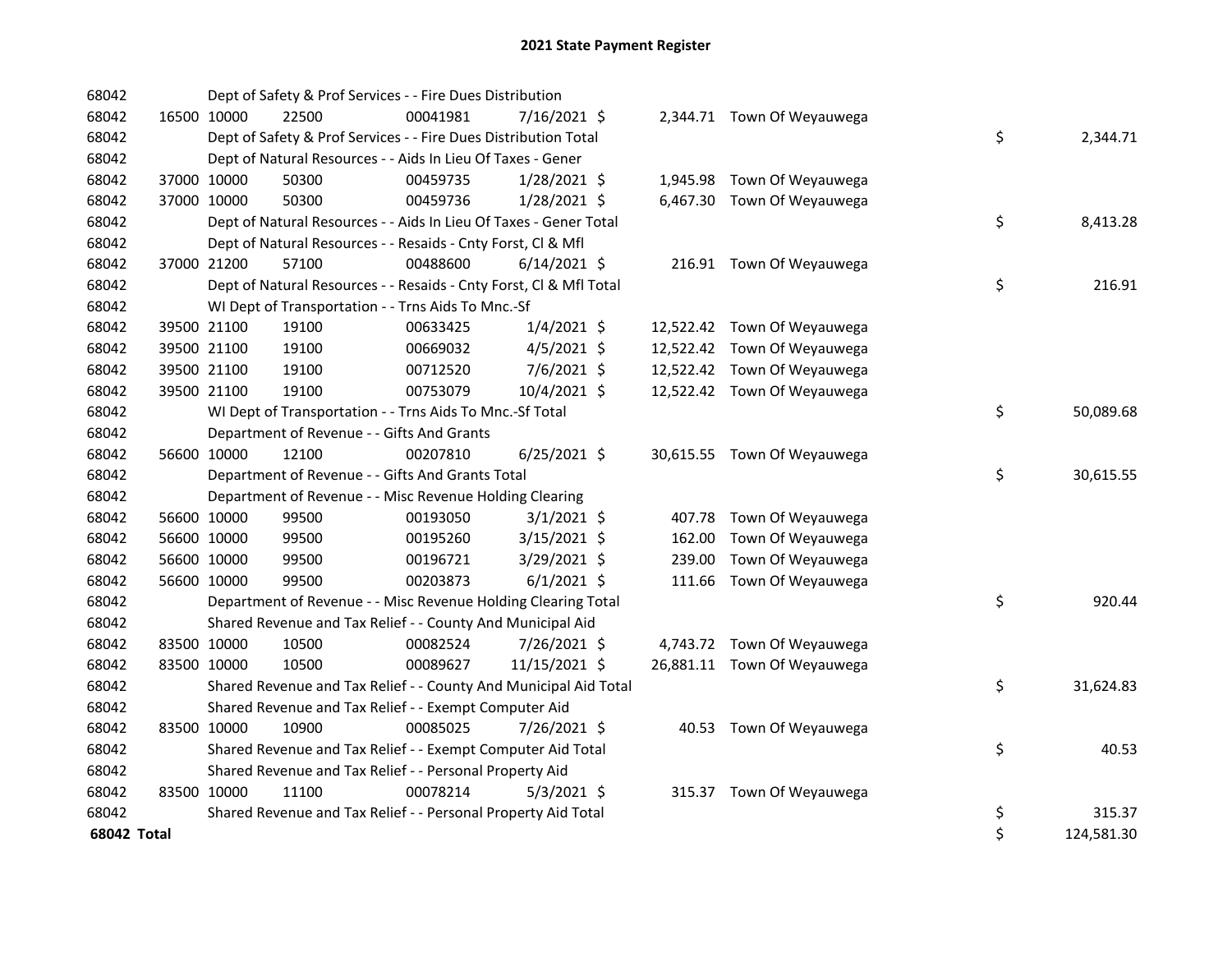| 68044 |             | Dept of Safety & Prof Services - - Fire Dues Distribution          |          |                |  |                           |    |           |
|-------|-------------|--------------------------------------------------------------------|----------|----------------|--|---------------------------|----|-----------|
| 68044 | 16500 10000 | 22500                                                              | 00041982 | 7/19/2021 \$   |  | 1,093.48 Town Of Wyoming  |    |           |
| 68044 |             | Dept of Safety & Prof Services - - Fire Dues Distribution Total    |          |                |  |                           | \$ | 1,093.48  |
| 68044 |             | Dept of Natural Resources - - Aids In Lieu Of Taxes - Gener        |          |                |  |                           |    |           |
| 68044 | 37000 10000 | 50300                                                              | 00475811 | $4/21/2021$ \$ |  | 77.39 Town Of Wyoming     |    |           |
| 68044 | 37000 10000 | 50300                                                              | 00475812 | $4/21/2021$ \$ |  | 225.42 Town Of Wyoming    |    |           |
| 68044 |             | Dept of Natural Resources - - Aids In Lieu Of Taxes - Gener Total  |          |                |  |                           | \$ | 302.81    |
| 68044 |             | Dept of Natural Resources - - Seg Earned                           |          |                |  |                           |    |           |
| 68044 | 37000 21200 | 100SE                                                              | 00497511 | 7/16/2021 \$   |  | 545.99 Town Of Wyoming    |    |           |
| 68044 |             | Dept of Natural Resources - - Seg Earned Total                     |          |                |  |                           | \$ | 545.99    |
| 68044 |             | Dept of Natural Resources - - Resaids - Cnty Forst, Cl & Mfl       |          |                |  |                           |    |           |
| 68044 | 37000 21200 | 57100                                                              | 00488601 | $6/15/2021$ \$ |  | 2,678.64 Town Of Wyoming  |    |           |
| 68044 |             | Dept of Natural Resources - - Resaids - Cnty Forst, Cl & Mfl Total |          |                |  |                           | \$ | 2,678.64  |
| 68044 |             | Dept of Natural Resources - - Aids In Lieu Of Taxes - Sum S        |          |                |  |                           |    |           |
| 68044 | 37000 21200 | 57900                                                              | 00475810 | $4/21/2021$ \$ |  | 46.23 Town Of Wyoming     |    |           |
| 68044 |             | Dept of Natural Resources - - Aids In Lieu Of Taxes - Sum S Total  |          |                |  |                           | \$ | 46.23     |
| 68044 |             | Dept of Natural Resources - - Fin Asst For Responsible Units       |          |                |  |                           |    |           |
| 68044 | 37000 27400 | 67000                                                              | 00483881 | $5/21/2021$ \$ |  | 1,019.16 Town Of Wyoming  |    |           |
| 68044 |             | Dept of Natural Resources - - Fin Asst For Responsible Units Total |          |                |  |                           | \$ | 1,019.16  |
| 68044 |             | WI Dept of Transportation - - Trns Aids To Mnc.-Sf                 |          |                |  |                           |    |           |
| 68044 | 39500 21100 | 19100                                                              | 00633426 | $1/4/2021$ \$  |  | 12,259.62 Town Of Wyoming |    |           |
| 68044 | 39500 21100 | 19100                                                              | 00669033 | $4/5/2021$ \$  |  | 12,259.62 Town Of Wyoming |    |           |
| 68044 | 39500 21100 | 19100                                                              | 00712521 | 7/6/2021 \$    |  | 12,259.62 Town Of Wyoming |    |           |
| 68044 | 39500 21100 | 19100                                                              | 00753080 | 10/4/2021 \$   |  | 12,259.62 Town Of Wyoming |    |           |
| 68044 |             | WI Dept of Transportation - - Trns Aids To Mnc.-Sf Total           |          |                |  |                           | \$ | 49,038.48 |
| 68044 |             | Department of Revenue - - Gifts And Grants                         |          |                |  |                           |    |           |
| 68044 | 56600 10000 | 12100                                                              | 00211986 | 8/9/2021 \$    |  | 16,956.31 Town Of Wyoming |    |           |
| 68044 |             | Department of Revenue - - Gifts And Grants Total                   |          |                |  |                           | \$ | 16,956.31 |
| 68044 |             | Shared Revenue and Tax Relief - - County And Municipal Aid         |          |                |  |                           |    |           |
| 68044 | 83500 10000 | 10500                                                              | 00082525 | 7/26/2021 \$   |  | 1,746.59 Town Of Wyoming  |    |           |
| 68044 | 83500 10000 | 10500                                                              | 00089628 | 11/15/2021 \$  |  | 9,915.56 Town Of Wyoming  |    |           |
| 68044 |             | Shared Revenue and Tax Relief - - County And Municipal Aid Total   |          |                |  |                           | \$ | 11,662.15 |
| 68044 |             | Shared Revenue and Tax Relief - - Exempt Computer Aid              |          |                |  |                           |    |           |
| 68044 | 83500 10000 | 10900                                                              | 00085026 | 7/26/2021 \$   |  | 4.16 Town Of Wyoming      |    |           |
| 68044 |             | Shared Revenue and Tax Relief - - Exempt Computer Aid Total        |          |                |  |                           | \$ | 4.16      |
| 68044 |             | Shared Revenue and Tax Relief - - Personal Property Aid            |          |                |  |                           |    |           |
| 68044 | 83500 10000 | 11100                                                              | 00078215 | $5/3/2021$ \$  |  | 24.80 Town Of Wyoming     |    |           |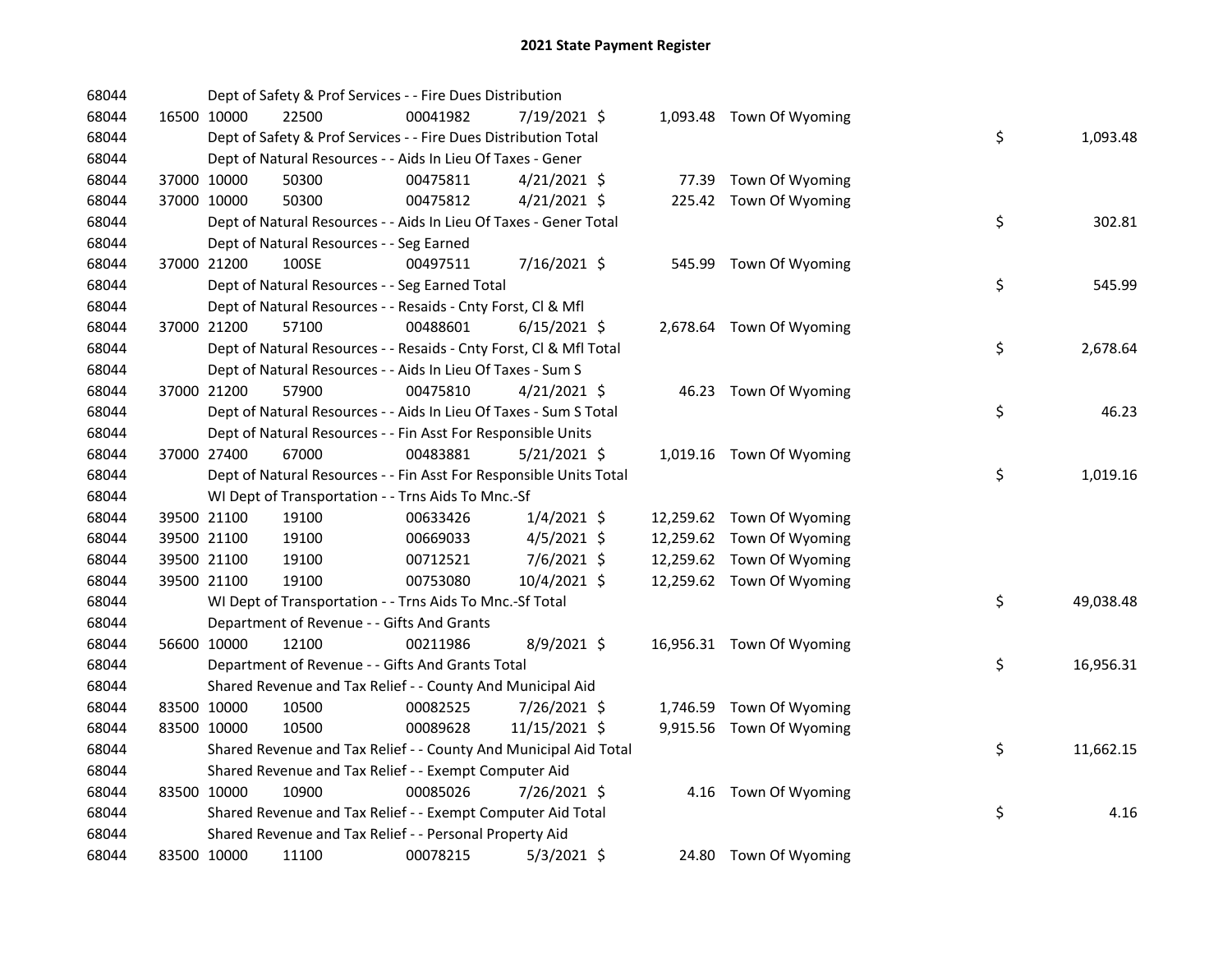| 68044       | Shared Revenue and Tax Relief - - Personal Property Aid Total | 24.80     |
|-------------|---------------------------------------------------------------|-----------|
| 68044 Total |                                                               | 83,372.21 |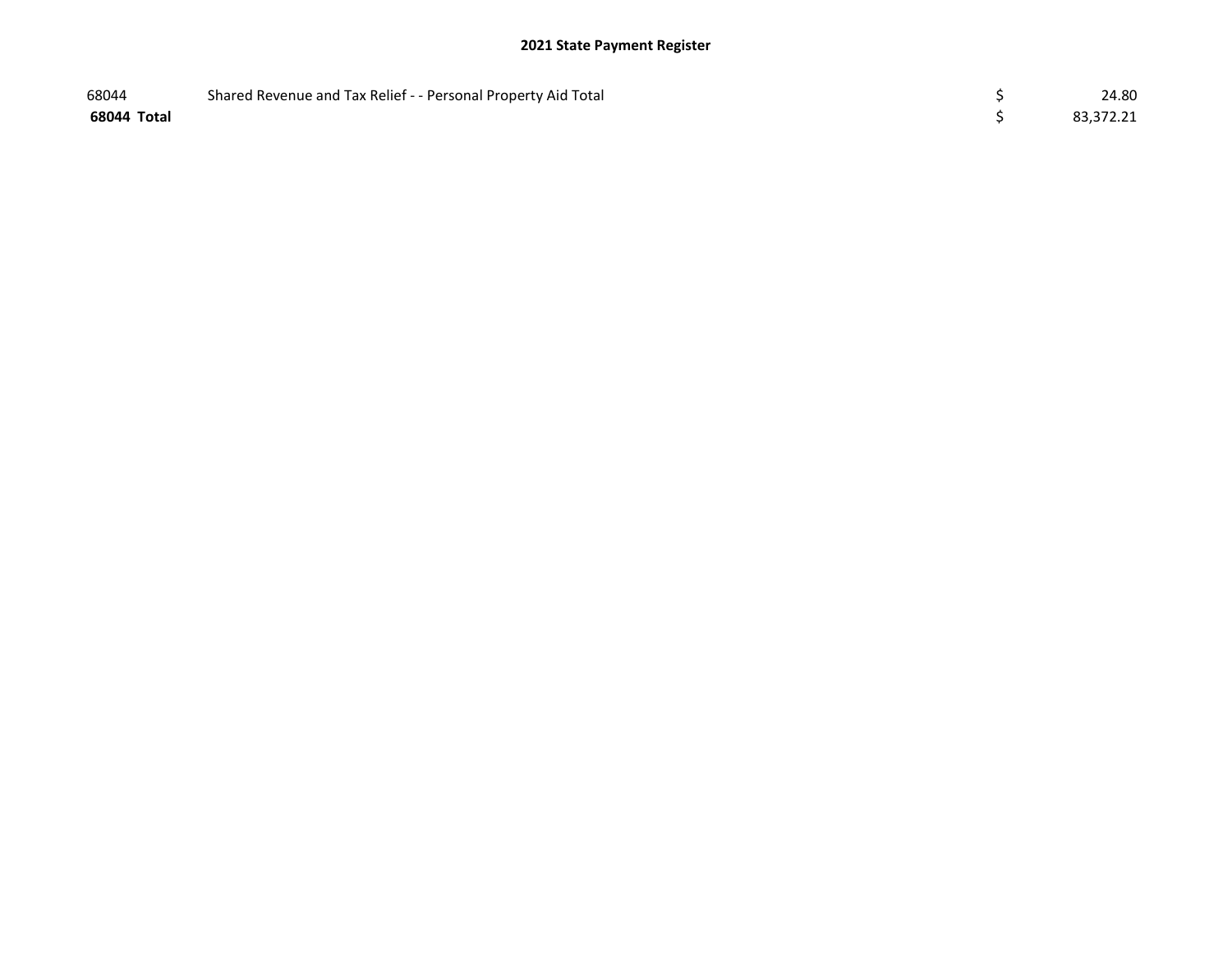| 68106       |       |             | Dept of Safety & Prof Services - - Fire Dues Distribution          |          |                |           |                           |    |           |
|-------------|-------|-------------|--------------------------------------------------------------------|----------|----------------|-----------|---------------------------|----|-----------|
| 68106       | 16500 | 10000       | 22500                                                              | 00041951 | $7/16/2021$ \$ | 130.83    | Village Of Big Falls      |    |           |
| 68106       |       |             | Dept of Safety & Prof Services - - Fire Dues Distribution Total    |          |                |           |                           | \$ | 130.83    |
| 68106       |       |             | Dept of Natural Resources - - Resaids - Cnty Forst, CI & Mfl       |          |                |           |                           |    |           |
| 68106       |       | 37000 21200 | 57100                                                              | 00488602 | $6/14/2021$ \$ |           | 6.61 Village Of Big Falls |    |           |
| 68106       |       |             | Dept of Natural Resources - - Resaids - Cnty Forst, Cl & Mfl Total |          |                |           |                           | \$ | 6.61      |
| 68106       |       |             | WI Dept of Transportation - - Trns Aids To Mnc.-Sf                 |          |                |           |                           |    |           |
| 68106       |       | 39500 21100 | 19100                                                              | 00633427 | $1/4/2021$ \$  | 932.94    | Village Of Big Falls      |    |           |
| 68106       |       | 39500 21100 | 19100                                                              | 00669034 | $4/5/2021$ \$  | 932.94    | Village Of Big Falls      |    |           |
| 68106       |       | 39500 21100 | 19100                                                              | 00712522 | $7/6/2021$ \$  | 932.94    | Village Of Big Falls      |    |           |
| 68106       |       | 39500 21100 | 19100                                                              | 00753081 | $10/4/2021$ \$ | 932.94    | Village Of Big Falls      |    |           |
| 68106       |       |             | WI Dept of Transportation - - Trns Aids To Mnc.-Sf Total           |          |                |           |                           | \$ | 3,731.76  |
| 68106       |       |             | Department of Revenue - - Gifts And Grants                         |          |                |           |                           |    |           |
| 68106       |       | 56600 10000 | 12100                                                              | 00207811 | $6/25/2021$ \$ | 3,611.07  | Village Of Big Falls      |    |           |
| 68106       |       |             | Department of Revenue - - Gifts And Grants Total                   |          |                |           |                           | \$ | 3,611.07  |
| 68106       |       |             | Shared Revenue and Tax Relief - - County And Municipal Aid         |          |                |           |                           |    |           |
| 68106       | 83500 | 10000       | 10500                                                              | 00082526 | 7/26/2021 \$   | 4,392.54  | Village Of Big Falls      |    |           |
| 68106       | 83500 | 10000       | 10500                                                              | 00089629 | 11/15/2021 \$  | 24,891.03 | Village Of Big Falls      |    |           |
| 68106       |       |             | Shared Revenue and Tax Relief - - County And Municipal Aid Total   |          |                |           |                           | \$ | 29,283.57 |
| 68106       |       |             | Shared Revenue and Tax Relief - - Exempt Computer Aid              |          |                |           |                           |    |           |
| 68106       |       | 83500 10000 | 10900                                                              | 00085027 | 7/26/2021 \$   | 4.16      | Village Of Big Falls      |    |           |
| 68106       |       |             | Shared Revenue and Tax Relief - - Exempt Computer Aid Total        |          |                |           |                           | \$ | 4.16      |
| 68106       |       |             | Shared Revenue and Tax Relief - - Personal Property Aid            |          |                |           |                           |    |           |
| 68106       |       | 83500 10000 | 11100                                                              | 00078216 | $5/3/2021$ \$  | 128.99    | Village Of Big Falls      |    |           |
| 68106       |       |             | Shared Revenue and Tax Relief - - Personal Property Aid Total      |          |                |           |                           | \$ | 128.99    |
| 68106 Total |       |             |                                                                    |          |                |           |                           | \$ | 36,896.99 |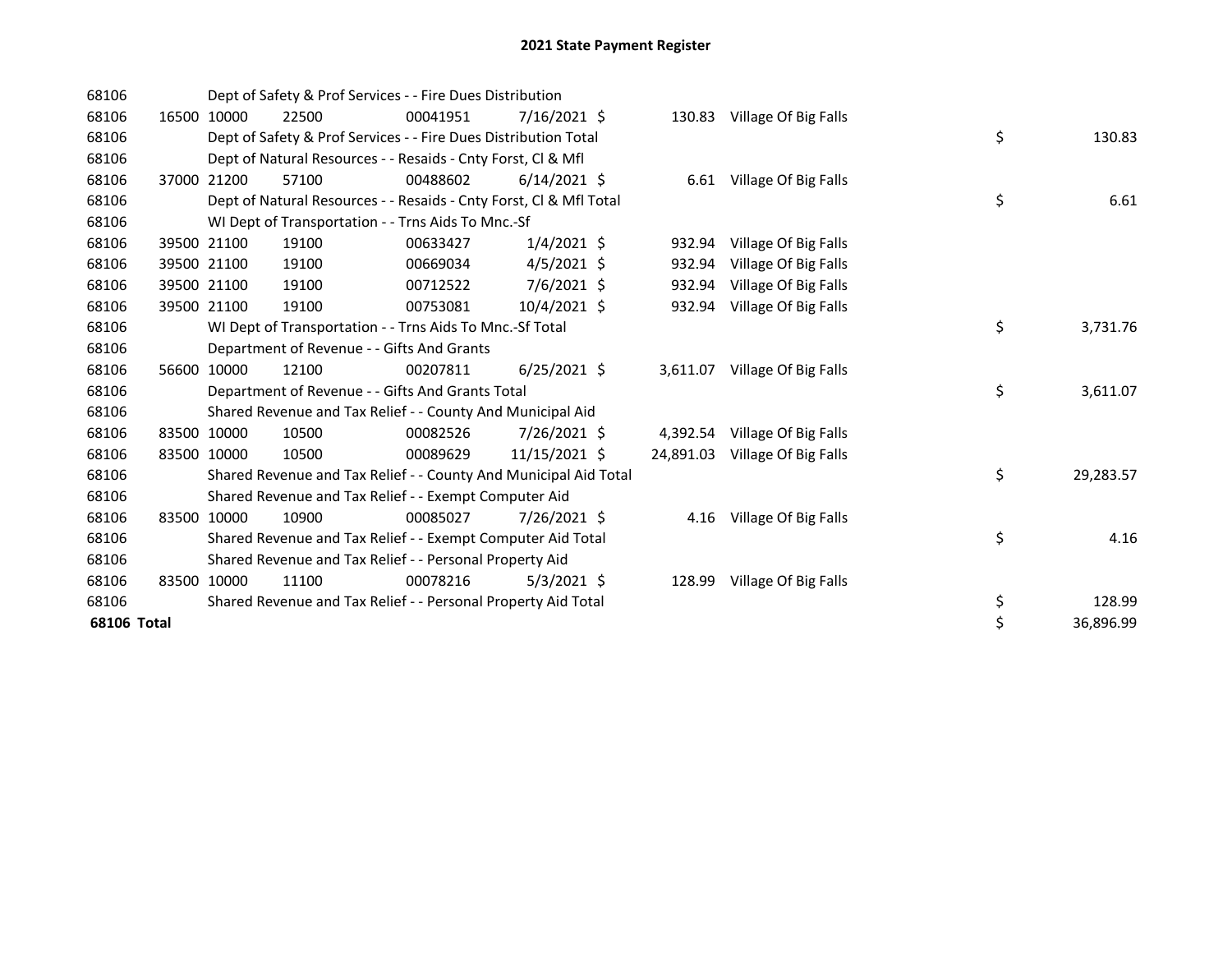| 68121              |             | Dept of Safety & Prof Services - - Fire Dues Distribution                     |          |                |          |                                |    |            |
|--------------------|-------------|-------------------------------------------------------------------------------|----------|----------------|----------|--------------------------------|----|------------|
| 68121              | 16500 10000 | 22500                                                                         | 00041956 | 7/16/2021 \$   |          | 782.28 Village Of Embarrass    |    |            |
| 68121              |             | Dept of Safety & Prof Services - - Fire Dues Distribution Total               |          |                |          |                                | \$ | 782.28     |
| 68121              |             | WI Dept of Transportation - - Trns Aids To Mnc.-Sf                            |          |                |          |                                |    |            |
| 68121              | 39500 21100 | 19100                                                                         | 00633428 | $1/4/2021$ \$  |          | 2,074.04 Village Of Embarrass  |    |            |
| 68121              | 39500 21100 | 19100                                                                         | 00669035 | $4/5/2021$ \$  | 2,074.04 | Village Of Embarrass           |    |            |
| 68121              | 39500 21100 | 19100                                                                         | 00712523 | 7/6/2021 \$    | 2,074.04 | Village Of Embarrass           |    |            |
| 68121              | 39500 21100 | 19100                                                                         | 00753082 | 10/4/2021 \$   |          | 2,074.05 Village Of Embarrass  |    |            |
| 68121              |             | WI Dept of Transportation - - Trns Aids To Mnc.-Sf Total                      |          |                |          |                                | \$ | 8,296.17   |
| 68121              |             | Department of Administration - - Hv Trans Ln Annual Impact Fee                |          |                |          |                                |    |            |
| 68121              | 50500 10000 | 17400                                                                         | 00144345 | $5/3/2021$ \$  |          | 8,296.00 Village Of Embarrass  |    |            |
| 68121              |             | Department of Administration - - Hv Trans Ln Annual Impact Fee Total          |          |                |          |                                | \$ | 8,296.00   |
| 68121              |             | Department of Revenue - - Gifts And Grants                                    |          |                |          |                                |    |            |
| 68121              | 56600 10000 | 12100                                                                         | 00207812 | $6/25/2021$ \$ |          | 19,363.68 Village Of Embarrass |    |            |
| 68121              |             | Department of Revenue - - Gifts And Grants Total                              |          |                |          |                                | \$ | 19,363.68  |
| 68121              |             | Shared Revenue and Tax Relief - - County And Municipal Aid                    |          |                |          |                                |    |            |
| 68121              | 83500 10000 | 10500                                                                         | 00082527 | 7/26/2021 \$   |          | 14,437.16 Village Of Embarrass |    |            |
| 68121              | 83500 10000 | 10500                                                                         | 00089630 | 11/15/2021 \$  |          | 81,810.60 Village Of Embarrass |    |            |
| 68121              |             | Shared Revenue and Tax Relief - - County And Municipal Aid Total              |          |                |          |                                | \$ | 96,247.76  |
| 68121              |             | Shared Revenue and Tax Relief - - Exempt Computer Aid                         |          |                |          |                                |    |            |
| 68121              | 83500 10000 | 10900                                                                         | 00085028 | 7/26/2021 \$   |          | 223.44 Village Of Embarrass    |    |            |
| 68121              |             | Shared Revenue and Tax Relief - - Exempt Computer Aid Total                   |          |                |          |                                | \$ | 223.44     |
| 68121              |             | Shared Revenue and Tax Relief - - Personal Property Aid                       |          |                |          |                                |    |            |
| 68121              | 83500 10000 | 11100                                                                         | 00078217 | $5/3/2021$ \$  |          | 531.32 Village Of Embarrass    |    |            |
| 68121              |             | Shared Revenue and Tax Relief - - Personal Property Aid Total                 |          |                |          |                                | \$ | 531.32     |
| 68121              |             | Shared Revenue and Tax Relief - - State Aid; Video Service Provider Fee       |          |                |          |                                |    |            |
| 68121              | 83500 10000 | 11200                                                                         | 00083272 | 7/26/2021 \$   | 975.85   | Village Of Embarrass           |    |            |
| 68121              |             | Shared Revenue and Tax Relief - - State Aid; Video Service Provider Fee Total |          |                |          |                                | \$ | 975.85     |
| <b>68121 Total</b> |             |                                                                               |          |                |          |                                | \$ | 134,716.50 |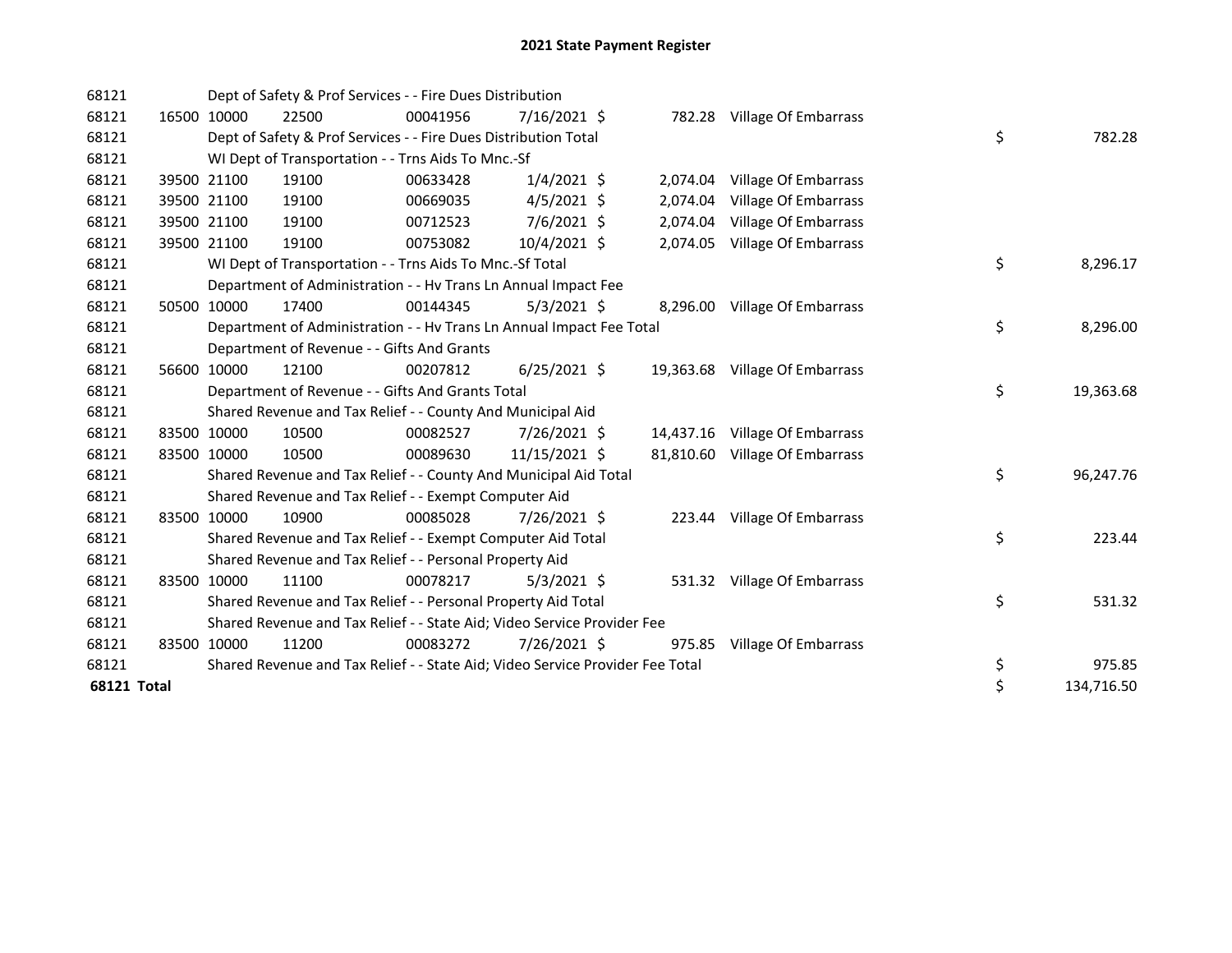| 68126 |             | Dept of Safety & Prof Services - - Fire Dues Distribution         |          |                |        |                              |    |           |
|-------|-------------|-------------------------------------------------------------------|----------|----------------|--------|------------------------------|----|-----------|
| 68126 | 16500 10000 | 22500                                                             | 00041959 | 7/16/2021 \$   |        | 2,829.03 Village Of Fremont  |    |           |
| 68126 |             | Dept of Safety & Prof Services - - Fire Dues Distribution Total   |          |                |        |                              | \$ | 2,829.03  |
| 68126 |             | Dept of Natural Resources - - Aids In Lieu Of Taxes - Gener       |          |                |        |                              |    |           |
| 68126 | 37000 10000 | 50300                                                             | 00459715 | 1/28/2021 \$   |        | 137.39 Village Of Fremont    |    |           |
| 68126 |             | Dept of Natural Resources - - Aids In Lieu Of Taxes - Gener Total |          |                |        |                              | \$ | 137.39    |
| 68126 |             | Dept of Natural Resources - - GPO--State Funds                    |          |                |        |                              |    |           |
| 68126 | 37000 21200 | 36100                                                             | 00460966 | $2/26/2021$ \$ |        | 750.00 Village Of Fremont    |    |           |
| 68126 | 37000 21200 | 36100                                                             | 00488842 | $6/25/2021$ \$ | 750.00 | Village Of Fremont           |    |           |
| 68126 | 37000 21200 | 36100                                                             | 00519839 | 11/24/2021 \$  |        | 900.00 Village Of Fremont    |    |           |
| 68126 |             | Dept of Natural Resources - - GPO--State Funds Total              |          |                |        |                              | \$ | 2,400.00  |
| 68126 |             | WI Dept of Transportation - - Trns Aids To Mnc.-Sf                |          |                |        |                              |    |           |
| 68126 | 39500 21100 | 19100                                                             | 00633429 | $1/4/2021$ \$  |        | 6,725.11 Village Of Fremont  |    |           |
| 68126 | 39500 21100 | 19100                                                             | 00669036 | $4/5/2021$ \$  |        | 6,725.11 Village Of Fremont  |    |           |
| 68126 | 39500 21100 | 19100                                                             | 00712524 | 7/6/2021 \$    |        | 6,725.11 Village Of Fremont  |    |           |
| 68126 | 39500 21100 | 19100                                                             | 00753083 | 10/4/2021 \$   |        | 6,725.12 Village Of Fremont  |    |           |
| 68126 |             | WI Dept of Transportation - - Trns Aids To Mnc.-Sf Total          |          |                |        |                              | \$ | 26,900.45 |
| 68126 |             | Department of Justice - - Officer training reimbursement          |          |                |        |                              |    |           |
| 68126 | 45500 10000 | 21400                                                             | 00105274 | 11/16/2021 \$  |        | 160.00 Village Of Fremont    |    |           |
| 68126 |             | Department of Justice - - Officer training reimbursement Total    |          |                |        |                              | \$ | 160.00    |
| 68126 |             | Department of Revenue - - Gifts And Grants                        |          |                |        |                              |    |           |
| 68126 | 56600 10000 | 12100                                                             | 00207813 | $6/25/2021$ \$ |        | 34,069.61 Village Of Fremont |    |           |
| 68126 |             | Department of Revenue - - Gifts And Grants Total                  |          |                |        |                              | \$ | 34,069.61 |
| 68126 |             | Shared Revenue and Tax Relief - - County And Municipal Aid        |          |                |        |                              |    |           |
| 68126 | 83500 10000 | 10500                                                             | 00082528 | 7/26/2021 \$   |        | 4,451.23 Village Of Fremont  |    |           |
| 68126 | 83500 10000 | 10500                                                             | 00089631 | 11/15/2021 \$  |        | 25,223.66 Village Of Fremont |    |           |
| 68126 |             | Shared Revenue and Tax Relief - - County And Municipal Aid Total  |          |                |        |                              | \$ | 29,674.89 |
| 68126 |             | Shared Revenue and Tax Relief - - Exempt Computer Aid             |          |                |        |                              |    |           |
| 68126 | 83500 10000 | 10900                                                             | 00085029 | 7/26/2021 \$   |        | 850.11 Village Of Fremont    |    |           |
| 68126 |             | Shared Revenue and Tax Relief - - Exempt Computer Aid Total       |          |                |        |                              | \$ | 850.11    |
| 68126 |             | Shared Revenue and Tax Relief - - Utility Aid                     |          |                |        |                              |    |           |
| 68126 | 83500 10000 | 11000                                                             | 00082528 | 7/26/2021 \$   |        | 415.83 Village Of Fremont    |    |           |
| 68126 | 83500 10000 | 11000                                                             | 00089631 | 11/15/2021 \$  |        | 2,743.75 Village Of Fremont  |    |           |
| 68126 |             | Shared Revenue and Tax Relief - - Utility Aid Total               |          |                |        |                              | \$ | 3,159.58  |
| 68126 |             | Shared Revenue and Tax Relief - - Personal Property Aid           |          |                |        |                              |    |           |
| 68126 | 83500 10000 | 11100                                                             | 00078218 | $5/3/2021$ \$  |        | 265.82 Village Of Fremont    |    |           |
| 68126 |             | Shared Revenue and Tax Relief - - Personal Property Aid Total     |          |                |        |                              | \$ | 265.82    |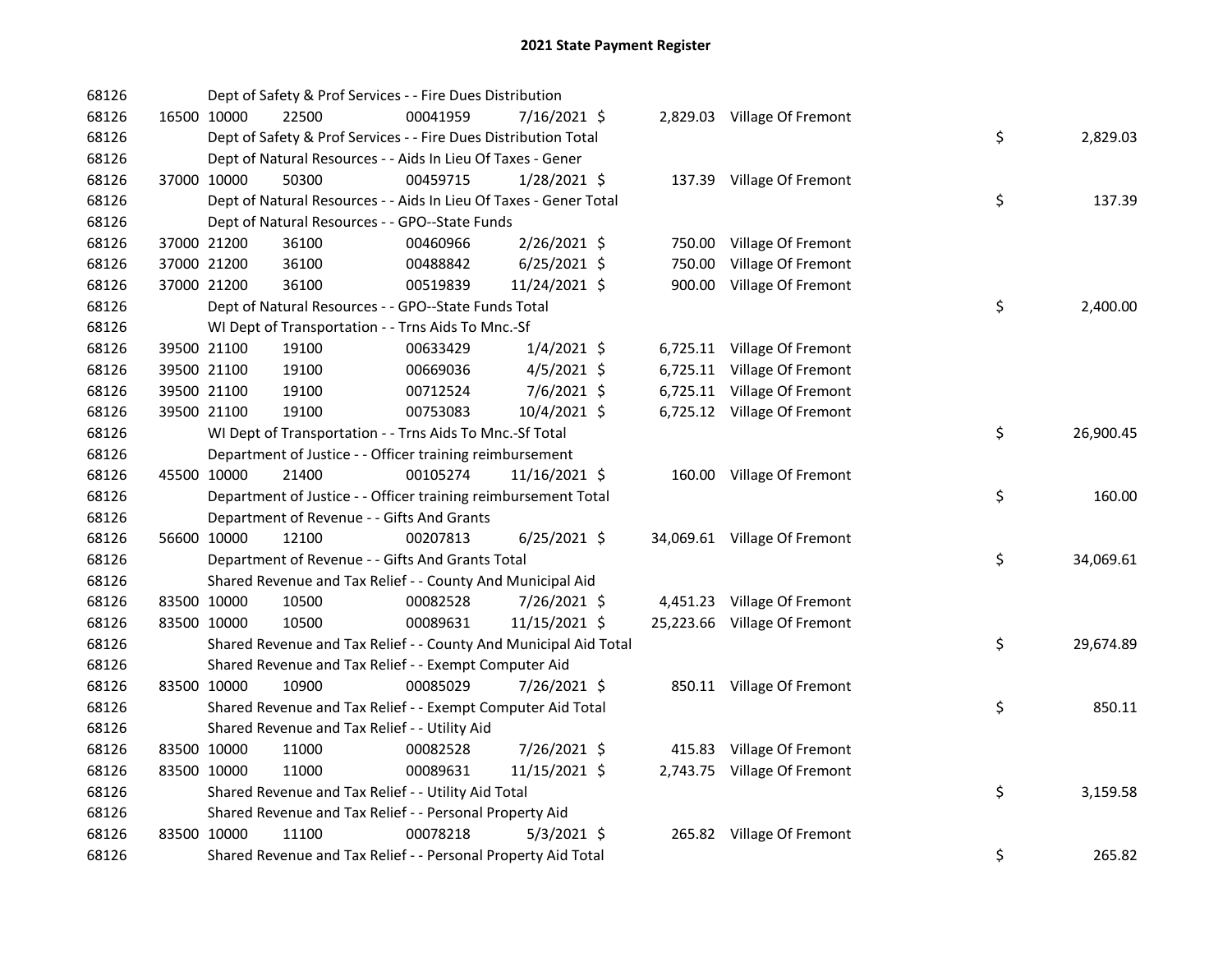| 68126       |             | Shared Revenue and Tax Relief - - State Aid; Video Service Provider Fee       |          |              |  |                          |            |
|-------------|-------------|-------------------------------------------------------------------------------|----------|--------------|--|--------------------------|------------|
| 68126       | 83500 10000 | 11200                                                                         | 00083273 | 7/26/2021 \$ |  | 54.83 Village Of Fremont |            |
| 68126       | 83500 10000 | 11200                                                                         | 00087037 | 9/27/2021 \$ |  | 4.15 Village Of Fremont  |            |
| 68126       |             | Shared Revenue and Tax Relief - - State Aid; Video Service Provider Fee Total |          |              |  |                          | 58.98      |
| 68126 Total |             |                                                                               |          |              |  |                          | 100,505.86 |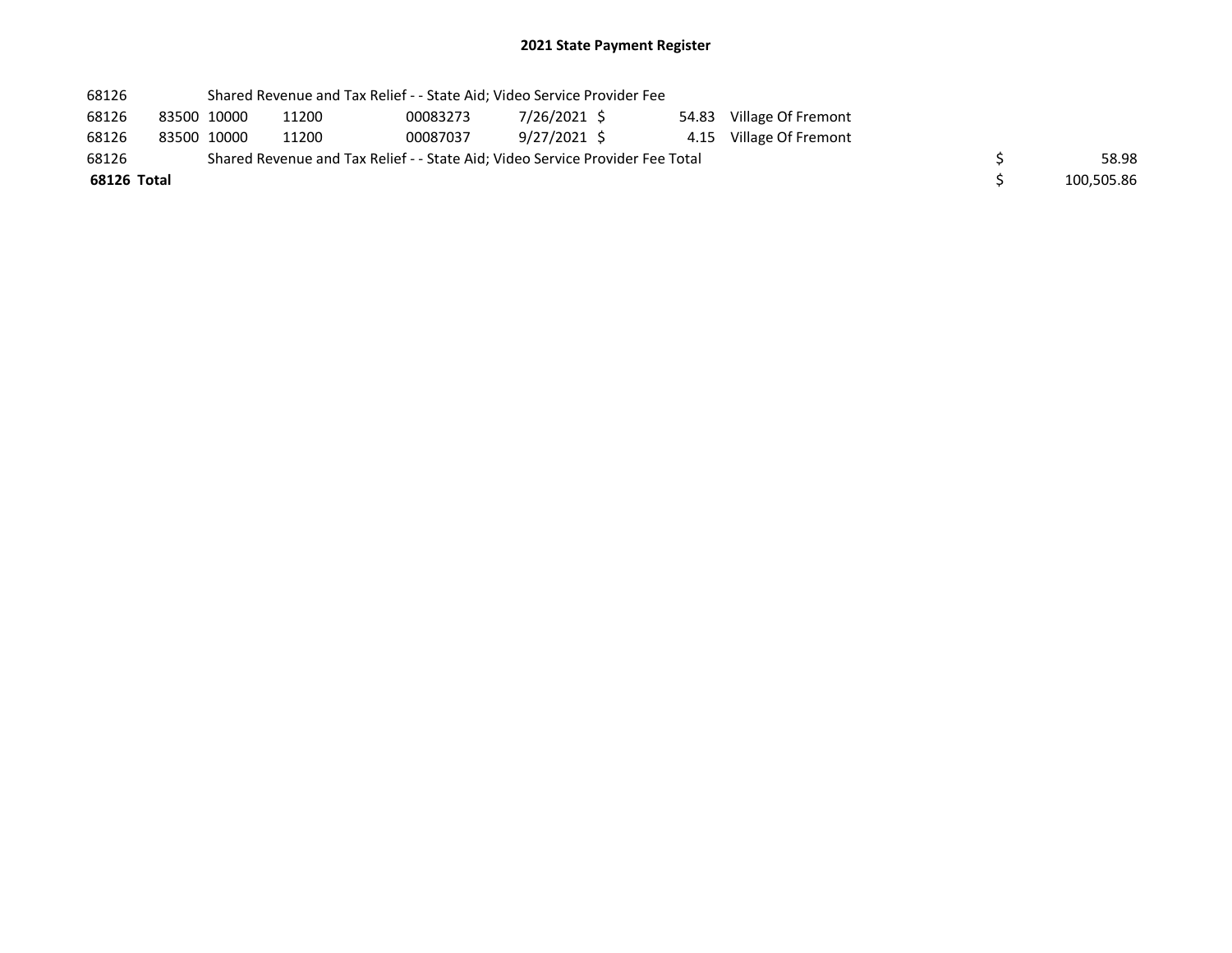| 68141 |             | Dept of Safety & Prof Services - - Fire Dues Distribution                       |                         |                |  |                            |     |            |
|-------|-------------|---------------------------------------------------------------------------------|-------------------------|----------------|--|----------------------------|-----|------------|
| 68141 | 16500 10000 | 22500                                                                           | 00041963                | 7/16/2021 \$   |  | 2,924.35 Village Of Iola   |     |            |
| 68141 |             | Dept of Safety & Prof Services - - Fire Dues Distribution Total                 |                         |                |  |                            | \$  | 2,924.35   |
| 68141 |             | Dept of Natural Resources - - Land Acquisition                                  |                         |                |  |                            |     |            |
| 68141 | 37000 36300 | TA100                                                                           | 00505937                | 8/31/2021 \$   |  | 41,673.34 Village Of Iola  |     |            |
| 68141 | 37000 36300 | TA100                                                                           | 00519935                | 11/16/2021 \$  |  | 9,280.87 Village Of Iola   |     |            |
| 68141 |             | Dept of Natural Resources - - Land Acquisition Total                            |                         |                |  |                            | \$  | 50,954.21  |
| 68141 |             | WI Dept of Transportation - - Trns Aids To Mnc.-Sf                              |                         |                |  |                            |     |            |
| 68141 | 39500 21100 | 19100                                                                           | 00633430                | $1/4/2021$ \$  |  | 18,830.64 Village Of Iola  |     |            |
| 68141 | 39500 21100 | 19100                                                                           | 00669037                | $4/5/2021$ \$  |  | 18,830.64 Village Of Iola  |     |            |
| 68141 | 39500 21100 | 19100                                                                           | 00712525                | $7/6/2021$ \$  |  | 18,830.64 Village Of Iola  |     |            |
| 68141 | 39500 21100 | 19100                                                                           | 00753084                | 10/4/2021 \$   |  | 18,830.67 Village Of Iola  |     |            |
| 68141 |             | WI Dept of Transportation - - Trns Aids To Mnc.-Sf Total                        |                         |                |  |                            | \$  | 75,322.59  |
| 68141 |             | WI Dept of Transportation - - Loc Rd Imp Prg St Fd                              |                         |                |  |                            |     |            |
| 68141 | 39500 21100 | 27800                                                                           | 00717896                | $7/7/2021$ \$  |  | 9,000.00 Village Of Iola   |     |            |
| 68141 |             | WI Dept of Transportation - - Loc Rd Imp Prg St Fd Total                        |                         |                |  |                            | \$  | 9,000.00   |
| 68141 |             | Department of Health Services - - Prepaid Medical Transport Reimbursement       |                         |                |  |                            |     |            |
| 68141 | 43500 10000 | 16300                                                                           | AMBULANCE 11/15/2021 \$ |                |  | 3,682.99 Village Of Iola   |     |            |
| 68141 |             | Department of Health Services - - Prepaid Medical Transport Reimbursement Total |                         |                |  |                            | \$  | 3,682.99   |
| 68141 |             | Department of Justice - - Officer training reimbursement                        |                         |                |  |                            |     |            |
| 68141 | 45500 10000 | 21400                                                                           | 00105638                | 11/22/2021 \$  |  | 480.00 Village Of Iola     |     |            |
| 68141 |             | Department of Justice - - Officer training reimbursement Total                  |                         |                |  |                            | \$  | 480.00     |
| 68141 |             | Elections Commission - - General Program Ops, GPR                               |                         |                |  |                            |     |            |
| 68141 | 51000 10000 | 10100                                                                           | 00005176                | $1/11/2021$ \$ |  | 148.00 Village Of Iola     |     |            |
| 68141 |             | Elections Commission - - General Program Ops, GPR Total                         |                         |                |  |                            | \$  | 148.00     |
| 68141 |             | Department of Revenue - - Gifts And Grants                                      |                         |                |  |                            |     |            |
| 68141 | 56600 10000 | 12100                                                                           | 00207814                | $6/25/2021$ \$ |  | 63,115.14 Village Of Iola  |     |            |
| 68141 |             | Department of Revenue - - Gifts And Grants Total                                |                         |                |  |                            | \$. | 63,115.14  |
| 68141 |             | Shared Revenue and Tax Relief - - Expenditure Restraint Program                 |                         |                |  |                            |     |            |
| 68141 | 83500 10000 | 10100                                                                           | 00082529                | 7/26/2021 \$   |  | 22,849.37 Village Of Iola  |     |            |
| 68141 |             | Shared Revenue and Tax Relief - - Expenditure Restraint Program Total           |                         |                |  |                            | \$  | 22,849.37  |
| 68141 |             | Shared Revenue and Tax Relief - - County And Municipal Aid                      |                         |                |  |                            |     |            |
| 68141 | 83500 10000 | 10500                                                                           | 00082529                | 7/26/2021 \$   |  | 25,794.44 Village Of Iola  |     |            |
| 68141 | 83500 10000 | 10500                                                                           | 00089632                | 11/15/2021 \$  |  | 142,485.49 Village Of Iola |     |            |
| 68141 |             | Shared Revenue and Tax Relief - - County And Municipal Aid Total                |                         |                |  |                            | \$  | 168,279.93 |
| 68141 |             | Shared Revenue and Tax Relief - - Exempt Computer Aid                           |                         |                |  |                            |     |            |
| 68141 | 83500 10000 | 10900                                                                           | 00085030                | 7/26/2021 \$   |  | 2,364.30 Village Of Iola   |     |            |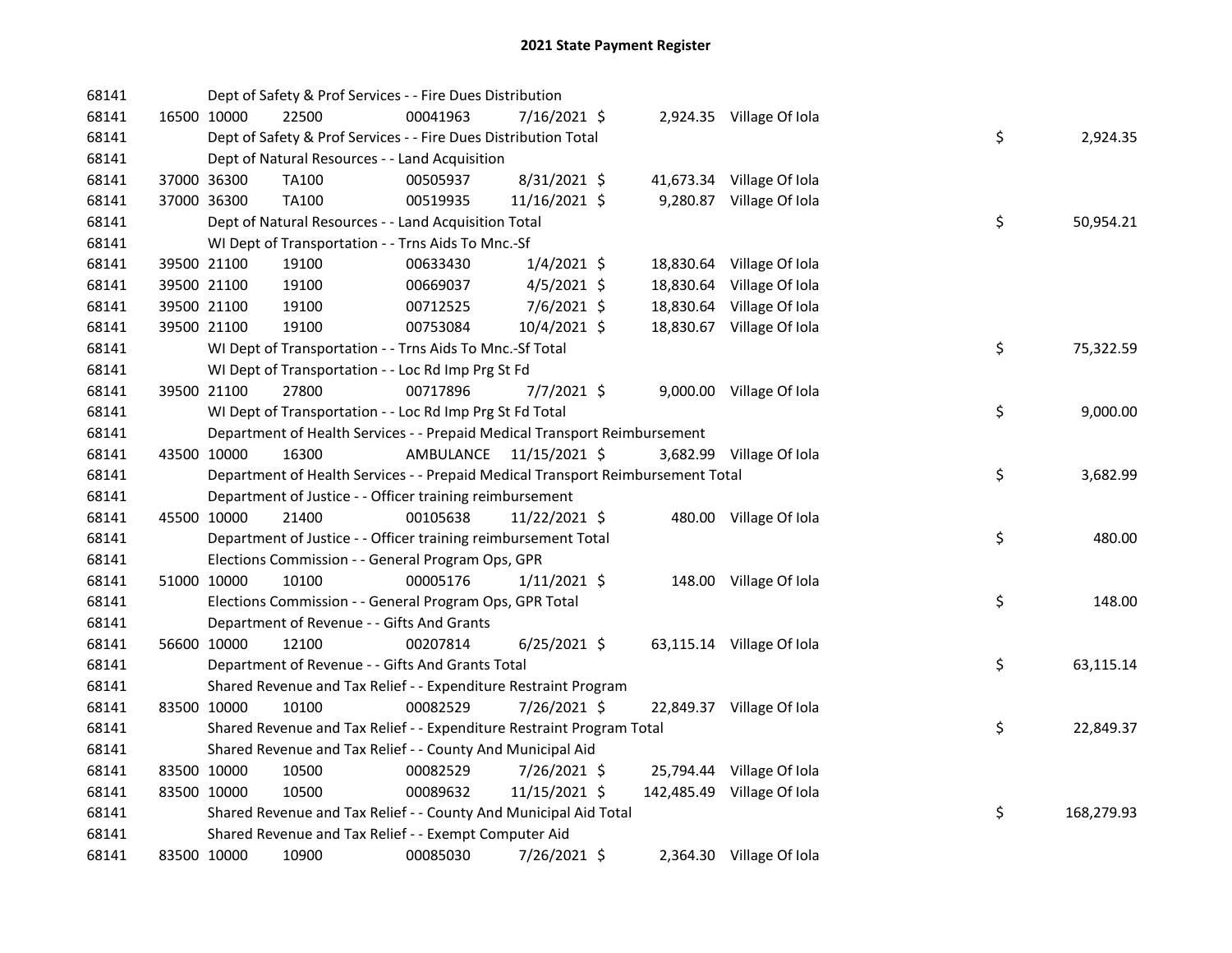| 68141       |             | Shared Revenue and Tax Relief - - Exempt Computer Aid Total | 2,364.30                                                                      |                 |           |                 |            |
|-------------|-------------|-------------------------------------------------------------|-------------------------------------------------------------------------------|-----------------|-----------|-----------------|------------|
| 68141       |             |                                                             | Shared Revenue and Tax Relief - - Utility Aid                                 |                 |           |                 |            |
| 68141       | 83500 10000 | 11000                                                       | 00082529                                                                      | 7/26/2021 \$    | 2.464.16  | Village Of Iola |            |
| 68141       | 83500 10000 | 11000                                                       | 00089632                                                                      | $11/15/2021$ \$ | 14,053.43 | Village Of Iola |            |
| 68141       |             |                                                             | Shared Revenue and Tax Relief - - Utility Aid Total                           |                 |           |                 | 16,517.59  |
| 68141       |             |                                                             | Shared Revenue and Tax Relief - - Personal Property Aid                       |                 |           |                 |            |
| 68141       | 83500 10000 | 11100                                                       | 00078219                                                                      | $5/3/2021$ \$   | 4.694.34  | Village Of Iola |            |
| 68141       |             |                                                             | Shared Revenue and Tax Relief - - Personal Property Aid Total                 |                 |           |                 | 4,694.34   |
| 68141       |             |                                                             | Shared Revenue and Tax Relief - - State Aid; Video Service Provider Fee       |                 |           |                 |            |
| 68141       | 83500 10000 | 11200                                                       | 00083274                                                                      | 7/26/2021 \$    | 389.94    | Village Of Iola |            |
| 68141       |             |                                                             | Shared Revenue and Tax Relief - - State Aid; Video Service Provider Fee Total |                 |           |                 | 389.94     |
| 68141 Total |             |                                                             |                                                                               |                 |           |                 | 420.722.75 |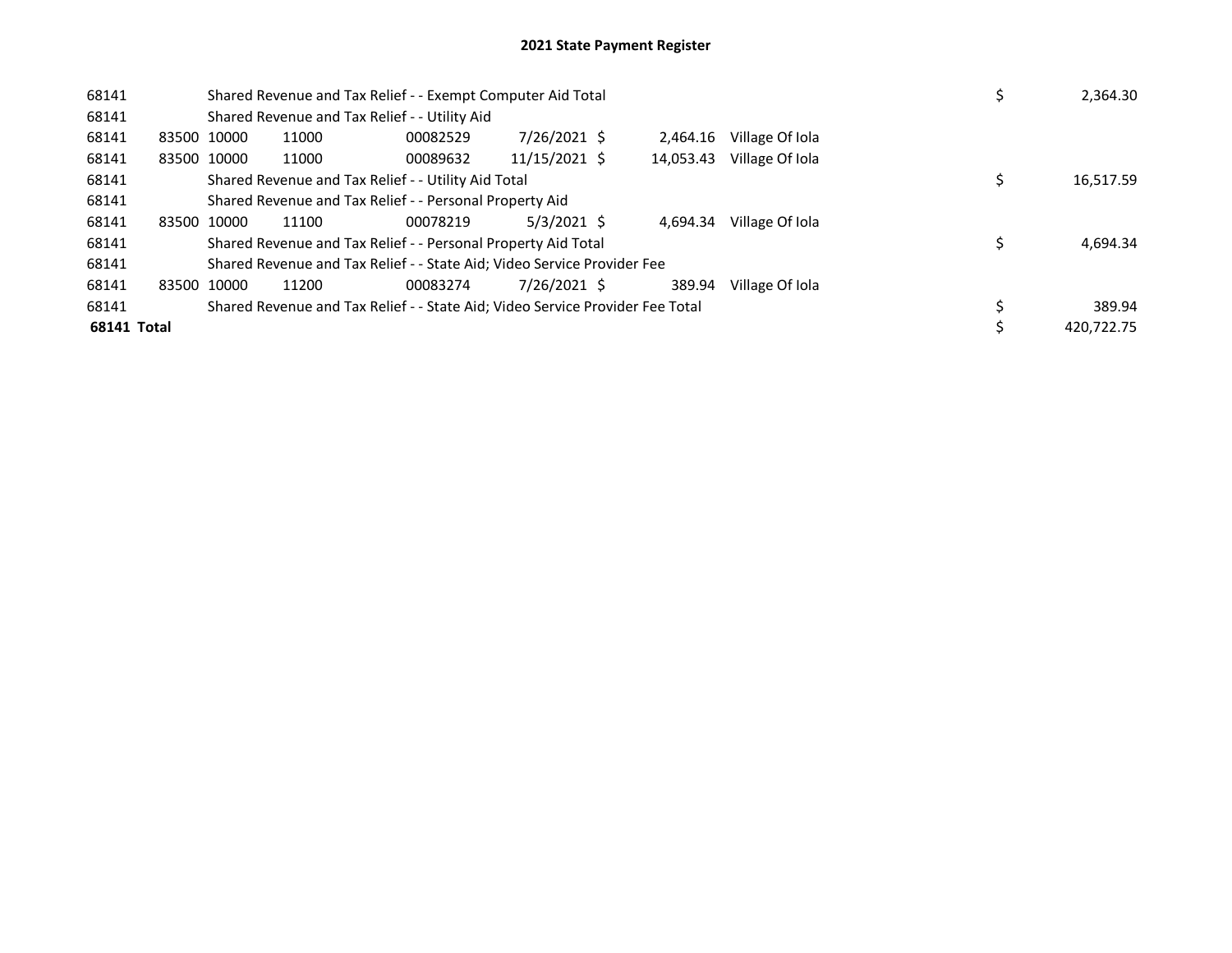| 68165       |             | Dept of Safety & Prof Services - - Fire Dues Distribution         |          |                |          |                                 |    |           |
|-------------|-------------|-------------------------------------------------------------------|----------|----------------|----------|---------------------------------|----|-----------|
| 68165       | 16500 10000 | 22500                                                             | 00041973 | 7/16/2021 \$   |          | 359.14 Village Of Ogdensburg    |    |           |
| 68165       |             | Dept of Safety & Prof Services - - Fire Dues Distribution Total   |          |                |          |                                 | \$ | 359.14    |
| 68165       |             | Dept of Natural Resources - - Aids In Lieu Of Taxes - Gener       |          |                |          |                                 |    |           |
| 68165       | 37000 10000 | 50300                                                             | 00459648 | $1/28/2021$ \$ |          | 716.23 Village Of Ogdensburg    |    |           |
| 68165       |             | Dept of Natural Resources - - Aids In Lieu Of Taxes - Gener Total |          |                |          |                                 | \$ | 716.23    |
| 68165       |             | WI Dept of Transportation - - Trns Aids To Mnc.-Sf                |          |                |          |                                 |    |           |
| 68165       | 39500 21100 | 19100                                                             | 00633431 | $1/4/2021$ \$  |          | 1,675.35 Village Of Ogdensburg  |    |           |
| 68165       | 39500 21100 | 19100                                                             | 00669038 | $4/5/2021$ \$  | 1,675.35 | Village Of Ogdensburg           |    |           |
| 68165       | 39500 21100 | 19100                                                             | 00712526 | 7/6/2021 \$    |          | 1,675.35 Village Of Ogdensburg  |    |           |
| 68165       | 39500 21100 | 19100                                                             | 00753085 | $10/4/2021$ \$ |          | 1,675.35 Village Of Ogdensburg  |    |           |
| 68165       |             | WI Dept of Transportation - - Trns Aids To Mnc.-Sf Total          |          |                |          |                                 | \$ | 6,701.40  |
| 68165       |             | Department of Revenue - - Gifts And Grants                        |          |                |          |                                 |    |           |
| 68165       | 56600 10000 | 12100                                                             | 00207815 | $6/25/2021$ \$ |          | 9,053.83 Village Of Ogdensburg  |    |           |
| 68165       |             | Department of Revenue - - Gifts And Grants Total                  |          |                |          |                                 | \$ | 9,053.83  |
| 68165       |             | Department of Revenue - - Misc Revenue Holding Clearing           |          |                |          |                                 |    |           |
| 68165       | 56600 10000 | 99500                                                             | 00193051 | $3/1/2021$ \$  |          | 215.00 Village Of Ogdensburg    |    |           |
| 68165       |             | Department of Revenue - - Misc Revenue Holding Clearing Total     |          |                |          |                                 | \$ | 215.00    |
| 68165       |             | Shared Revenue and Tax Relief - - County And Municipal Aid        |          |                |          |                                 |    |           |
| 68165       | 83500 10000 | 10500                                                             | 00082530 | 7/26/2021 \$   |          | 6,437.04 Village Of Ogdensburg  |    |           |
| 68165       | 83500 10000 | 10500                                                             | 00089633 | 11/15/2021 \$  |          | 36,476.56 Village Of Ogdensburg |    |           |
| 68165       |             | Shared Revenue and Tax Relief - - County And Municipal Aid Total  |          |                |          |                                 | \$ | 42,913.60 |
| 68165       |             | Shared Revenue and Tax Relief - - Exempt Computer Aid             |          |                |          |                                 |    |           |
| 68165       | 83500 10000 | 10900                                                             | 00085031 | 7/26/2021 \$   |          | 9.35 Village Of Ogdensburg      |    |           |
| 68165       |             | Shared Revenue and Tax Relief - - Exempt Computer Aid Total       |          |                |          |                                 | \$ | 9.35      |
| 68165       |             | Shared Revenue and Tax Relief - - Personal Property Aid           |          |                |          |                                 |    |           |
| 68165       | 83500 10000 | 11100                                                             | 00078220 | $5/3/2021$ \$  |          | 10.66 Village Of Ogdensburg     |    |           |
| 68165       |             | Shared Revenue and Tax Relief - - Personal Property Aid Total     |          |                |          |                                 | \$ | 10.66     |
| 68165 Total |             |                                                                   |          |                |          |                                 | \$ | 59,979.21 |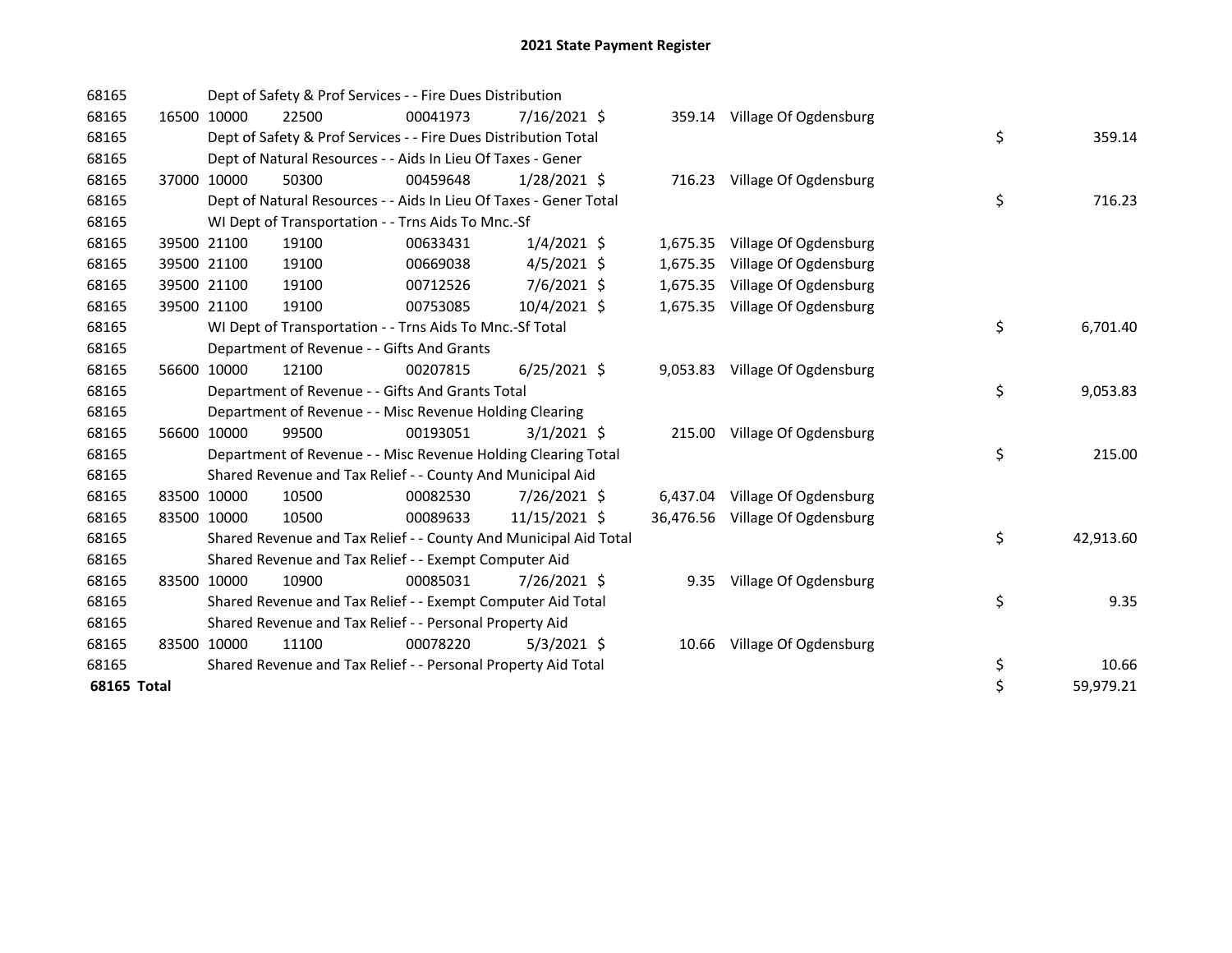| 68181              |             | Dept of Safety & Prof Services - - Fire Dues Distribution         |          |                |           |                        |    |           |
|--------------------|-------------|-------------------------------------------------------------------|----------|----------------|-----------|------------------------|----|-----------|
| 68181              | 16500 10000 | 22500                                                             | 00041977 | $7/16/2021$ \$ | 768.28    | Village Of Scandinavia |    |           |
| 68181              |             | Dept of Safety & Prof Services - - Fire Dues Distribution Total   |          |                |           |                        | \$ | 768.28    |
| 68181              |             | Dept of Natural Resources - - Aids In Lieu Of Taxes - Gener       |          |                |           |                        |    |           |
| 68181              | 37000 10000 | 50300                                                             | 00459576 | $1/28/2021$ \$ | 223.43    | Village Of Scandinavia |    |           |
| 68181              |             | Dept of Natural Resources - - Aids In Lieu Of Taxes - Gener Total |          |                |           |                        | \$ | 223.43    |
| 68181              |             | WI Dept of Transportation - - Trns Aids To Mnc.-Sf                |          |                |           |                        |    |           |
| 68181              | 39500 21100 | 19100                                                             | 00633432 | $1/4/2021$ \$  | 2,266.65  | Village Of Scandinavia |    |           |
| 68181              | 39500 21100 | 19100                                                             | 00669039 | $4/5/2021$ \$  | 2,266.65  | Village Of Scandinavia |    |           |
| 68181              | 39500 21100 | 19100                                                             | 00712527 | 7/6/2021 \$    | 2,266.65  | Village Of Scandinavia |    |           |
| 68181              | 39500 21100 | 19100                                                             | 00753086 | 10/4/2021 \$   | 2,266.65  | Village Of Scandinavia |    |           |
| 68181              |             | WI Dept of Transportation - - Trns Aids To Mnc.-Sf Total          |          |                |           |                        | \$ | 9,066.60  |
| 68181              |             | Department of Revenue - - Gifts And Grants                        |          |                |           |                        |    |           |
| 68181              | 56600 10000 | 12100                                                             | 00207816 | $6/25/2021$ \$ | 18,421.67 | Village Of Scandinavia |    |           |
| 68181              |             | Department of Revenue - - Gifts And Grants Total                  |          |                |           |                        | \$ | 18,421.67 |
| 68181              |             | Shared Revenue and Tax Relief - - County And Municipal Aid        |          |                |           |                        |    |           |
| 68181              | 83500 10000 | 10500                                                             | 00082531 | 7/26/2021 \$   | 7,072.14  | Village Of Scandinavia |    |           |
| 68181              | 83500 10000 | 10500                                                             | 00089634 | 11/15/2021 \$  | 40,075.44 | Village Of Scandinavia |    |           |
| 68181              |             | Shared Revenue and Tax Relief - - County And Municipal Aid Total  |          |                |           |                        | \$ | 47,147.58 |
| 68181              |             | Shared Revenue and Tax Relief - - Exempt Computer Aid             |          |                |           |                        |    |           |
| 68181              | 83500 10000 | 10900                                                             | 00085032 | 7/26/2021 \$   | 60.27     | Village Of Scandinavia |    |           |
| 68181              |             | Shared Revenue and Tax Relief - - Exempt Computer Aid Total       |          |                |           |                        | \$ | 60.27     |
| 68181              |             | Shared Revenue and Tax Relief - - Personal Property Aid           |          |                |           |                        |    |           |
| 68181              | 83500 10000 | 11100                                                             | 00078221 | $5/3/2021$ \$  | 201.57    | Village Of Scandinavia |    |           |
| 68181              |             | Shared Revenue and Tax Relief - - Personal Property Aid Total     |          |                |           |                        | \$ | 201.57    |
| <b>68181 Total</b> |             |                                                                   |          |                |           |                        | \$ | 75,889.40 |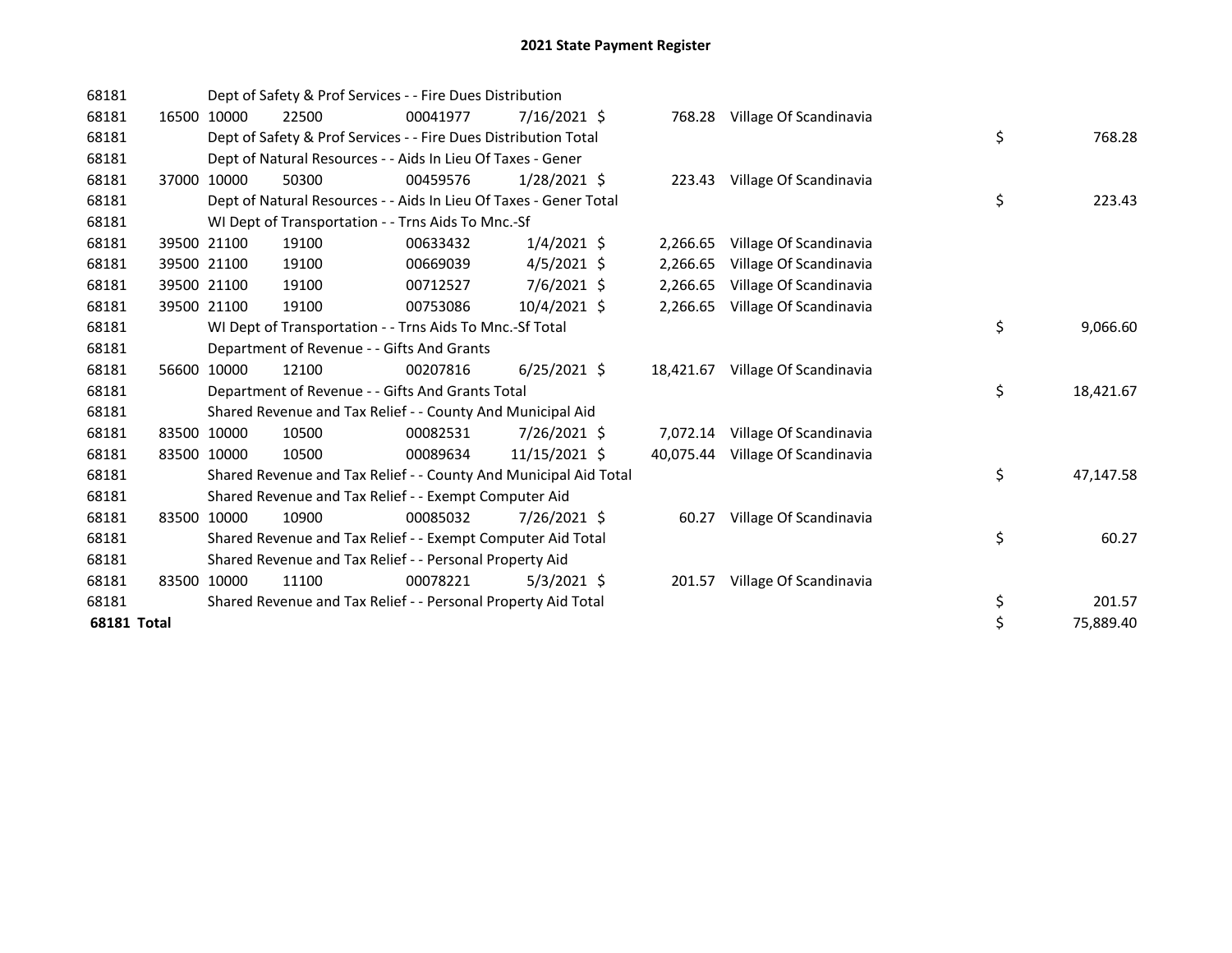| 68211 |             | Dept of Safety & Prof Services - - Fire Dues Distribution          |          |                |           |                                |    |            |
|-------|-------------|--------------------------------------------------------------------|----------|----------------|-----------|--------------------------------|----|------------|
| 68211 | 16500 10000 | 22500                                                              | 00041953 | 7/15/2021 \$   |           | 11,175.05 City Of Clintonville |    |            |
| 68211 |             | Dept of Safety & Prof Services - - Fire Dues Distribution Total    |          |                |           |                                | \$ | 11,175.05  |
| 68211 |             | Dept of Natural Resources - - General Program Operations --        |          |                |           |                                |    |            |
| 68211 | 37000 21200 | 25400                                                              | 00471638 | $4/19/2021$ \$ |           | 720.50 City Of Clintonville    |    |            |
| 68211 |             | Dept of Natural Resources - - General Program Operations -- Total  |          |                |           |                                | \$ | 720.50     |
| 68211 |             | Dept of Natural Resources - - Resaids - Cnty Forst, Cl & Mfl       |          |                |           |                                |    |            |
| 68211 | 37000 21200 | 57100                                                              | 00488603 | $6/14/2021$ \$ |           | 7.14 City Of Clintonville      |    |            |
| 68211 |             | Dept of Natural Resources - - Resaids - Cnty Forst, Cl & Mfl Total |          |                |           |                                | \$ | 7.14       |
| 68211 |             | Dept of Natural Resources - - Dnr-Dam Safety Projects              |          |                |           |                                |    |            |
| 68211 | 37000 36300 | <b>TX100</b>                                                       | 00458662 | $1/26/2021$ \$ |           | 23,607.11 City Of Clintonville |    |            |
| 68211 |             | Dept of Natural Resources - - Dnr-Dam Safety Projects Total        |          |                |           |                                | \$ | 23,607.11  |
| 68211 |             | WI Dept of Transportation - - Conn Hwy Aids St Fds                 |          |                |           |                                |    |            |
| 68211 | 39500 21100 | 16200                                                              | 00633629 | $1/4/2021$ \$  |           | 13,994.75 City Of Clintonville |    |            |
| 68211 | 39500 21100 | 16200                                                              | 00669236 | $4/5/2021$ \$  | 13,994.75 | City Of Clintonville           |    |            |
| 68211 | 39500 21100 | 16200                                                              | 00712724 | 7/6/2021 \$    | 13,994.75 | City Of Clintonville           |    |            |
| 68211 | 39500 21100 | 16200                                                              | 00753283 | 10/4/2021 \$   |           | 13,994.75 City Of Clintonville |    |            |
| 68211 |             | WI Dept of Transportation - - Conn Hwy Aids St Fds Total           |          |                |           |                                | \$ | 55,979.00  |
| 68211 |             | WI Dept of Transportation - - Tc, Trns Oper Aid Sf                 |          |                |           |                                |    |            |
| 68211 | 39500 21100 | 17700                                                              | 00710173 | $6/22/2021$ \$ | 10,443.00 | City Of Clintonville           |    |            |
| 68211 | 39500 21100 | 17700                                                              | 00754748 | 9/29/2021 \$   | 31,326.00 | City Of Clintonville           |    |            |
| 68211 |             | WI Dept of Transportation - - Tc, Trns Oper Aid Sf Total           |          |                |           |                                | \$ | 41,769.00  |
| 68211 |             | WI Dept of Transportation - - Trnst/Trns-Rel Aid F                 |          |                |           |                                |    |            |
| 68211 | 39500 21100 | 18200                                                              | 00663599 | 3/11/2021 \$   | 15,241.65 | City Of Clintonville           |    |            |
| 68211 | 39500 21100 | 18200                                                              | 00683734 | $4/23/2021$ \$ | 27,434.20 | City Of Clintonville           |    |            |
| 68211 | 39500 21100 | 18200                                                              | 00763420 | 10/19/2021 \$  | 26,073.41 | City Of Clintonville           |    |            |
| 68211 | 39500 21100 | 18200                                                              | 00781040 | 12/6/2021 \$   | 11,361.00 | City Of Clintonville           |    |            |
| 68211 |             | WI Dept of Transportation - - Trnst/Trns-Rel Aid F Total           |          |                |           |                                | \$ | 80,110.26  |
| 68211 |             | WI Dept of Transportation - - Trns Aids To Mnc.-Sf                 |          |                |           |                                |    |            |
| 68211 | 39500 21100 | 19100                                                              | 00633433 | $1/4/2021$ \$  | 91,629.50 | City Of Clintonville           |    |            |
| 68211 | 39500 21100 | 19100                                                              | 00669040 | $4/5/2021$ \$  | 91,629.50 | City Of Clintonville           |    |            |
| 68211 | 39500 21100 | 19100                                                              | 00712528 | 7/6/2021 \$    | 91,629.50 | City Of Clintonville           |    |            |
| 68211 | 39500 21100 | 19100                                                              | 00753087 | 10/4/2021 \$   |           | 91,629.52 City Of Clintonville |    |            |
| 68211 |             | WI Dept of Transportation - - Trns Aids To Mnc.-Sf Total           |          |                |           |                                | \$ | 366,518.02 |
| 68211 |             | WI Dept of Transportation - - Loc Rd Imp Prg St Fd                 |          |                |           |                                |    |            |
| 68211 | 39500 21100 | 27800                                                              | 00745926 | $9/14/2021$ \$ |           | 24,446.65 City Of Clintonville |    |            |
| 68211 |             | WI Dept of Transportation - - Loc Rd Imp Prg St Fd Total           |          |                |           |                                | \$ | 24,446.65  |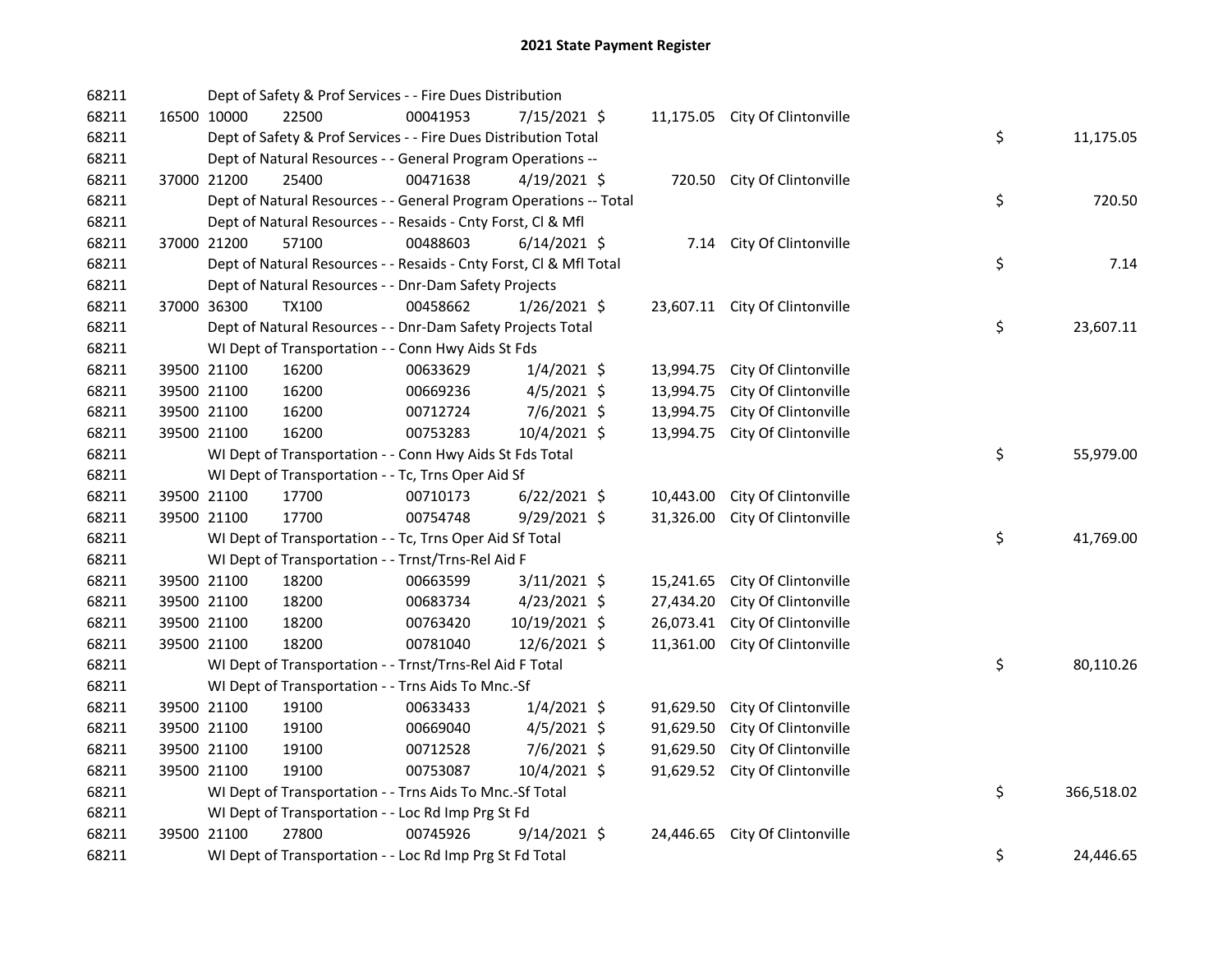| 68211 |             |             | WI Dept of Transportation - - Aero Assistance Ffd                               |                         |                |           |                                                                                                   |    |           |
|-------|-------------|-------------|---------------------------------------------------------------------------------|-------------------------|----------------|-----------|---------------------------------------------------------------------------------------------------|----|-----------|
| 68211 |             | 39500 21100 | 28400                                                                           | 00770646                | 11/5/2021 \$   |           | 23,931.47 City Of Clintonville                                                                    |    |           |
| 68211 |             |             | WI Dept of Transportation - - Aero Assistance Ffd Total                         |                         |                |           |                                                                                                   | \$ | 23,931.47 |
| 68211 |             |             | Department of Health Services - - Prepaid Medical Transport Reimbursement       |                         |                |           |                                                                                                   |    |           |
| 68211 |             | 43500 10000 | 16300                                                                           | AMBULANCE 11/15/2021 \$ |                | 13,906.47 | City Of Clintonville                                                                              |    |           |
| 68211 |             |             | Department of Health Services - - Prepaid Medical Transport Reimbursement Total |                         |                |           |                                                                                                   | \$ | 13,906.47 |
| 68211 |             |             | Department of Justice - - Officer training reimbursement                        |                         |                |           |                                                                                                   |    |           |
| 68211 |             | 45500 10000 | 21400                                                                           | 00105053                | 11/10/2021 \$  |           | 1,920.00 City Of Clintonville                                                                     |    |           |
| 68211 |             |             | Department of Justice - - Officer training reimbursement Total                  |                         |                |           |                                                                                                   | \$ | 1,920.00  |
| 68211 |             |             | Department of Justice - - Federal Aid, Local Assistance                         |                         |                |           |                                                                                                   |    |           |
| 68211 |             | 45500 10000 | 25100                                                                           | 00099148                | $6/9/2021$ \$  | 4,184.83  | City Of Clintonville                                                                              |    |           |
| 68211 |             | 45500 10000 | 25100                                                                           | 00100782                | $8/2/2021$ \$  | 5,815.17  | City Of Clintonville                                                                              |    |           |
| 68211 |             |             | Department of Justice - - Federal Aid, Local Assistance Total                   |                         |                |           |                                                                                                   | \$ | 10,000.00 |
| 68211 |             |             | Department of Military Affairs - - Energy Costs, Energy-Related A               |                         |                |           |                                                                                                   |    |           |
| 68211 | 46500 10000 |             | 10600                                                                           | 00087613                | $1/11/2021$ \$ | 536.94    | City Of Clintonville                                                                              |    |           |
| 68211 |             | 46500 10000 | 10600                                                                           | 00089629                | $2/11/2021$ \$ | 683.64    | City Of Clintonville                                                                              |    |           |
| 68211 |             | 46500 10000 | 10600                                                                           | 00090906                | $3/8/2021$ \$  | 699.00    | City Of Clintonville                                                                              |    |           |
| 68211 |             | 46500 10000 | 10600                                                                           | 00092371                | $4/9/2021$ \$  | 588.23    | City Of Clintonville                                                                              |    |           |
| 68211 |             | 46500 10000 | 10600                                                                           | 00093577                | 5/6/2021 \$    | 574.94    | City Of Clintonville                                                                              |    |           |
| 68211 |             | 46500 10000 | 10600                                                                           | 00094931                | $6/3/2021$ \$  | 511.27    | City Of Clintonville                                                                              |    |           |
| 68211 |             | 46500 10000 | 10600                                                                           | 00096941                | 7/6/2021 \$    | 521.95    | City Of Clintonville                                                                              |    |           |
| 68211 |             | 46500 10000 | 10600                                                                           | 00098325                | $8/4/2021$ \$  | 447.30    | City Of Clintonville                                                                              |    |           |
| 68211 |             | 46500 10000 | 10600                                                                           | 00099729                | 9/8/2021 \$    | 578.54    | City Of Clintonville                                                                              |    |           |
| 68211 |             | 46500 10000 | 10600                                                                           | 00101246                | 10/13/2021 \$  | 535.45    | City Of Clintonville                                                                              |    |           |
| 68211 |             | 46500 10000 | 10600                                                                           | 00102183                | 11/5/2021 \$   | 502.26    | City Of Clintonville                                                                              |    |           |
| 68211 |             | 46500 10000 | 10600                                                                           | 00103395                | 12/2/2021 \$   | 506.73    | City Of Clintonville                                                                              |    |           |
| 68211 |             |             | Department of Military Affairs - - Energy Costs, Energy-Related A Total         |                         |                |           |                                                                                                   | \$ | 6,686.25  |
| 68211 |             |             | Department of Military Affairs - - Interunit Billing Clearing                   |                         |                |           |                                                                                                   |    |           |
| 68211 |             | 46500 10000 | 97100                                                                           | 00100891                | 10/4/2021 \$   |           | 578.54 City Of Clintonville                                                                       |    |           |
| 68211 |             |             | Department of Military Affairs - - Interunit Billing Clearing Total             |                         |                |           |                                                                                                   | \$ | 578.54    |
| 68211 |             |             |                                                                                 |                         |                |           | Public Defender Board - - Transcript, Discovery and Records Provided to the Public Defender Board |    |           |
| 68211 |             | 55000 10000 | 10600                                                                           | 00278548                | $2/22/2021$ \$ |           | 5.00 City Of Clintonville                                                                         |    |           |
| 68211 |             | 55000 10000 | 10600                                                                           | 00278556                | $2/22/2021$ \$ | 10.00     | City Of Clintonville                                                                              |    |           |
| 68211 |             | 55000 10000 | 10600                                                                           | 00278568                | $2/22/2021$ \$ | 5.00      | City Of Clintonville                                                                              |    |           |
| 68211 |             | 55000 10000 | 10600                                                                           | 00278904                | 2/22/2021 \$   | 3.70      | City Of Clintonville                                                                              |    |           |
| 68211 |             | 55000 10000 | 10600                                                                           | 00287631                | 4/30/2021 \$   | 5.00      | City Of Clintonville                                                                              |    |           |
| 68211 |             | 55000 10000 | 10600                                                                           | 00291069                | 5/19/2021 \$   | 5.00      | City Of Clintonville                                                                              |    |           |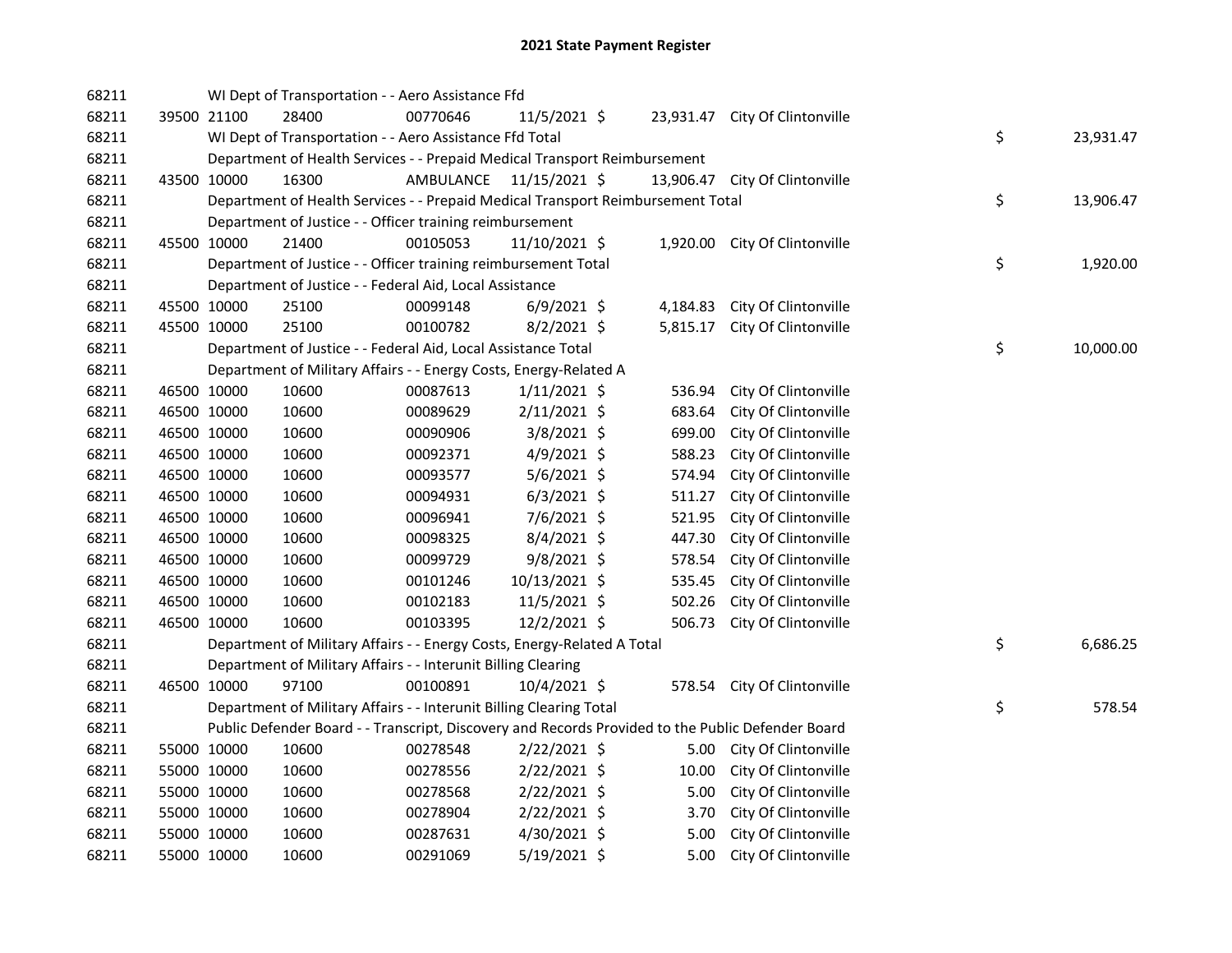| 68211 | 55000 10000 | 10600 | 00291070 | 5/19/2021 \$  | 15.00 | City Of Clintonville |
|-------|-------------|-------|----------|---------------|-------|----------------------|
| 68211 | 55000 10000 | 10600 | 00291077 | 5/19/2021 \$  | 5.00  | City Of Clintonville |
| 68211 | 55000 10000 | 10600 | 00291078 | 5/19/2021 \$  | 40.00 | City Of Clintonville |
| 68211 | 55000 10000 | 10600 | 00291080 | 5/19/2021 \$  | 15.00 | City Of Clintonville |
| 68211 | 55000 10000 | 10600 | 00291081 | 5/19/2021 \$  | 25.00 | City Of Clintonville |
| 68211 | 55000 10000 | 10600 | 00291082 | 5/19/2021 \$  | 25.00 | City Of Clintonville |
| 68211 | 55000 10000 | 10600 | 00291083 | 5/19/2021 \$  | 10.00 | City Of Clintonville |
| 68211 | 55000 10000 | 10600 | 00291084 | 5/19/2021 \$  | 15.00 | City Of Clintonville |
| 68211 | 55000 10000 | 10600 | 00291086 | 5/19/2021 \$  | 5.00  | City Of Clintonville |
| 68211 | 55000 10000 | 10600 | 00291088 | 5/19/2021 \$  | 5.00  | City Of Clintonville |
| 68211 | 55000 10000 | 10600 | 00291089 | 5/19/2021 \$  | 15.00 | City Of Clintonville |
| 68211 | 55000 10000 | 10600 | 00291090 | 5/19/2021 \$  | 15.00 | City Of Clintonville |
| 68211 | 55000 10000 | 10600 | 00291112 | 5/19/2021 \$  | 10.00 | City Of Clintonville |
| 68211 | 55000 10000 | 10600 | 00291113 | 5/19/2021 \$  | 28.00 | City Of Clintonville |
| 68211 | 55000 10000 | 10600 | 00291114 | 5/19/2021 \$  | 30.00 | City Of Clintonville |
| 68211 | 55000 10000 | 10600 | 00291115 | 5/19/2021 \$  | 10.00 | City Of Clintonville |
| 68211 | 55000 10000 | 10600 | 00291116 | 5/19/2021 \$  | 5.00  | City Of Clintonville |
| 68211 | 55000 10000 | 10600 | 00291119 | 5/19/2021 \$  | 5.00  | City Of Clintonville |
| 68211 | 55000 10000 | 10600 | 00291120 | 5/19/2021 \$  | 15.00 | City Of Clintonville |
| 68211 | 55000 10000 | 10600 | 00291121 | 5/19/2021 \$  | 5.00  | City Of Clintonville |
| 68211 | 55000 10000 | 10600 | 00291133 | 5/19/2021 \$  | 5.00  | City Of Clintonville |
| 68211 | 55000 10000 | 10600 | 00291142 | 5/19/2021 \$  | 5.00  | City Of Clintonville |
| 68211 | 55000 10000 | 10600 | 00299475 | 7/1/2021 \$   | 4.40  | City Of Clintonville |
| 68211 | 55000 10000 | 10600 | 00300037 | 7/30/2021 \$  | 20.00 | City Of Clintonville |
| 68211 | 55000 10000 | 10600 | 00300859 | 7/30/2021 \$  | 5.00  | City Of Clintonville |
| 68211 | 55000 10000 | 10600 | 00302360 | 7/27/2021 \$  | 15.00 | City Of Clintonville |
| 68211 | 55000 10000 | 10600 | 00302361 | 7/27/2021 \$  | 10.00 | City Of Clintonville |
| 68211 | 55000 10000 | 10600 | 00302362 | 7/27/2021 \$  | 5.00  | City Of Clintonville |
| 68211 | 55000 10000 | 10600 | 00304071 | 9/3/2021 \$   | 5.00  | City Of Clintonville |
| 68211 | 55000 10000 | 10600 | 00304072 | 9/3/2021 \$   | 10.00 | City Of Clintonville |
| 68211 | 55000 10000 | 10600 | 00304073 | 9/3/2021 \$   | 15.00 | City Of Clintonville |
| 68211 | 55000 10000 | 10600 | 00305273 | 9/21/2021 \$  | 15.00 | City Of Clintonville |
| 68211 | 55000 10000 | 10600 | 00305274 | 9/21/2021 \$  | 10.00 | City Of Clintonville |
| 68211 | 55000 10000 | 10600 | 00305275 | 9/21/2021 \$  | 5.00  | City Of Clintonville |
| 68211 | 55000 10000 | 10600 | 00305956 | 9/30/2021 \$  | 5.00  | City Of Clintonville |
| 68211 | 55000 10000 | 10600 | 00305962 | 9/30/2021 \$  | 10.00 | City Of Clintonville |
| 68211 | 55000 10000 | 10600 | 00307596 | 10/20/2021 \$ | 15.00 | City Of Clintonville |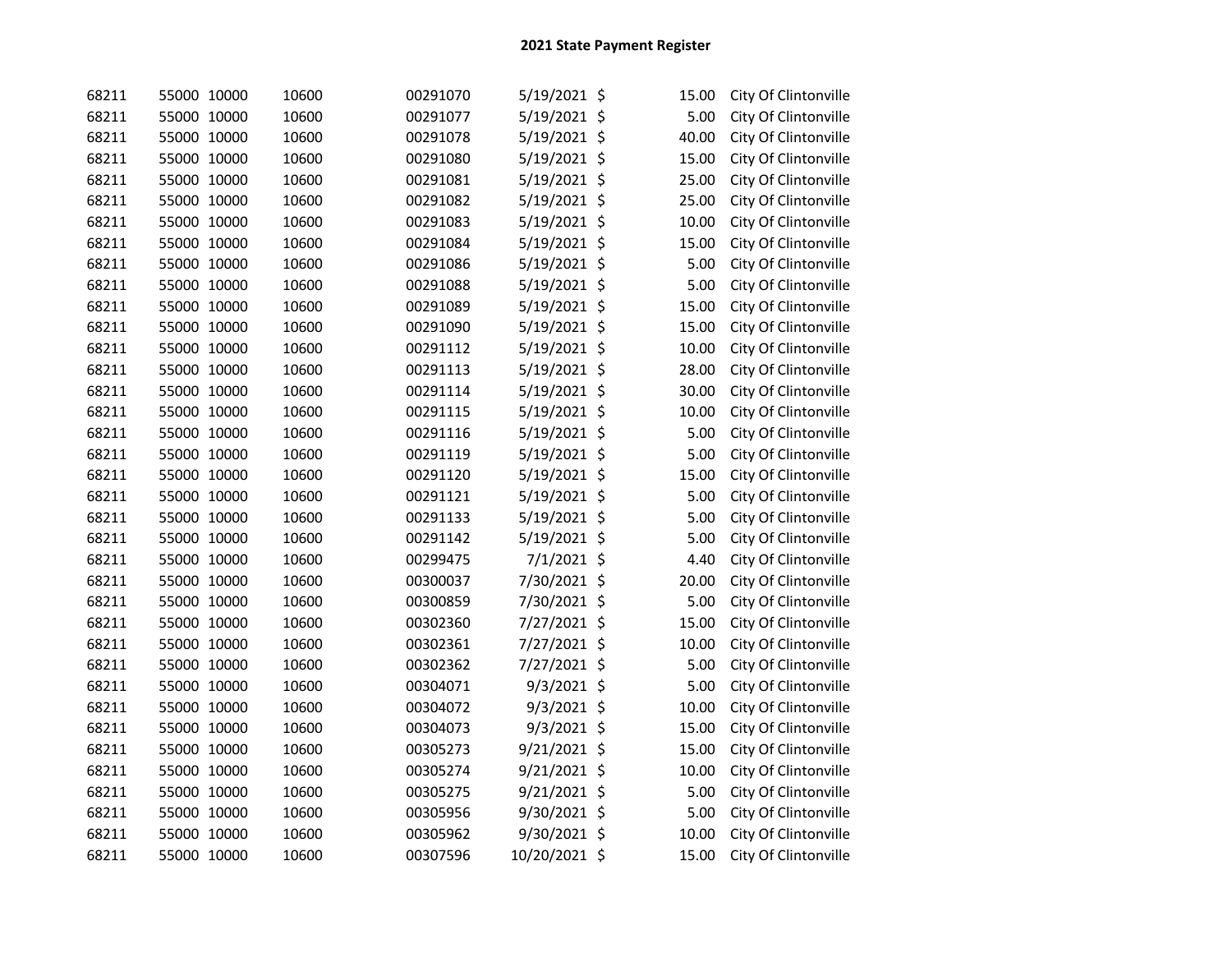| 68211 | 55000 10000 | 10600                                                                 | 00308923 | 10/28/2021 \$  | 15.00 | City Of Clintonville                                                                                    |    |            |
|-------|-------------|-----------------------------------------------------------------------|----------|----------------|-------|---------------------------------------------------------------------------------------------------------|----|------------|
| 68211 | 55000 10000 | 10600                                                                 | 00308924 | 10/28/2021 \$  | 15.00 | City Of Clintonville                                                                                    |    |            |
| 68211 | 55000 10000 | 10600                                                                 | 00308925 | 10/28/2021 \$  | 5.00  | City Of Clintonville                                                                                    |    |            |
| 68211 | 55000 10000 | 10600                                                                 | 00308926 | 10/28/2021 \$  | 15.00 | City Of Clintonville                                                                                    |    |            |
| 68211 | 55000 10000 | 10600                                                                 | 00308927 | 10/29/2021 \$  | 5.00  | City Of Clintonville                                                                                    |    |            |
| 68211 | 55000 10000 | 10600                                                                 | 00310348 | 11/12/2021 \$  | 10.00 | City Of Clintonville                                                                                    |    |            |
| 68211 | 55000 10000 | 10600                                                                 | 00310349 | 11/12/2021 \$  | 5.00  | City Of Clintonville                                                                                    |    |            |
| 68211 | 55000 10000 | 10600                                                                 | 00310350 | 11/12/2021 \$  | 5.00  | City Of Clintonville                                                                                    |    |            |
| 68211 | 55000 10000 | 10600                                                                 | 00310351 | 11/12/2021 \$  | 5.00  | City Of Clintonville                                                                                    |    |            |
| 68211 | 55000 10000 | 10600                                                                 | 00310352 | 11/15/2021 \$  | 10.00 | City Of Clintonville                                                                                    |    |            |
| 68211 | 55000 10000 | 10600                                                                 | 00310353 | 11/17/2021 \$  | 5.00  | City Of Clintonville                                                                                    |    |            |
| 68211 | 55000 10000 | 10600                                                                 | 00310656 | 11/4/2021 \$   | 3.20  | City Of Clintonville                                                                                    |    |            |
| 68211 | 55000 10000 | 10600                                                                 | 00310769 | 11/23/2021 \$  | 20.00 | City Of Clintonville                                                                                    |    |            |
| 68211 | 55000 10000 | 10600                                                                 | 00310770 | 11/23/2021 \$  | 5.00  | City Of Clintonville                                                                                    |    |            |
| 68211 | 55000 10000 | 10600                                                                 | 00310844 | 11/24/2021 \$  | 5.00  | City Of Clintonville                                                                                    |    |            |
| 68211 | 55000 10000 | 10600                                                                 | 00310845 | 11/24/2021 \$  | 5.00  | City Of Clintonville                                                                                    |    |            |
| 68211 | 55000 10000 | 10600                                                                 | 00311735 | 12/2/2021 \$   | 5.00  | City Of Clintonville                                                                                    |    |            |
| 68211 | 55000 10000 | 10600                                                                 | 00311736 | 12/2/2021 \$   | 20.00 | City Of Clintonville                                                                                    |    |            |
| 68211 | 55000 10000 | 10600                                                                 | 00311746 | 12/3/2021 \$   | 5.00  | City Of Clintonville                                                                                    |    |            |
| 68211 | 55000 10000 | 10600                                                                 | 00313257 | 12/13/2021 \$  | 15.00 | City Of Clintonville                                                                                    |    |            |
| 68211 | 55000 10000 | 10600                                                                 | 00313258 | 12/13/2021 \$  | 10.00 | City Of Clintonville                                                                                    |    |            |
| 68211 | 55000 10000 | 10600                                                                 | 00313259 | 12/13/2021 \$  | 10.00 | City Of Clintonville                                                                                    |    |            |
| 68211 | 55000 10000 | 10600                                                                 | 00313260 | 12/13/2021 \$  | 5.00  | City Of Clintonville                                                                                    |    |            |
| 68211 | 55000 10000 | 10600                                                                 | 00314511 | 12/20/2021 \$  | 5.00  | City Of Clintonville                                                                                    |    |            |
| 68211 | 55000 10000 | 10600                                                                 | 00314512 | 12/20/2021 \$  | 10.00 | City Of Clintonville                                                                                    |    |            |
| 68211 | 55000 10000 | 10600                                                                 | 00315338 | 12/29/2021 \$  | 5.00  | City Of Clintonville                                                                                    |    |            |
| 68211 | 55000 10000 | 10600                                                                 | 00315339 | 12/29/2021 \$  | 5.00  | City Of Clintonville                                                                                    |    |            |
| 68211 | 55000 10000 | 10600                                                                 | 00315340 | 12/23/2021 \$  | 5.00  | City Of Clintonville                                                                                    |    |            |
| 68211 | 55000 10000 | 10600                                                                 | 00315932 | 12/30/2021 \$  | 5.00  | City Of Clintonville                                                                                    |    |            |
| 68211 |             |                                                                       |          |                |       | Public Defender Board - - Transcript, Discovery and Records Provided to the Public Defender Board Total | \$ | 729.30     |
| 68211 |             | Department of Revenue - - Gifts And Grants                            |          |                |       |                                                                                                         |    |            |
| 68211 | 56600 10000 | 12100                                                                 | 00207817 | $6/25/2021$ \$ |       | 229,799.81 City Of Clintonville                                                                         |    |            |
| 68211 |             | Department of Revenue - - Gifts And Grants Total                      |          |                |       |                                                                                                         | \$ | 229,799.81 |
| 68211 |             | Shared Revenue and Tax Relief - - Expenditure Restraint Program       |          |                |       |                                                                                                         |    |            |
| 68211 | 83500 10000 | 10100                                                                 | 00082532 | 7/26/2021 \$   |       | 79,239.48 City Of Clintonville                                                                          |    |            |
| 68211 |             | Shared Revenue and Tax Relief - - Expenditure Restraint Program Total |          |                |       |                                                                                                         | \$ | 79,239.48  |
| 68211 |             | Shared Revenue and Tax Relief - - County And Municipal Aid            |          |                |       |                                                                                                         |    |            |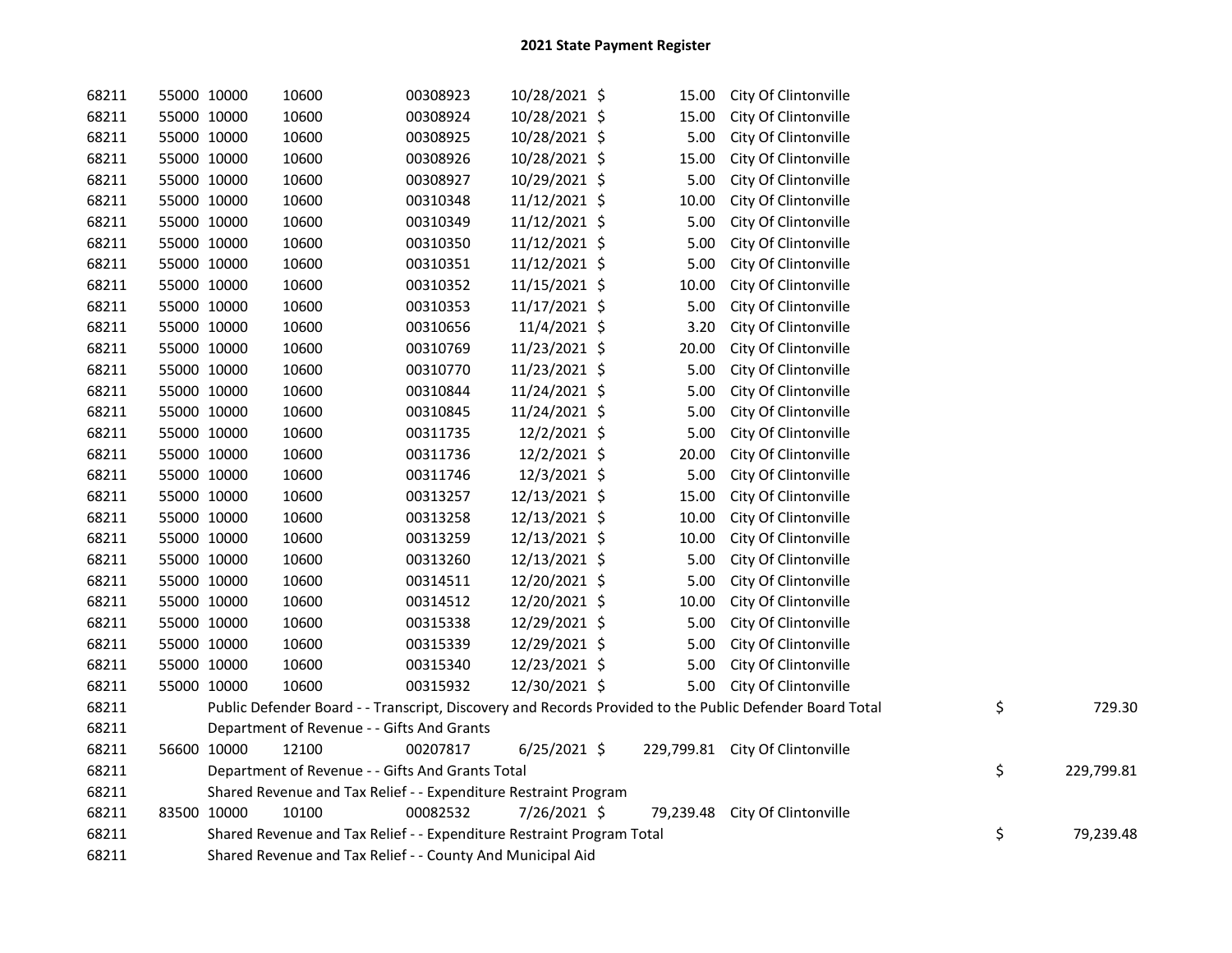| 68211       | 83500 10000 | 10500                                                                         | 00082532 | $7/26/2021$ \$  | 178,387.73 | City Of Clintonville            |    |              |
|-------------|-------------|-------------------------------------------------------------------------------|----------|-----------------|------------|---------------------------------|----|--------------|
| 68211       | 83500 10000 | 10500                                                                         | 00089635 | $11/15/2021$ \$ |            | 996,957.36 City Of Clintonville |    |              |
| 68211       |             | Shared Revenue and Tax Relief - - County And Municipal Aid Total              |          |                 |            |                                 | \$ | 1,175,345.09 |
| 68211       |             | Shared Revenue and Tax Relief - - Exempt Computer Aid                         |          |                 |            |                                 |    |              |
| 68211       | 83500 10000 | 10900                                                                         | 00085033 | 7/26/2021 \$    |            | 39,749.94 City Of Clintonville  |    |              |
| 68211       |             | Shared Revenue and Tax Relief - - Exempt Computer Aid Total                   |          |                 |            |                                 | \$ | 39,749.94    |
| 68211       |             | Shared Revenue and Tax Relief - - Utility Aid                                 |          |                 |            |                                 |    |              |
| 68211       | 83500 10000 | 11000                                                                         | 00082532 | 7/26/2021 \$    | 3,345.20   | City Of Clintonville            |    |              |
| 68211       | 83500 10000 | 11000                                                                         | 00089635 | 11/15/2021 \$   | 18,612.18  | City Of Clintonville            |    |              |
| 68211       |             | Shared Revenue and Tax Relief - - Utility Aid Total                           |          |                 |            |                                 | \$ | 21,957.38    |
| 68211       |             | Shared Revenue and Tax Relief - - Personal Property Aid                       |          |                 |            |                                 |    |              |
| 68211       | 83500 10000 | 11100                                                                         | 00078222 | $5/3/2021$ \$   | 11,242.57  | City Of Clintonville            |    |              |
| 68211       |             | Shared Revenue and Tax Relief - - Personal Property Aid Total                 |          |                 |            |                                 | \$ | 11,242.57    |
| 68211       |             | Shared Revenue and Tax Relief - - State Aid; Video Service Provider Fee       |          |                 |            |                                 |    |              |
| 68211       | 83500 10000 | 11200                                                                         | 00083275 | 7/26/2021 \$    | 11,173.59  | City Of Clintonville            |    |              |
| 68211       |             | Shared Revenue and Tax Relief - - State Aid; Video Service Provider Fee Total |          |                 |            |                                 | \$ | 11,173.59    |
| 68211       |             | Shared Revenue and Tax Relief - - Payments For Municipal Svcs                 |          |                 |            |                                 |    |              |
| 68211       | 83500 10000 | 50100                                                                         | 00073839 | $2/1/2021$ \$   |            | 5,669.72 City Of Clintonville   |    |              |
| 68211       |             | Shared Revenue and Tax Relief - - Payments For Municipal Svcs Total           |          |                 |            |                                 | \$ | 5,669.72     |
| 68211       |             | Shared Revenue and Tax Relief - - Lottery & Gaming Credit                     |          |                 |            |                                 |    |              |
| 68211       | 83500 52100 | 36300                                                                         | 00074479 | $3/22/2021$ \$  | 4,027.08   | City Of Clintonville            |    |              |
| 68211       |             | Shared Revenue and Tax Relief - - Lottery & Gaming Credit Total               |          |                 |            |                                 | \$ | 4,027.08     |
| 68211 Total |             |                                                                               |          |                 |            |                                 | \$ | 2,240,289.42 |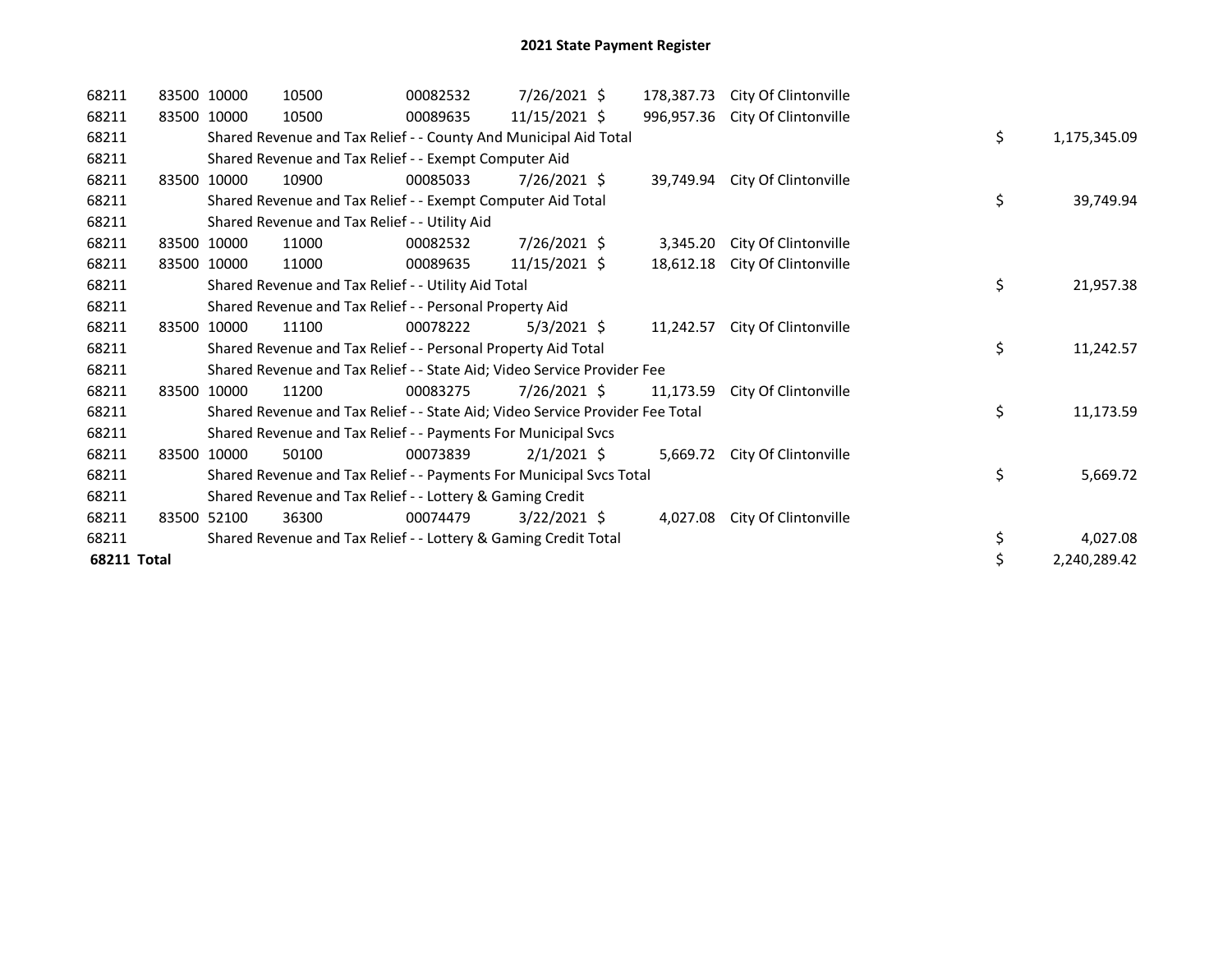| 68251 |             |             | Dept of Safety & Prof Services - - General Program Operations                   |           |                |           |                          |    |           |
|-------|-------------|-------------|---------------------------------------------------------------------------------|-----------|----------------|-----------|--------------------------|----|-----------|
| 68251 |             | 16500 10000 | 12100                                                                           | 00039926  | $6/14/2021$ \$ |           | 15.00 City Of Manawa     |    |           |
| 68251 |             |             | Dept of Safety & Prof Services - - General Program Operations Total             |           |                |           |                          | \$ | 15.00     |
| 68251 |             |             | Dept of Safety & Prof Services - - Fire Dues Distribution                       |           |                |           |                          |    |           |
| 68251 |             | 16500 10000 | 22500                                                                           | 00041968  | 7/16/2021 \$   |           | 3,840.05 City Of Manawa  |    |           |
| 68251 |             |             | Dept of Safety & Prof Services - - Fire Dues Distribution Total                 |           |                |           |                          | \$ | 3,840.05  |
| 68251 |             |             | Dept of Natural Resources - - Aids In Lieu Of Taxes - Gener                     |           |                |           |                          |    |           |
| 68251 |             | 37000 10000 | 50300                                                                           | 00459707  | $1/28/2021$ \$ | 18.19     | City Of Manawa           |    |           |
| 68251 |             |             | Dept of Natural Resources - - Aids In Lieu Of Taxes - Gener Total               |           |                |           |                          | \$ | 18.19     |
| 68251 |             |             | Dept of Natural Resources - - General Program Operations --                     |           |                |           |                          |    |           |
| 68251 |             | 37000 21200 | 25400                                                                           | 00497709  | 7/19/2021 \$   | 186.25    | City Of Manawa           |    |           |
| 68251 |             | 37000 21200 | 25400                                                                           | 00497715  | 7/19/2021 \$   | 520.50    | City Of Manawa           |    |           |
| 68251 |             |             | Dept of Natural Resources - - General Program Operations -- Total               |           |                |           |                          | \$ | 706.75    |
| 68251 |             |             | WI Dept of Transportation - - Trns Aids To Mnc.-Sf                              |           |                |           |                          |    |           |
| 68251 |             | 39500 21100 | 19100                                                                           | 00633434  | $1/4/2021$ \$  | 21,602.65 | City Of Manawa           |    |           |
| 68251 |             | 39500 21100 | 19100                                                                           | 00669041  | $4/5/2021$ \$  | 21,602.65 | City Of Manawa           |    |           |
| 68251 |             | 39500 21100 | 19100                                                                           | 00712529  | $7/6/2021$ \$  | 21,602.65 | City Of Manawa           |    |           |
| 68251 |             | 39500 21100 | 19100                                                                           | 00753088  | 10/4/2021 \$   | 21,602.66 | City Of Manawa           |    |           |
| 68251 |             |             | WI Dept of Transportation - - Trns Aids To Mnc.-Sf Total                        |           |                |           |                          | \$ | 86,410.61 |
| 68251 |             |             | WI Dept of Transportation - - Loc Rd Imp Prg St Fd                              |           |                |           |                          |    |           |
| 68251 |             | 39500 21100 | 27800                                                                           | 00735828  | 8/17/2021 \$   |           | 20,650.00 City Of Manawa |    |           |
| 68251 |             |             | WI Dept of Transportation - - Loc Rd Imp Prg St Fd Total                        |           |                |           |                          | \$ | 20,650.00 |
| 68251 |             |             | Department of Health Services - - Prepaid Medical Transport Reimbursement       |           |                |           |                          |    |           |
| 68251 |             | 43500 10000 | 16300                                                                           | AMBULANCE | 11/15/2021 \$  |           | 2,984.49 City Of Manawa  |    |           |
| 68251 |             |             | Department of Health Services - - Prepaid Medical Transport Reimbursement Total |           |                |           |                          | \$ | 2,984.49  |
| 68251 |             |             | Department of Justice - - Officer training reimbursement                        |           |                |           |                          |    |           |
| 68251 |             | 45500 10000 | 21400                                                                           | 00105507  | 11/18/2021 \$  |           | 480.00 City Of Manawa    |    |           |
| 68251 |             |             | Department of Justice - - Officer training reimbursement Total                  |           |                |           |                          | \$ | 480.00    |
| 68251 |             |             | Public Defender Board - - Trial Representation                                  |           |                |           |                          |    |           |
| 68251 |             | 55000 10000 | 10300                                                                           | 00303611  | $9/1/2021$ \$  |           | 20.75 City Of Manawa     |    |           |
| 68251 |             |             | Public Defender Board - - Trial Representation Total                            |           |                |           |                          | \$ | 20.75     |
| 68251 |             |             | Department of Revenue - - Gifts And Grants                                      |           |                |           |                          |    |           |
| 68251 |             | 56600 10000 | 12100                                                                           | 00207818  | $6/25/2021$ \$ |           | 66,569.20 City Of Manawa |    |           |
| 68251 |             |             | Department of Revenue - - Gifts And Grants Total                                |           |                |           |                          | \$ | 66,569.20 |
| 68251 |             |             | Department of Revenue - - Misc Revenue Holding Clearing                         |           |                |           |                          |    |           |
| 68251 |             | 56600 10000 | 99500                                                                           | 00192069  | $2/22/2021$ \$ | 100.56    | City Of Manawa           |    |           |
| 68251 | 56600 10000 |             | 99500                                                                           | 00193042  | $3/1/2021$ \$  |           | 1,978.80 City Of Manawa  |    |           |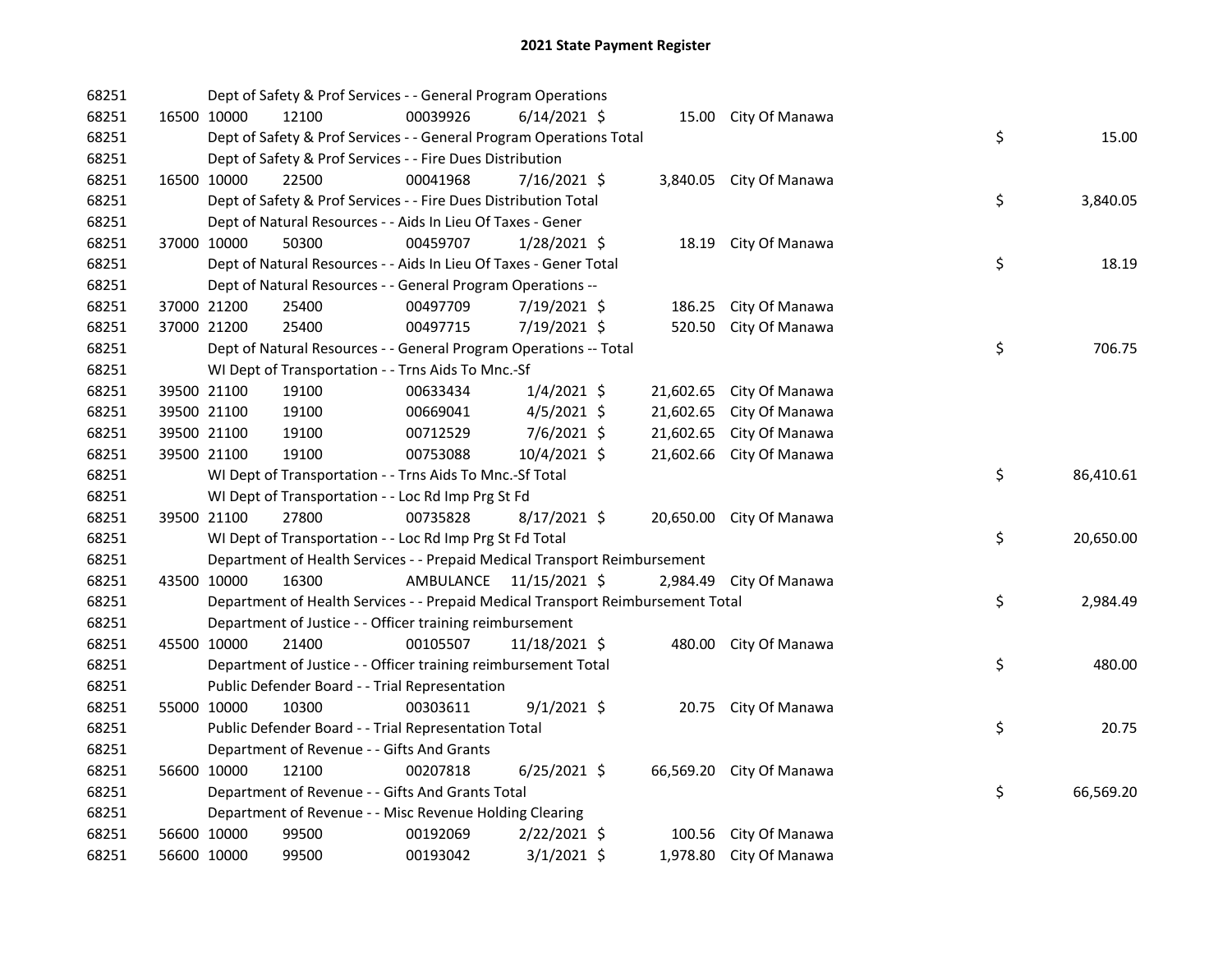| 68251       | 56600 10000 | 99500 | 00194389                                                                      | $3/8/2021$ \$  | 62.00     | City Of Manawa            |                  |
|-------------|-------------|-------|-------------------------------------------------------------------------------|----------------|-----------|---------------------------|------------------|
| 68251       | 56600 10000 | 99500 | 00195255                                                                      | 3/15/2021 \$   | 420.30    | City Of Manawa            |                  |
| 68251       | 56600 10000 | 99500 | 00196041                                                                      | 3/22/2021 \$   | 265.00    | City Of Manawa            |                  |
| 68251       | 56600 10000 | 99500 | 00196716                                                                      | 3/29/2021 \$   | 547.90    | City Of Manawa            |                  |
| 68251       | 56600 10000 | 99500 | 00199386                                                                      | $4/20/2021$ \$ | 98.93     | City Of Manawa            |                  |
| 68251       | 56600 10000 | 99500 | 00202441                                                                      | 5/17/2021 \$   | 675.45    | City Of Manawa            |                  |
| 68251       | 56600 10000 | 99500 | 00203197                                                                      | $5/24/2021$ \$ | 1,100.40  | City Of Manawa            |                  |
| 68251       | 56600 10000 | 99500 | 00203870                                                                      | $6/1/2021$ \$  | 337.11    | City Of Manawa            |                  |
| 68251       | 56600 10000 | 99500 | 00212251                                                                      | 8/9/2021 \$    | 213.55    | City Of Manawa            |                  |
| 68251       |             |       | Department of Revenue - - Misc Revenue Holding Clearing Total                 |                |           |                           | \$<br>5,800.00   |
| 68251       |             |       | Shared Revenue and Tax Relief - - Expenditure Restraint Program               |                |           |                           |                  |
| 68251       | 83500 10000 | 10100 | 00082533                                                                      | 7/26/2021 \$   | 32,548.29 | City Of Manawa            |                  |
| 68251       |             |       | Shared Revenue and Tax Relief - - Expenditure Restraint Program Total         |                |           |                           | \$<br>32,548.29  |
| 68251       |             |       | Shared Revenue and Tax Relief - - County And Municipal Aid                    |                |           |                           |                  |
| 68251       | 83500 10000 | 10500 | 00082533                                                                      | 7/26/2021 \$   |           | 41,866.52 City Of Manawa  |                  |
| 68251       | 83500 10000 | 10500 | 00089636                                                                      | 11/15/2021 \$  |           | 234,259.11 City Of Manawa |                  |
| 68251       |             |       | Shared Revenue and Tax Relief - - County And Municipal Aid Total              |                |           |                           | \$<br>276,125.63 |
| 68251       |             |       | Shared Revenue and Tax Relief - - Exempt Computer Aid                         |                |           |                           |                  |
| 68251       | 83500 10000 | 10900 | 00085034                                                                      | 7/26/2021 \$   |           | 2,929.66 City Of Manawa   |                  |
| 68251       |             |       | Shared Revenue and Tax Relief - - Exempt Computer Aid Total                   |                |           |                           | \$<br>2,929.66   |
| 68251       |             |       | Shared Revenue and Tax Relief - - Personal Property Aid                       |                |           |                           |                  |
| 68251       | 83500 10000 | 11100 | 00078223                                                                      | $5/3/2021$ \$  |           | 1,849.96 City Of Manawa   |                  |
| 68251       | 83500 10000 | 11100 | 00079063                                                                      | $5/3/2021$ \$  |           | 4,534.52 City Of Manawa   |                  |
| 68251       |             |       | Shared Revenue and Tax Relief - - Personal Property Aid Total                 |                |           |                           | \$<br>6,384.48   |
| 68251       |             |       | Shared Revenue and Tax Relief - - State Aid; Video Service Provider Fee       |                |           |                           |                  |
| 68251       | 83500 10000 | 11200 | 00083276                                                                      | 7/26/2021 \$   | 2,685.06  | City Of Manawa            |                  |
| 68251       |             |       | Shared Revenue and Tax Relief - - State Aid; Video Service Provider Fee Total |                |           |                           | \$<br>2,685.06   |
| 68251       |             |       | Shared Revenue and Tax Relief - - Lottery & Gaming Credit                     |                |           |                           |                  |
| 68251       | 83500 52100 | 36300 | 00074480                                                                      | 3/22/2021 \$   |           | 2,369.10 City Of Manawa   |                  |
| 68251       |             |       | Shared Revenue and Tax Relief - - Lottery & Gaming Credit Total               |                |           |                           | \$<br>2,369.10   |
| 68251 Total |             |       |                                                                               |                |           |                           | \$<br>510,537.26 |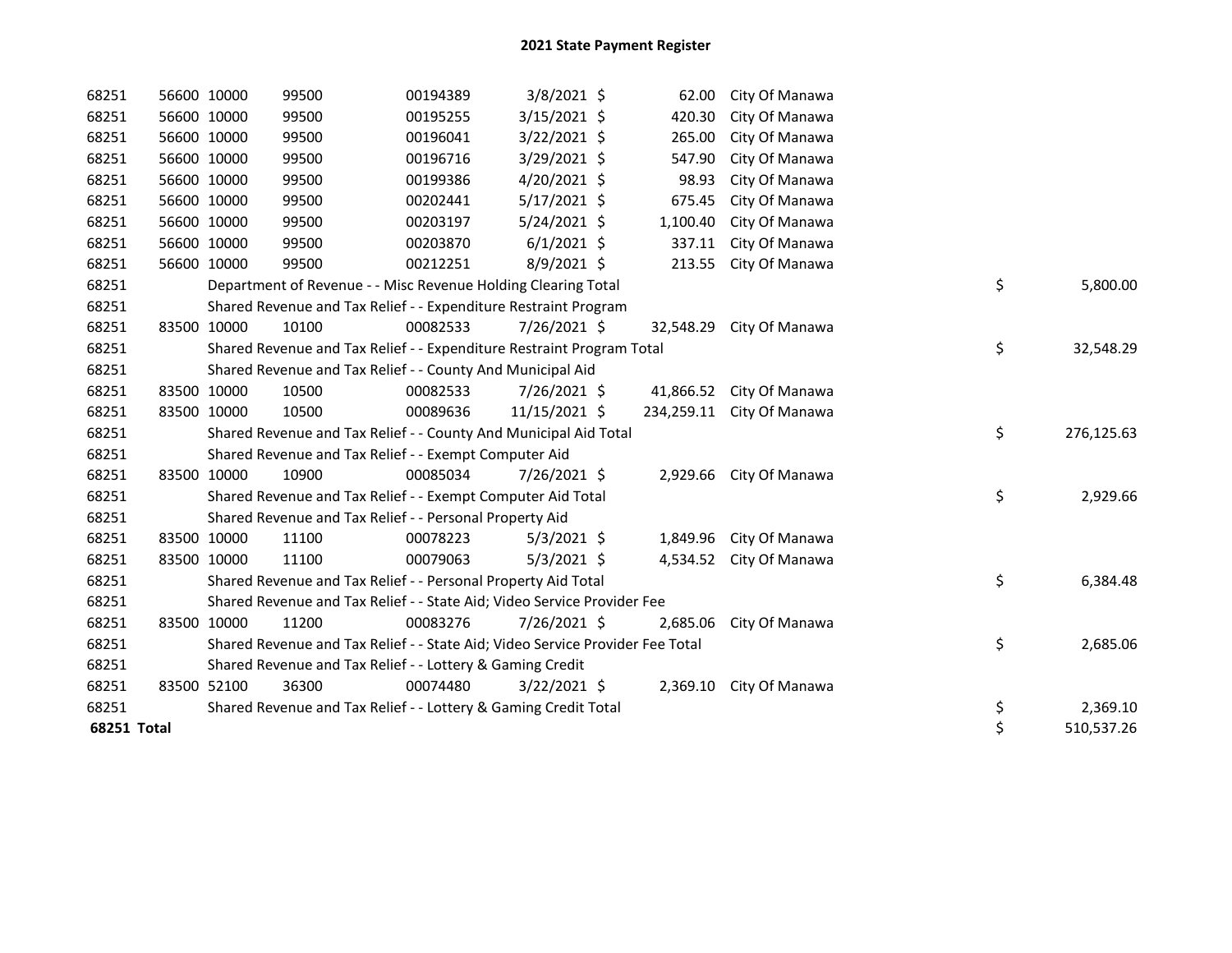| 68252 |             | Dept of Safety & Prof Services - - Fire Dues Distribution                     |          |                |           |                           |    |            |
|-------|-------------|-------------------------------------------------------------------------------|----------|----------------|-----------|---------------------------|----|------------|
| 68252 | 16500 10000 | 22500                                                                         | 00041969 | 7/16/2021 \$   |           | 2,991.29 City of Marion   |    |            |
| 68252 |             | Dept of Safety & Prof Services - - Fire Dues Distribution Total               |          |                |           |                           | \$ | 2,991.29   |
| 68252 |             | WI Dept of Transportation - - Trns Aids To Mnc.-Sf                            |          |                |           |                           |    |            |
| 68252 | 39500 21100 | 19100                                                                         | 00633435 | $1/4/2021$ \$  |           | 21,315.44 City of Marion  |    |            |
| 68252 | 39500 21100 | 19100                                                                         | 00669042 | $4/5/2021$ \$  | 21,315.44 | City of Marion            |    |            |
| 68252 | 39500 21100 | 19100                                                                         | 00712530 | 7/6/2021 \$    | 21,315.44 | City of Marion            |    |            |
| 68252 | 39500 21100 | 19100                                                                         | 00753089 | 10/4/2021 \$   | 21,315.46 | City of Marion            |    |            |
| 68252 |             | WI Dept of Transportation - - Trns Aids To Mnc.-Sf Total                      |          |                |           |                           | \$ | 85,261.78  |
| 68252 |             | Commissioners of Public Lands - - (902) Rev Temp Loan Accts                   |          |                |           |                           |    |            |
| 68252 | 50700 37500 | 90200                                                                         | 00003570 | $3/11/2021$ \$ |           | 270.00 City of Marion     |    |            |
| 68252 |             | Commissioners of Public Lands - - (902) Rev Temp Loan Accts Total             |          |                |           |                           | \$ | 270.00     |
| 68252 |             | Department of Revenue - - Gifts And Grants                                    |          |                |           |                           |    |            |
| 68252 | 56600 10000 | 12100                                                                         | 00207819 | $6/25/2021$ \$ |           | 61,649.78 City of Marion  |    |            |
| 68252 |             | Department of Revenue - - Gifts And Grants Total                              |          |                |           |                           | \$ | 61,649.78  |
| 68252 |             | Shared Revenue and Tax Relief - - Expenditure Restraint Program               |          |                |           |                           |    |            |
| 68252 | 83500 10000 | 10100                                                                         | 00082534 | 7/26/2021 \$   |           | 27,077.75 City of Marion  |    |            |
| 68252 |             | Shared Revenue and Tax Relief - - Expenditure Restraint Program Total         |          |                |           |                           | \$ | 27,077.75  |
| 68252 |             | Shared Revenue and Tax Relief - - County And Municipal Aid                    |          |                |           |                           |    |            |
| 68252 | 83500 10000 | 10500                                                                         | 00082534 | 7/26/2021 \$   | 53,203.50 | City of Marion            |    |            |
| 68252 | 83500 10000 | 10500                                                                         | 00089637 | 11/15/2021 \$  |           | 301,486.53 City of Marion |    |            |
| 68252 |             | Shared Revenue and Tax Relief - - County And Municipal Aid Total              |          |                |           |                           | \$ | 354,690.03 |
| 68252 |             | Shared Revenue and Tax Relief - - Exempt Computer Aid                         |          |                |           |                           |    |            |
| 68252 | 83500 10000 | 10900                                                                         | 00085035 | 7/26/2021 \$   |           | 7,244.63 City of Marion   |    |            |
| 68252 |             | Shared Revenue and Tax Relief - - Exempt Computer Aid Total                   |          |                |           |                           | \$ | 7,244.63   |
| 68252 |             | Shared Revenue and Tax Relief - - Utility Aid                                 |          |                |           |                           |    |            |
| 68252 | 83500 10000 | 11000                                                                         | 00082534 | 7/26/2021 \$   |           | 1,723.26 City of Marion   |    |            |
| 68252 | 83500 10000 | 11000                                                                         | 00089637 | 11/15/2021 \$  | 10,418.09 | City of Marion            |    |            |
| 68252 |             | Shared Revenue and Tax Relief - - Utility Aid Total                           |          |                |           |                           | \$ | 12,141.35  |
| 68252 |             | Shared Revenue and Tax Relief - - Personal Property Aid                       |          |                |           |                           |    |            |
| 68252 | 83500 10000 | 11100                                                                         | 00078224 | $5/3/2021$ \$  |           | 827.04 City of Marion     |    |            |
| 68252 | 83500 10000 | 11100                                                                         | 00079064 | $5/3/2021$ \$  |           | 1,013.43 City of Marion   |    |            |
| 68252 |             | Shared Revenue and Tax Relief - - Personal Property Aid Total                 |          |                |           |                           | \$ | 1,840.47   |
| 68252 |             | Shared Revenue and Tax Relief - - State Aid; Video Service Provider Fee       |          |                |           |                           |    |            |
| 68252 | 83500 10000 | 11200                                                                         | 00083277 | 7/26/2021 \$   | 3,489.03  | City of Marion            |    |            |
| 68252 |             | Shared Revenue and Tax Relief - - State Aid; Video Service Provider Fee Total |          |                |           |                           | \$ | 3,489.03   |
| 68252 |             | Shared Revenue and Tax Relief - - Payments For Municipal Svcs                 |          |                |           |                           |    |            |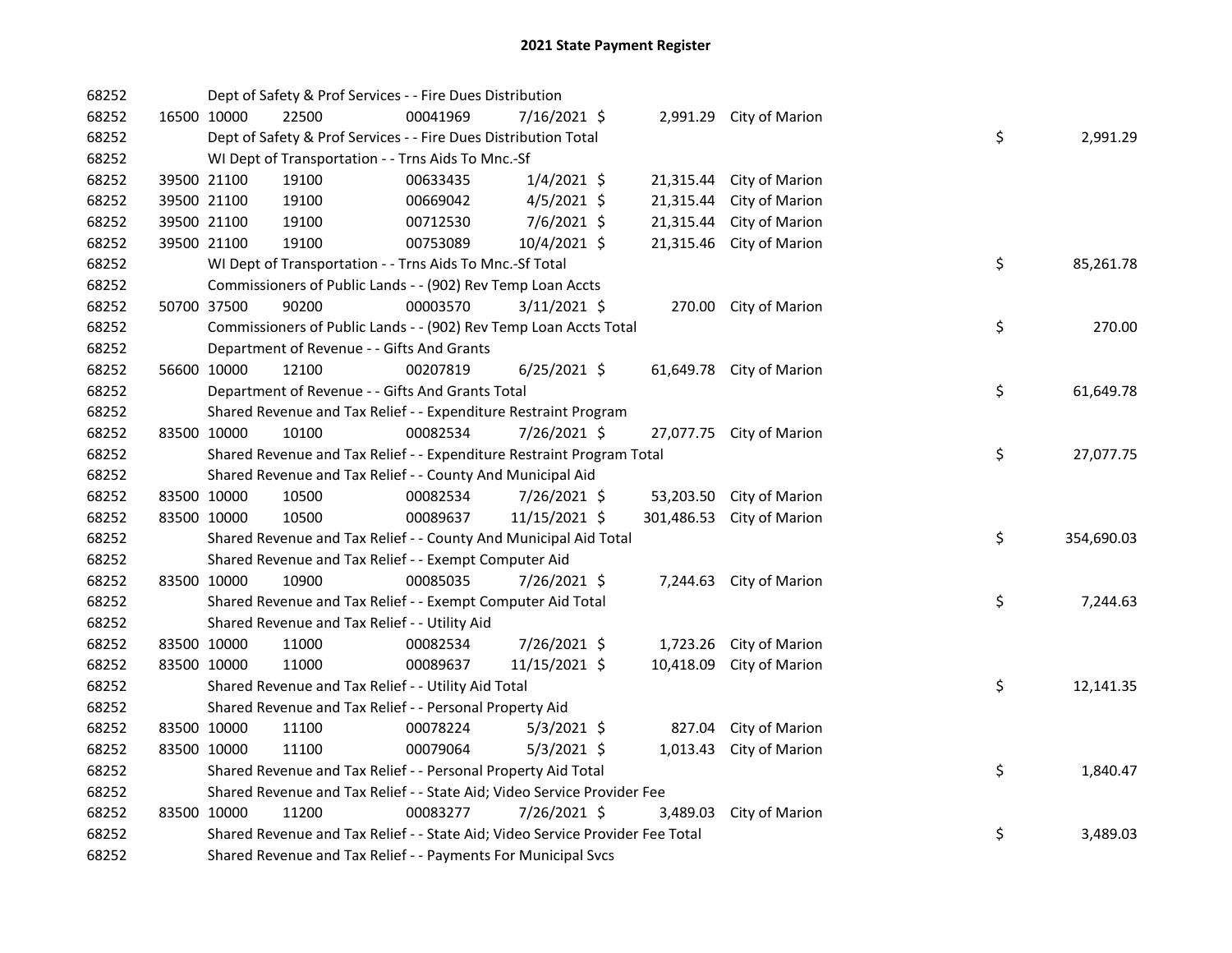## 2021 State Payment Register

| 68252       | 83500 10000 | 50100 | 00073840                                                            | $2/1/2021$ \$ |  | 352.89 City of Marion |  |            |
|-------------|-------------|-------|---------------------------------------------------------------------|---------------|--|-----------------------|--|------------|
| 68252       |             |       | Shared Revenue and Tax Relief - - Payments For Municipal Svcs Total |               |  |                       |  | 352.89     |
| 68252       |             |       | Shared Revenue and Tax Relief - - Lottery & Gaming Credit           |               |  |                       |  |            |
| 68252       | 83500 52100 | 36300 | 00074481                                                            | 3/22/2021 \$  |  | 175.06 City of Marion |  |            |
| 68252       |             |       | Shared Revenue and Tax Relief - - Lottery & Gaming Credit Total     |               |  |                       |  | 175.06     |
| 68252 Total |             |       |                                                                     |               |  |                       |  | 557,184.06 |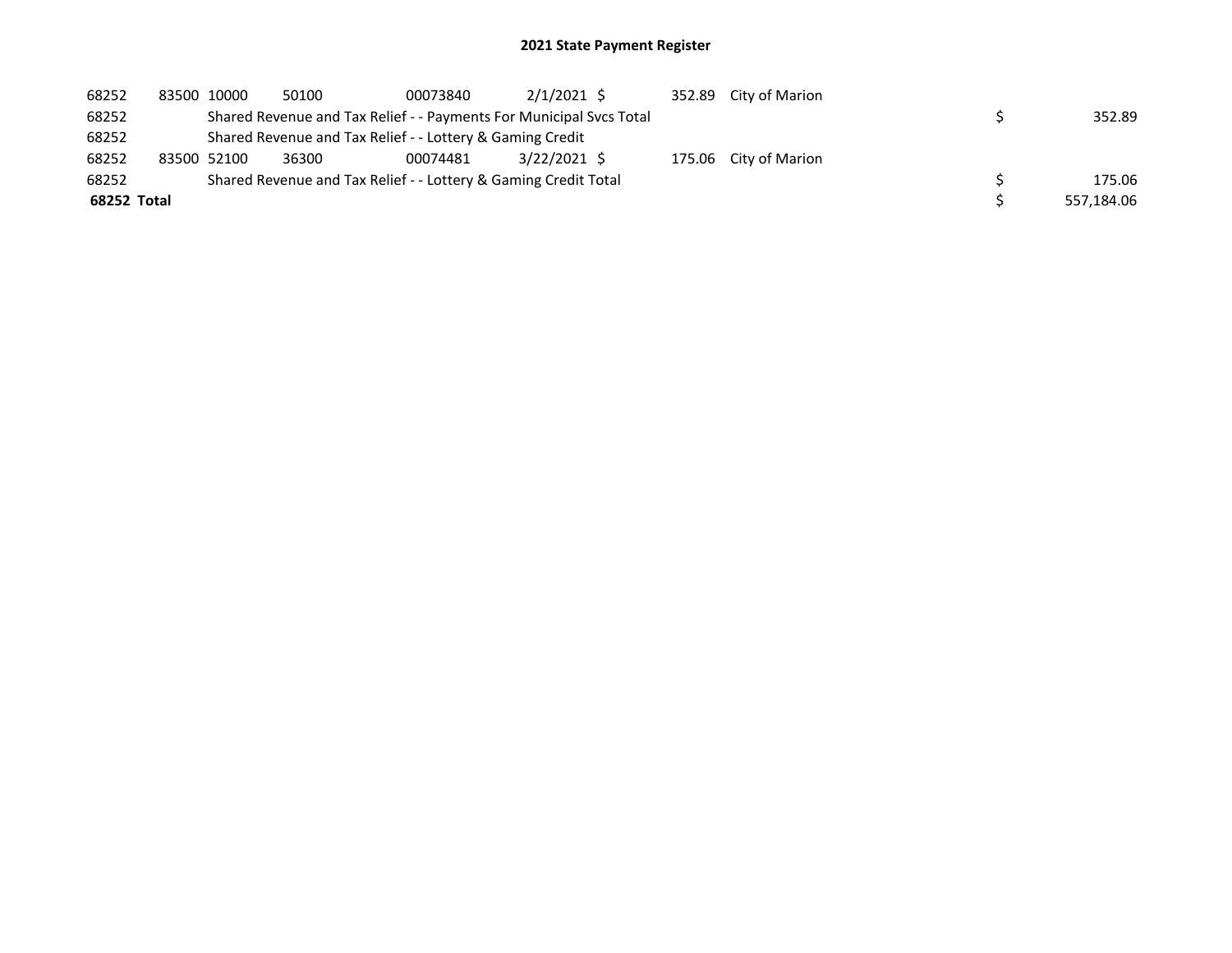| 68261 |             | Dept of Safety & Prof Services - - Fire Dues Distribution               |          |                |            |                                 |    |              |
|-------|-------------|-------------------------------------------------------------------------|----------|----------------|------------|---------------------------------|----|--------------|
| 68261 | 16500 10000 | 22500                                                                   | 00041972 | 7/15/2021 \$   |            | 18,186.11 City of New London    |    |              |
| 68261 |             | Dept of Safety & Prof Services - - Fire Dues Distribution Total         |          |                |            |                                 | \$ | 18,186.11    |
| 68261 |             | Dept of Natural Resources - - Aids In Lieu Of Taxes - Gener             |          |                |            |                                 |    |              |
| 68261 | 37000 10000 | 50300                                                                   | 00459730 | $1/27/2021$ \$ |            | 66.13 City of New London        |    |              |
| 68261 |             | Dept of Natural Resources - - Aids In Lieu Of Taxes - Gener Total       |          |                |            |                                 | \$ | 66.13        |
| 68261 |             | WI Dept of Transportation - - Trns Aids To Mnc.-Sf                      |          |                |            |                                 |    |              |
| 68261 | 39500 21100 | 19100                                                                   | 00633436 | $1/4/2021$ \$  | 150,852.07 | City of New London              |    |              |
| 68261 | 39500 21100 | 19100                                                                   | 00669043 | $4/5/2021$ \$  | 150,852.07 | City of New London              |    |              |
| 68261 | 39500 21100 | 19100                                                                   | 00712531 | $7/6/2021$ \$  | 150,852.07 | City of New London              |    |              |
| 68261 | 39500 21100 | 19100                                                                   | 00753090 | $10/4/2021$ \$ | 150,852.07 | City of New London              |    |              |
| 68261 |             | WI Dept of Transportation - - Trns Aids To Mnc.-Sf Total                |          |                |            |                                 | \$ | 603,408.28   |
| 68261 |             | Commissioners of Public Lands - - Balsht Common School Fund             |          |                |            |                                 |    |              |
| 68261 | 50700 37400 | 57700                                                                   | 00003910 | 11/15/2021 \$  |            | 250,000.00 City of New London   |    |              |
| 68261 |             | Commissioners of Public Lands - - Balsht Common School Fund Total       |          |                |            |                                 | \$ | 250,000.00   |
| 68261 |             | Department of Revenue - - Gifts And Grants                              |          |                |            |                                 |    |              |
| 68261 | 56600 10000 | 12100                                                                   | 00207820 | $6/25/2021$ \$ |            | 371,154.70 City of New London   |    |              |
| 68261 |             | Department of Revenue - - Gifts And Grants Total                        |          |                |            |                                 | \$ | 371,154.70   |
| 68261 |             | Shared Revenue and Tax Relief - - Expenditure Restraint Program         |          |                |            |                                 |    |              |
| 68261 | 83500 10000 | 10100                                                                   | 00082535 | 7/26/2021 \$   | 104,259.55 | City of New London              |    |              |
| 68261 |             | Shared Revenue and Tax Relief - - Expenditure Restraint Program Total   |          |                |            |                                 | \$ | 104,259.55   |
| 68261 |             | Shared Revenue and Tax Relief - - County And Municipal Aid              |          |                |            |                                 |    |              |
| 68261 | 83500 10000 | 10500                                                                   | 00082535 | 7/26/2021 \$   | 296,054.63 | City of New London              |    |              |
| 68261 | 83500 10000 | 10500                                                                   | 00089638 | 11/15/2021 \$  |            | 1,677,642.92 City of New London |    |              |
| 68261 |             | Shared Revenue and Tax Relief - - County And Municipal Aid Total        |          |                |            |                                 | \$ | 1,973,697.55 |
| 68261 |             | Shared Revenue and Tax Relief - - Exempt Computer Aid                   |          |                |            |                                 |    |              |
| 68261 | 83500 10000 | 10900                                                                   | 00085036 | 7/26/2021 \$   |            | 5,497.66 City of New London     |    |              |
| 68261 |             | Shared Revenue and Tax Relief - - Exempt Computer Aid Total             |          |                |            |                                 | \$ | 5,497.66     |
| 68261 |             | Shared Revenue and Tax Relief - - Utility Aid                           |          |                |            |                                 |    |              |
| 68261 | 83500 10000 | 11000                                                                   | 00082535 | 7/26/2021 \$   |            | 14,722.42 City of New London    |    |              |
| 68261 | 83500 10000 | 11000                                                                   | 00089638 | 11/15/2021 \$  |            | 83,633.51 City of New London    |    |              |
| 68261 |             | Shared Revenue and Tax Relief - - Utility Aid Total                     |          |                |            |                                 | \$ | 98,355.93    |
| 68261 |             | Shared Revenue and Tax Relief - - Personal Property Aid                 |          |                |            |                                 |    |              |
| 68261 | 83500 10000 | 11100                                                                   | 00078225 | $5/3/2021$ \$  |            | 5,468.17 City of New London     |    |              |
| 68261 |             | Shared Revenue and Tax Relief - - Personal Property Aid Total           |          |                |            |                                 | \$ | 5,468.17     |
| 68261 |             | Shared Revenue and Tax Relief - - State Aid; Video Service Provider Fee |          |                |            |                                 |    |              |
| 68261 | 83500 10000 | 11200                                                                   | 00083278 | 7/26/2021 \$   |            | 18,158.53 City of New London    |    |              |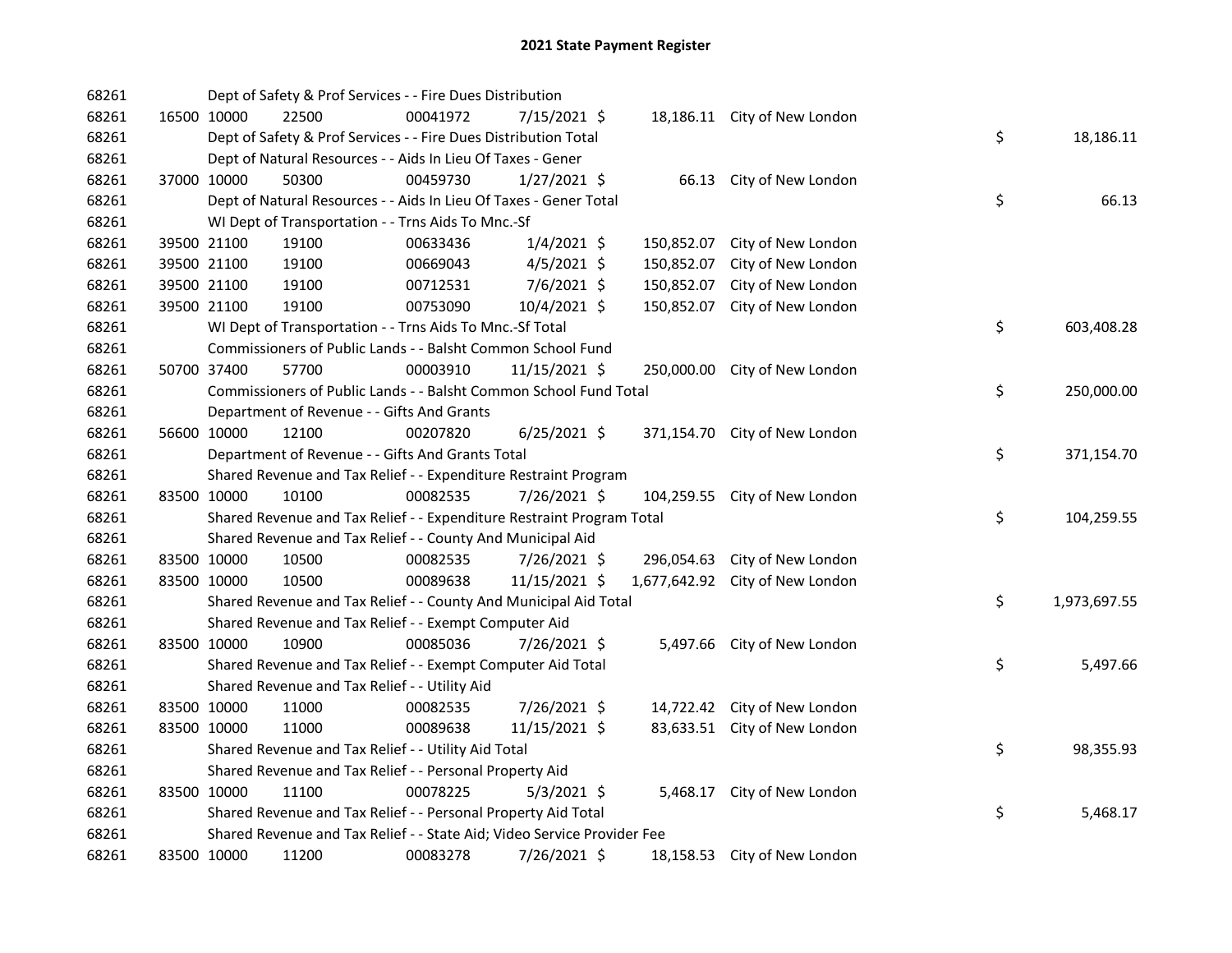## 2021 State Payment Register

| 68261       |                                                           | Shared Revenue and Tax Relief - - State Aid; Video Service Provider Fee Total |                                                                 | 18,158.53    |                             |  |              |
|-------------|-----------------------------------------------------------|-------------------------------------------------------------------------------|-----------------------------------------------------------------|--------------|-----------------------------|--|--------------|
| 68261       | Shared Revenue and Tax Relief - - Lottery & Gaming Credit |                                                                               |                                                                 |              |                             |  |              |
| 68261       | 83500 52100                                               | 36300                                                                         | 00074482                                                        | 3/22/2021 \$ | 9,607.08 City of New London |  |              |
| 68261       |                                                           |                                                                               | Shared Revenue and Tax Relief - - Lottery & Gaming Credit Total |              |                             |  | 9.607.08     |
| 68261 Total |                                                           |                                                                               |                                                                 |              |                             |  | 3,457,859.69 |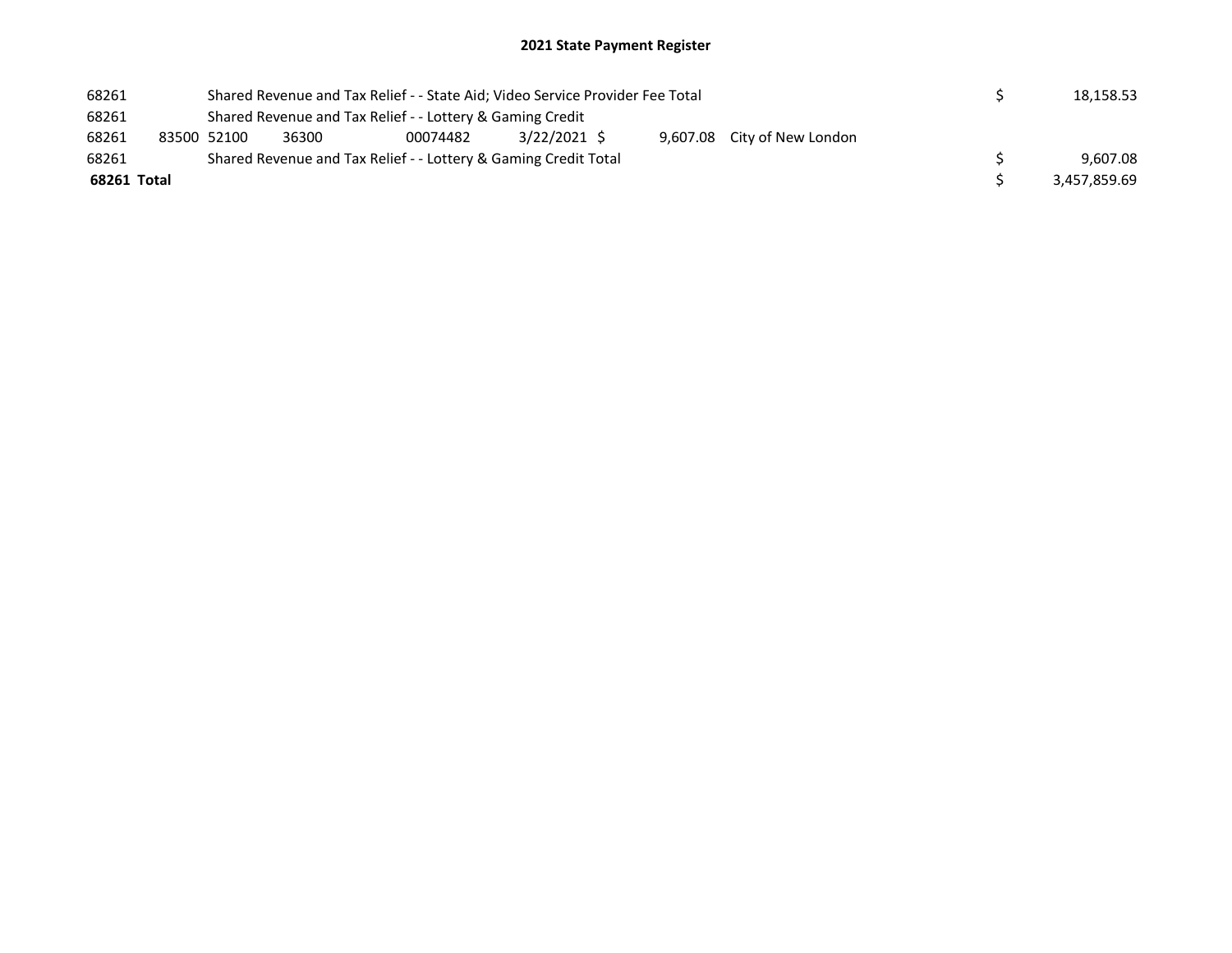| 68291 |             |       | Dept of Safety & Prof Services - - Fire Dues Distribution           |                |            |                           |    |            |
|-------|-------------|-------|---------------------------------------------------------------------|----------------|------------|---------------------------|----|------------|
| 68291 | 16500 10000 | 22500 | 00041979                                                            | 7/19/2021 \$   |            | 19,362.16 City Of Waupaca |    |            |
| 68291 |             |       | Dept of Safety & Prof Services - - Fire Dues Distribution Total     |                |            |                           | \$ | 19,362.16  |
| 68291 |             |       | Dept of Public Instruction - - Federal Funds, Local Assistanc       |                |            |                           |    |            |
| 68291 | 25500 10000 | 34300 | 00295081                                                            | 10/25/2021 \$  |            | 2,628.00 City Of Waupaca  |    |            |
| 68291 |             |       | Dept of Public Instruction - - Federal Funds, Local Assistanc Total |                |            |                           | \$ | 2,628.00   |
| 68291 |             |       | Dept of Natural Resources - - Aids In Lieu Of Taxes - Gener         |                |            |                           |    |            |
| 68291 | 37000 10000 | 50300 | 00476084                                                            | $4/21/2021$ \$ |            | 6.32 City Of Waupaca      |    |            |
| 68291 |             |       | Dept of Natural Resources - - Aids In Lieu Of Taxes - Gener Total   |                |            |                           | \$ | 6.32       |
| 68291 |             |       | Dept of Natural Resources - - Aids In Lieu Of Taxes - Sum S         |                |            |                           |    |            |
| 68291 | 37000 21200 | 57900 | 00476083                                                            | 4/21/2021 \$   |            | 0.20 City Of Waupaca      |    |            |
| 68291 |             |       | Dept of Natural Resources - - Aids In Lieu Of Taxes - Sum S Total   |                |            |                           | \$ | 0.20       |
| 68291 |             |       | Dept of Natural Resources - - Resaids - Urban Forestry Grant        |                |            |                           |    |            |
| 68291 | 37000 21200 | 58700 | 00458300                                                            | $1/22/2021$ \$ |            | 26,246.17 City Of Waupaca |    |            |
| 68291 |             |       | Dept of Natural Resources - - Resaids - Urban Forestry Grant Total  |                |            |                           | \$ | 26,246.17  |
| 68291 |             |       | WI Dept of Transportation - - Conn Hwy Aids St Fds                  |                |            |                           |    |            |
| 68291 | 39500 21100 | 16200 | 00633630                                                            | $1/4/2021$ \$  | 6,101.93   | City Of Waupaca           |    |            |
| 68291 | 39500 21100 | 16200 | 00669237                                                            | $4/5/2021$ \$  | 6,101.93   | City Of Waupaca           |    |            |
| 68291 | 39500 21100 | 16200 | 00712725                                                            | 7/6/2021 \$    | 6,101.93   | City Of Waupaca           |    |            |
| 68291 | 39500 21100 | 16200 | 00753284                                                            | 10/4/2021 \$   | 6,101.96   | City Of Waupaca           |    |            |
| 68291 |             |       | WI Dept of Transportation - - Conn Hwy Aids St Fds Total            |                |            |                           | \$ | 24,407.75  |
| 68291 |             |       | WI Dept of Transportation - - Tc, Trns Oper Aid Sf                  |                |            |                           |    |            |
| 68291 | 39500 21100 | 17700 | 00710167                                                            | $6/24/2021$ \$ | 40,937.00  | City Of Waupaca           |    |            |
| 68291 | 39500 21100 | 17700 | 00754742                                                            | 9/30/2021 \$   | 122,806.00 | City Of Waupaca           |    |            |
| 68291 |             |       | WI Dept of Transportation - - Tc, Trns Oper Aid Sf Total            |                |            |                           | \$ | 163,743.00 |
| 68291 |             |       | WI Dept of Transportation - - Trnst/Trns-Rel Aid F                  |                |            |                           |    |            |
| 68291 | 39500 21100 | 18200 | 00645600                                                            | $1/27/2021$ \$ | 29,600.00  | City Of Waupaca           |    |            |
| 68291 | 39500 21100 | 18200 | 00645602                                                            | $1/27/2021$ \$ | 30,359.20  | City Of Waupaca           |    |            |
| 68291 | 39500 21100 | 18200 | 00683729                                                            | $4/23/2021$ \$ | 95,189.98  | City Of Waupaca           |    |            |
| 68291 |             |       | WI Dept of Transportation - - Trnst/Trns-Rel Aid F Total            |                |            |                           | \$ | 155,149.18 |
| 68291 |             |       | WI Dept of Transportation - - Trns Aids To Mnc.-Sf                  |                |            |                           |    |            |
| 68291 | 39500 21100 | 19100 | 00633437                                                            | $1/4/2021$ \$  | 109,263.60 | City Of Waupaca           |    |            |
| 68291 | 39500 21100 | 19100 | 00669044                                                            | $4/5/2021$ \$  | 109,263.60 | City Of Waupaca           |    |            |
| 68291 | 39500 21100 | 19100 | 00712532                                                            | $7/6/2021$ \$  | 109,263.60 | City Of Waupaca           |    |            |
| 68291 | 39500 21100 | 19100 | 00753091                                                            | 10/4/2021 \$   | 109,263.62 | City Of Waupaca           |    |            |
| 68291 |             |       | WI Dept of Transportation - - Trns Aids To Mnc.-Sf Total            |                |            |                           | \$ | 437,054.42 |
| 68291 |             |       | WI Dept of Transportation - - Loc Rd Imp Prg St Fd                  |                |            |                           |    |            |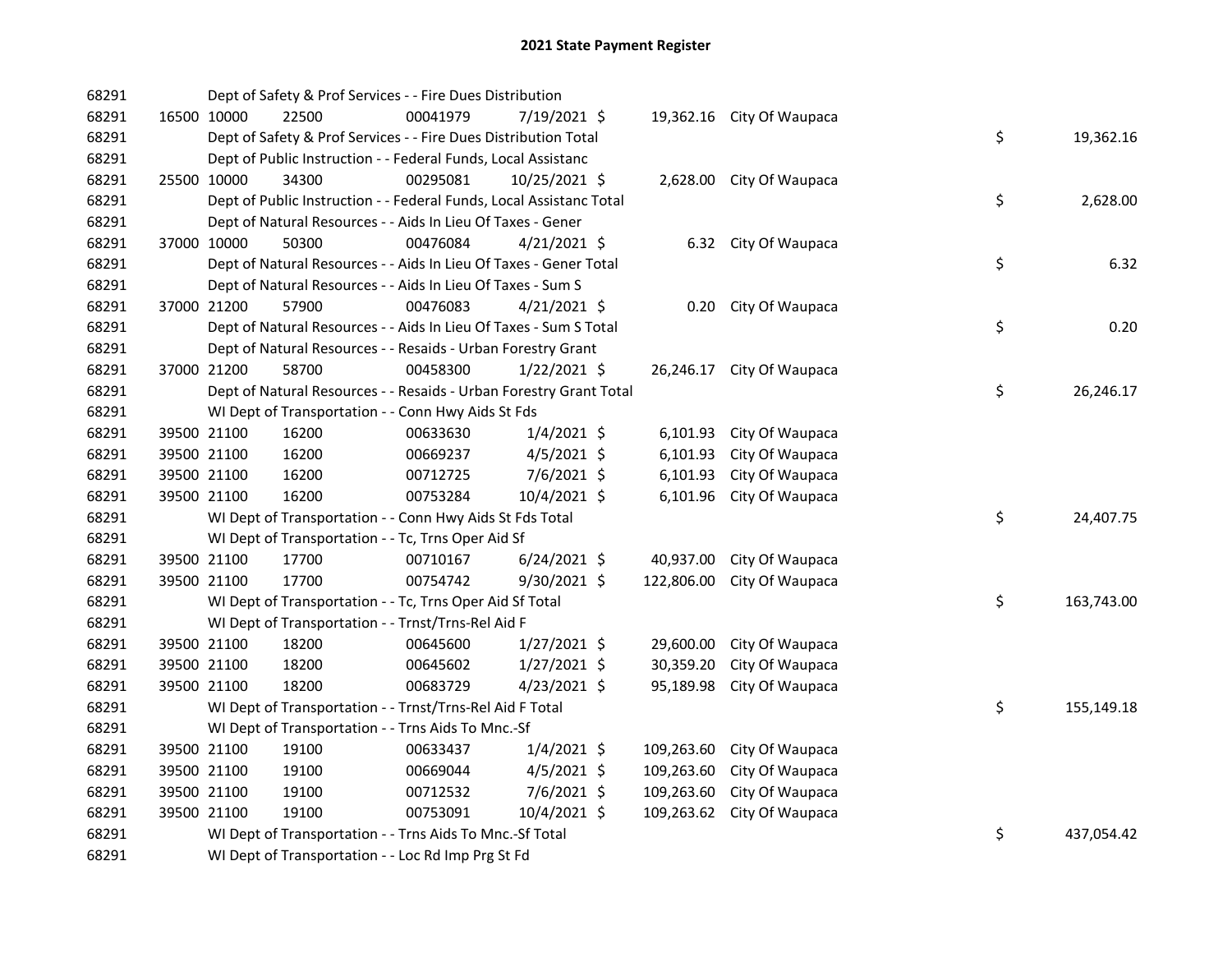| 68291 | 39500 21100 | 27800                                                                   | 00720260 | 7/14/2021 \$   | 52,992.00 | City Of Waupaca |    |           |
|-------|-------------|-------------------------------------------------------------------------|----------|----------------|-----------|-----------------|----|-----------|
| 68291 |             | WI Dept of Transportation - - Loc Rd Imp Prg St Fd Total                |          |                |           |                 | \$ | 52,992.00 |
| 68291 |             | WI Dept of Transportation - - St Hwy Rehab, Sf                          |          |                |           |                 |    |           |
| 68291 | 39500 21100 | 36300                                                                   | 00768791 | 11/2/2021 \$   | 13.51     | City Of Waupaca |    |           |
| 68291 | 39500 21100 | 36300                                                                   | 00780351 | 12/3/2021 \$   | 13.51     | City Of Waupaca |    |           |
| 68291 |             | WI Dept of Transportation - - St Hwy Rehab, Sf Total                    |          |                |           |                 | \$ | 27.02     |
| 68291 |             | Department of Justice - - Officer training reimbursement                |          |                |           |                 |    |           |
| 68291 | 45500 10000 | 21400                                                                   | 00106082 | 11/30/2021 \$  | 2,400.00  | City Of Waupaca |    |           |
| 68291 |             | Department of Justice - - Officer training reimbursement Total          |          |                |           |                 | \$ | 2,400.00  |
| 68291 |             | Department of Justice - - Federal Aid, Local Assistance                 |          |                |           |                 |    |           |
| 68291 | 45500 10000 | 25100                                                                   | 00100901 | $8/9/2021$ \$  | 3,816.00  | City Of Waupaca |    |           |
| 68291 |             | Department of Justice - - Federal Aid, Local Assistance Total           |          |                |           |                 | \$ | 3,816.00  |
| 68291 |             | Department of Military Affairs - - Energy Costs, Energy-Related A       |          |                |           |                 |    |           |
| 68291 | 46500 10000 | 10600                                                                   | 00087612 | $1/11/2021$ \$ | 290.02    | City Of Waupaca |    |           |
| 68291 | 46500 10000 | 10600                                                                   | 00089550 | 2/8/2021 \$    | 290.02    | City Of Waupaca |    |           |
| 68291 | 46500 10000 | 10600                                                                   | 00090904 | 3/8/2021 \$    | 296.30    | City Of Waupaca |    |           |
| 68291 | 46500 10000 | 10600                                                                   | 00092363 | $4/9/2021$ \$  | 290.02    | City Of Waupaca |    |           |
| 68291 | 46500 10000 | 10600                                                                   | 00093571 | $5/6/2021$ \$  | 302.58    | City Of Waupaca |    |           |
| 68291 | 46500 10000 | 10600                                                                   | 00094930 | $6/4/2021$ \$  | 296.30    | City Of Waupaca |    |           |
| 68291 | 46500 10000 | 10600                                                                   | 00096940 | 7/7/2021 \$    | 296.30    | City Of Waupaca |    |           |
| 68291 | 46500 10000 | 10600                                                                   | 00098324 | $8/5/2021$ \$  | 302.58    | City Of Waupaca |    |           |
| 68291 | 46500 10000 | 10600                                                                   | 00099705 | 9/8/2021 \$    | 302.58    | City Of Waupaca |    |           |
| 68291 | 46500 10000 | 10600                                                                   | 00101231 | 10/12/2021 \$  | 290.02    | City Of Waupaca |    |           |
| 68291 | 46500 10000 | 10600                                                                   | 00101353 | 10/13/2021 \$  | 6.55      | City Of Waupaca |    |           |
| 68291 | 46500 10000 | 10600                                                                   | 00102169 | 11/3/2021 \$   | 290.02    | City Of Waupaca |    |           |
| 68291 | 46500 10000 | 10600                                                                   | 00103388 | 12/10/2021 \$  | 296.30    | City Of Waupaca |    |           |
| 68291 |             | Department of Military Affairs - - Energy Costs, Energy-Related A Total |          |                |           |                 | \$ | 3,549.59  |
| 68291 |             | Department of Veterans Affairs - - Institutional Operations, King       |          |                |           |                 |    |           |
| 68291 | 48500 15200 | 12000                                                                   | 00089626 | $1/22/2021$ \$ | 334.84    | City Of Waupaca |    |           |
| 68291 | 48500 15200 | 12000                                                                   | 00089628 | $1/22/2021$ \$ | 133.00    | City Of Waupaca |    |           |
| 68291 | 48500 15200 | 12000                                                                   | 00090696 | 2/19/2021 \$   | 426.16    | City Of Waupaca |    |           |
| 68291 | 48500 15200 | 12000                                                                   | 00090710 | $2/19/2021$ \$ | 108.25    | City Of Waupaca |    |           |
| 68291 | 48500 15200 | 12000                                                                   | 00091346 | 3/24/2021 \$   | 418.55    | City Of Waupaca |    |           |
| 68291 | 48500 15200 | 12000                                                                   | 00091347 | 3/24/2021 \$   | 256.50    | City Of Waupaca |    |           |
| 68291 | 48500 15200 | 12000                                                                   | 00092479 | $4/16/2021$ \$ | 487.04    | City Of Waupaca |    |           |
| 68291 | 48500 15200 | 12000                                                                   | 00092486 | 4/16/2021 \$   | 117.25    | City Of Waupaca |    |           |
| 68291 | 48500 15200 | 12000                                                                   | 00094205 | 5/26/2021 \$   | 837.10    | City Of Waupaca |    |           |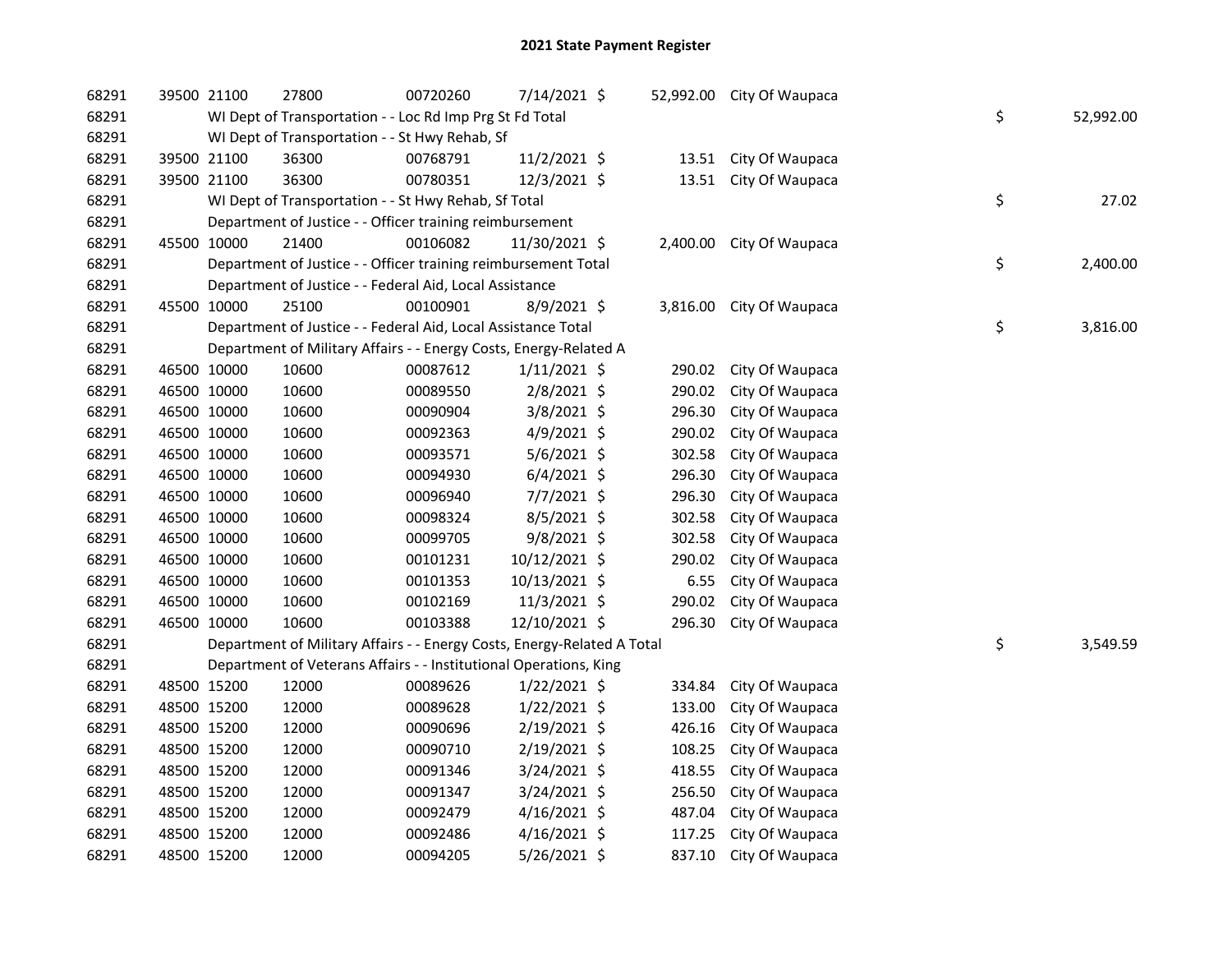| 68291 | 48500 15200 |             | 12000                                                                   | 00094206 | 5/26/2021 \$   | 114.00   | City Of Waupaca                                                                                   |                 |
|-------|-------------|-------------|-------------------------------------------------------------------------|----------|----------------|----------|---------------------------------------------------------------------------------------------------|-----------------|
| 68291 | 48500 15200 |             | 12000                                                                   | 00094418 | $6/24/2021$ \$ | 1,088.23 | City Of Waupaca                                                                                   |                 |
| 68291 | 48500 15200 |             | 12000                                                                   | 00094422 | $6/24/2021$ \$ | 161.50   | City Of Waupaca                                                                                   |                 |
| 68291 | 48500 15200 |             | 12000                                                                   | 00095691 | 7/19/2021 \$   | 936.03   | City Of Waupaca                                                                                   |                 |
| 68291 | 48500 15200 |             | 12000                                                                   | 00095692 | 7/19/2021 \$   | 180.50   | City Of Waupaca                                                                                   |                 |
| 68291 | 48500 15200 |             | 12000                                                                   | 00097119 | 8/9/2021 \$    | 190.00   | City Of Waupaca                                                                                   |                 |
| 68291 | 48500 15200 |             | 12000                                                                   | 00097120 | 8/9/2021 \$    | 799.05   | City Of Waupaca                                                                                   |                 |
| 68291 | 48500 15200 |             | 12000                                                                   | 00098896 | 9/10/2021 \$   | 1,225.21 | City Of Waupaca                                                                                   |                 |
| 68291 | 48500 15200 |             | 12000                                                                   | 00098897 | 9/10/2021 \$   | 370.50   | City Of Waupaca                                                                                   |                 |
| 68291 | 48500 15200 |             | 12000                                                                   | 00099872 | 10/15/2021 \$  | 380.00   | City Of Waupaca                                                                                   |                 |
| 68291 | 48500 15200 |             | 12000                                                                   | 00099952 | 10/15/2021 \$  | 1,080.62 | City Of Waupaca                                                                                   |                 |
| 68291 | 48500 15200 |             | 12000                                                                   | 00101563 | 11/19/2021 \$  | 285.00   | City Of Waupaca                                                                                   |                 |
| 68291 | 48500 15200 |             | 12000                                                                   | 00101564 | 11/19/2021 \$  | 1,476.34 | City Of Waupaca                                                                                   |                 |
| 68291 | 48500 15200 |             | 12000                                                                   | 00102855 | 12/16/2021 \$  | 1,392.63 | City Of Waupaca                                                                                   |                 |
| 68291 | 48500 15200 |             | 12000                                                                   | 00102856 | 12/16/2021 \$  | 456.00   | City Of Waupaca                                                                                   |                 |
| 68291 |             |             | Department of Veterans Affairs - - Institutional Operations, King Total |          |                |          |                                                                                                   | \$<br>13,254.30 |
| 68291 |             |             | Department of Veterans Affairs - - Gifts And Grants, King               |          |                |          |                                                                                                   |                 |
| 68291 | 48500 15200 |             | 13600                                                                   | 00099607 | $9/16/2021$ \$ | 180.00   | City Of Waupaca                                                                                   |                 |
| 68291 |             |             | Department of Veterans Affairs - - Gifts And Grants, King Total         |          |                |          |                                                                                                   | \$<br>180.00    |
| 68291 |             |             |                                                                         |          |                |          | Public Defender Board - - Transcript, Discovery and Records Provided to the Public Defender Board |                 |
| 68291 | 55000 10000 |             | 10600                                                                   | 00304556 | $9/3/2021$ \$  | 16.00    | City Of Waupaca                                                                                   |                 |
| 68291 | 55000 10000 |             | 10600                                                                   | 00305905 | $9/23/2021$ \$ | 4.00     | City Of Waupaca                                                                                   |                 |
| 68291 | 55000 10000 |             | 10600                                                                   | 00305917 | 9/17/2021 \$   | 4.00     | City Of Waupaca                                                                                   |                 |
| 68291 | 55000 10000 |             | 10600                                                                   | 00305918 | $9/17/2021$ \$ | 4.00     | City Of Waupaca                                                                                   |                 |
| 68291 | 55000 10000 |             | 10600                                                                   | 00306398 | 9/30/2021 \$   | 4.00     | City Of Waupaca                                                                                   |                 |
| 68291 | 55000 10000 |             | 10600                                                                   | 00306403 | 9/29/2021 \$   | 4.00     | City Of Waupaca                                                                                   |                 |
| 68291 | 55000 10000 |             | 10600                                                                   | 00306404 | 9/29/2021 \$   | 4.00     | City Of Waupaca                                                                                   |                 |
| 68291 | 55000 10000 |             | 10600                                                                   | 00307611 | 10/15/2021 \$  | 4.00     | City Of Waupaca                                                                                   |                 |
| 68291 | 55000 10000 |             | 10600                                                                   | 00307612 | 10/15/2021 \$  | 4.00     | City Of Waupaca                                                                                   |                 |
| 68291 | 55000 10000 |             | 10600                                                                   | 00307618 | 10/20/2021 \$  | 4.00     | City Of Waupaca                                                                                   |                 |
| 68291 | 55000 10000 |             | 10600                                                                   | 00308763 | 10/29/2021 \$  | 4.00     | City Of Waupaca                                                                                   |                 |
| 68291 | 55000 10000 |             | 10600                                                                   | 00308764 | 10/29/2021 \$  | 4.00     | City Of Waupaca                                                                                   |                 |
| 68291 | 55000 10000 |             | 10600                                                                   | 00310344 | 11/12/2021 \$  | 4.00     | City Of Waupaca                                                                                   |                 |
| 68291 | 55000 10000 |             | 10600                                                                   | 00310655 | 11/5/2021 \$   | 4.00     | City Of Waupaca                                                                                   |                 |
| 68291 | 55000 10000 |             | 10600                                                                   | 00310676 | 11/12/2021 \$  | 4.00     | City Of Waupaca                                                                                   |                 |
| 68291 | 55000 10000 |             | 10600                                                                   | 00311425 | 11/26/2021 \$  | 4.00     | City Of Waupaca                                                                                   |                 |
| 68291 |             | 55000 10000 | 10600                                                                   | 00311426 | 11/26/2021 \$  | 4.00     | City Of Waupaca                                                                                   |                 |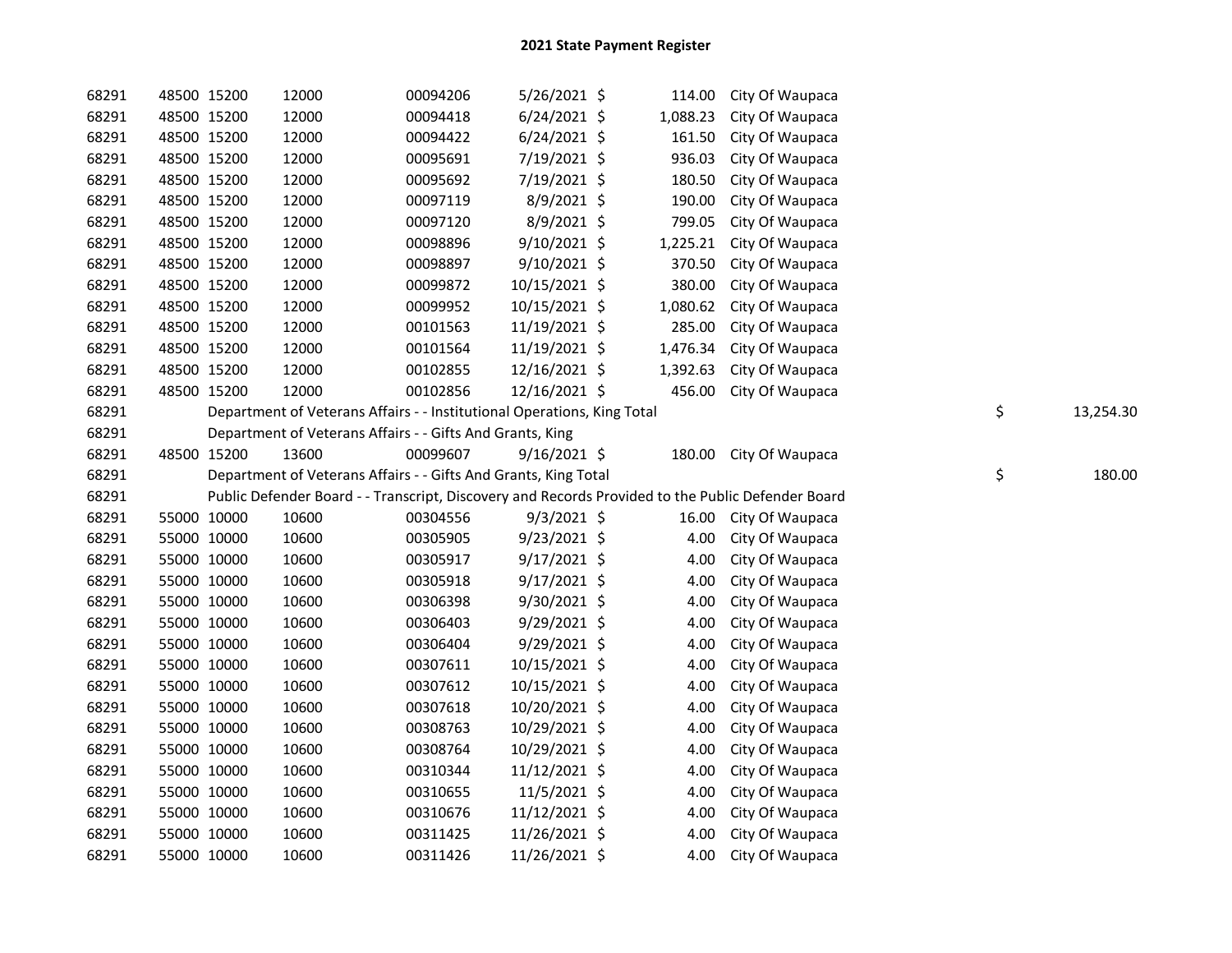| 68291 | 55000 10000 | 10600                                                   | 00311427 | 11/26/2021 \$  | 4.00     | City Of Waupaca                                                                                         |                  |
|-------|-------------|---------------------------------------------------------|----------|----------------|----------|---------------------------------------------------------------------------------------------------------|------------------|
| 68291 | 55000 10000 | 10600                                                   | 00311428 | 11/26/2021 \$  | 4.00     | City Of Waupaca                                                                                         |                  |
| 68291 | 55000 10000 | 10600                                                   | 00312601 | 12/3/2021 \$   | 4.00     | City Of Waupaca                                                                                         |                  |
| 68291 | 55000 10000 | 10600                                                   | 00312602 | 12/3/2021 \$   | 4.00     | City Of Waupaca                                                                                         |                  |
| 68291 | 55000 10000 | 10600                                                   | 00312603 | 12/3/2021 \$   | 4.00     | City Of Waupaca                                                                                         |                  |
| 68291 | 55000 10000 | 10600                                                   | 00312604 | 12/3/2021 \$   | 4.00     | City Of Waupaca                                                                                         |                  |
| 68291 | 55000 10000 | 10600                                                   | 00313244 | 12/8/2021 \$   | 4.00     | City Of Waupaca                                                                                         |                  |
| 68291 | 55000 10000 | 10600                                                   | 00315888 | 12/3/2021 \$   | 5.00     | City Of Waupaca                                                                                         |                  |
| 68291 | 55000 10000 | 10600                                                   | 00317372 | 12/29/2021 \$  | 4.00     | City Of Waupaca                                                                                         |                  |
| 68291 | 55000 10000 | 10600                                                   | 00317373 | 12/30/2021 \$  | 4.00     | City Of Waupaca                                                                                         |                  |
| 68291 | 55000 10000 | 10600                                                   | 00317374 | 12/30/2021 \$  | 4.00     | City Of Waupaca                                                                                         |                  |
| 68291 | 55000 10000 | 10600                                                   | 00317375 | 12/30/2021 \$  | 4.00     | City Of Waupaca                                                                                         |                  |
| 68291 | 55000 10000 | 10600                                                   | 00317376 | 12/29/2021 \$  | 4.00     | City Of Waupaca                                                                                         |                  |
| 68291 | 55000 10000 | 10600                                                   | 00317377 | 12/30/2021 \$  | 4.00     | City Of Waupaca                                                                                         |                  |
| 68291 |             |                                                         |          |                |          | Public Defender Board - - Transcript, Discovery and Records Provided to the Public Defender Board Total | \$<br>137.00     |
| 68291 |             | Department of Revenue - - Gifts And Grants              |          |                |          |                                                                                                         |                  |
| 68291 | 56600 10000 | 12100                                                   | 00207821 | $6/25/2021$ \$ |          | 312,383.30 City Of Waupaca                                                                              |                  |
| 68291 |             | Department of Revenue - - Gifts And Grants Total        |          |                |          |                                                                                                         | \$<br>312,383.30 |
| 68291 |             | Department of Revenue - - Misc Revenue Holding Clearing |          |                |          |                                                                                                         |                  |
| 68291 | 56600 10000 | 99500                                                   | 00193044 | $3/1/2021$ \$  | 525.21   | City Of Waupaca                                                                                         |                  |
| 68291 | 56600 10000 | 99500                                                   | 00193049 | $3/1/2021$ \$  | 2,431.26 | City Of Waupaca                                                                                         |                  |
| 68291 | 56600 10000 | 99500                                                   | 00194390 | 3/8/2021 \$    | 55.41    | City Of Waupaca                                                                                         |                  |
| 68291 | 56600 10000 | 99500                                                   | 00194394 | 3/8/2021 \$    | 420.06   | City Of Waupaca                                                                                         |                  |
| 68291 | 56600 10000 | 99500                                                   | 00195252 | 3/15/2021 \$   | 274.40   | City Of Waupaca                                                                                         |                  |
| 68291 | 56600 10000 | 99500                                                   | 00195256 | 3/15/2021 \$   | 240.63   | City Of Waupaca                                                                                         |                  |
| 68291 | 56600 10000 | 99500                                                   | 00195259 | $3/15/2021$ \$ | 1,436.00 | City Of Waupaca                                                                                         |                  |
| 68291 | 56600 10000 | 99500                                                   | 00196042 | 3/22/2021 \$   | 261.42   | City Of Waupaca                                                                                         |                  |
| 68291 | 56600 10000 | 99500                                                   | 00196046 | 3/22/2021 \$   | 1,650.78 | City Of Waupaca                                                                                         |                  |
| 68291 | 56600 10000 | 99500                                                   | 00196720 | 3/29/2021 \$   | 563.00   | City Of Waupaca                                                                                         |                  |
| 68291 | 56600 10000 | 99500                                                   | 00197462 | $4/5/2021$ \$  | 852.00   | City Of Waupaca                                                                                         |                  |
| 68291 | 56600 10000 | 99500                                                   | 00198639 | $4/12/2021$ \$ | 111.40   | City Of Waupaca                                                                                         |                  |
| 68291 | 56600 10000 | 99500                                                   | 00199383 | 4/20/2021 \$   | 170.58   | City Of Waupaca                                                                                         |                  |
| 68291 | 56600 10000 | 99500                                                   | 00199387 | 4/20/2021 \$   | 239.00   | City Of Waupaca                                                                                         |                  |
| 68291 | 56600 10000 | 99500                                                   | 00200025 | 4/26/2021 \$   | 427.17   | City Of Waupaca                                                                                         |                  |
| 68291 | 56600 10000 | 99500                                                   | 00200027 | 4/26/2021 \$   | 55.16    | City Of Waupaca                                                                                         |                  |
| 68291 | 56600 10000 | 99500                                                   | 00200031 | 4/26/2021 \$   | 167.00   | City Of Waupaca                                                                                         |                  |
| 68291 | 56600 10000 | 99500                                                   | 00200603 | 5/3/2021 \$    | 110.74   | City Of Waupaca                                                                                         |                  |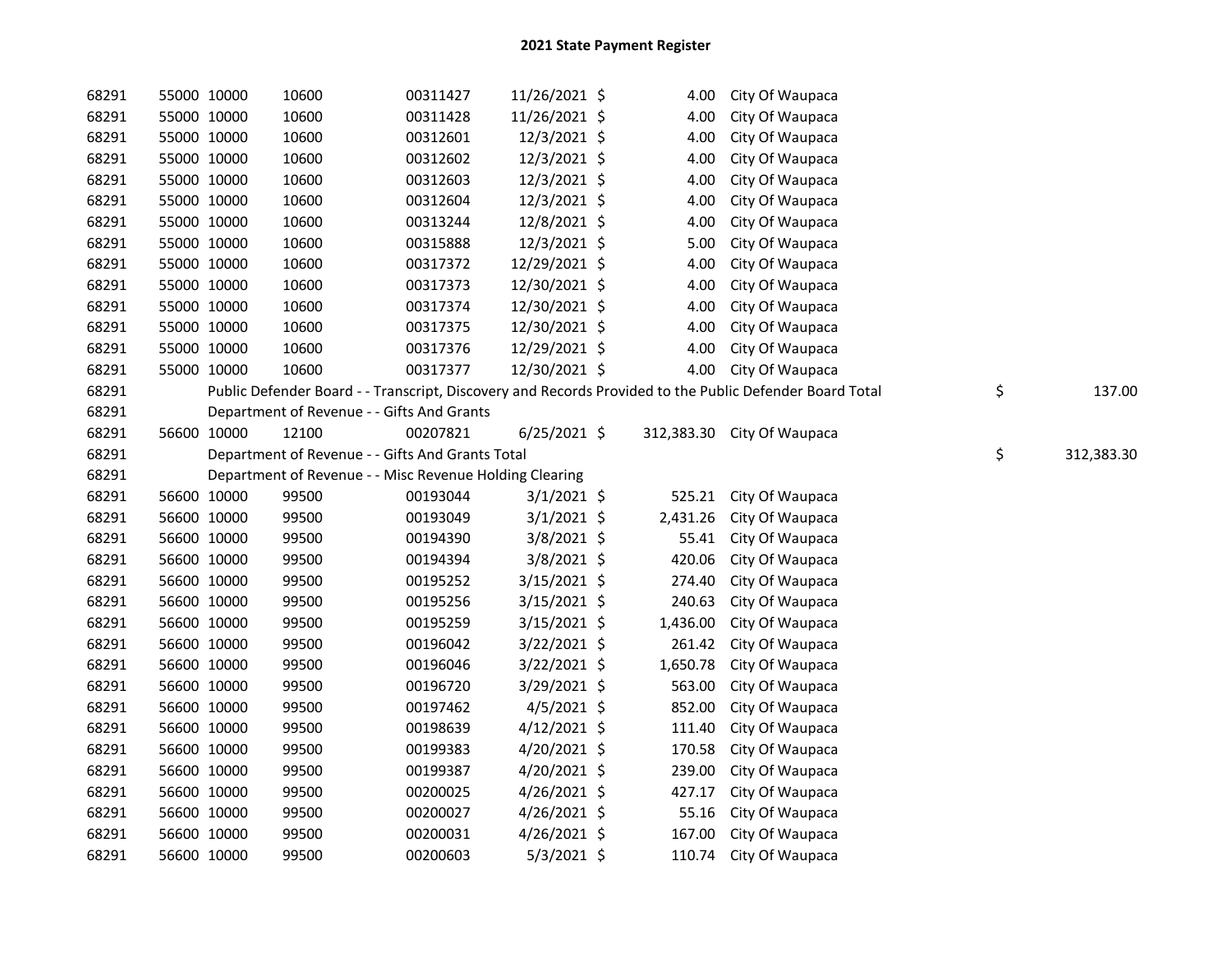| 68291 | 56600 10000 | 99500                                                                         | 00200604 | $5/3/2021$ \$  |            | 145.97 City Of Waupaca    |    |            |
|-------|-------------|-------------------------------------------------------------------------------|----------|----------------|------------|---------------------------|----|------------|
| 68291 | 56600 10000 | 99500                                                                         | 00201785 | 5/10/2021 \$   | 158.42     | City Of Waupaca           |    |            |
| 68291 | 56600 10000 | 99500                                                                         | 00202440 | 5/17/2021 \$   | 201.00     | City Of Waupaca           |    |            |
| 68291 | 56600 10000 | 99500                                                                         | 00202442 | $5/17/2021$ \$ | 110.63     | City Of Waupaca           |    |            |
| 68291 | 56600 10000 | 99500                                                                         | 00203198 | 5/24/2021 \$   | 203.73     | City Of Waupaca           |    |            |
| 68291 | 56600 10000 | 99500                                                                         | 00203868 | $6/1/2021$ \$  | 656.72     | City Of Waupaca           |    |            |
| 68291 | 56600 10000 | 99500                                                                         | 00203871 | $6/1/2021$ \$  | 225.62     | City Of Waupaca           |    |            |
| 68291 | 56600 10000 | 99500                                                                         | 00208608 | 7/6/2021 \$    | 38.34      | City Of Waupaca           |    |            |
| 68291 | 56600 10000 | 99500                                                                         | 00210884 | 7/26/2021 \$   | 168.15     | City Of Waupaca           |    |            |
| 68291 | 56600 10000 | 99500                                                                         | 00210885 | 7/26/2021 \$   | 902.61     | City Of Waupaca           |    |            |
| 68291 | 56600 10000 | 99500                                                                         | 00212252 | 8/9/2021 \$    | 70.60      | City Of Waupaca           |    |            |
| 68291 | 56600 10000 | 99500                                                                         | 00213603 | 8/30/2021 \$   | 55.30      | City Of Waupaca           |    |            |
| 68291 |             | Department of Revenue - - Misc Revenue Holding Clearing Total                 |          |                |            |                           | \$ | 12,928.31  |
| 68291 |             | Shared Revenue and Tax Relief - - Expenditure Restraint Program               |          |                |            |                           |    |            |
| 68291 | 83500 10000 | 10100                                                                         | 00082536 | 7/26/2021 \$   | 109,309.15 | City Of Waupaca           |    |            |
| 68291 |             | Shared Revenue and Tax Relief - - Expenditure Restraint Program Total         |          |                |            |                           | \$ | 109,309.15 |
| 68291 |             | Shared Revenue and Tax Relief - - County And Municipal Aid                    |          |                |            |                           |    |            |
| 68291 | 83500 10000 | 10500                                                                         | 00082536 | 7/26/2021 \$   | 130,674.41 | City Of Waupaca           |    |            |
| 68291 | 83500 10000 | 10500                                                                         | 00089639 | 11/15/2021 \$  | 740,488.29 | City Of Waupaca           |    |            |
| 68291 |             | Shared Revenue and Tax Relief - - County And Municipal Aid Total              |          |                |            |                           | \$ | 871,162.70 |
| 68291 |             | Shared Revenue and Tax Relief - - Exempt Computer Aid                         |          |                |            |                           |    |            |
| 68291 | 83500 10000 | 10900                                                                         | 00085037 | 7/26/2021 \$   | 34,756.75  | City Of Waupaca           |    |            |
| 68291 | 83500 10000 | 10900                                                                         | 00085983 | 7/26/2021 \$   | 11,458.46  | City Of Waupaca           |    |            |
| 68291 |             | Shared Revenue and Tax Relief - - Exempt Computer Aid Total                   |          |                |            |                           | \$ | 46,215.21  |
| 68291 |             | Shared Revenue and Tax Relief - - Utility Aid                                 |          |                |            |                           |    |            |
| 68291 | 83500 10000 | 11000                                                                         | 00082536 | 7/26/2021 \$   |            | 2,939.16 City Of Waupaca  |    |            |
| 68291 | 83500 10000 | 11000                                                                         | 00089639 | 11/15/2021 \$  |            | 15,174.44 City Of Waupaca |    |            |
| 68291 |             | Shared Revenue and Tax Relief - - Utility Aid Total                           |          |                |            |                           | \$ | 18,113.60  |
| 68291 |             | Shared Revenue and Tax Relief - - Personal Property Aid                       |          |                |            |                           |    |            |
| 68291 | 83500 10000 | 11100                                                                         | 00078226 | $5/3/2021$ \$  |            | 20,889.98 City Of Waupaca |    |            |
| 68291 | 83500 10000 | 11100                                                                         | 00079065 | $5/3/2021$ \$  | 15,809.03  | City Of Waupaca           |    |            |
| 68291 |             | Shared Revenue and Tax Relief - - Personal Property Aid Total                 |          |                |            |                           | \$ | 36,699.01  |
| 68291 |             | Shared Revenue and Tax Relief - - State Aid; Video Service Provider Fee       |          |                |            |                           |    |            |
| 68291 | 83500 10000 | 11200                                                                         | 00083279 | 7/26/2021 \$   | 14,342.97  | City Of Waupaca           |    |            |
| 68291 |             | Shared Revenue and Tax Relief - - State Aid; Video Service Provider Fee Total |          |                |            |                           | \$ | 14,342.97  |
| 68291 |             | Shared Revenue and Tax Relief - - Payments For Municipal Svcs                 |          |                |            |                           |    |            |
| 68291 | 83500 10000 | 50100                                                                         | 00073841 | $2/1/2021$ \$  |            | 6,521.54 City Of Waupaca  |    |            |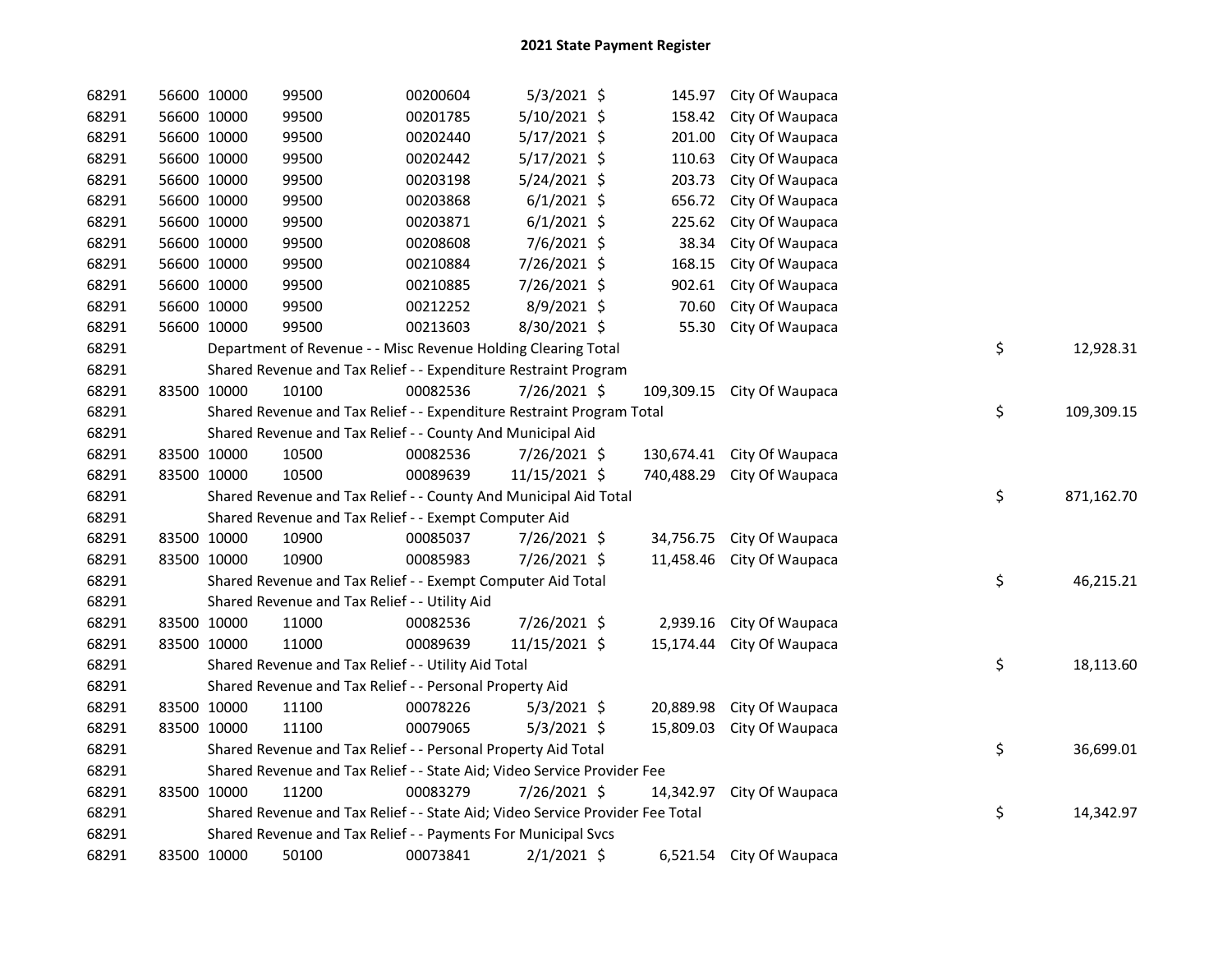## 2021 State Payment Register

| 68291       |                                                           | Shared Revenue and Tax Relief - - Payments For Municipal Svcs Total |                                                                 |          | 6.521.54    |  |  |                          |  |  |              |
|-------------|-----------------------------------------------------------|---------------------------------------------------------------------|-----------------------------------------------------------------|----------|-------------|--|--|--------------------------|--|--|--------------|
| 68291       | Shared Revenue and Tax Relief - - Lottery & Gaming Credit |                                                                     |                                                                 |          |             |  |  |                          |  |  |              |
| 68291       |                                                           | 83500 52100                                                         | 36300                                                           | 00074483 | 3/22/2021 S |  |  | 1,914.12 City Of Waupaca |  |  |              |
| 68291       |                                                           |                                                                     | Shared Revenue and Tax Relief - - Lottery & Gaming Credit Total |          |             |  |  |                          |  |  | 1.914.12     |
| 68291 Total |                                                           |                                                                     |                                                                 |          |             |  |  |                          |  |  | 2.334.543.02 |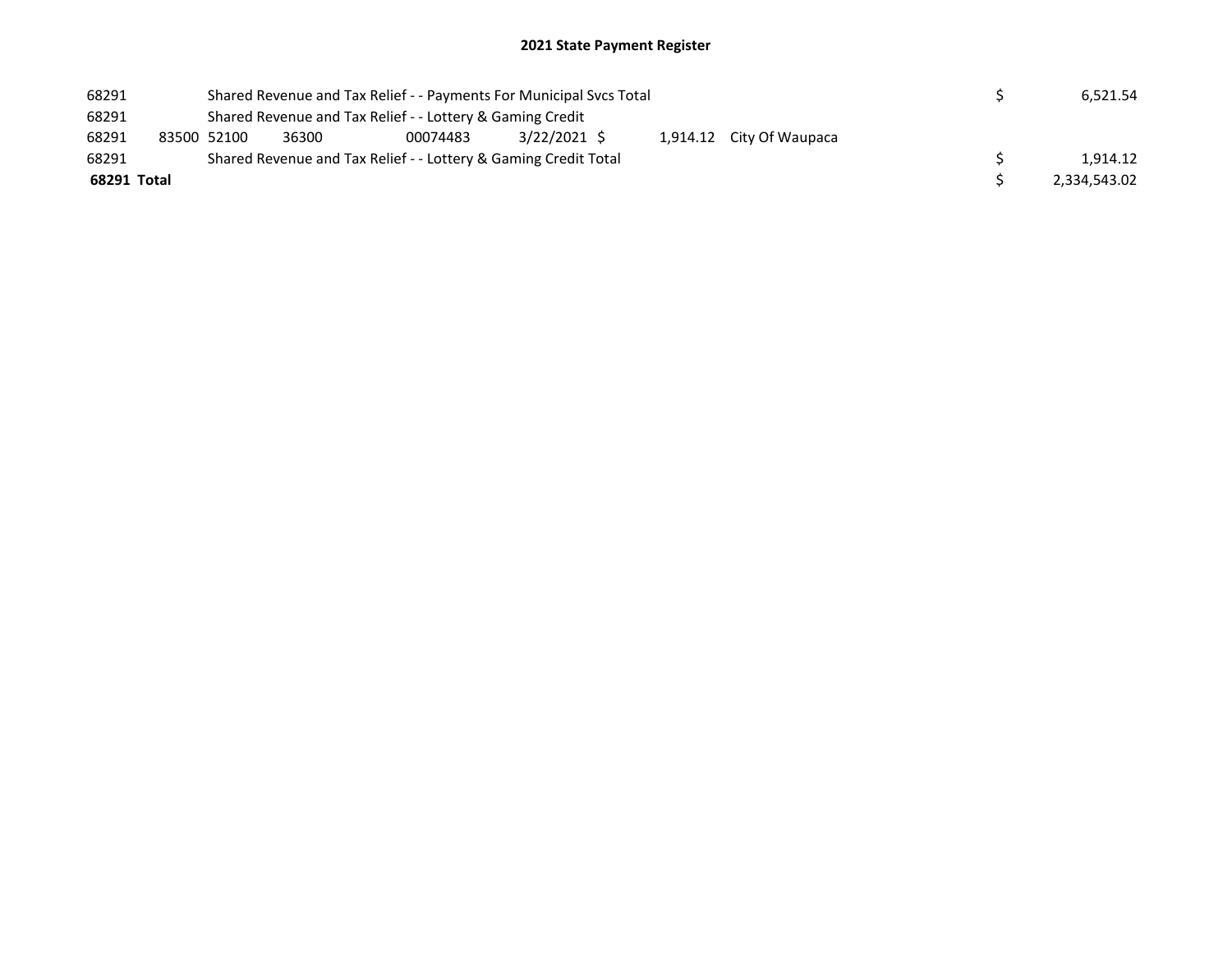| 68292 |             | Dept of Safety & Prof Services - - Fire Dues Distribution             |                                                                    |          |                |  |            |                            |  |          |            |
|-------|-------------|-----------------------------------------------------------------------|--------------------------------------------------------------------|----------|----------------|--|------------|----------------------------|--|----------|------------|
| 68292 |             | 16500 10000                                                           | 22500                                                              | 00042014 | 7/16/2021 \$   |  |            | 4,733.25 City Of Weyauwega |  |          |            |
| 68292 |             | \$<br>Dept of Safety & Prof Services - - Fire Dues Distribution Total |                                                                    |          |                |  |            |                            |  | 4,733.25 |            |
| 68292 |             | Dept of Natural Resources - - GPO--State Funds                        |                                                                    |          |                |  |            |                            |  |          |            |
| 68292 |             | 37000 21200                                                           | 36100                                                              | 00522400 | 12/2/2021 \$   |  | 500.00     | City Of Weyauwega          |  |          |            |
| 68292 |             | 37000 21200                                                           | 36100                                                              | 00526242 | 12/29/2021 \$  |  | 250.00     | City Of Weyauwega          |  |          |            |
| 68292 |             | Dept of Natural Resources - - GPO--State Funds Total                  |                                                                    |          |                |  |            |                            |  | \$       | 750.00     |
| 68292 |             | Dept of Natural Resources - - Ra- Rec Boat & Other Projects           |                                                                    |          |                |  |            |                            |  |          |            |
| 68292 |             | 37000 21200                                                           | 57300                                                              | 00482423 | $5/19/2021$ \$ |  | 14,990.25  | City Of Weyauwega          |  |          |            |
| 68292 |             | 37000 21200                                                           | 57300                                                              | 00508972 | $9/14/2021$ \$ |  | 14,990.25  | City Of Weyauwega          |  |          |            |
| 68292 |             |                                                                       | Dept of Natural Resources - - Ra- Rec Boat & Other Projects Total  |          |                |  |            |                            |  | \$       | 29,980.50  |
| 68292 |             |                                                                       | Dept of Natural Resources - - Fin Asst For Responsible Units       |          |                |  |            |                            |  |          |            |
| 68292 |             | 37000 27400                                                           | 67000                                                              | 00483254 | $5/21/2021$ \$ |  | 3,796.90   | City Of Weyauwega          |  |          |            |
| 68292 |             |                                                                       | Dept of Natural Resources - - Fin Asst For Responsible Units Total |          |                |  |            |                            |  | \$       | 3,796.90   |
| 68292 |             |                                                                       | WI Dept of Transportation - - Trns Aids To Mnc.-Sf                 |          |                |  |            |                            |  |          |            |
| 68292 |             | 39500 21100                                                           | 19100                                                              | 00633438 | $1/4/2021$ \$  |  | 24,918.55  | City Of Weyauwega          |  |          |            |
| 68292 |             | 39500 21100                                                           | 19100                                                              | 00669045 | $4/5/2021$ \$  |  | 24,918.55  | City Of Weyauwega          |  |          |            |
| 68292 |             | 39500 21100                                                           | 19100                                                              | 00712533 | $7/6/2021$ \$  |  | 24,918.55  | City Of Weyauwega          |  |          |            |
| 68292 |             | 39500 21100                                                           | 19100                                                              | 00753092 | 10/4/2021 \$   |  | 24,918.55  | City Of Weyauwega          |  |          |            |
| 68292 |             | WI Dept of Transportation - - Trns Aids To Mnc.-Sf Total              |                                                                    |          |                |  |            |                            |  | \$       | 99,674.20  |
| 68292 |             | Department of Justice - - Law Enforcement Train, Local                |                                                                    |          |                |  |            |                            |  |          |            |
| 68292 |             | 45500 10000                                                           | 23100                                                              | 00094021 | $2/3/2021$ \$  |  | 800.00     | City Of Weyauwega          |  |          |            |
| 68292 |             | 45500 10000                                                           | 23100                                                              | 00105972 | 11/26/2021 \$  |  | 1,120.00   | City Of Weyauwega          |  |          |            |
| 68292 |             | Department of Justice - - Law Enforcement Train, Local Total          |                                                                    |          |                |  |            |                            |  | \$       | 1,920.00   |
| 68292 |             | Department of Administration - - Federal Aid, Local Assistance        |                                                                    |          |                |  |            |                            |  |          |            |
| 68292 |             | 50500 10000                                                           | 74300                                                              | 00140633 | $2/12/2021$ \$ |  | 141,479.98 | City Of Weyauwega          |  |          |            |
| 68292 |             | 50500 10000                                                           | 74300                                                              | 00141284 | $3/3/2021$ \$  |  | 155,641.95 | City Of Weyauwega          |  |          |            |
| 68292 |             | 50500 10000                                                           | 74300                                                              | 00145099 | $5/11/2021$ \$ |  | 33,226.96  | City Of Weyauwega          |  |          |            |
| 68292 |             | 50500 10000                                                           | 74300                                                              | 00148347 | $7/7/2021$ \$  |  | 98,099.29  | City Of Weyauwega          |  |          |            |
| 68292 |             | 50500 10000                                                           | 74300                                                              | 00149288 | 7/27/2021 \$   |  | 136,757.32 | City Of Weyauwega          |  |          |            |
| 68292 |             | 50500 10000                                                           | 74300                                                              | 00150210 | $8/16/2021$ \$ |  | 211,356.97 | City Of Weyauwega          |  |          |            |
| 68292 |             | 50500 10000                                                           | 74300                                                              | 00152003 | $9/22/2021$ \$ |  | 55,546.30  | City Of Weyauwega          |  |          |            |
| 68292 | 50500 10000 |                                                                       | 74300                                                              | 00155970 | 12/8/2021 \$   |  | 35,707.48  | City Of Weyauwega          |  |          |            |
| 68292 |             | Department of Administration - - Federal Aid, Local Assistance Total  |                                                                    |          |                |  |            |                            |  | \$       | 867,816.25 |
| 68292 |             | Department of Revenue - - Gifts And Grants                            |                                                                    |          |                |  |            |                            |  |          |            |
| 68292 |             | 56600 10000                                                           | 12100                                                              | 00207822 | $6/25/2021$ \$ |  | 92,160.66  | City Of Weyauwega          |  |          |            |
| 68292 |             |                                                                       | Department of Revenue - - Gifts And Grants Total                   |          |                |  |            |                            |  | \$       | 92,160.66  |